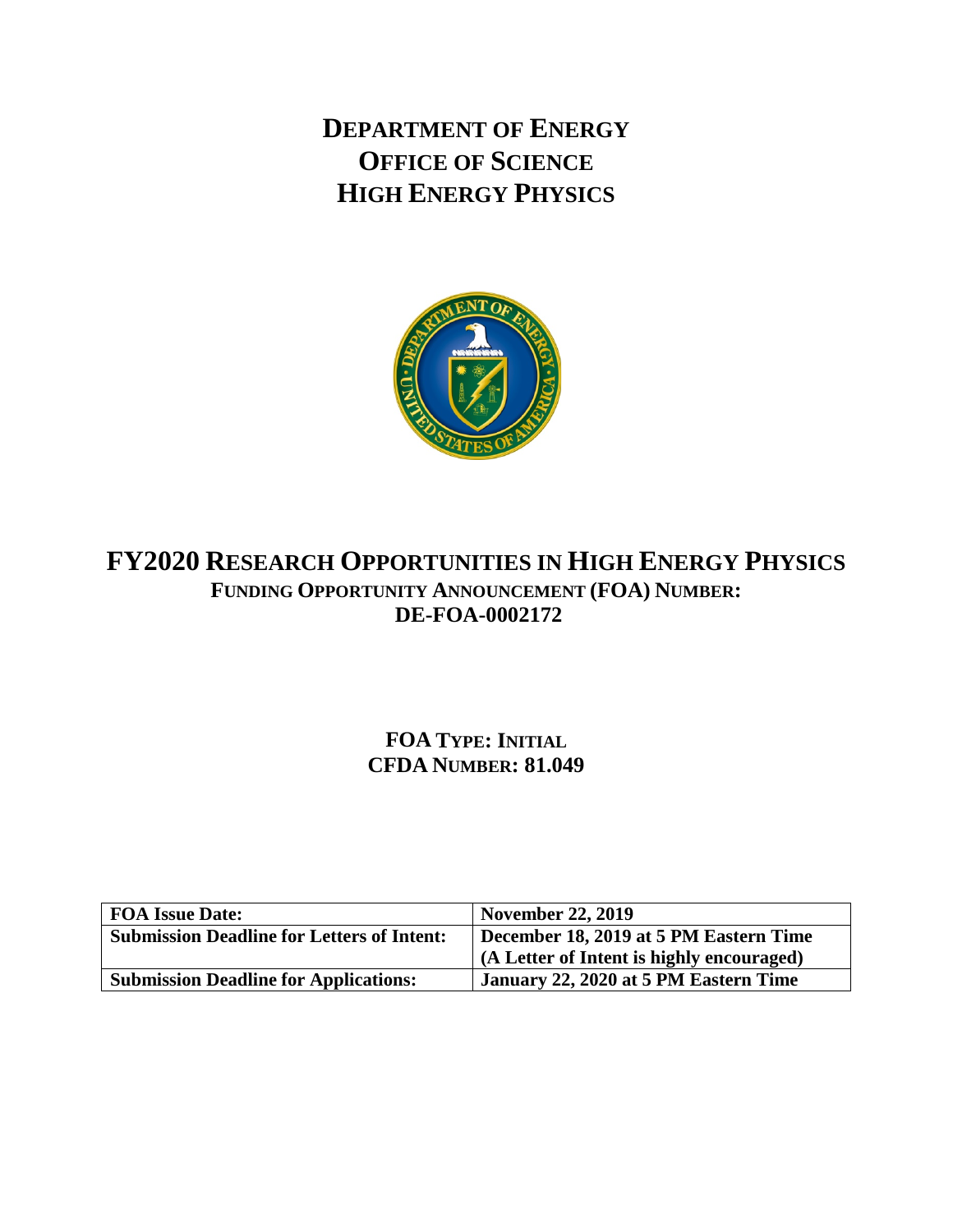## **Table of Contents**

| H. VALUE/FUNDING FOR DOE/NNSA NATIONAL LABORATORY CONTRACTORS |  |
|---------------------------------------------------------------|--|
|                                                               |  |
|                                                               |  |
|                                                               |  |
|                                                               |  |
|                                                               |  |
|                                                               |  |
|                                                               |  |
|                                                               |  |
|                                                               |  |
|                                                               |  |
| C. GRANTS.GOV APPLICATION SUBMISSION AND RECEIPT PROCEDURES17 |  |
|                                                               |  |
|                                                               |  |
|                                                               |  |
|                                                               |  |
|                                                               |  |
|                                                               |  |
|                                                               |  |
|                                                               |  |
|                                                               |  |
| C. ANTICIPATED NOTICE OF SELECTION AND AWARD DATES 55         |  |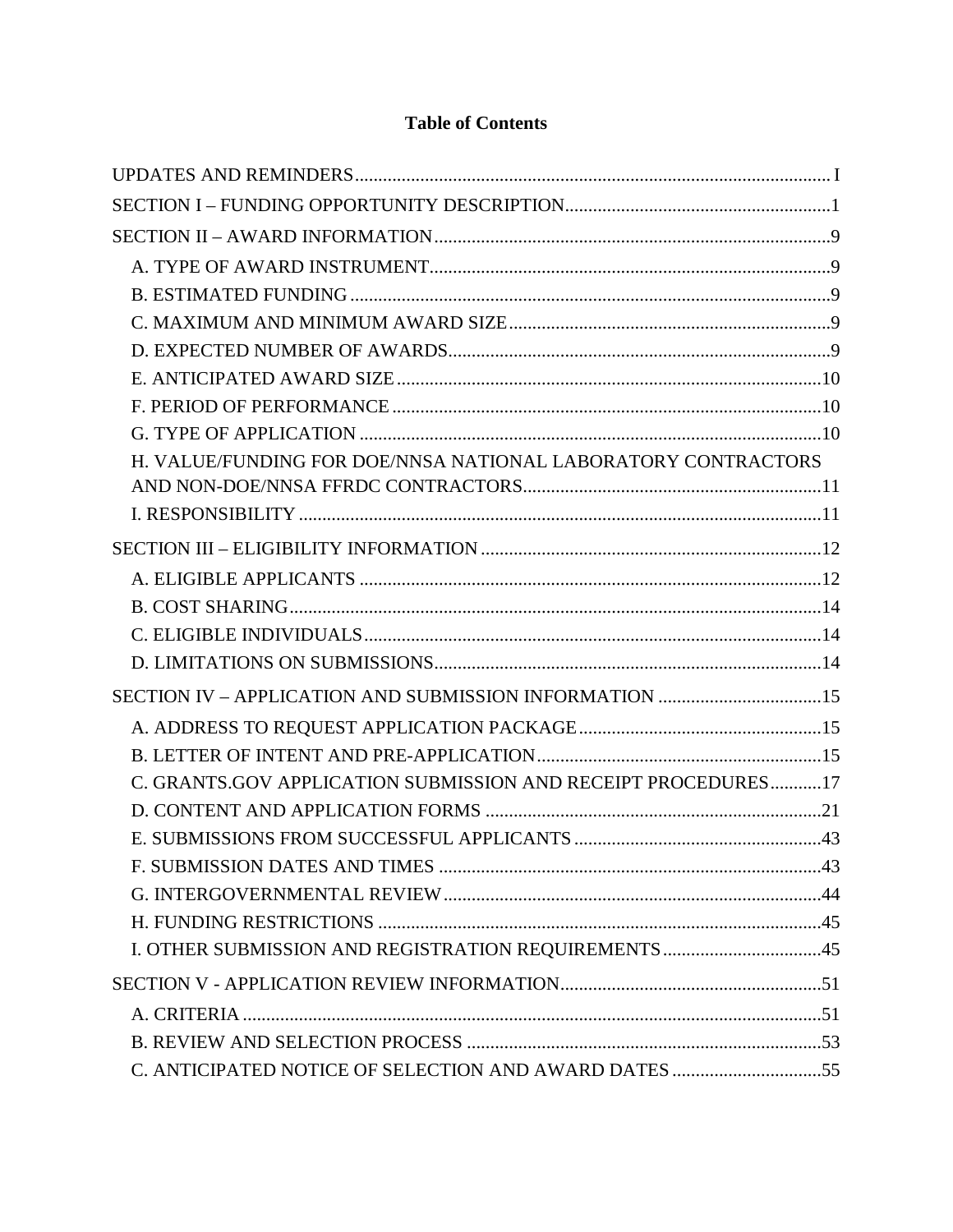| B. ADMINISTRATIVE AND NATIONAL POLICY REQUIREMENTS 56            |  |
|------------------------------------------------------------------|--|
|                                                                  |  |
|                                                                  |  |
|                                                                  |  |
|                                                                  |  |
|                                                                  |  |
|                                                                  |  |
|                                                                  |  |
|                                                                  |  |
|                                                                  |  |
| E. EVALUATION AND ADMINISTRATION BY NON-FEDERAL PERSONNEL 62     |  |
| F. INTELLECTUAL PROPERTY DEVELOPED UNDER THIS PROGRAM  62        |  |
|                                                                  |  |
|                                                                  |  |
|                                                                  |  |
| J. ENVIRONMENTAL, SAFETY AND HEALTH (ES&H) PERFORMANCE OFWORK AT |  |
|                                                                  |  |
|                                                                  |  |
| L. NATIONAL ENVIRONMENTAL POLICY ACT (NEPA) COMPLIANCE  63       |  |
|                                                                  |  |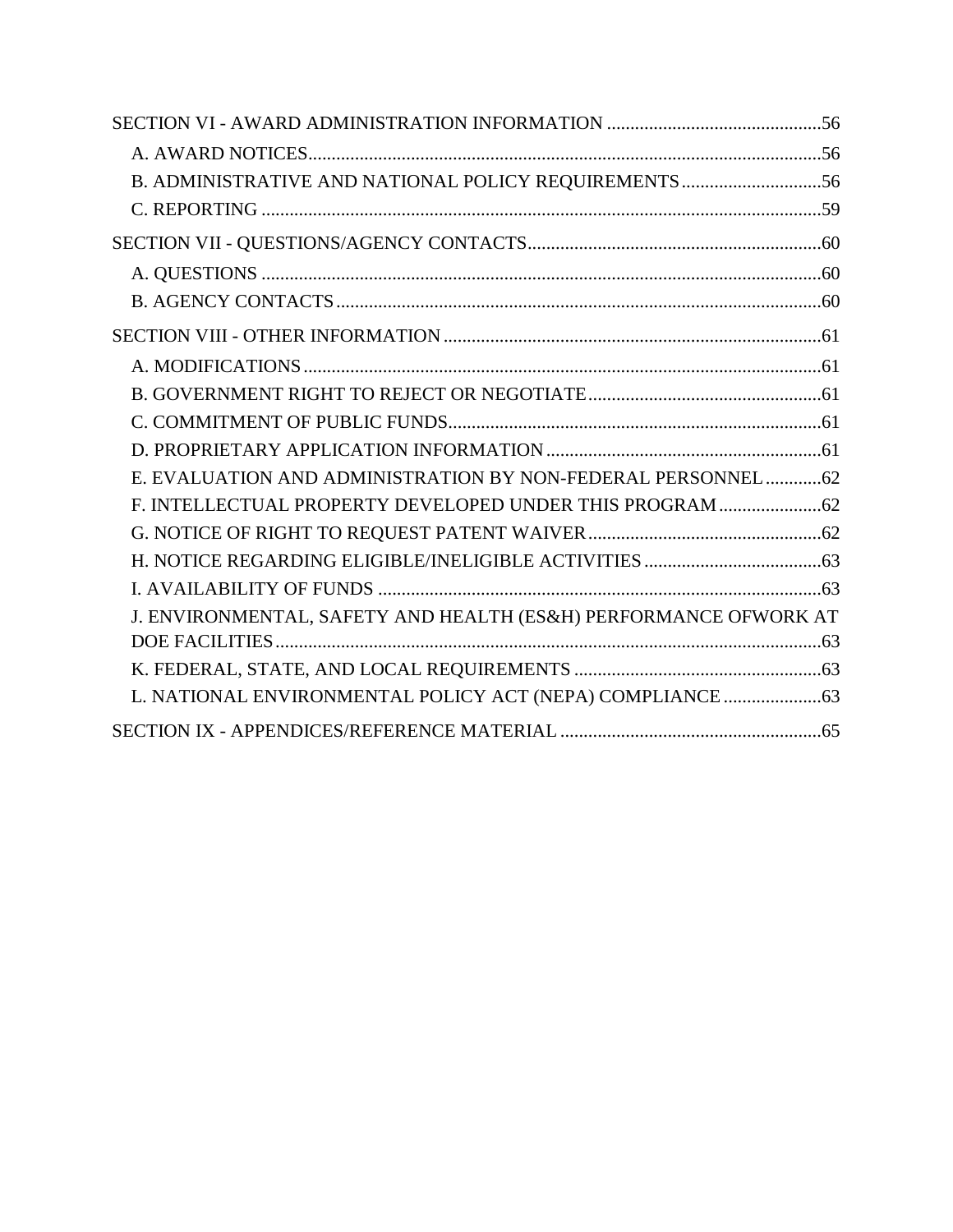### **UPDATES AND REMINDERS**

#### <span id="page-3-0"></span>RECOMMENDATION

The Department of Energy (DOE) Office of Science (SC) encourages you to register in all systems as soon as possible. You are also encouraged to submit letters of intent, pre-applications, and applications well before the deadline.

#### AVOIDING ERRORS

The following advice is compiled from actual experiences of applicants for SC financial assistance awards.

- Please ensure that the research narrative is comprised of one and only one Portable Document Format (PDF) file, including all appendices, when it is attached to the SF-424 (R&R) form.
- When using the Portfolio Analysis and Management System (PAMS) website at [https://pamspublic.science.energy.gov,](https://pamspublic.science.energy.gov/) please avoid using the back-arrow button in your web browser to navigate.
- Please ensure that the application contains no personally identifiable information (PII).
- Please ensure that the budget is calculated using the applicable negotiated indirect cost and fringe benefit rates.

#### GRANTS.GOV WORKSPACE

Applications submitted through Grants.gov at [https://www.Grants.gov](https://www.grants.gov/) must be submitted through a "Workspace" or the applicant's system-to-system service. Workspace permits members of a team to simultaneously work on their application in an online collaborative environment. Application forms may exist as both online webforms and downloadable forms. More information is available at [https://www.Grants.gov/web/grants/applicants/workspace](https://www.grants.gov/web/grants/applicants/workspace-overview.html)[overview.html.](https://www.grants.gov/web/grants/applicants/workspace-overview.html)

#### RENEWAL APPLICATIONS

The Principal Investigator (PI) for any application submitted for a **renewal** (an addition of a project period) of an existing award will be required to submit a Renewal Proposal Products section through the PAMS website at [https://pamspublic.science.energy.gov.](https://pamspublic.science.energy.gov/) The submitted product list will be sent for merit review as part of the application. The application will not be considered complete and cannot be sent for review until the product list has been submitted.

#### DATA MANAGEMENT PLAN

Applications submitted under this FOA are subject to the SC Statement on Digital Data Management, published at [https://science.osti.gov/funding-opportunities/digital-data](https://science.osti.gov/funding-opportunities/digital-data-management/)[management/.](https://science.osti.gov/funding-opportunities/digital-data-management/) Compliance with this statement is detailed in Section IV of this FOA.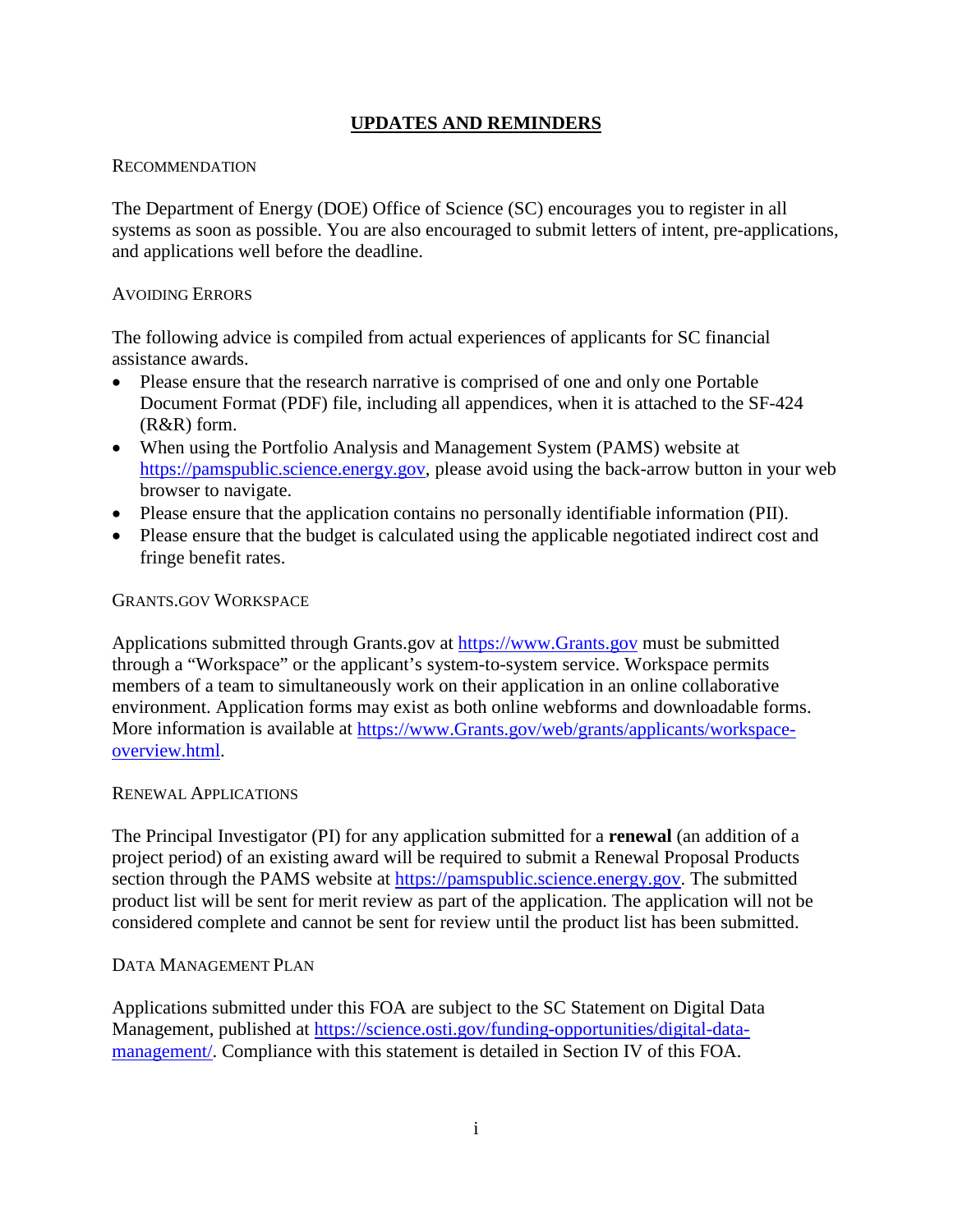#### ACKNOWLEDGMENT OF FEDERAL SUPPORT

SC published guidance about how its support should be acknowledged at [https://science.osti.gov/funding-opportunities/acknowledgements/.](https://science.osti.gov/funding-opportunities/acknowledgements/)

#### MULTI-INSTITUTIONAL TEAMS

Teams of investigators from multiple institutions are invited to submit applications in response to this FOA. Such teams are particularly appropriate when the involvement of multiple institutions permits the formation of larger teams that can address larger questions of scientific inquiry. Such teams may be proposed as either a prime applicant with subawards (hence, a single application) or a collaborative network submitting multiple applications with an identical common narrative. Applications from either type of multi-institutional team are referred to as multi-institutional applications.

#### ADDITIONAL QUESTIONS

High Energy Physics (HEP) will compile a list of frequently asked questions (FAQs) for this FOA, which will be available at [https://science.osti.gov/hep/funding-opportunities/.](https://science.osti.gov/hep/funding-opportunities/) Applicants are encouraged to consult the FAQ for further information, suggestions, and HEP-specific guidance when preparing and submitting applications to this FOA.

If there are any questions regarding the FOA guidelines and requirements that are not contained in the FAQ, please contact the Program Review Contact and/or the relevant Technical/Scientific Program Contact listed in Section I of this FOA, well in advance of your application submission.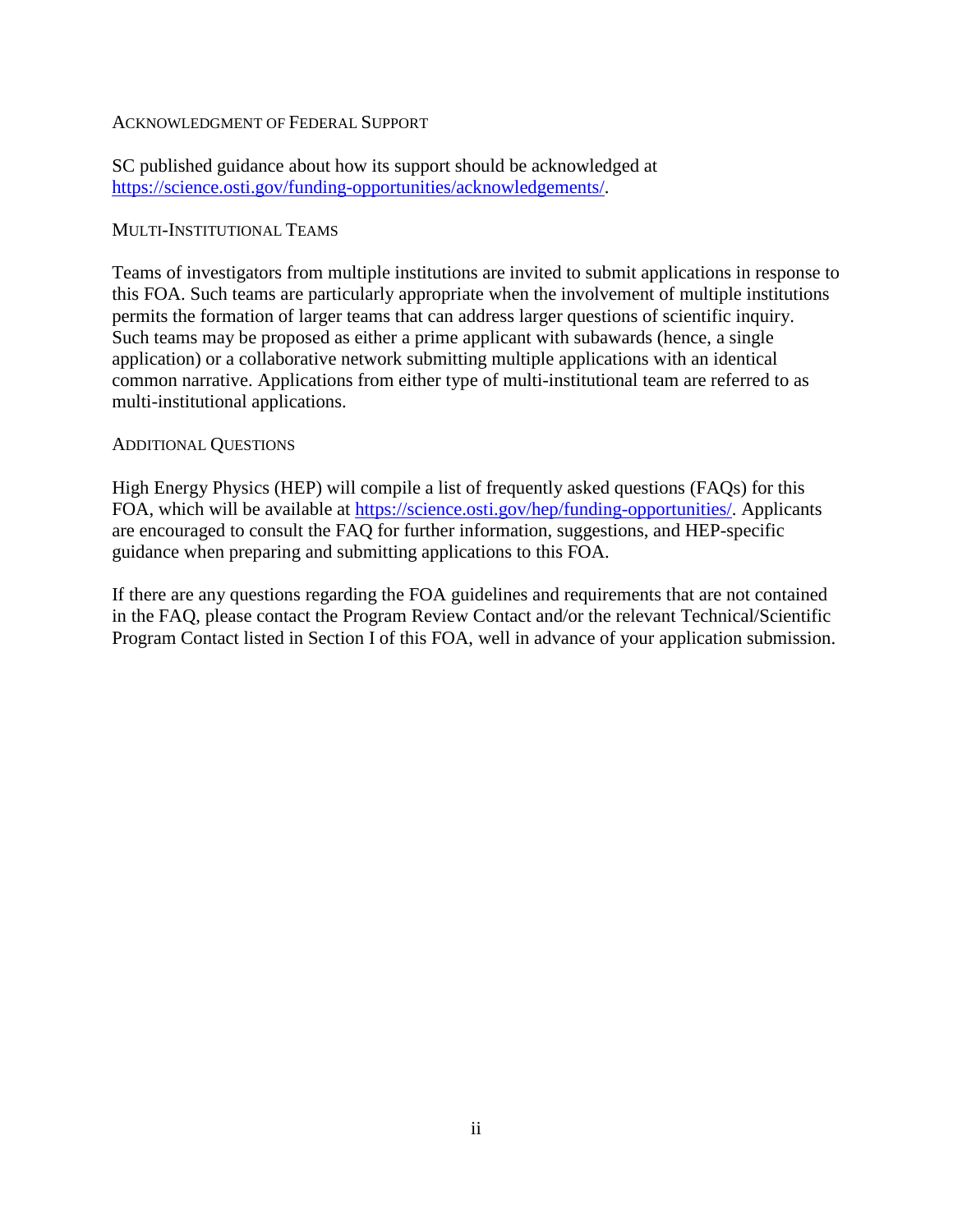# **Checklist for Common Errors:**

| <b>Item</b>                                   | <b>Issue</b>                                         |  |  |  |  |
|-----------------------------------------------|------------------------------------------------------|--|--|--|--|
| Page Limits                                   | Strictly followed throughout application,            |  |  |  |  |
|                                               | including particular attention to:                   |  |  |  |  |
|                                               | <b>Research Narrative</b>                            |  |  |  |  |
|                                               | Appendix 2 Narrative, if any                         |  |  |  |  |
|                                               | <b>Biosketches</b>                                   |  |  |  |  |
|                                               | Data Management Plans (DMPs)                         |  |  |  |  |
|                                               | Letter(s) of Recommendation in Appendix              |  |  |  |  |
|                                               | 9 of the application, if any                         |  |  |  |  |
| Protected Personally Identifiable Information | None present in the application                      |  |  |  |  |
| <b>Research Narrative</b>                     | Composed of one PDF file including all               |  |  |  |  |
|                                               | appendices                                           |  |  |  |  |
| Project Summary / Abstract                    | Name(s) of applicant, $PI(s)$ , $PI's$ institutional |  |  |  |  |
|                                               | affiliation(s), Co-Investigator(s), Co-              |  |  |  |  |
|                                               | Investigator's institutional affiliation(s)          |  |  |  |  |
| <b>DOE</b> Cover Page                         | Identify each HEP research subprogram for            |  |  |  |  |
|                                               | which funding is requested. Attach Cover             |  |  |  |  |
|                                               | Page Supplement if more than one                     |  |  |  |  |
|                                               | subprogram is involved.                              |  |  |  |  |
| <b>Budget</b>                                 | Use current negotiated indirect cost and fringe      |  |  |  |  |
|                                               | benefit rates                                        |  |  |  |  |
| Budget Justification (attached to budget)     | Justify all requested costs                          |  |  |  |  |
| Additional budget information (Appendix 7)    | Include separate budgets and justifications          |  |  |  |  |
|                                               | for each HEP subprogram for which                    |  |  |  |  |
|                                               | funding is requested                                 |  |  |  |  |
|                                               | Include level of effort tables for each              |  |  |  |  |
|                                               | person for whom funding is requested                 |  |  |  |  |
| <b>Biographical Sketches</b>                  | Follow page limits strictly                          |  |  |  |  |
| <b>Current and Pending Support</b>            | Ensure completeness, including brief abstract        |  |  |  |  |
|                                               | of scope of work for all items listed                |  |  |  |  |
| Data Management Plans                         | Include a separate DMP for each HEP                  |  |  |  |  |
|                                               | subprogram                                           |  |  |  |  |
|                                               | If referring to an experiment's DMP,                 |  |  |  |  |
|                                               | describe the relationship to the proposed            |  |  |  |  |
|                                               | research                                             |  |  |  |  |
|                                               | Include a DMP even if no experimental                |  |  |  |  |
|                                               | data is expected                                     |  |  |  |  |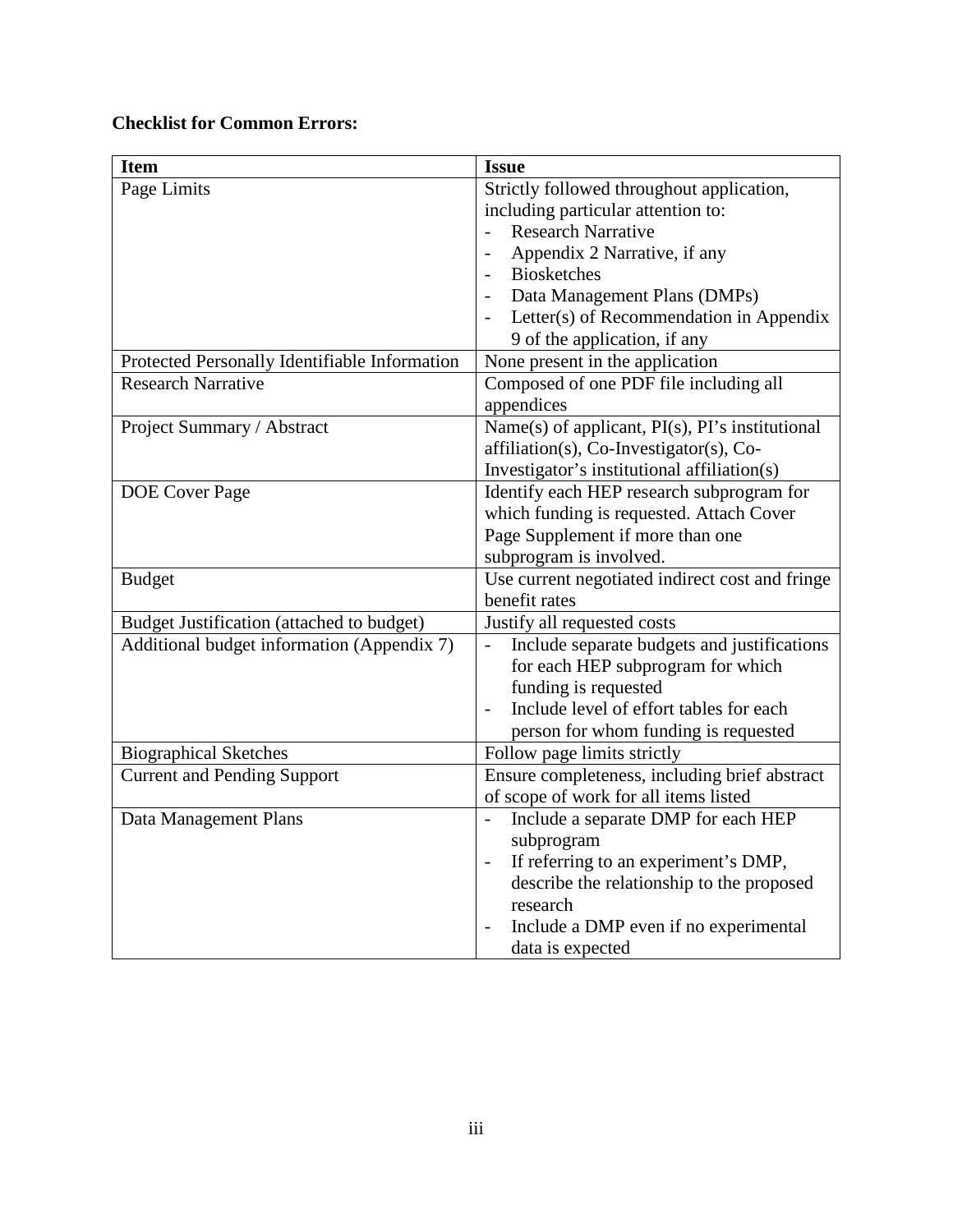### **Section I – FUNDING OPPORTUNITY DESCRIPTION**

### <span id="page-6-0"></span>**GENERAL INQUIRIES ABOUT THIS FOA SHOULD BE DIRECTED TO:**

#### **Technical/Scientific Program Contact:**

Questions regarding the specific program areas/technical requirements may be directed to the technical contacts listed below for each subprogram within the FOA.

#### **Administrative Contact (questions about budgets and eligibility):**

Questions about non-technical matters including program rules may be sent to: [sc.hepfoa@science.doe.gov.](mailto:sc.hepfoa@science.doe.gov)

#### **Review Contact:**

Questions regarding the program review process for this FOA may be directed to Dr. William Kilgore, (301) 903-3711, [william.kilgore@science.doe.gov.](mailto:william.kilgore@science.doe.gov)

## **STATUTORY AUTHORITY**

Public Law 95-91, U.S. Department of Energy Organization Act Public Law 109-58, Energy Policy Act of 2005

### **APPLICABLE REGULATIONS**

Uniform Administrative Requirements, Cost Principles, and Audit Requirements for Federal Awards, codified at 2 CFR 200 U.S. Department of Energy Financial Assistance Rules, codified at 2 CFR 910 U.S. Department of Energy, Office of Science Financial Assistance Program Rule, codified at 10 CFR 605

### **SUMMARY**

The DOE SC program in High Energy Physics (HEP) hereby invites new and renewal grant applications for support of research programs in high energy physics.

#### **SUPPLEMENTARY INFORMATION**

The following program descriptions are offered to provide more in-depth information on scientific and technical areas of interest to HEP:

Program Website: [https://science.osti.gov/hep/.](https://science.osti.gov/hep/)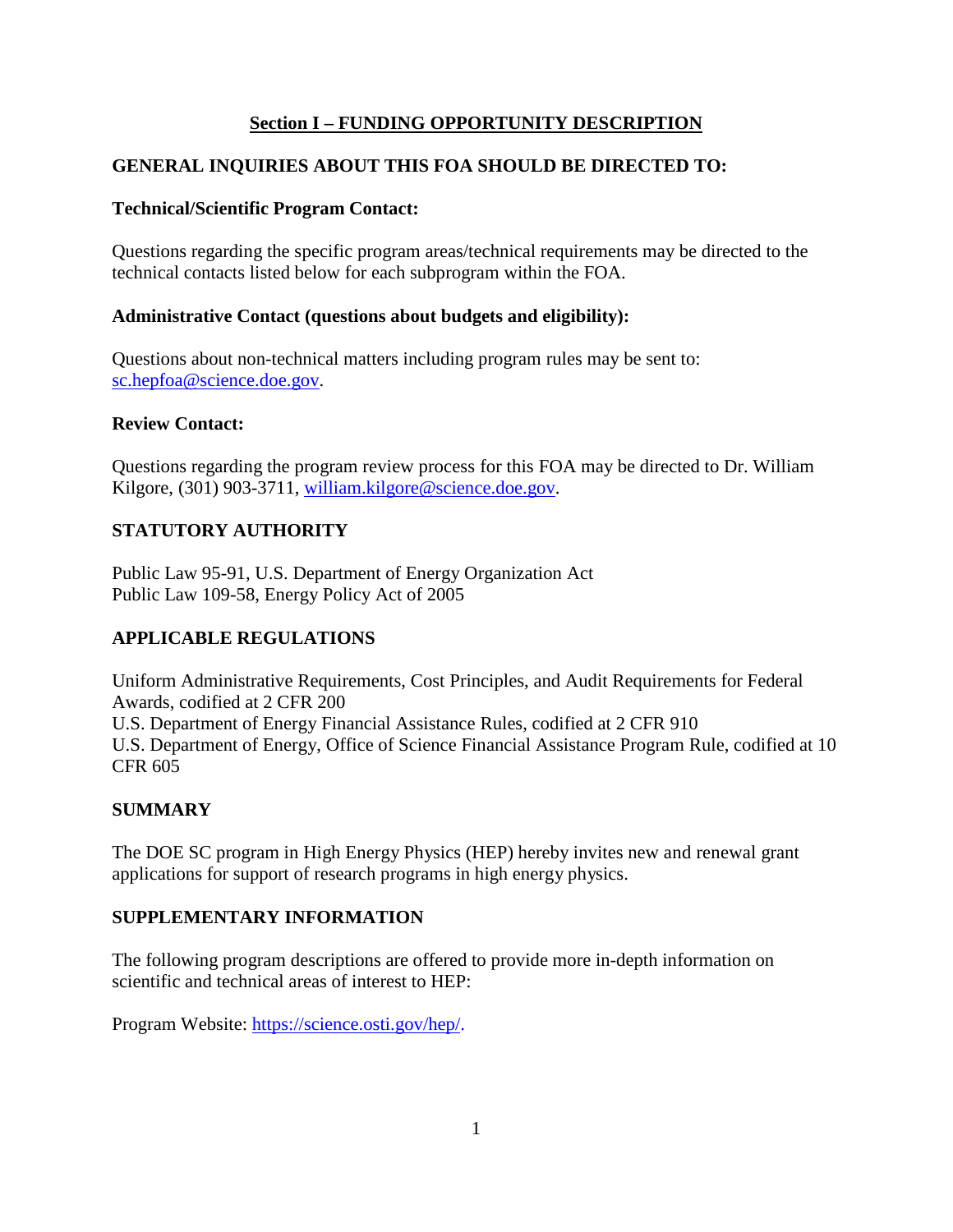The mission of the HEP program is to understand how the universe works at its most fundamental level, which is done by discovering the elementary constituents of matter and energy, probing the interactions between them, and exploring the basic nature of space and time.

The scientific objectives and priorities for the field recommended by the High Energy Physics Advisory Panel (HEPAP) are detailed in its recent long-range strategic Particle Physics Project Prioritization Plan (P5), available at: [https://science.osti.gov/~/media/hep/hepap/pdf/May-](https://science.osti.gov/%7E/media/hep/hepap/pdf/May-2014/FINAL_P5_Report_Interactive_060214.pdf)[2014/FINAL\\_P5\\_Report\\_Interactive\\_060214.pdf.](https://science.osti.gov/%7E/media/hep/hepap/pdf/May-2014/FINAL_P5_Report_Interactive_060214.pdf)

The HEP program focuses on three (3) experimental scientific frontiers:

The Energy Frontier - where powerful accelerators are used to create new particles, reveal their interactions, and investigate fundamental forces;

The Intensity Frontier - where intense particle beams and highly sensitive detectors are used to pursue alternate pathways to investigate fundamental forces and particle interactions by studying events that occur rarely in nature, and to provide precision measurements of these phenomena; and

The Cosmic Frontier - where non-accelerator-based experiments observe the cosmos and detect cosmic particles, making measurements of natural phenomena that can provide information about the nature of dark matter, dark energy, and other fundamental properties of the universe that affect our understanding of matter and energy.

Together, these three interrelated and complementary discovery frontiers offer the opportunity to answer some of the most basic questions about the world around us. Also integral to the mission of HEP are three crosscutting research areas that enable new scientific opportunities by developing the necessary tools and methods for discoveries:

Theoretical High Energy Physics, where the vision and mathematical framework for understanding and extending the knowledge of particles, forces, space-time, and the universe are developed;

Accelerator Science and Technology Research and Development, where the technologies and basic science needed to design, build, and operate the accelerator facilities essential for making new discoveries are developed; and

Detector Research and Development, where the basic science and technologies needed to design and build the High Energy Physics detectors essential for making new discoveries are developed.

The three frontiers and the three crosscutting research areas are collectively the six research subprograms supported by HEP. All applications should address specific research goals in one or more of the six research subprograms (as in the examples given below), explain how the proposed research or technology development supports the broad scientific objectives and mission of the HEP program, and aligns with its priorities. Applications where the investigator is proposing to conduct research across multiple HEP research subprograms during the project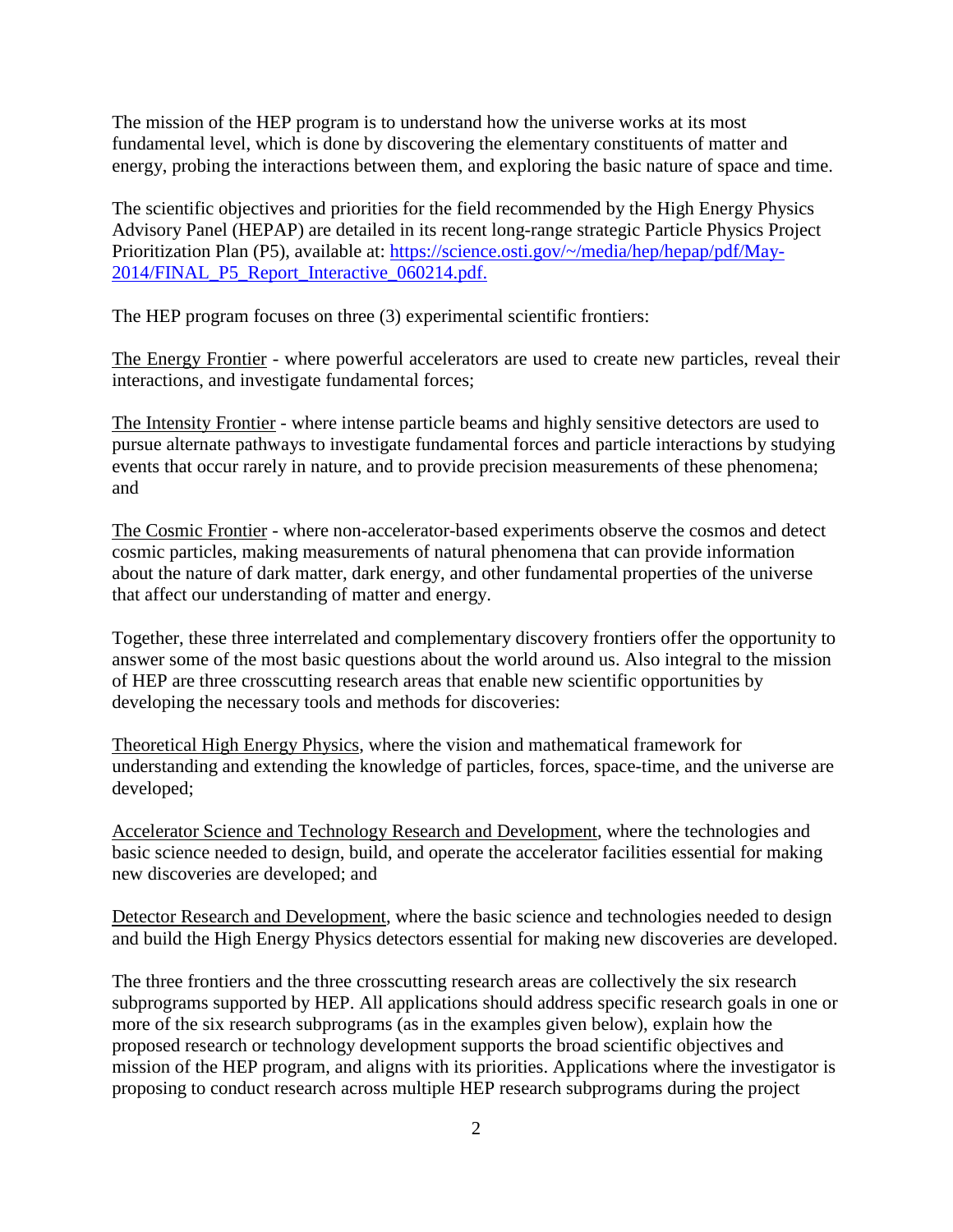period will be considered. Applications for "transitional" scientific research, where the PI(s) are currently working in one HEP research thrust and are interested in developing a new effort in a different HEP research thrust area, are specifically encouraged. For multi-program and transitional efforts, the investigator is encouraged to submit only one application that describes the overall research activity, including the fractional time planned in each subprogram (including a level of effort table), and the timeline for any transitions of effort (as appropriate), to allow reviewers to assess the full scope, relevance and impact of the proposed research in the merit review process.

Additional information about the HEP research subprogram areas described above, and in areas (a) through (f) given below, may be found at [https://science.osti.gov/hep/research/.](https://science.osti.gov/hep/research/) Each of the research frontiers is described with a list of currently-supported experiments and facilities. Experiments, facilities, theoretical topics, subjects of research, and multi-institutional cooperative endeavors, in which scientific research is carried out, are referred to as "research thrusts" in this FOA and in the HEP-supported research community. Note that HEP makes no commitment to the future support of currently supported activities: scientific research is a rapidly-changing activity. If you would like to discuss the possible alignment of your research interests with HEP's frontiers and cross-cutting areas, please direct your inquiries to one of the technical contacts listed below.

Applications that are not in direct support of HEP research (e.g., conferences, experimental operations, conceptual research and development (R&D), design, or fabrication directed towards a specific project, etc.) must not be submitted in response to this Funding Opportunity Announcement. They may be submitted to the annual SC Funding Opportunity Announcement or to other applicable SC Funding Opportunity Announcements published at [https://www.grants.gov/.](https://www.grants.gov/)

Applications submitted to the HEP FOA for support of generic detector R&D efforts should be directed to the Detector Research and Development subprogram research area described below. However, applicants proposing physics studies and pre-conceptual R&D efforts directed towards a specific experiment within an experimental frontier should submit their application to the relevant HEP scientific frontier subprogram research area. Applications for support of accelerator science and technology R&D efforts that are focused specifically on acceleratorbased applications outside of HEP are not within the scope of this FOA, and applicants are directed to the Accelerator Stewardship program (see <https://science.osti.gov/hep/research/Accelerator-Stewardship> for details).

HEP Research Subprogram Areas:

(a) Experimental Research at the Energy Frontier in High Energy Physics Technical Contact: Abid Patwa, (301) 903-0408, [abid.patwa@science.doe.gov](mailto:abid.patwa@science.doe.gov)

This research area seeks to support studies of fundamental particles and their interactions using proton-proton collisions at the highest possible energies. This is accomplished through direct detection of new phenomena or through sensitive measurements that probe the Standard Model and new physics beyond it. In particular, applications are sought for physics research utilizing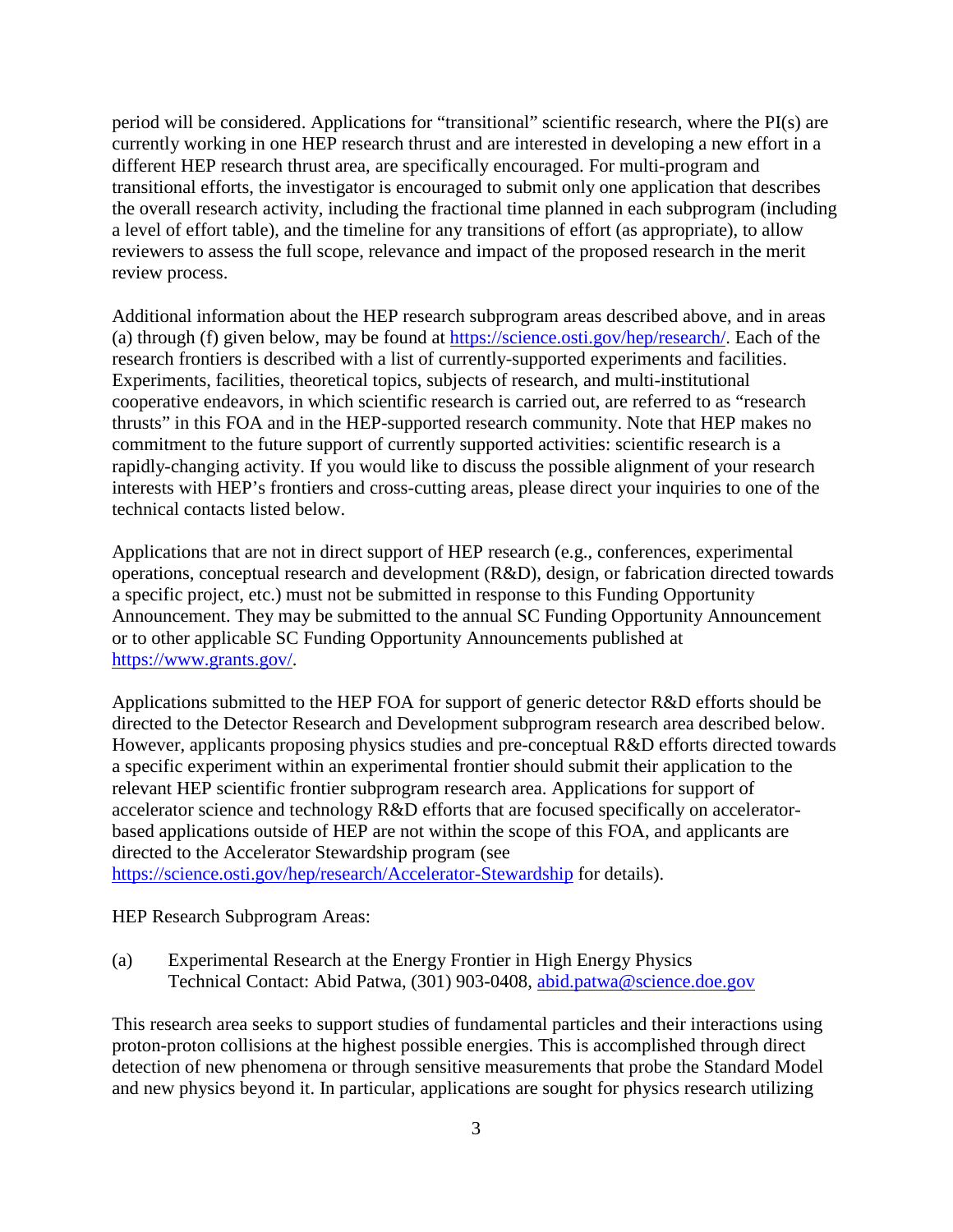data being collected at the Large Hadron Collider (LHC) by the ATLAS (A Toroidal LHC Apparatus) and CMS (Compact Muon Solenoid) experiments. This research area also provides graduate and postdoctoral research training for the next generation of scientists, and equipment and computational support for physics research activities. Applications addressing physics studies and pre-conceptual R&D directed towards specific future Energy Frontier experiments are also accepted. Support for Heavy Ion Physics research is not provided under this research area.

(b) Experimental Research at the Intensity Frontier in High Energy Physics Technical Contact: Glen Crawford, (301) 903-4829, [glen.crawford@science.doe.gov](mailto:glen.crawford@science.doe.gov)

This research area seeks to support precision studies that are sensitive to new physical processes at very high-energy scales, beyond what can be directly probed with energy frontier colliders, and that often require intense particle beams. This research area includes studies of the fundamental properties of neutrinos produced by a variety of sources, including accelerators and nuclear reactors; studies of rare processes or precision measurements probing new physics processes as described above, with either high intensity stored beams or beams incident on fixed targets; and studies of high intensity electron-positron collisions. In addition, this research area includes searches for proton decay. Graduate and postdoctoral research training for the next generation of scientists, and equipment and computational support for physics research activities are also provided. Applications addressing physics studies and pre-conceptual R&D directed towards specific future Intensity Frontier experiments are also accepted. Support for Large Hadron Collider beauty experiment (LHCb) research or studies of neutrinoless double beta decay is not provided under this research area.

(c) Experimental Research at the Cosmic Frontier in High Energy Physics Technical Contact: Kathy Turner, (301) 903-1759, [kathy.turner@science.doe.gov](mailto:kathy.turner@science.doe.gov)

This research area seeks to support precision studies using observations of the cosmos and naturally occurring cosmic particles to understand the properties of fundamental particles and fields. Priorities include studies of the nature of dark energy, direct-detection searches for dark matter particles and research efforts towards planning the next generation of ground-based cosmic microwave background experiments to explore the inflationary epoch, the nature of dark energy and place constraints on neutrino masses. Measurements using high-energy cosmic rays, gamma rays and other phenomena are included, but at a lower priority. Applications are sought for physics research efforts in support of current experiments in the Cosmic Frontier, as well as physics studies and pre-conceptual planning directed towards specific future experiments being considered for the program. This research area also provides graduate and postdoctoral research training for the next generation of scientists, and equipment and computational support for physics research activities.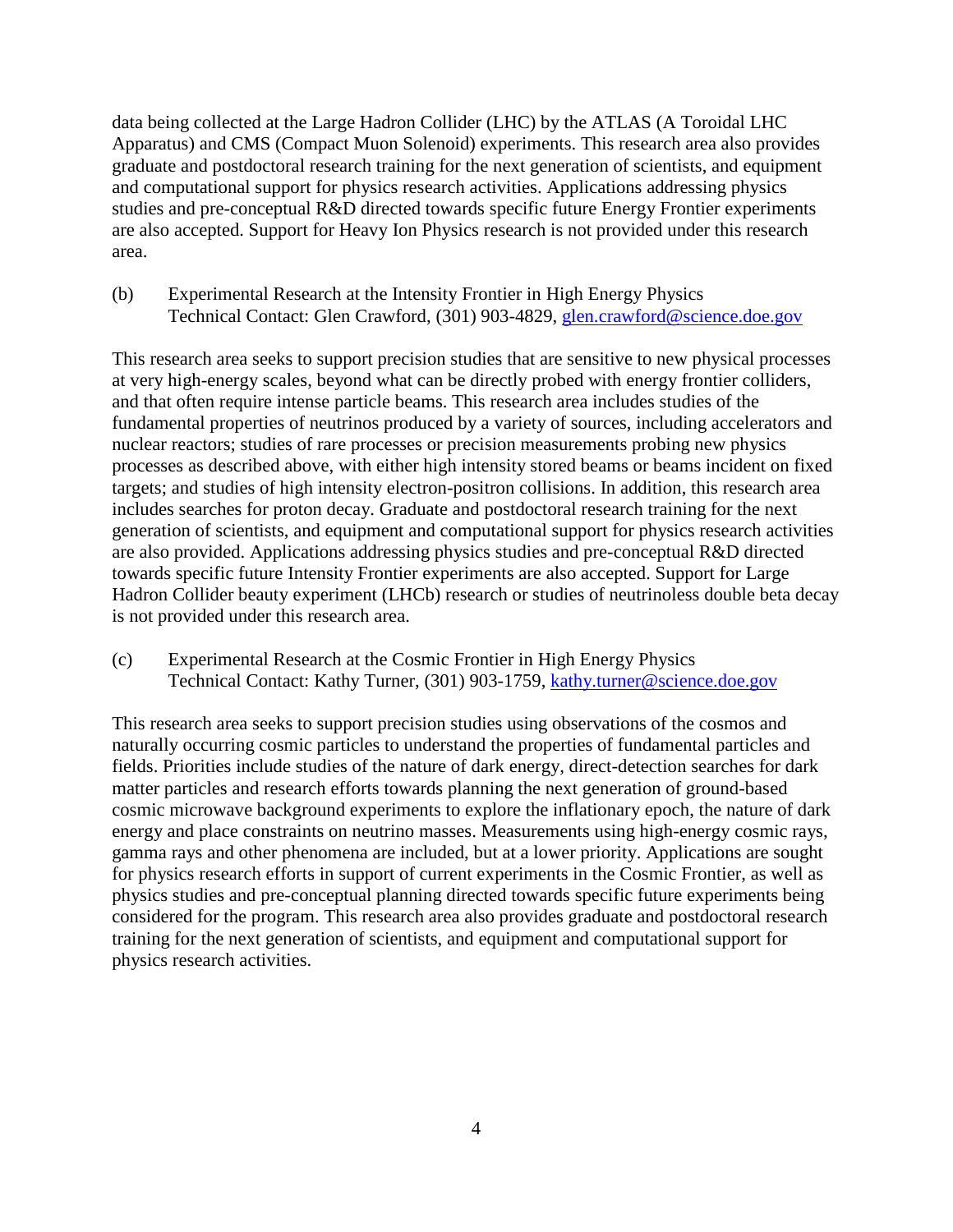Research efforts aimed at developing techniques or understanding experimental data within the context of theoretical models that are expressly for or as part of an experimental research collaboration are included in this area. General theoretical or computational research applications not specifically carried out as part of a particular Cosmic Frontier experimental collaboration should be directed to the Theoretical Research subprogram. Studies of gravitational physics (other than for cosmic acceleration), classical astrophysics phenomena, fundamental symmetries, or planning for future cosmic ray or gamma ray experiments are not included in this research area.

(d) Theoretical Research in High Energy Physics Technical Contact: William Kilgore, (301) 903-3711, [william.kilgore@science.doe.gov](mailto:william.kilgore@science.doe.gov)

This research area seeks to support theoretical activities that provide the vision and the mathematical framework for understanding and extending our knowledge of particles, forces, space-time, and the universe. Theoretical research is essential to support current experiments at the Energy, Intensity and Cosmic Frontiers, to identify new directions for High Energy Physics and to provide a deeper understanding of nature. Topics studied in theoretical high energy physics research include but are not limited to: phenomenological studies that seek to interpret experimental data, suggest searches for new physics at existing facilities and develop a research program for future facilities; precision calculations of experimental observables to test our current theories at the level of quantum corrections; the development of new models of physical interactions to describe unexplained phenomena or to unify seemingly distinct concepts; progress in quantum field theory, quantum gravity and other possible frameworks to develop a deeper understanding of nature; and the development of analytical and numerical computational techniques to facilitate studies in these areas. This research area also provides graduate and postdoctoral research training for the next generation of scientists and the computational resources needed for theoretical calculations. Activities that rely on experimental data, performed expressly for or with an experimental research collaboration, are not included in this research area.

(e) Accelerator Science and Technology Research & Development in High Energy Physics Technical Contact: L.K. Len, (301) 903-3233, [lk.len@science.doe.gov](mailto:lk.len@science.doe.gov)

The accelerator technology R&D subprogram develops the next generation of particle accelerators and related technologies that are essential for discoveries in HEP. This research area supports world-leading research in the physics of particle beams and long-range, exploratory research aimed at developing new concepts. This research area also provides graduate and postdoctoral research training, equipment for experiments and related computational efforts.

Topics studied in the accelerator science and technology R&D subprogram include, but are not limited to: accelerator and beam physics, including analytic and computational techniques for modeling particle beams and simulation of accelerator systems; novel acceleration concepts; the science of high gradients in accelerating cavities and structures; high-power radio-frequency sources; high-brightness beam sources; and beam instrumentation. Also of interest are superconducting materials and conductor development; innovative magnet design and development of high-field superconducting magnets; as well as associated testing and cryogenic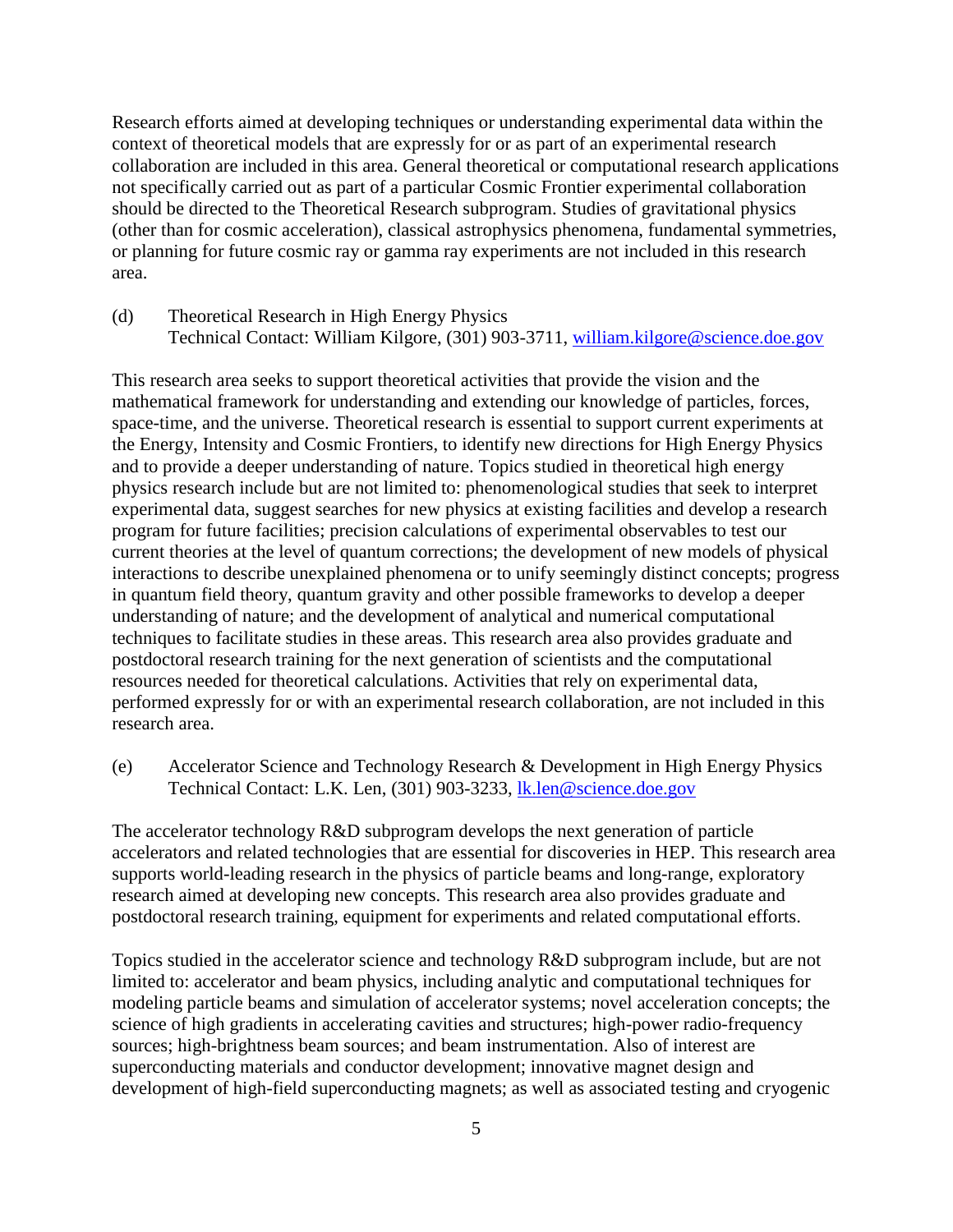systems. R&D proposals, which are focused on accelerator applications outside of high-energy physics, are now coordinated through the Accelerator Stewardship program and are outside the scope of this particular FOA (see<https://science.osti.gov/hep/research/Accelerator-Stewardship> for details).

(f) Detector Research and Development in High Energy Physics

Technical Contact: Helmut Marsiske, (301) 903-6989, [helmut.marsiske@science.doe.gov](mailto:helmut.marsiske@science.doe.gov)

The detector R&D subprogram develops the next generation of instrumentation for HEP. It supports research leading to fundamental advances in the science of particle and radiation detection, and the development of new experimental techniques. This is typically long-term, "generic" R&D that is high-risk, but has the potential for wide applicability and/or high-impact. Proposals for "Blue-Sky" scientific research on innovative technologies not already in contention for implementation in future DOE HEP projects are strongly encouraged.

Topics studied in the detector R&D research area include, but are not limited to: low-mass, high channel density charged particle tracking detectors; high resolution, fast-readout calorimeters and particle identification detectors; techniques for improving the radiation tolerance and fasttiming capabilities of particle detectors; detectors for photons from ultraviolet to infrared wavelengths; detectors for cosmic microwave background radiation; detectors and experimental techniques for ultralow-background experiments; and advanced electronics and data acquisition systems. Support for graduate and postdoctoral research training, engineering and other technical efforts, and equipment and computational efforts required for experimental detector R&D and fabrication is included in this research area.

Multi-institutional applications (see below) are strongly encouraged in this subprogram area, to address significant challenges beyond the scope of typical single investigator awards. In particular, multi-institution applications with a single prime awardee and subawards are favored in order to provide strong focus and management to the proposed R&D activity.

### **Collaboration**

Collaborative applications submitted from different institutions must clearly indicate they are part of a collaborative project/group. Every partner institution must submit an application through its own sponsored research office. Each collaborative group can have only one lead institution. Each application within the collaborative group, including the narrative and all required appendices and attachments, must be identical with the following exceptions:

- Each application must contain a correct SF-424 (R&R) cover page for the submitting institution only.
- Each application must contain a unique budget corresponding to the expenditures for that application's submitting institution only.
- Each application must contain a unique budget justification corresponding to the expenditures for that application's submitting institution only.

Our intent is to create from the various proposals associated with a collaborative group one document for merit review that consists of the common, identical proposal materials combined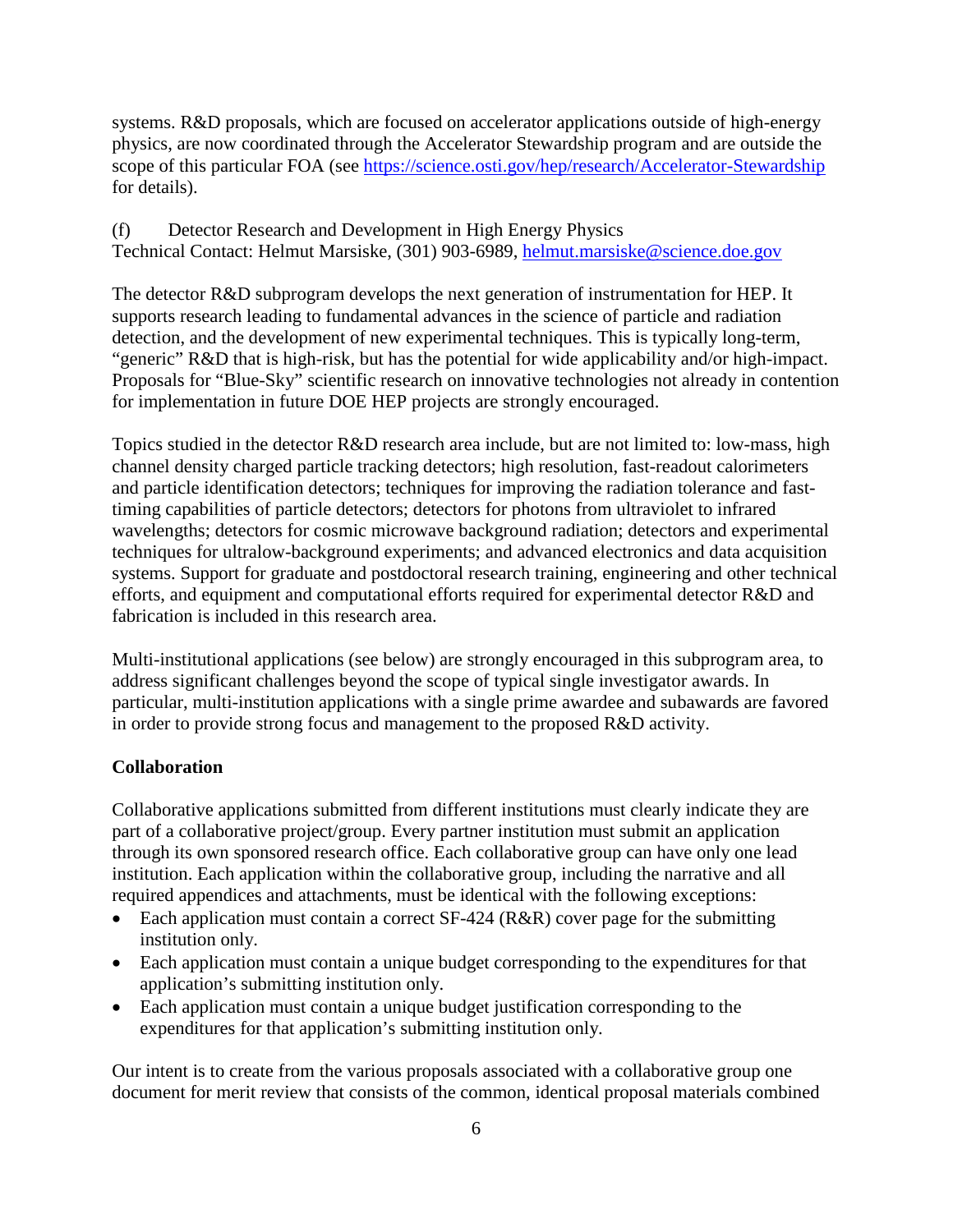with a set of detailed budgets from the partner institutions. Thus, it is very important that every proposal in the collaborative group be identical (including the title) with the exception of the budget and budget justification pages.

### **Collaboration vs. Subawards**

The following points of advice to applicants may be helpful:

- 1. Both collaborative applications and proposed subawards are methods by which multiple institutions can work together to reach the scientific objectives described in this FOA.
	- a. Collaborative applications are assembled from multiple identical applications submitted by the proposing institution. Such applications may be submitted under this FOA at Grants.gov. The multiple applications will be assembled into one joint collaborative proposal, which will be merit-reviewed as one proposal, with recommendations to fund or decline the application made at the level of each independent application.
	- b. Subawards exist when multiple institutions work together to submit one application with a designated prime awardee and multiple potential subawardees.
	- c. DOE National Laboratories may be proposed as subawardees, but the value of any such proposed subaward will be removed from any such prime award: DOE will make separate awards to its laboratories.
- 2. Choose the appropriate structure based on the nature of the scientific work being proposed. If multiple institutions will be functioning as a network of peer-level researchers, a collaborative structure would be more appropriate. If multiple institutions will be functioning with leadership and direction coming from one institution, a subaward arrangement would be more appropriate.
- 3. A well-thought-out research plan and its associated budget(s) should leave no confusion about which institution will do which parts of the research.

# **Open Science**

SC is dedicated to promoting the values of openness in Federally-supported scientific research, including, but not limited to, ensuring that research may be reproduced and that the results of Federally-supported research are made available to other researchers. These objectives may be met through any number of mechanisms including, but not limited to, data access plans, data sharing agreements, the use of archives and repositories, and the use of various licensing schemes.

The use of the phrase "open-source" does not refer to any particular licensing arrangement, but is to be understood as encompassing any arrangement that furthers the objective of openness.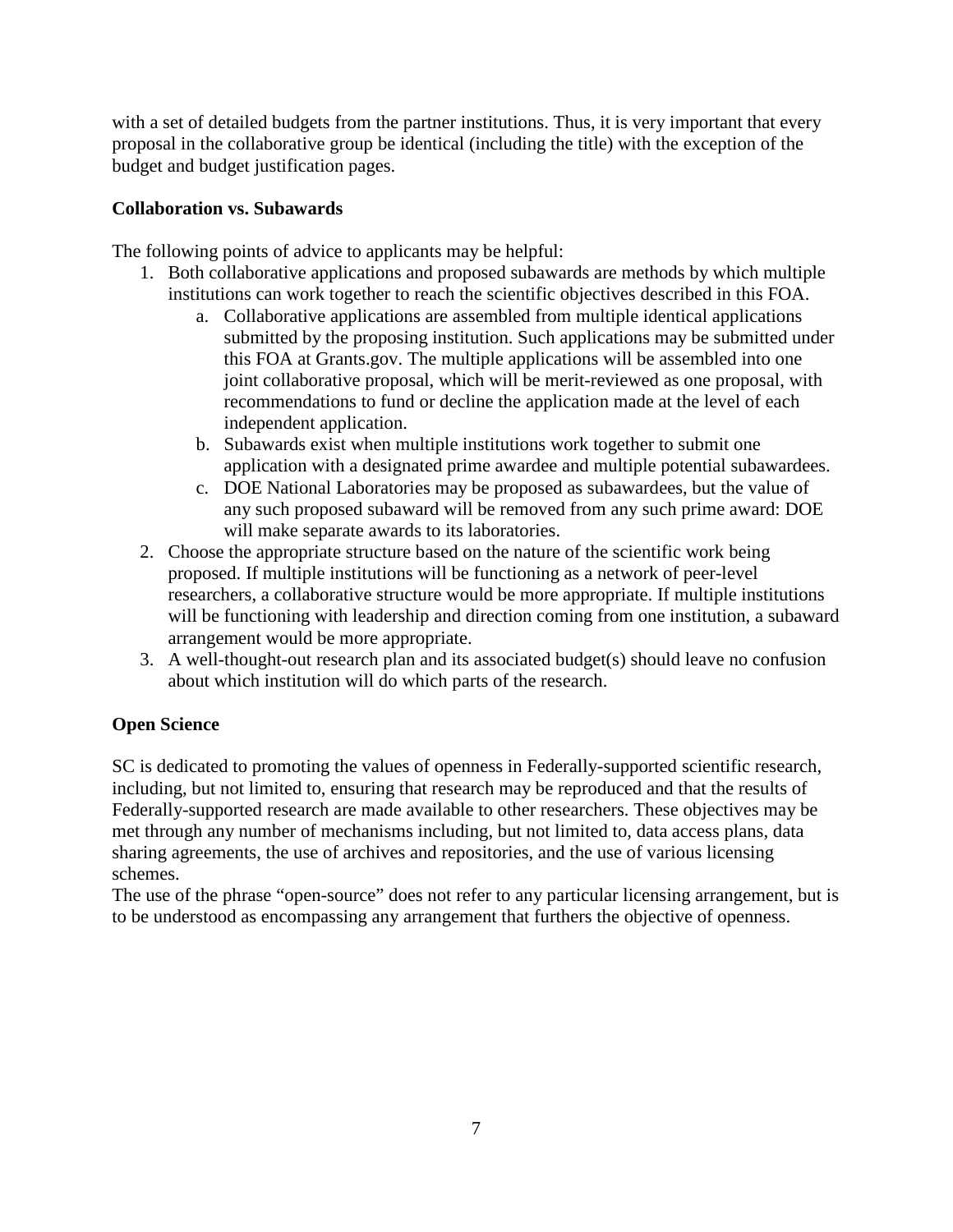#### **Opportunities for Early Stage Investigators**

A vibrant research community must be able to train and employ the next generation of researchers. Applicants that are not degree-granting institutions of higher education must include in their application a description of how they will promote opportunities for early-stage investigators. This description must include:

- A statement detailing the institutional provision of training, coaching, mentoring, and advising to junior researchers, and
- A statement detailing the career pathways available to early-stage researchers, including if protections akin to academic tenure are extended.
- A statement detailing the institution's commitment to research of a basic and fundamental nature, not related to current commercial activity.

Applications from for-profit organizations that propose research related to current commercial activity may be declined without merit review.

### **APPLICATION REQUIREMENTS**

All applications submitted to this FOA must address at least one of the six research subprograms described in the section above under "Supplementary Information". Further, all applications must conform to the format specified in Section IV of this FOA; each proposal will be prescreened for responsiveness to the research area descriptions and for compliance with the application requirements.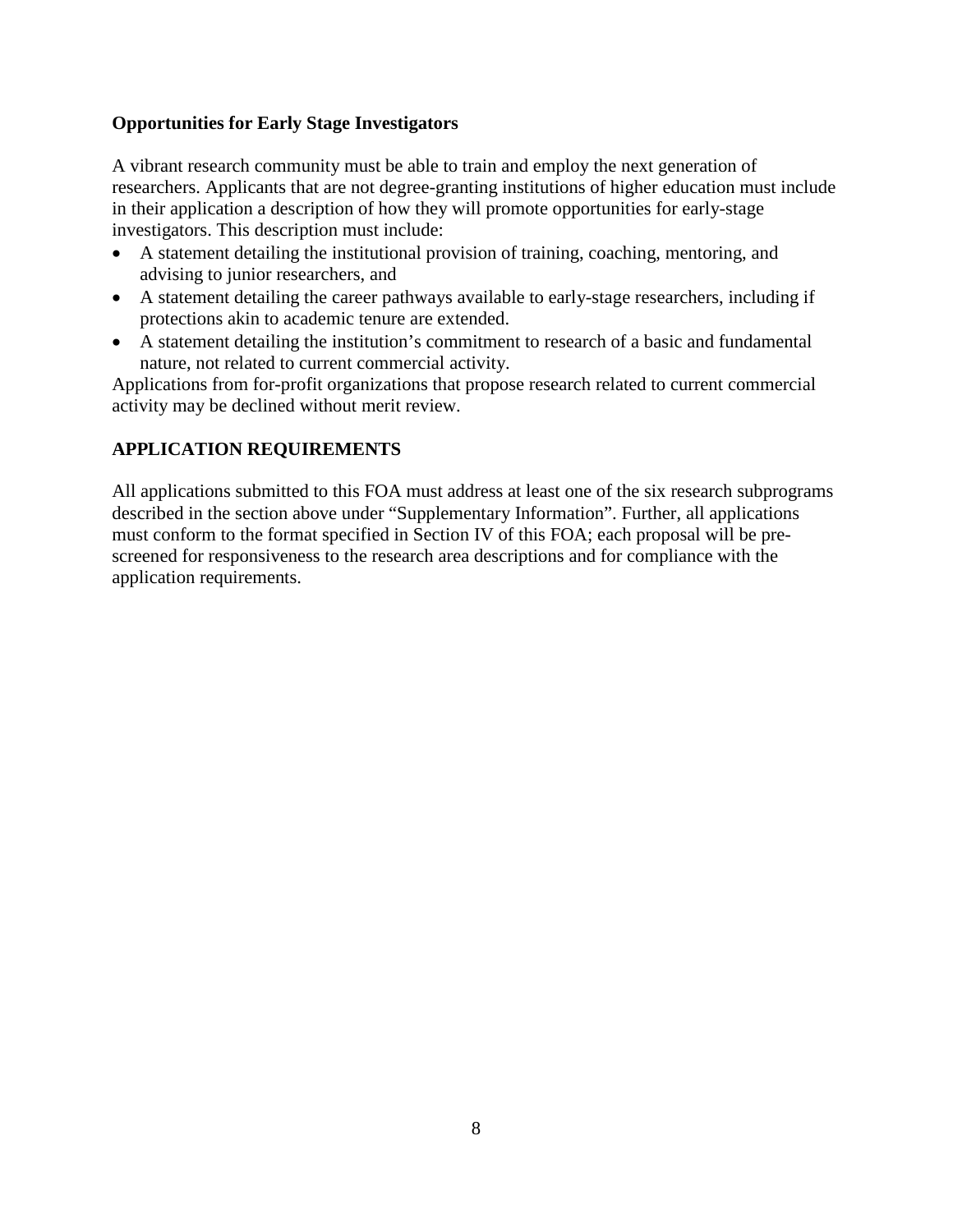### **Section II – AWARD INFORMATION**

### <span id="page-14-1"></span><span id="page-14-0"></span>**A. TYPE OF AWARD INSTRUMENT**

DOE anticipates awarding grants under this FOA.

DOE will consider funding multi-institution teams under this FOA.

## <span id="page-14-2"></span>**B. ESTIMATED FUNDING**

Research Grant Awards are expected to be made for an average period of three years at a funding level appropriate for the proposed scope, with out-year support contingent on the availability of funds and satisfactory progress. It is anticipated that approximately \$40,000,000 will be available for all HEP new and renewal awards under this FOA in FY 2020, at a total estimated cost of \$100,000,000 for the project period of all new and renewal awards under this FOA, subject to the appropriation of funds by the Congress. The number, duration and size of awards will depend on the number of applications selected for award after merit review, and the actual amount of funds available in FY 2020 and future fiscal years.

DOE is under no obligation to pay for any costs associated with preparation or submission of applications. DOE reserves the right to fund, in whole or in part, any, all, or none of the applications submitted in response to this FOA.

## <span id="page-14-3"></span>**C. MAXIMUM AND MINIMUM AWARD SIZE**

### **Ceiling**

\$5,000,000 per year

#### **Floor**

\$20,000 per year

The award size will depend on the number of meritorious applications and the availability of appropriated funds. The ceiling and floor described in this FOA represent the expected range of award sizes. Applicants should request sufficient funding to achieve their proposed results.

### <span id="page-14-4"></span>**D. EXPECTED NUMBER OF AWARDS**

Approximately 10 to 100 awards are expected.

<span id="page-14-5"></span>The exact number of awards will depend on the number of meritorious applications, the results of merit review, the program policy factors, and the availability of appropriated funds.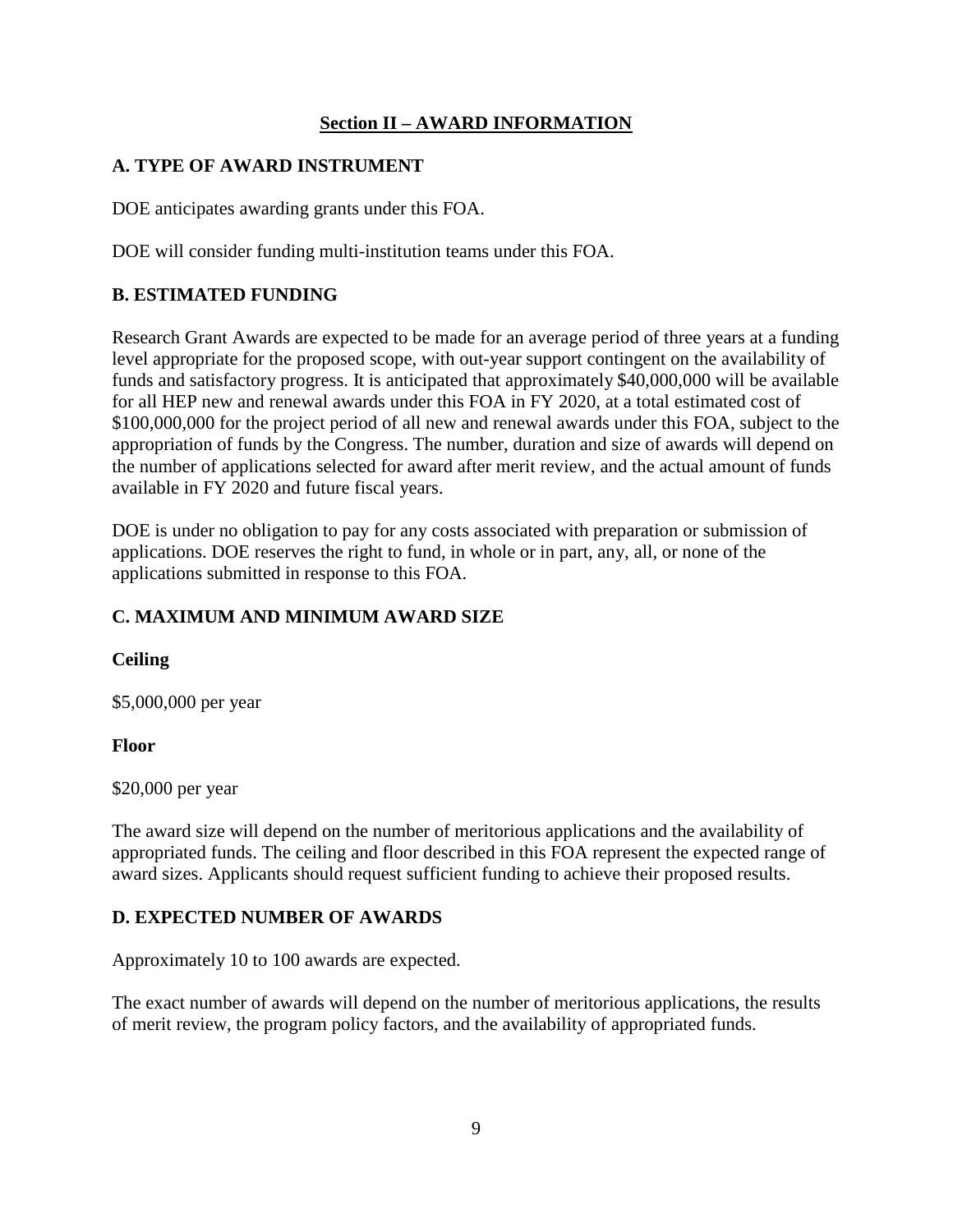### **E. ANTICIPATED AWARD SIZE**

The award size will depend on the number of meritorious applications and the availability of appropriated funds.

## <span id="page-15-0"></span>**F. PERIOD OF PERFORMANCE**

Research Grant Awards are expected to be made for an average period of three years as befitting the project with some awards exceeding the average and other awards less than the average, depending on the number of meritorious applications, the results of merit review, the program policy factors, and the availability of appropriated funds.

Continuation funding (funding for any recommended subsequent budget periods) is contingent on: (1) availability of funds appropriated by Congress and future year budget authority; (2) progress towards meeting the objectives of the approved application; (3) submission of required reports; and (4) compliance with the terms and conditions of the award.

## <span id="page-15-1"></span>**G. TYPE OF APPLICATION**

DOE will accept new and renewal applications under this FOA.

The following material will assist in determining if a renewal application is appropriate.

**New Application:** An application must be submitted as "new" in the following circumstances:

- When applying for funding to create a new research award that has not previously received DOE funding, including any funding for the current year.
- When applying for funding to support continued research from the same applicant institution as the current grant but with a significant change in fundamental nature of the research.
- When applying for funding to support continued research supported by an existing DOE award but at a new applicant institution.

**Renewal Application:** A renewal application is appropriate when funds are requested for an award that has no changes in the following items:

- The recipient/applicant institution
- The award's senior leadership
- The fundamental nature of the award

A change in an award's PI does not necessarily require submission as a new application: The change in personnel must be considered in light of other changes.

Renewal applications compete for funds with all other peer-reviewed applications and must be developed as fully as though the applicant were applying for the first time. Renewal applications must be submitted by the same sponsoring institution as that holding the current grant award for which renewal funding is requested, and the proposed research topic must be logical scientific extensions of the research that has been performed in the current award.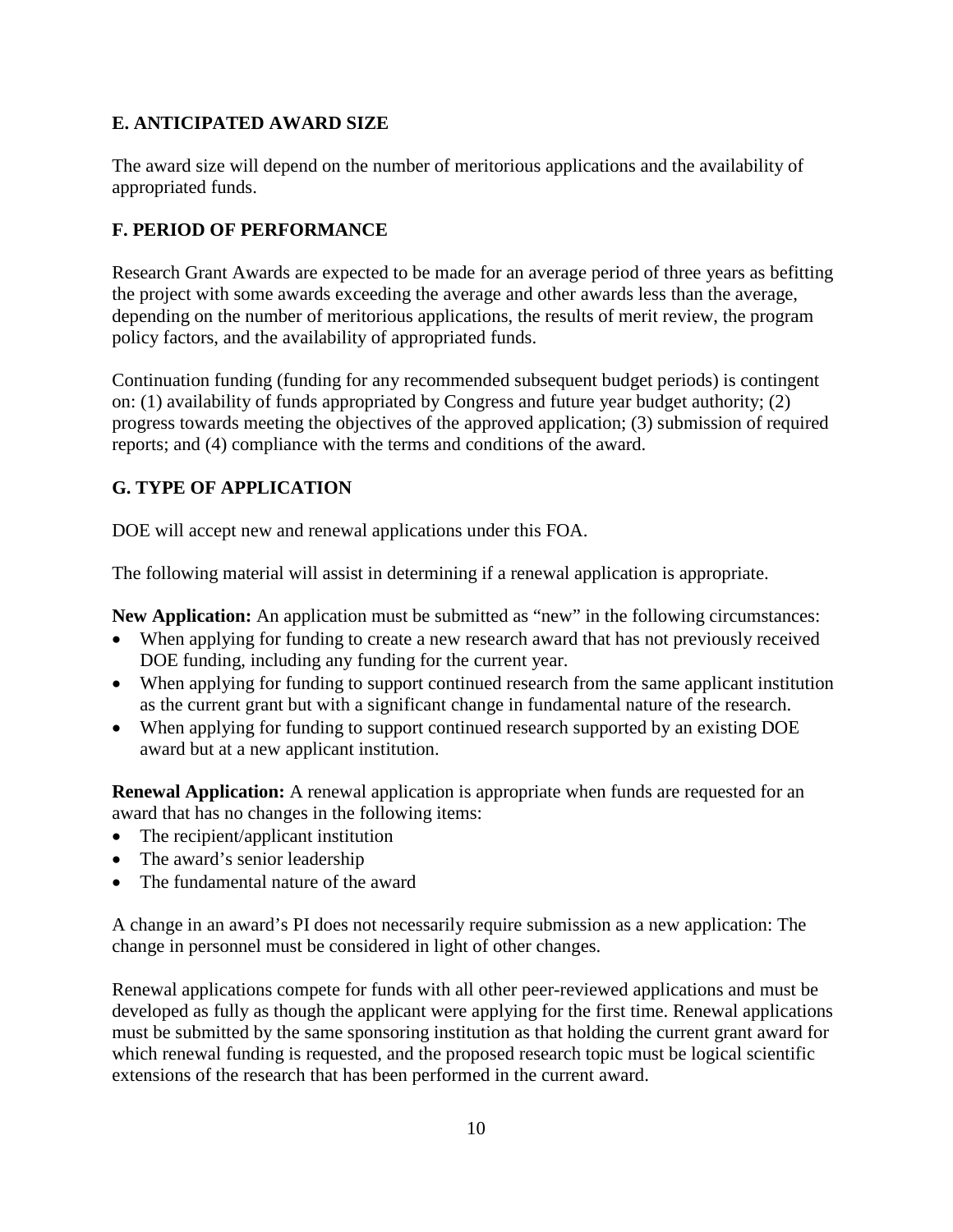For renewal applications only, the PI is required to submit a Renewal Proposal Products section through SC's PAMS website at [https://pamspublic.science.energy.gov.](https://pamspublic.science.energy.gov/) The PI must enter into PAMS each product created during the course of the previous project period. Types of products include publications, intellectual property, technologies or techniques, and other products such as databases or software. As soon as the renewal application is assigned to a program manager, the PI will receive an automated email from PAMS  $\left\langle \langle \frac{PAMS.Autoreply \&\text{science.doe.gov}\rangle}{PAMS.Autoreply \&\text{science.doe.gov}\rangle}\right\rangle$ instructing him or her to navigate to the PAMS Task tab to complete and submit the Renewal Proposal Products. The submitted product list will be sent for merit review as part of the application. The application will not be considered complete and cannot be sent for review until the product list has been submitted.

A renewal application must be marked as such on the Standard Form 424 Research and Related [SF-424 (R&R)] cover page and the current award number must be marked in the appropriate space.

#### <span id="page-16-0"></span>**H. VALUE/FUNDING FOR DOE/NNSA NATIONAL LABORATORY CONTRACTORS AND NON-DOE/NNSA FFRDC CONTRACTORS**

For grant awards, the value of, and funding for, a DOE/National Nuclear Security Administration (NNSA) National Laboratory contractor, a non-DOE/NNSA Federally Funded Research and Development Center (FFRDC) contractor, or another Federal agency's portion of the work will not be included in the award to the successful applicant. DOE will fund a DOE/NNSA National Laboratory contractor through the DOE fieldwork authorization system or other appropriate process and will fund non-DOE/NNSA FFRDC contractors and other Federal agencies through an interagency agreement in accordance with the Economy Act, 31 USC 1535, or other statutory authority.

## <span id="page-16-1"></span>**I. RESPONSIBILITY**

The successful prime applicant/awardee (lead organization) will be the responsible authority regarding the settlement and satisfaction of all contractual and administrative issues, including but not limited to, disputes and claims arising out of any agreement between the applicant and any team member, and/or subawardee.

If an award is made to a DOE/NNSA National Laboratory, all Disputes and Claims will be resolved in accordance with the terms and conditions of the DOE/NNSA National Laboratory's management and operating (M&O) contract, as applicable, in consultation between DOE and the prime awardee.

If an award is made to another Federal agency or its FFRDC contractor, all Disputes and Claims will be resolved in accordance with the terms and conditions of the interagency agreement in consultation between DOE and the prime awardee.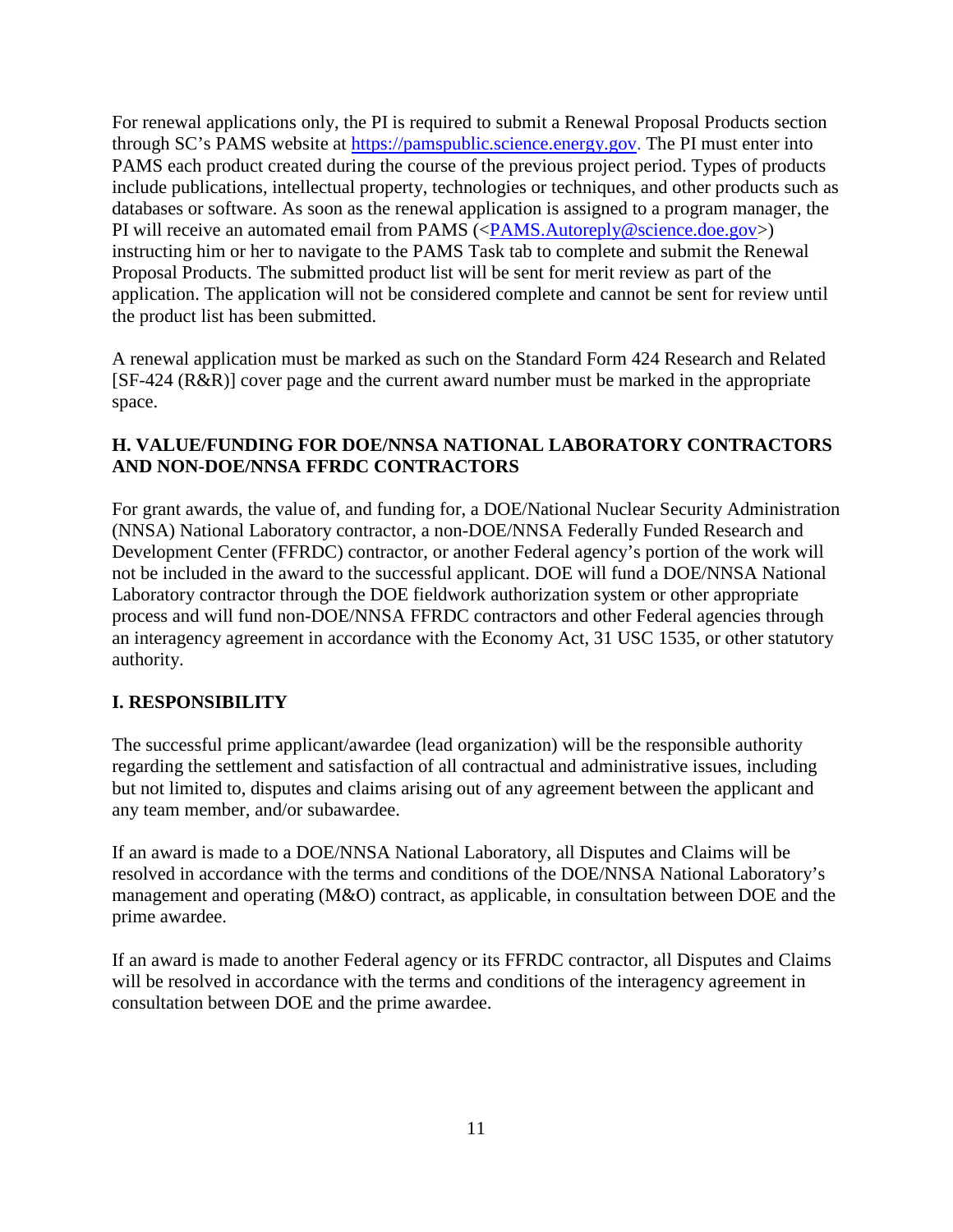### **Section III – ELIGIBILITY INFORMATION**

## <span id="page-17-1"></span><span id="page-17-0"></span>**A. ELIGIBLE APPLICANTS**

All types of domestic applicants are eligible to apply, except Federally Funded Research and Development Center (FFRDC) Contractors, and nonprofit organizations described in section 501(c)(4) of the Internal Revenue Code of 1986 that engaged in lobbying activities after December 31, 1995.

Other Federal agencies are not eligible to receive financial assistance awards and are therefore ineligible to submit applications.

**This FOA does not support an applicant's commercial activity.** Applications from for-profit organizations that propose a scientific scope of work related to current business activity or applications are considered to be commercial activity and may be declined. Applications containing a scientific scope of work that is or has been supported by or proposed to a Federal Small Business Innovative Research or Small Business Technology Transfer (SBIR / STTR) program are considered to be commercial activity and may be declined without merit review. All for-profit applicants must include a description, not to exceed 200 words, of how their proposed work will advance scientific understanding of a basic and fundamental nature as an appendix to the research narrative.

#### *DOE/NNSA National Laboratory Contractors*

DOE/NNSA National Laboratory Contractor applicants are not eligible for a prime award under this FOA, but may be proposed as a team member on another entity's application if their cognizant DOE/NNSA Contracting Officer provides written authorization. This authorization should be submitted with the application as part of the Budget Justification for DOE/NNSA National Laboratory Contractor File. [This is not required for the National Energy Technology Laboratory because it is a Government Owned/Government Operated (GOGO).] **Please note that failure to provide this authorization may result in rejection of an application prior to merit review.** If a DOE/NNSA National Laboratory Contractor is selected for award, or proposed as a team member, the proposed work will be authorized under the DOE field work authorization system or other appropriate process and performed under the laboratory Contractor's M&O contract, as applicable. The following wording is acceptable for the authorization:

"Authorization is granted for the \_\_\_\_\_\_\_\_\_\_\_\_\_ Laboratory to participate in the proposed project. The work proposed for the laboratory is consistent with or complementary to the missions of the laboratory and will not adversely impact execution of the DOE/NNSA assigned programs at the laboratory."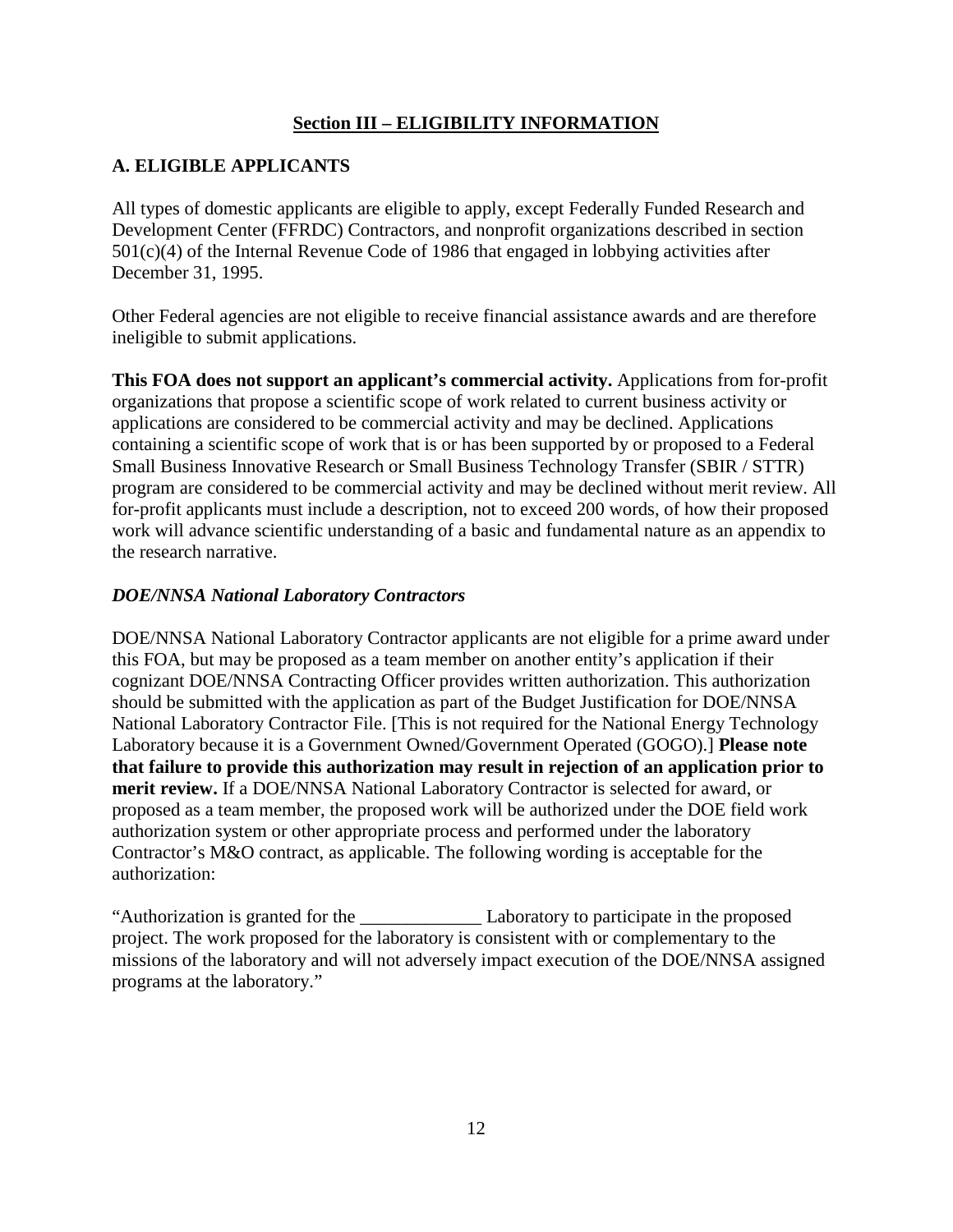#### *Non-DOE/NNSA Federal Agencies and their FFRDC Contractors*

Non-DOE/NNSA Federal agencies and their FFRDC contractors are not eligible for a prime award under this announcement, but may be proposed as a team member on another entity's application subject to the following guidelines:

The prime applicant must obtain written authorization for non-DOE/NNSA FFRDC participation. The cognizant Contracting Officer for the Federal agency sponsoring the FFRDC contractor must authorize in writing the participation of the FFRDC contractor on the proposed project and this authorization should be submitted with the application. The written authorization must also contain a determination that the use of a FFRDC contractor is consistent with the contractor's authority under its award and does not place the FFRDC contractor in direct competition with the private sector, in accordance with FAR Part 17.5. **Please note that failure to provide this authorization may result in rejection of an application prior to merit review.** The following wording is acceptable for the authorization:

"Authorization is granted for the \_\_\_\_\_\_\_\_\_\_\_\_\_ Laboratory to participate in the proposed project. The work proposed for the laboratory is consistent with or complementary to the missions of the laboratory and will not adversely impact execution of the (insert agency) assigned programs at the laboratory. This laboratory is authorized to perform the work proposed in the application submitted under DOE Funding Opportunity Announcement # DE-FOA-0002172 by the following statutory authority (insert statute name, citation, and section)."

#### *Unincorporated Consortia*

Unincorporated consortia (team arrangements), must designate one member of the consortium to serve as the prime recipient/consortium representative (lead organization).

Upon request, unincorporated consortia must provide the DOE Contracting Officer with a collaboration agreement, commonly referred to as the articles of collaboration, which sets out the rights and responsibilities of each consortium member. This agreement binds the individual consortium members together and should discuss, among other things, the consortiums:

- Management structure:
- Method of making payments to consortium members;
- Means of ensuring and overseeing members' efforts on the project;
- Provisions for members' cost sharing contributions; and
- Provisions for ownership and rights in intellectual property developed previously or under the agreement.

<span id="page-18-0"></span>Note that a consortium is applied for in one application and results in one award with subawards to consortia members. Collaborations are applied for separately with identical applications and result in multiple awards to the collaborating institutions. Both approaches are permitted under this FOA.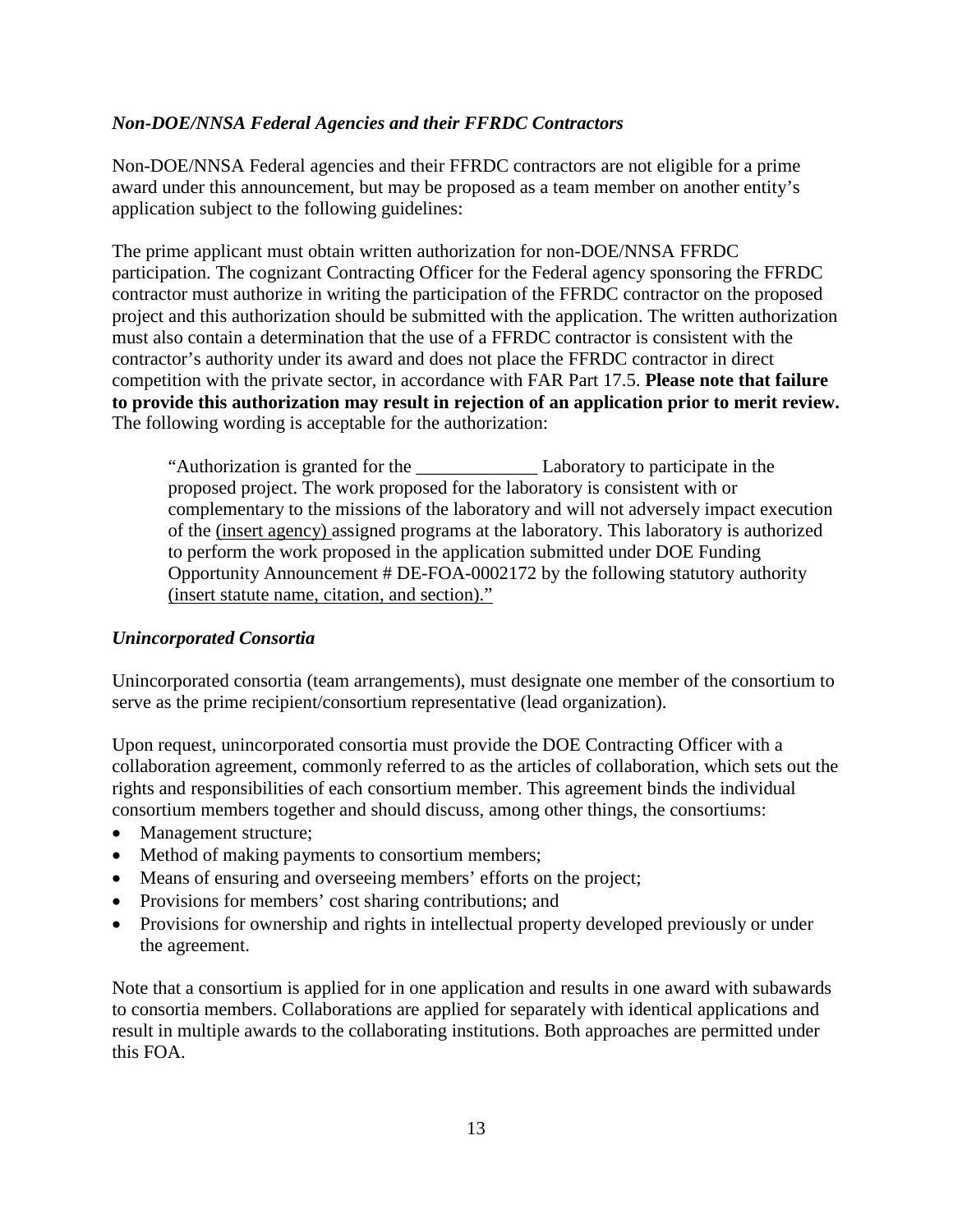#### **B. COST SHARING**

Cost sharing is not required.

### <span id="page-19-0"></span>**C. ELIGIBLE INDIVIDUALS**

Individuals with the skills, knowledge, and resources necessary to carry out the proposed research as a PI are invited to work with their organizations to develop an application for assistance. Individuals from underrepresented groups as well as individuals with disabilities are always encouraged to apply for assistance.

#### <span id="page-19-1"></span>**D. LIMITATIONS ON SUBMISSIONS**

Page limits described in this FOA will be strictly monitored during the initial review of applications. **Applications exceeding any page limit may be declined without merit review and may not be considered for funding.**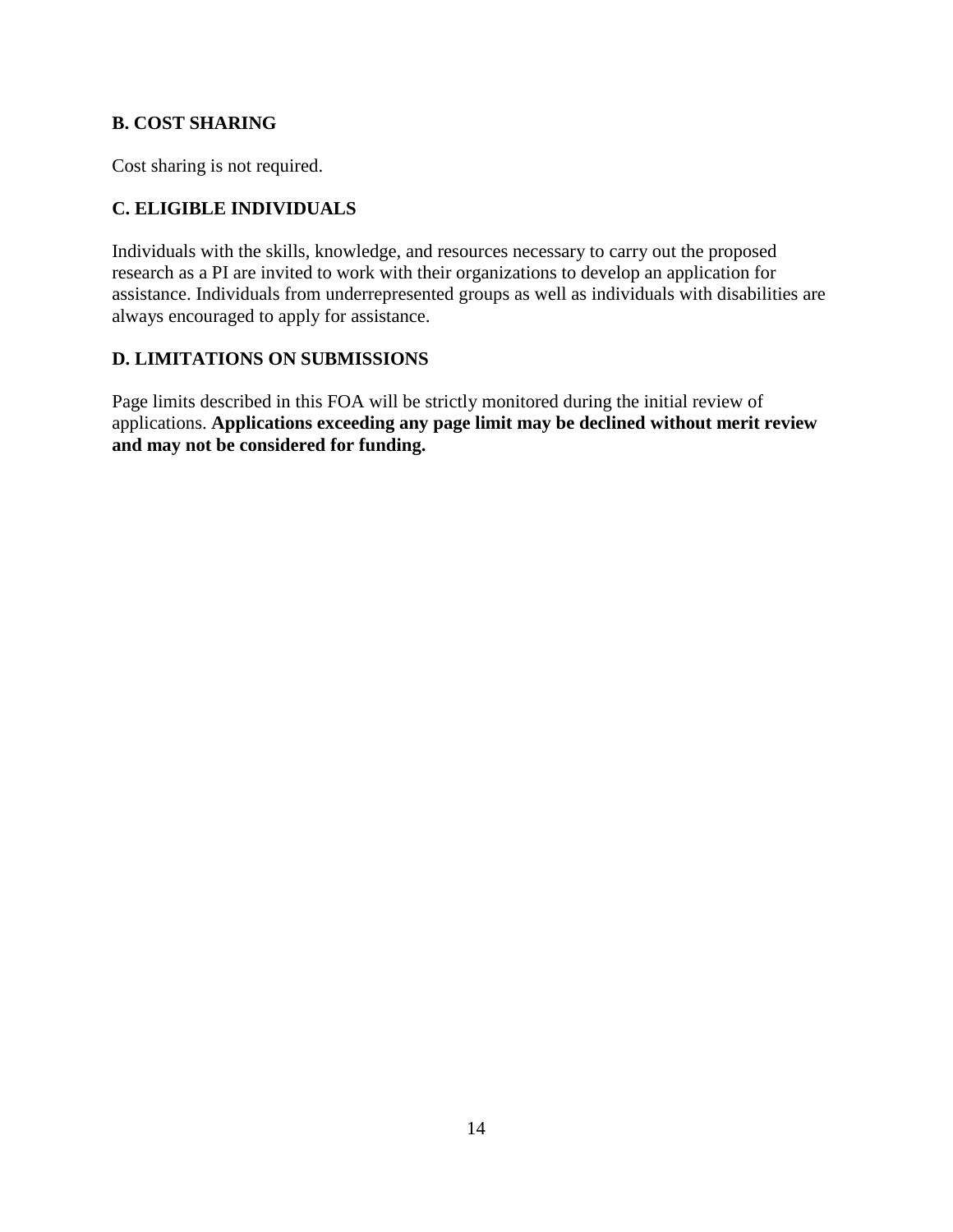## **Section IV – APPLICATION AND SUBMISSION INFORMATION**

## <span id="page-20-1"></span><span id="page-20-0"></span>**A. ADDRESS TO REQUEST APPLICATION PACKAGE**

Application forms and instructions are available at Grants.gov. To access these materials, go to [https://www.Grants.gov,](https://www.grants.gov/) select "Apply for Grants", and then select "Download Application Package." Enter the CFDA number (81.049) and/or the FOA number (DE-FOA-0002172) shown on the cover of this FOA and then follow the prompts to download the application package.

Applications submitted through [www.FedConnect.net](https://www.fedconnect.net/) will not be accepted.

## <span id="page-20-2"></span>**B. LETTER OF INTENT AND PRE-APPLICATION**

#### **1. Letter of Intent**

LETTER OF INTENT DUE DATE

December 18, 2019, at 5:00 PM Eastern Time.

A Letter of Intent (LOI) is strongly encouraged and should be submitted by TBD, 2020, at 5:00 PM Eastern Time.

The LOI is to help in planning the review and the selection of potential reviewers for the application. For this purpose, the LOI must include the following:

- A cover sheet with the following information:
	- i. Funding Opportunity Announcement (FOA) Number: DE-FOA-0002172
	- ii. Title of the planned research application
	- iii. Name and mailing address of the sponsoring institution
	- iv. Name of Lead Principal Investigator (PI) and Job Title
	- v. Email address of the Lead PI
	- vi. Additional Senior Investigator(s) and Senior/Key personnel expected to be involved in the planned application
	- vii. Indicate type of application planned: New *or* Renewal
	- viii. Indicate # year(s) for proposal project period for the planned application
	- ix. Research area(s) for the planned application as specified in Section I of this FOA
	- x. Relevant DOE Technical Contact name(s) as listed in Section I of this FOA
- An overview of the research plan **up to two (2) pages**. Indicate how the proposed research fits into one or more of the six HEP research subprograms (Energy Frontier, Intensity Frontier, Cosmic Frontier, Theory, Accelerator Science and Technology R&D, or Detector R&D). List the major research thrusts (e.g., ATLAS, CMS, LSST, DUNE, phenomenology, lattice gauge theory, etc.) and the Senior Investigator(s) expected to be involved in the proposed research.

The absence of a LOI will not negatively affect a thorough evaluation of a responsive application submitted in a timely fashion.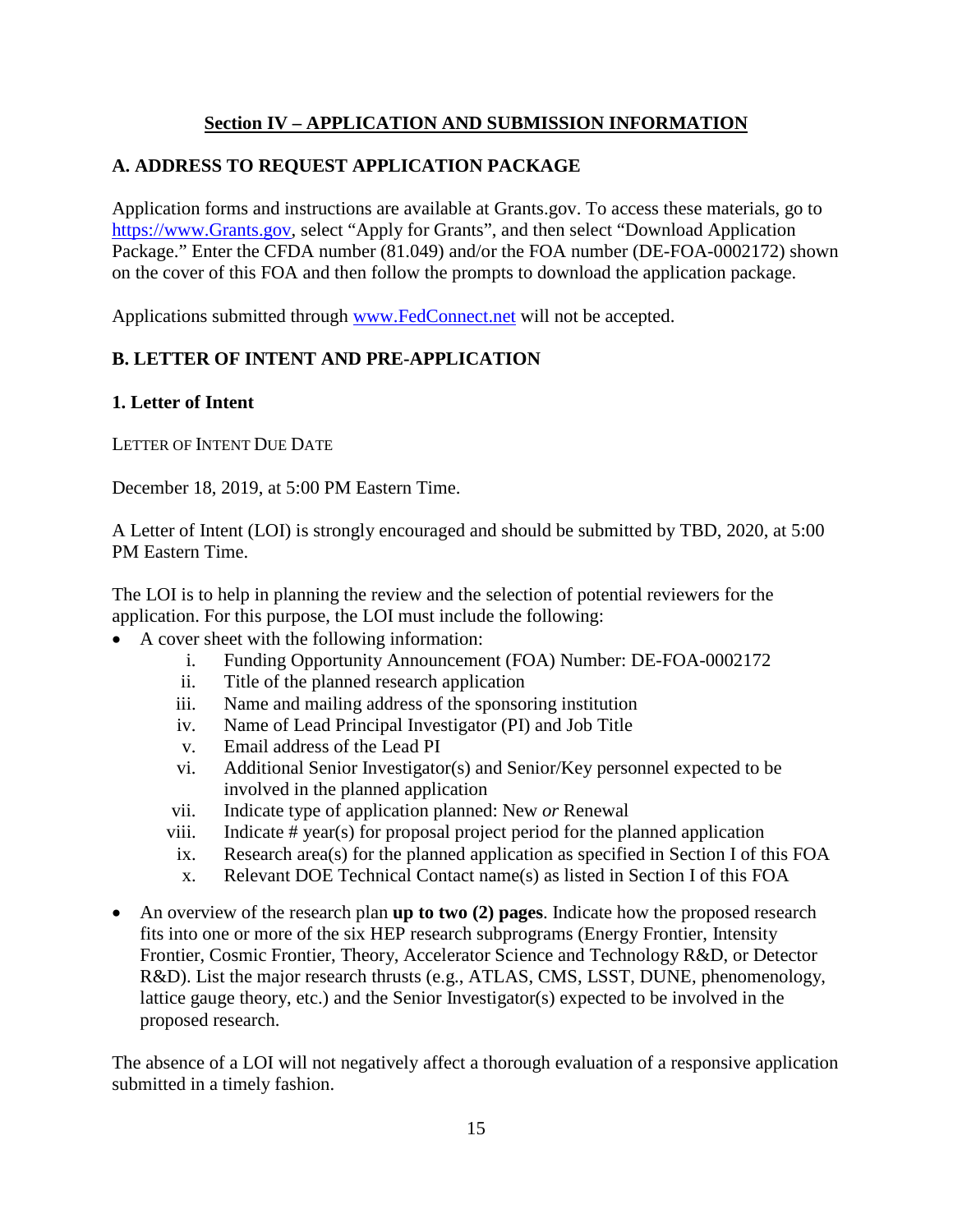The LOI must be submitted electronically through the DOE SC PAMS website [https://pamspublic.science.energy.gov/.](https://pamspublic.science.energy.gov/) It is important that the LOI be a single file with extension .pdf, .docx, or .doc. The filename must not exceed 50 characters. The PI and anyone submitting on behalf of the PI must register for an account in PAMS before it will be possible to submit a letter of intent. **All PIs and those submitting LOIs on behalf of PIs are encouraged to establish PAMS accounts as soon as possible to avoid submission delays.**

You may use the Internet Explorer, Firefox, Google Chrome, or Safari browsers to access PAMS.

**Please see [Section IV, Part I, 4., DOE SC Portfolio Analysis and Management System](#page-51-0)  [\(PAMS\), below,](#page-51-0) for instructions about how to register in PAMS.**

#### **Submit Your Letter of Intent:**

- Create your letter of intent outside the system and save it as a file with extension .docx, .doc, or .pdf. Make a note of the location of the file on your computer so you can browse for it later from within PAMS.
- Log into PAMS and click the Proposals tab. Click the "View / Respond to Funding Opportunity Announcements" link and find the current announcement in the list. Click the "Actions/Views" link in the Options column next to this announcement to obtain a dropdown menu. Select "Submit Letter of Intent" from the dropdown.
- On the Submit Letter of Intent page, select the institution from which you are submitting this LOI from the Institution dropdown. If you are associated with only one institution in the system, there will only be one institution in the dropdown.
- Note that you must select one and only one PI per LOI; to do so, click the "Select PI" button on the far right side of the screen. Find the appropriate PI from the list of all registered users from your institution returned by PAMS. (Hint: You may have to sort, filter, or search through the list if it has multiple pages.) Click the "Actions" link in the Options column next to the appropriate PI to obtain a dropdown menu. From the dropdown, choose "Select PI."
- If the PI for whom you are submitting does not appear on the list, it means he or she has not yet registered in PAMS. For your convenience, you may have PAMS send an email invitation to the PI to register in PAMS. To do so, click the "Invite PI" link at the top left of the "Select PI" screen. You can enter an optional personal message to the PI in the "Comments" box, and it will be included in the email sent by PAMS to the PI. You must wait until the PI registers before you can submit the LOI. Save the LOI for later work by clicking the "Save" button at the bottom of the screen. It will be stored in "My Letters of Intent" for later editing.
- Enter a title for your letter of intent.
- Select the appropriate technical contact from the Program Manager dropdown.
- To upload the LOI file into PAMS, click the "Attach File" button at the far right side of the screen. Click the "Browse" (or "Choose File" depending on your browser) button to search for your file. You may enter an optional description of the file you are attaching. Click the "Upload" button to upload the file.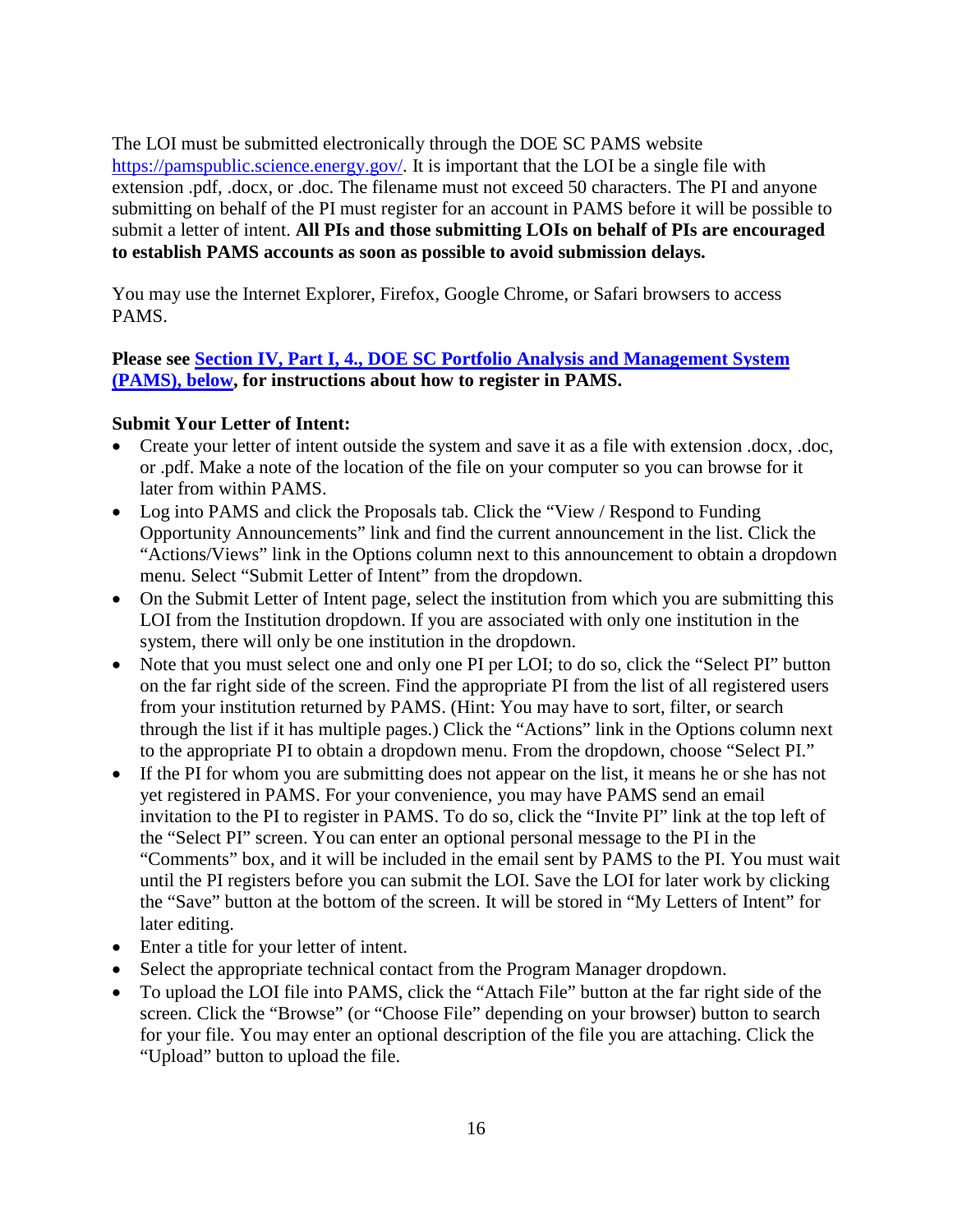- At the bottom of the screen, click the "Submit to DOE" button to save and submit the LOI to DOE.
- Upon submission, the PI will receive an email from the PAMS system [<PAMS.Autoreply@science.doe.gov>](mailto:PAMS.Autoreply@science.doe.gov) acknowledging receipt of the LOI.

You are encouraged to register for an account in PAMS at least a week in advance of the LOI submission deadline so that there will be no delays with your submission.

**WARNING**: The PAMS website at<https://pamspublic.science.energy.gov/> will permit you to edit a previously submitted LOI in the time between your submission and the deadline. If you choose to edit, doing so will remove your previously submitted version from consideration. If you are still editing at the time of the deadline, you will not have a valid submission. Please pay attention to the deadline.

For help with PAMS, click the "External User Guide" link on the PAMS website, [https://pamspublic.science.energy.gov/.](https://pamspublic.science.energy.gov/) You may also contact the PAMS Help Desk, which can be reached Monday through Friday, 9 AM – 5:30 PM Eastern Time. Telephone: (855) 818-1846 (toll free) or (301) 903-9610, email: [sc.pams-helpdesk@science.doe.gov.](mailto:sc.pams-helpdesk@science.doe.gov) All submission and inquiries about this FOA should reference **DE-FOA-0002172**.

## **2. Pre-application**

Not applicable.

## <span id="page-22-0"></span>**C. GRANTS.GOV APPLICATION SUBMISSION AND RECEIPT PROCEDURES**

This section provides the application submission and receipt instructions for applications to SC. Please read the following instructions carefully and completely.

### **1. Electronic Delivery**

SC is participating in the Grants.gov initiative to provide the grant community with a single site to find and apply for grant funding opportunities. SC requires applicants to submit their applications online through Grants.gov.

### **2. How to Register to Apply through Grants.gov**

a.) Instructions: Read the instructions below about registering to apply for SC funds. Applicants should read the registration instructions carefully and prepare the information requested before beginning the registration process. Reviewing and assembling the required information before beginning the registration process will alleviate last-minute searches for required information.

Organizations must have a Data Universal Numbering System (DUNS) Number, active System for Award Management (SAM) registration, and Grants.gov account to apply for grants. If individual applicants are eligible to apply for this FOA, then you may begin with step 3, Create a Grants.gov Account, listed below.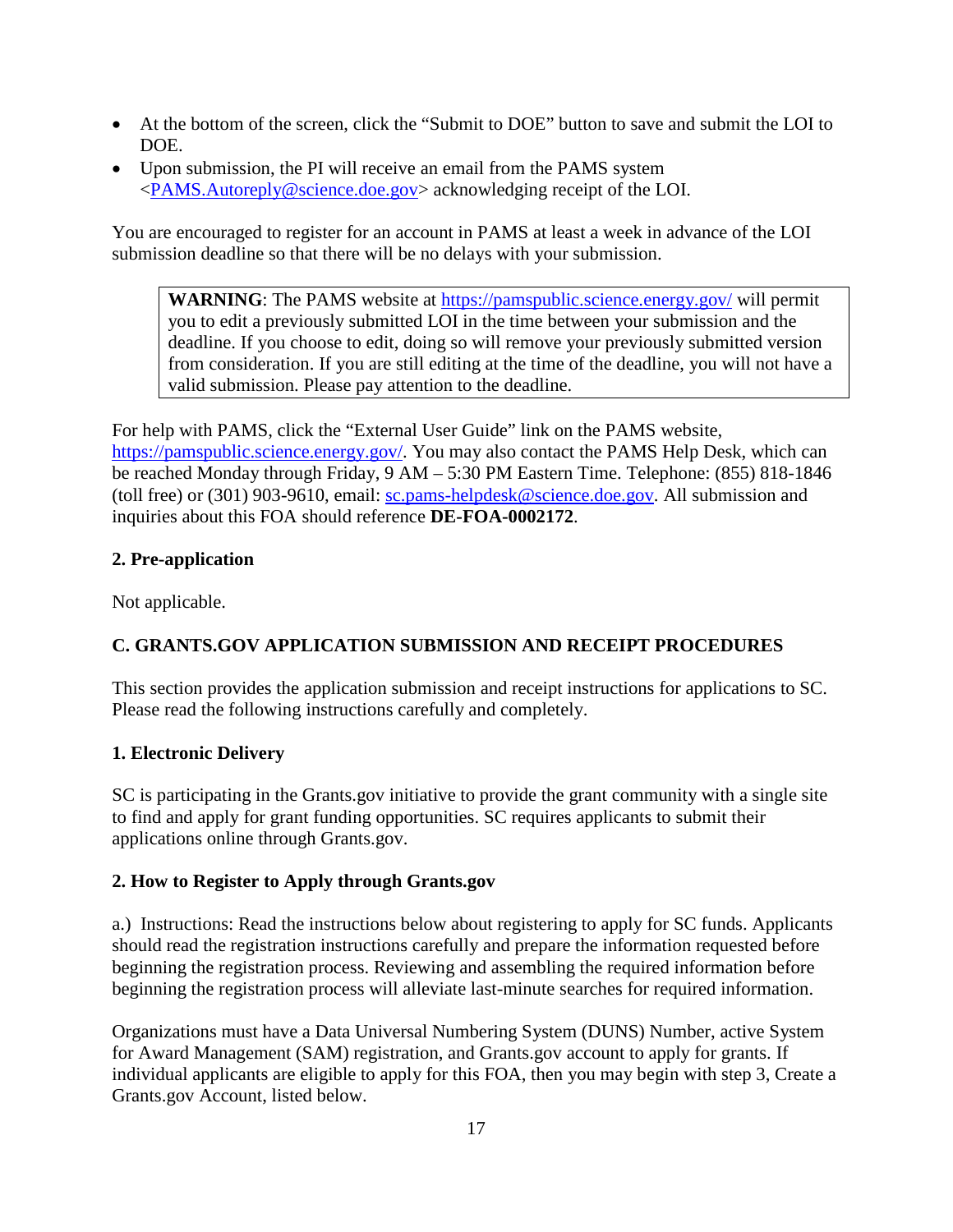Creating a Grants.gov account can be completed online in minutes, but DUNS and SAM registrations may take several weeks. Therefore, an organization's registration should be done in sufficient time to ensure it does not impact the entity's ability to meet required application submission deadlines.

Complete organization registration instructions can be found on Grants.gov here: [https://www.Grants.gov/web/grants/applicants/organization-registration.html](https://www.grants.gov/web/grants/applicants/organization-registration.html)

1) *Obtain a DUNS Number*: All entities applying for funding, including renewal funding, must have a DUNS Number from Dun & Bradstreet (D&B). Applicants must enter the DUNS Number in the data entry field labeled "Organizational DUNS" on the SF-424 form. For more detailed instructions for obtaining a DUNS Number, refer to: [https://www.Grants.gov/web/grants/applicants/organization-registration/step-1-obtain](https://www.grants.gov/web/grants/applicants/organization-registration/step-1-obtain-duns-number.html)[duns-number.html.](https://www.grants.gov/web/grants/applicants/organization-registration/step-1-obtain-duns-number.html)

2) *Register with SAM*: All organizations applying online through Grants.gov must register with SAM at [https://www.sam.gov.](https://www.sam.gov/) Failure to register with SAM will prevent your organization from applying through Grants.gov. SAM registration must be renewed annually. For more detailed instructions for registering with SAM, refer to: [https://www.Grants.gov/web/grants/applicants/organization-registration/step-2-register](https://www.grants.gov/web/grants/applicants/organization-registration/step-2-register-with-sam.html)[with-sam.html.](https://www.grants.gov/web/grants/applicants/organization-registration/step-2-register-with-sam.html)

3) *Create a Grants.gov Account*: The next step is to register an account with Grants.gov. Follow the on-screen instructions or refer to the detailed instructions here: [https://www.Grants.gov/web/grants/applicants/registration.html.](https://www.grants.gov/web/grants/applicants/registration.html)

4) *Add a Profile to a Grants.gov Account*: A profile in Grants.gov corresponds to a single applicant organization the user represents (i.e., an applicant) or an individual applicant. If you work for or consult with multiple organizations and have a profile for each, you may log in to one Grants.gov account to access all of your grant applications. To add an organizational profile to your Grants.gov account, enter the DUNS Number for the organization in the DUNS field while adding a profile. For more detailed instructions about creating a profile on Grants.gov, refer to:

[https://www.Grants.gov/web/grants/applicants/registration/add-profile.html.](https://www.grants.gov/web/grants/applicants/registration/add-profile.html)

5) *EBiz POC Authorized Profile Roles*: After you register with Grants.gov and create an Organization Applicant Profile, the organization applicant's request for Grants.gov roles and access is sent to the EBiz POC. The EBiz POC will then log in to Grants.gov and authorize the appropriate roles, which may include the Authorized Organization Representative (AOR) role, thereby giving you permission to complete and submit applications on behalf of the organization. You will be able to submit your application online any time after you have been assigned the AOR role. For more detailed instructions about creating a profile on Grants.gov, refer to:

[https://www.Grants.gov/web/grants/applicants/registration/authorize-roles.html](https://www.grants.gov/web/grants/applicants/registration/authorize-roles.html)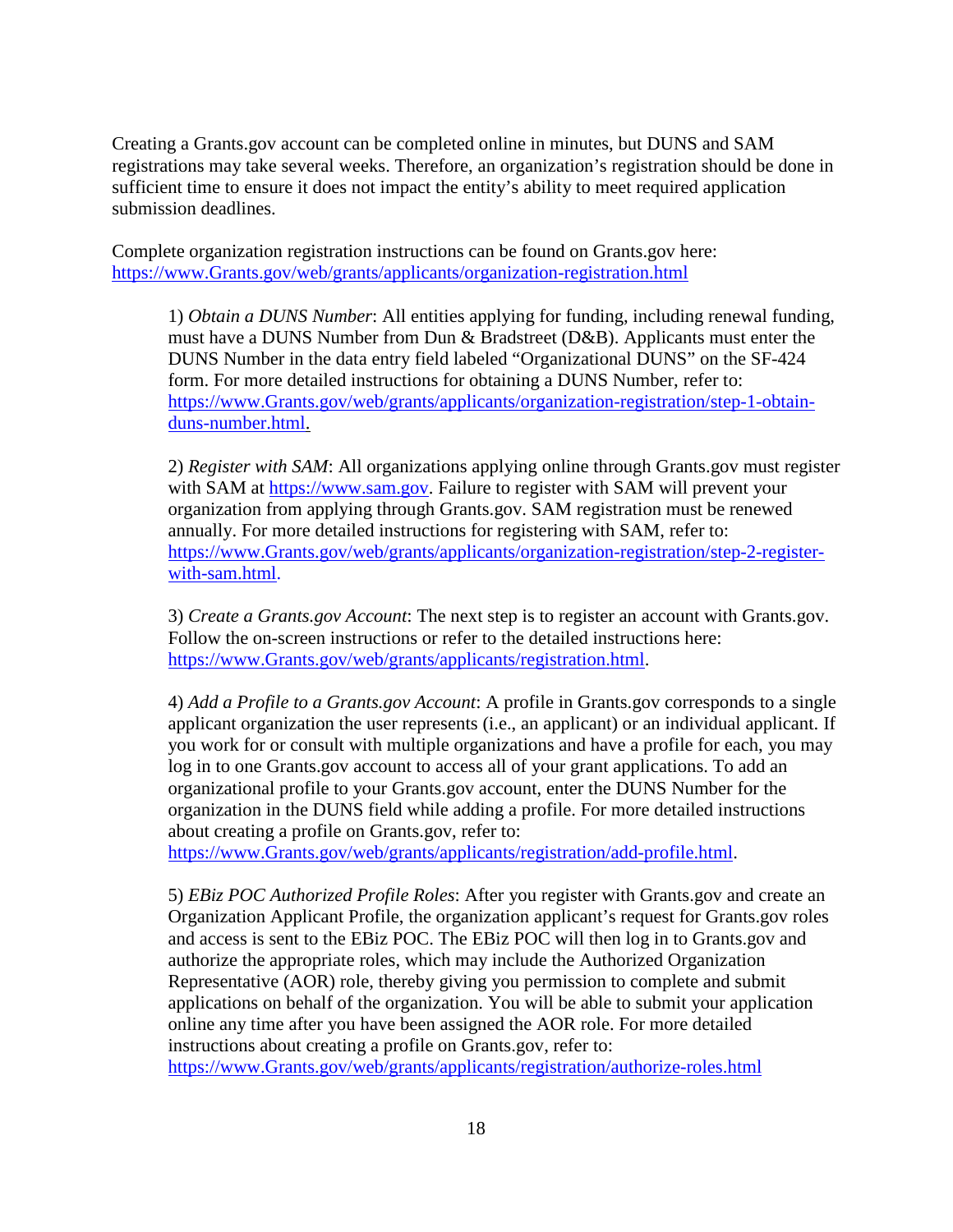6) *Track Role Status*: To track your role request, refer to: [https://www.Grants.gov/web/grants/applicants/registration/track-role-status.html.](https://www.grants.gov/web/grants/applicants/registration/track-role-status.html)

b.) *Electronic Signature*: When applications are submitted through Grants.gov, the name of the organization applicant with the AOR role that submitted the application is inserted into the signature line of the application, serving as the electronic signature. The EBiz POC **must** authorize people who are able to make legally binding commitments on behalf of the organization as a user with the AOR role; **this step is often missed and it is crucial for valid and timely submissions.**

#### **3. How to Submit an Application to SC via Grants.gov**

Grants.gov applicants can apply online using Workspace. Workspace is a shared, online environment where members of a grant team may simultaneously access and edit different webforms within an application. For each FOA, you can create individual instances of a workspace.

Below is an overview of applying on Grants.gov. For access to complete instructions on how to apply for opportunities, refer to: [https://www.Grants.gov/web/grants/applicants/apply-for-grants.html](https://www.grants.gov/web/grants/applicants/apply-for-grants.html)

1) Create a Workspace: Creating a workspace allows you to complete it online and route it through your organization for review before submitting.

2) Complete a Workspace: Add participants to the workspace, complete all the required forms, and check for errors before submission.

a. Adobe Reader: If you decide not to apply by filling out webforms you can download individual PDF forms in Workspace so that they will appear similar to other Standard forms. The individual PDF forms can be downloaded and saved to your local device storage, network drive(s), or external drives, then accessed through Adobe Reader.

NOTE: Visit the Adobe Software Compatibility page on Grants.gov to download the appropriate version of the software at: [https://www.Grants.gov/web/grants/applicants/adobe-software-compatibility.html](https://www.grants.gov/web/grants/applicants/adobe-software-compatibility.html)

b. Mandatory Fields in Forms: In the forms, you will note fields marked with an asterisk and a different background color. These fields are mandatory fields that must be completed to successfully submit your application.

c. Complete SF-424 Fields First: The forms are designed to fill in common required fields across other forms, such as the applicant name, address, and DUNS number. To trigger this feature, an applicant must complete the SF-424 information first. Once it is completed, the information will transfer to the other forms.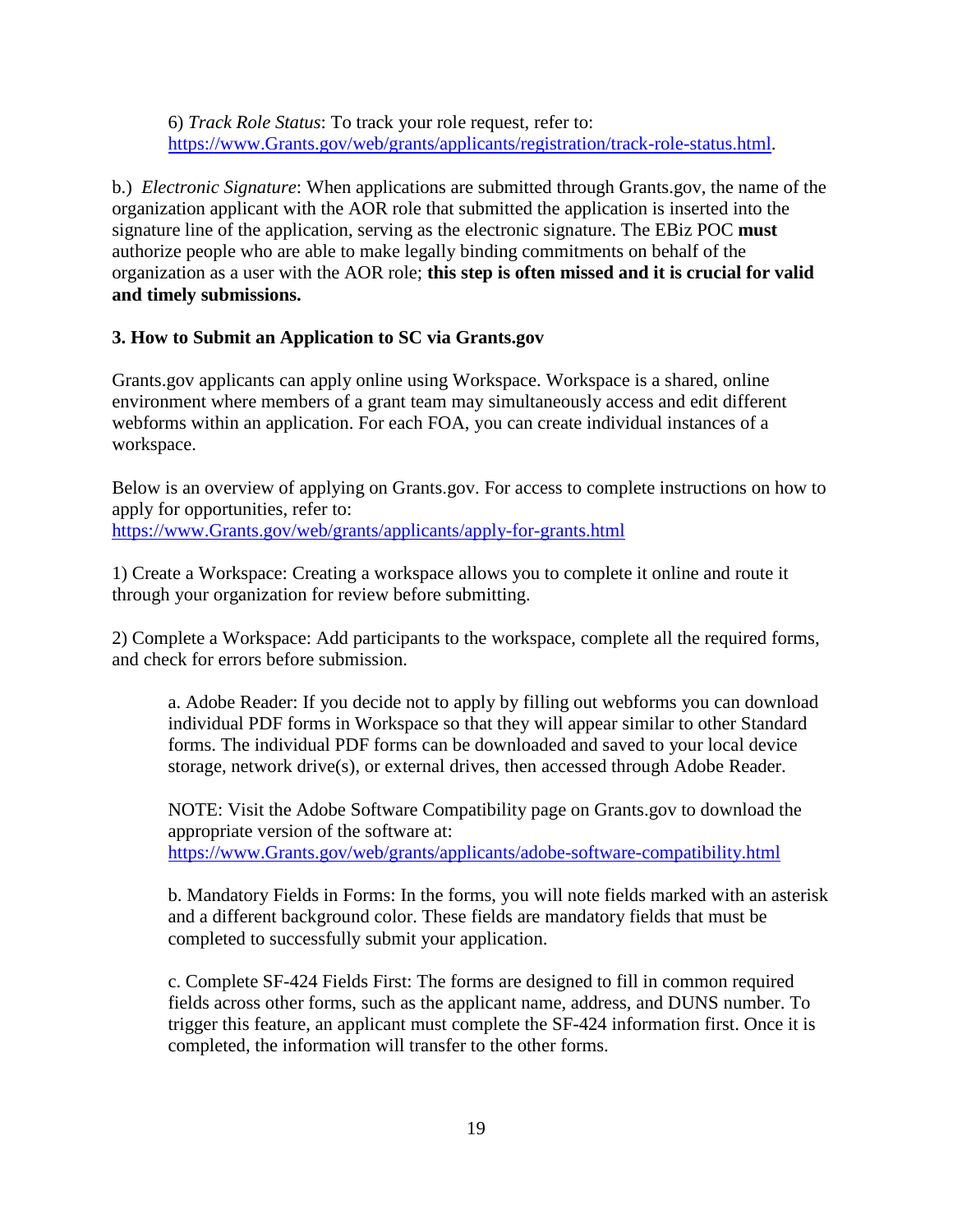3) Submit a Workspace: An application may be submitted through workspace by clicking the Sign and Submit button on the Manage Workspace page, under the Forms tab. Grants.gov recommends submitting your application package at least 24-48 hours prior to the close date to provide you with time to correct any potential technical issues that may disrupt the application submission.

4) Track a Workspace: After successfully submitting a workspace package, a Grants.gov Tracking Number (GRANTXXXXXXXX) is automatically assigned to the package. The number will be listed on the Confirmation page that is generated after submission.

For additional training resources, including video tutorials, refer to: [https://www.Grants.gov/web/grants/applicants/applicant-training.html](https://www.grants.gov/web/grants/applicants/applicant-training.html)

Applicant Support: Grants.gov provides applicants 24/7 support via the toll-free number 1-800- 518-4726 and email at support@Grants.gov. For questions related to the specific grant opportunity, contact the number listed in the application package of the grant you are applying for.

If you are experiencing difficulties with your submission, it is best to call the Grants.gov Support Center and get a ticket number. The Support Center ticket number will assist SC with tracking your issue and understanding background information on the issue.

#### **4. Timely Receipt Requirements and Proof of Timely Submission**

Proof of timely submission is automatically recorded by Grants.gov. An electronic date/time stamp is generated within the system when the application is successfully received by Grants.gov. The applicant AOR will receive an acknowledgement of receipt and a tracking number (GRANTXXXXXXXX) from Grants.gov with the successful transmission of their application. Applicant AORs will also receive the official date/time stamp and Grants.gov Tracking number in an email serving as proof of their timely submission.

When SC successfully retrieves the application from Grants.gov, and acknowledges the download of submissions, Grants.gov will provide an electronic acknowledgment of receipt of the application to the email address of the applicant with the AOR role. Again, proof of timely submission shall be the official date and time that Grants.gov receives your application. Applications received by Grants.gov after the established due date for the program will be considered late and may not be considered for funding by SC.

<span id="page-25-0"></span>Applicants using slow internet, such as dial-up connections, should be aware that transmission can take some time before Grants.gov receives your application. Again, Grants.gov will provide either an error or a successfully received transmission in the form of an email sent to the applicant with the AOR role. The Grants.gov Support Center reports that some applicants end the transmission because they think that nothing is occurring during the transmission process. Please be patient and give the system time to process the application.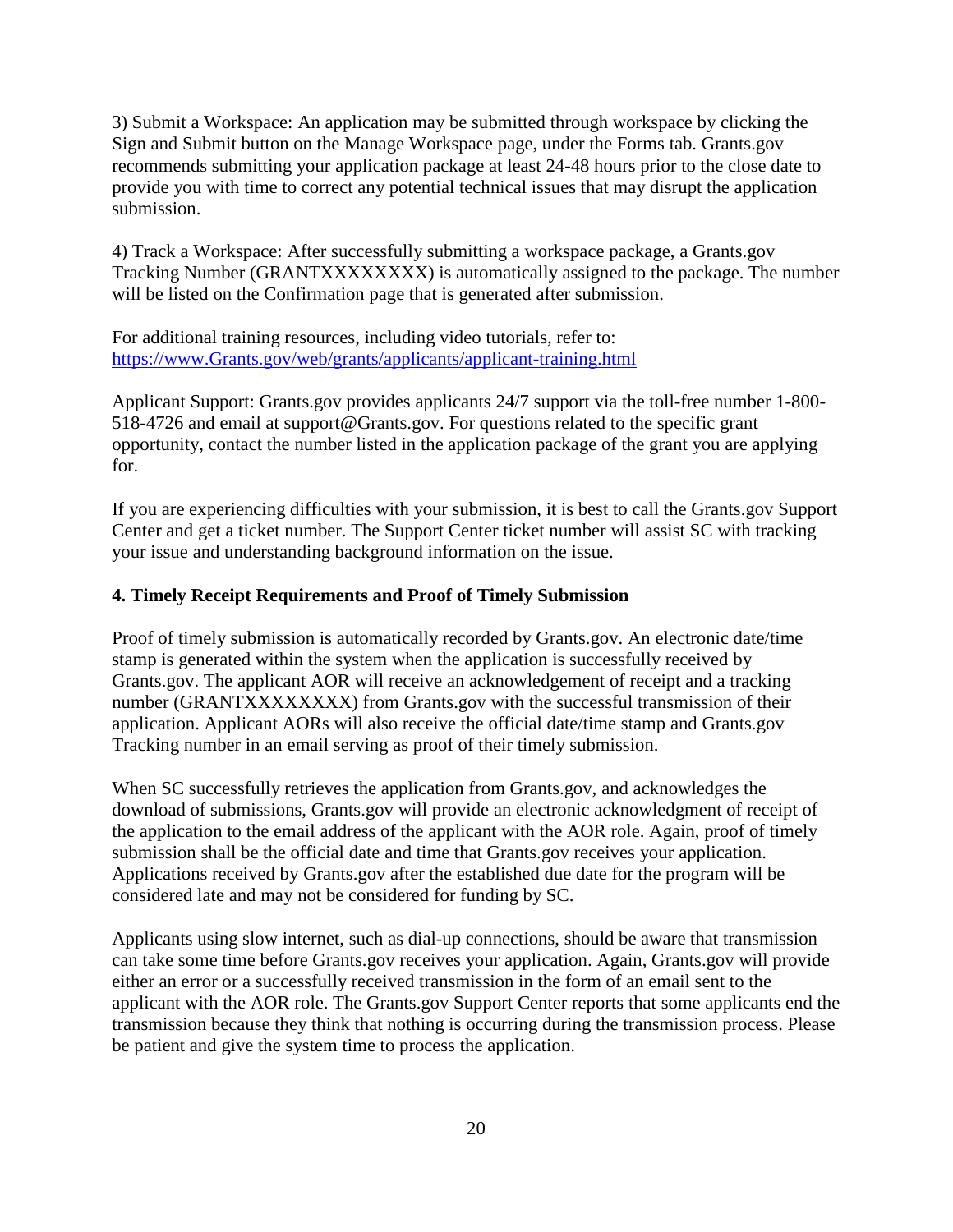## **D. CONTENT AND APPLICATION FORMS**

#### BUDGET PRIORITIES AND GUIDANCE

Applicants are advised that HEP places primary importance on maximizing the number of research personnel supported by its financial assistance awards. In particular, budgets should be prepared with an effort towards supporting the greatest number of junior scientific personnel consistent with the proposed research scope. During HEP's decision-making process, such support for junior personnel will be considered a high priority relative to other areas of support.

#### APPLICATION PREPARATION

You must submit the application through Grants.gov at [https://www.Grants.gov/,](https://www.grants.gov/) using either the online webforms or downloaded forms. (Additional instructions are provided in [Section](#page-22-0) IV, Part [C](#page-22-0) of this FOA).

You are required to use the compatible version of Adobe Reader software to complete a [Grants.gov](https://www.grants.gov/) Adobe application package. To ensure you have the [Grants.gov](https://www.grants.gov/) compatible version of Adobe Reader, visit the software compatibility page at [https://www.Grants.gov/web/grants/applicants/adobe-software-compatibility.html.](http://www.grants.gov/web/grants/applicants/adobe-software-compatibility.html)

You must complete the mandatory forms and any applicable optional forms (e.g., Disclosure of Lobbying Activities (SF-LLL)) in accordance with the instructions on the forms and the additional instructions below.

Files that are attached to the forms must be PDF files unless otherwise specified in this FOA. Attached PDF files must be plain files consisting of text, numbers, and images without editable fields, signatures, passwords, redactions, or other advanced features available in some PDFcompatible software. Do not use PDF portfolios or binders.

Please note the following restrictions that apply to the names of all files attached to your application:

- Please limit file names to 50 or fewer characters
- Do not attach any documents with the same name. All attachments must have a unique name.
- Please use only the following characters when naming your attachments: A-Z, a-z, 0-9, underscore, hyphen, space, period, parenthesis, curly braces, square brackets, ampersand, tilde, exclamation point, comma, semi colon, apostrophe, at sign, number sign, dollar sign, percent sign, plus sign, and equal sign. Attachments that do not follow this rule may cause the entire application to be rejected or cause issues during processing.

#### **LETTERS**

Letters of recommendation are permitted in the application, but **are limited to a maximum of three (3) letters per application, each up to one (1) page**. Applications exceeding this or any other page limit may be declined without merit review and may not be considered for funding. These letters may be placed in Appendix 9 (Other Attachments) of the application.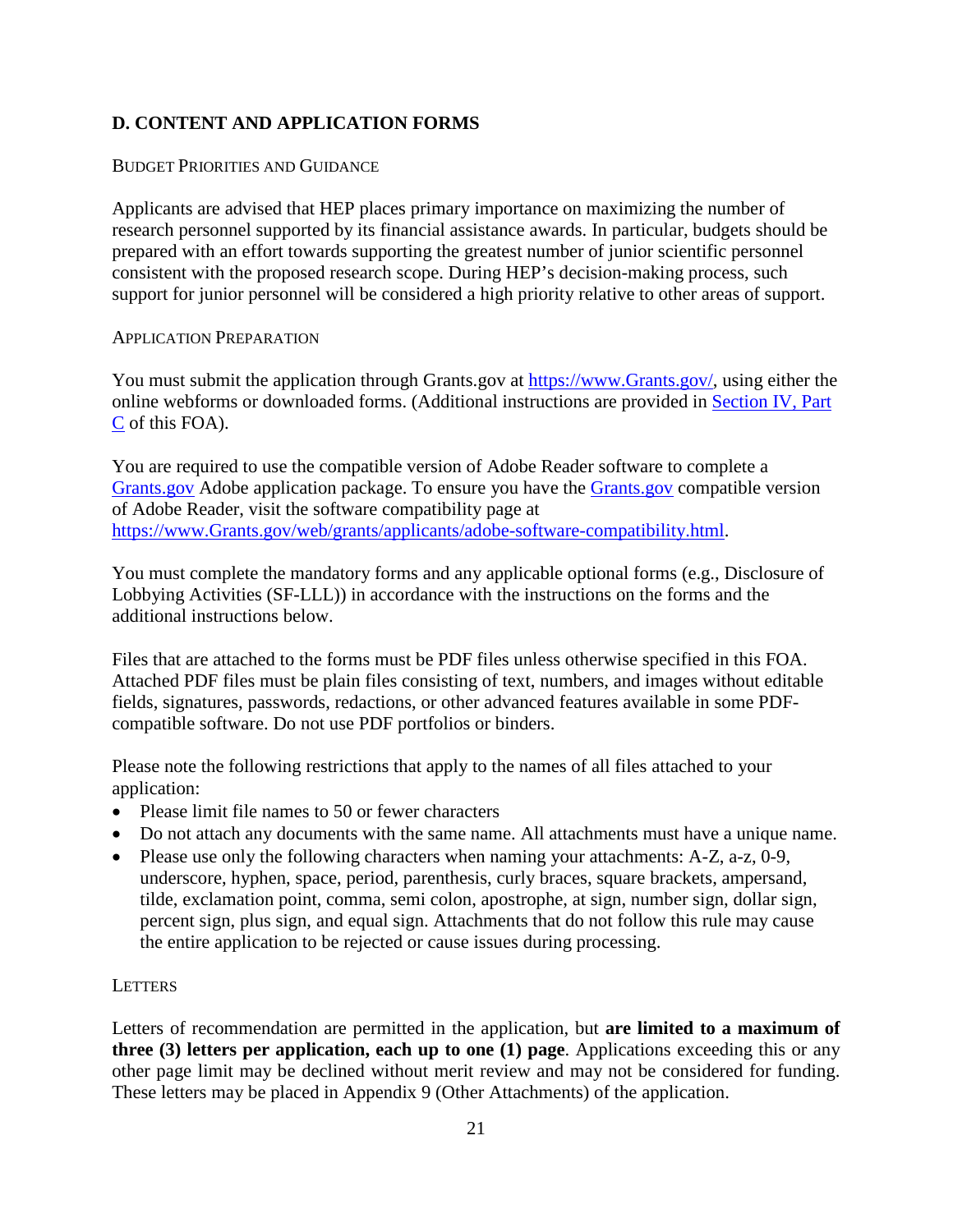#### RENEWAL APPLICATIONS

For renewal applications only, the PI is required to submit a Renewal Proposal Products section through the PAMS website at [https://pamspublic.science.energy.gov.](https://pamspublic.science.energy.gov/) The PI must enter into PAMS each product created during the course of the previous project period. Types of products include publications, intellectual property, technologies or techniques, and other products such as databases or software. As soon as the renewal application is assigned to a program manager, the PI will receive an automated email from PAMS ([<PAMS.Autoreply@science.doe.gov>](mailto:PAMS.Autoreply@science.doe.gov)) instructing him or her to navigate to the PAMS Task tab to complete and submit the Renewal Proposal Products. The submitted product list will be sent for merit review as part of the application. The application will not be considered complete and cannot be sent for review until the product list has been submitted.

#### RESUBMISSION OF APPLICATIONS

Applications submitted under this FOA may be withdrawn from consideration by using the PAMS website at [https://pamspublic.science.energy.gov.](https://pamspublic.science.energy.gov/) Applications may be withdrawn at any time between when the applicant submits the application and when DOE makes the application available to merit reviewers. Such withdrawals take effect immediately and cannot be reversed. Please exercise due caution. After the application is made available to merit reviewers, the applicant may contact the DOE Program Office identified in this FOA to request that it be withdrawn.

After an application is withdrawn, it may be resubmitted, if this FOA is still open for the submission of applications. Such resubmissions will only count as one submission if this FOA restricts the number of applications from an applicant.

Note that there may be a delay between the application's submission in Grants.gov and when it is available to be withdrawn in PAMS. SC will usually consider the last submission, according to its Grants.gov timestamp, to be the intended version. Please consult with your program manager to resolve any confusion about which version of an application should be considered.

#### RECURRING SUBMISSIONS OF RESEARCH APPLICATIONS

HEP advises applicants whose earlier applications were not selected for award to address any issues identified by merit reviewers and to make necessary modifications to their applications. Previously declined applications may be submitted to this FOA if they have undergone substantial revision. Previously declined applications that have not been substantially revised in light of merit reviewer comments may be declined without additional merit review and may not be considered for funding. Resubmission of an unchanged application risks the same result.

#### IMPROPER CONTENTS OF APPLICATIONS

Applications submitted under this FOA will be stored in controlled-access systems, but they may be made publicly available if an award is made. As such, it is critical that applicants follow these guidelines: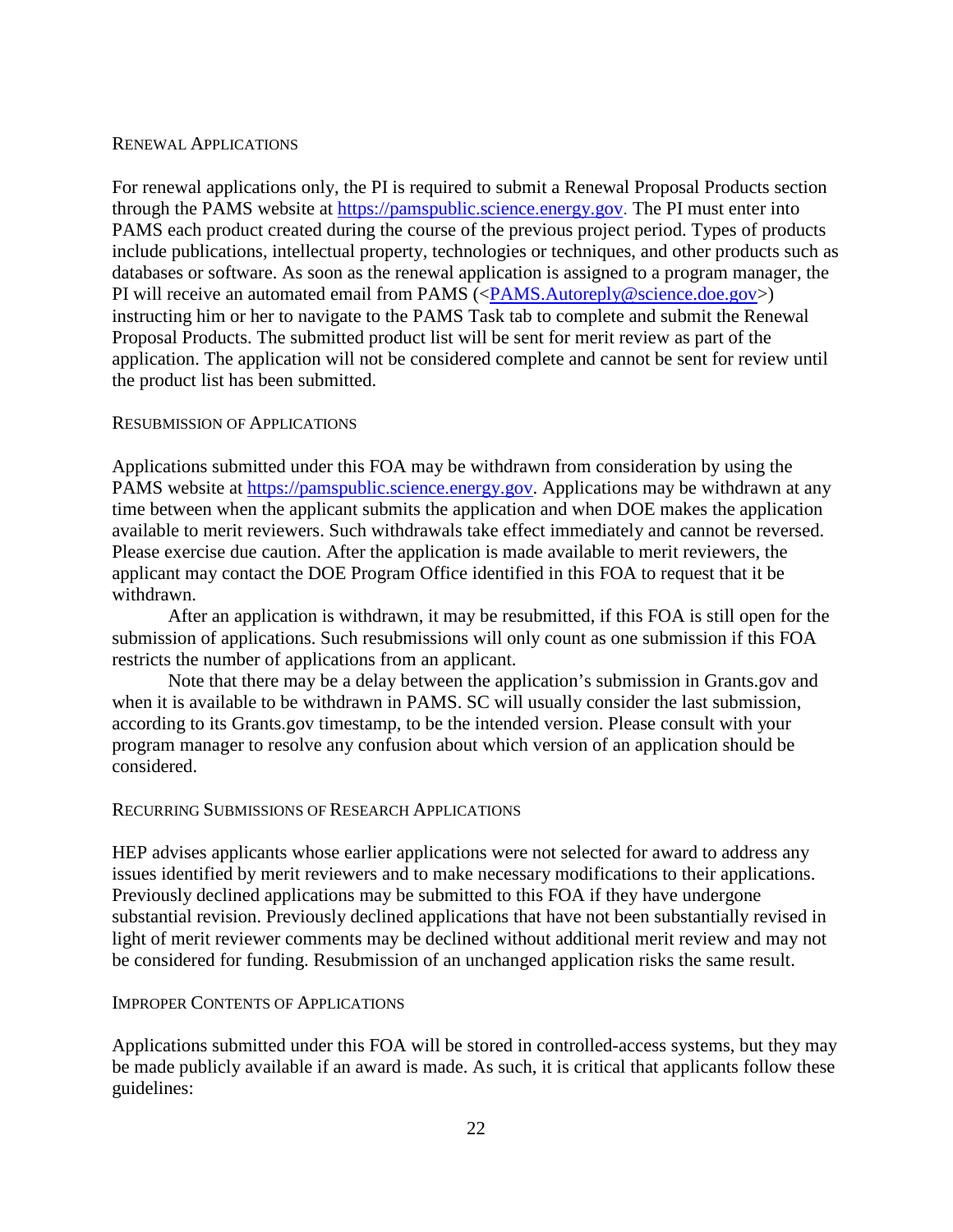- Do not include information subject to any legal restriction on its open distribution, whether classified, export control, or unclassified controlled nuclear information.
- Do not include sensitive and protected personally identifiable information, including social security numbers, birthdates, citizenship, marital status, or home addresses. Pay particular attention to the content of biographical sketches and curriculum vitae.
- Do not include letters of support from Federal officials.
- Do not include letters of support on Federal letterhead. Letters that are not letters of support (such as letters confirming access to sites, facilities, equipment, or data; or letters from cognizant Contracting Officers) may be on Federal letterhead.
- Clearly mark all proprietary or trade-secret information.

#### CHANGE OF AWARDEE INSTITUTION

If an awardee chooses to relinquish an award made under this FOA to permit the transfer of the award to a new institution, the new institution must submit an application under the thenavailable SC "annual" or "open" FOA.

#### **1. SF-424 (R&R)**

Complete this form first to populate data in other forms. Complete all the required fields in accordance with the pop-up instructions on the form. The list of certifications and assurances referenced in Field 17 is available on the DOE Financial Assistance Forms Page at [https://energy.gov/management/office-management/operational-management/financial](https://energy.gov/management/office-management/operational-management/financial-assistance/financial-assistance-forms)[assistance/financial-assistance-forms](https://energy.gov/management/office-management/operational-management/financial-assistance/financial-assistance-forms) under Certifications and Assurances.

Applicants that have updated or started their registrations in<https://sam.gov/SAM/> on or after February 2, 2019, will also be bound by their representations and certifications in SAM.gov.

DUNS AND EIN NUMBERS (FIELDS 5 AND 6)

The DUNS and Employer Identification Number (EIN) fields on the SF-424 (R&R) form are used in PAMS to confirm the identity of the individual or organization submitting an application.

- Enter each number as a nine-digit number.
- Do not use hyphens or dashes.
- SC does not use the twelve-digit EIN format required by some other agencies.
- SC does not use the DUNS+4 format.

### TYPE OF APPLICATION (FIELD 8)

A **new** application is one in which DOE support for the proposed research is being requested for the first time. A **renewal** application requests additional funding for a period of time following a current award. If the application requests a significant change in the scope of work, please consult with the Program contact identified in this FOA to determine if the application should be considered new or a renewal.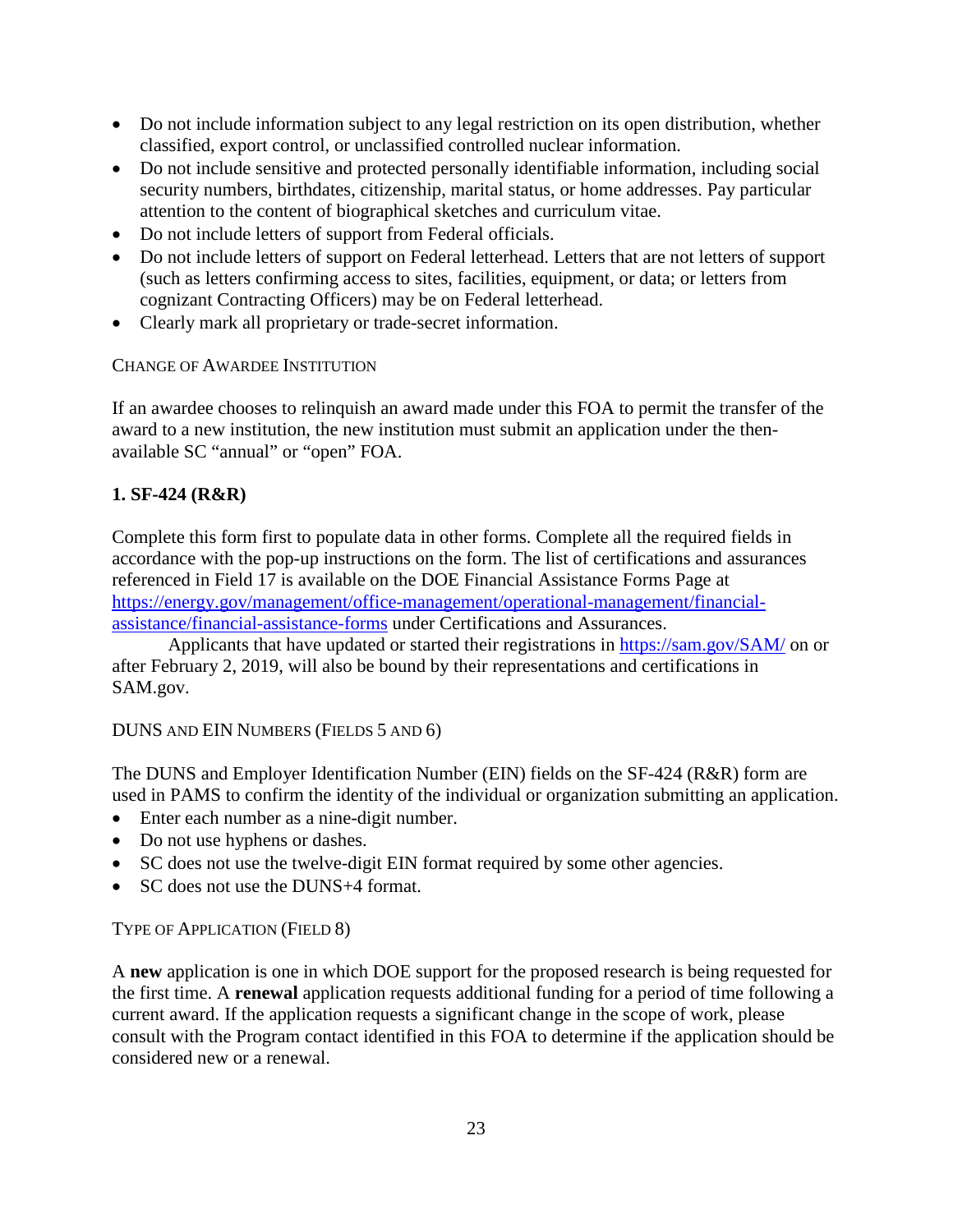SC does not make use of the Resubmission or Continuation options.

Applications for supplemental support of an existing award should be marked as "Revision."

Please answer "yes" to the question "Is this application being submitted to other agencies?" if substantially similar, identical or closely related research objectives are being submitted to another Federal agency. Indicate the agency or agencies to which the similar objectives have been submitted.

### **2. Research and Related Other Project Information**

Complete questions in fields 1 through 6 of the SF-424 Research and Related Other Project Information form.

#### **Note regarding question 4.a. and 4.b.:**

If any environmental impact, positive or negative, is anticipated, indicate "yes" in response to question 4.a., "potential impact – positive or negative - on the environment." Disclosure of the impact should be provided in response to question 4.b. First indicate whether the impact is positive or negative and then identify the area of concern (e.g., air, water, exposure to radiation, etc.). Should the applicant have any uncertainty, they should check "yes."

DOE understands the phrase in field 4.a., "potential impact ... negative" to apply if the work described in the application could potentially have any of the impacts listed in (1) through (5) of 10 CFR 1021, Appendix B, Conditions that Are Integral Elements of the Classes of Action in Appendix B. [\(https://www.ecfr.gov\)](https://www.ecfr.gov/)

Additionally, for actions which could have any other adverse impacts to the environment or have any possibility for adverse impacts to human health (e.g., use of human subjects, Biosafety Level 3-4 laboratory construction/operation, manufacture or use of certain nanoscale materials which are known to impact human health, or any activities involving transuranic or high level radioactive waste, or use of or exposure to any radioactive materials beyond de minimis levels), applicants should indicate a "negative" impact on the environment.

Lastly, 1) if there would be extraordinary circumstances (i.e., scientific or public controversy) related to the significance of environmental effects (10 CFR  $1021.410$  (b)(2)), 2) if the work is connected to other actions with potentially significant impacts (10 CFR 1021.410 (b)(3), or 3) if the work is related to other nearby actions with the potential for cumulatively significant impacts (10 CFR 1021.410 (b)(3)), applicants should indicate a "negative" impact on the environment.

The bulk of your application will consist of files attached to the Research and Related Other Project Information form. The files must comply with the following instructions: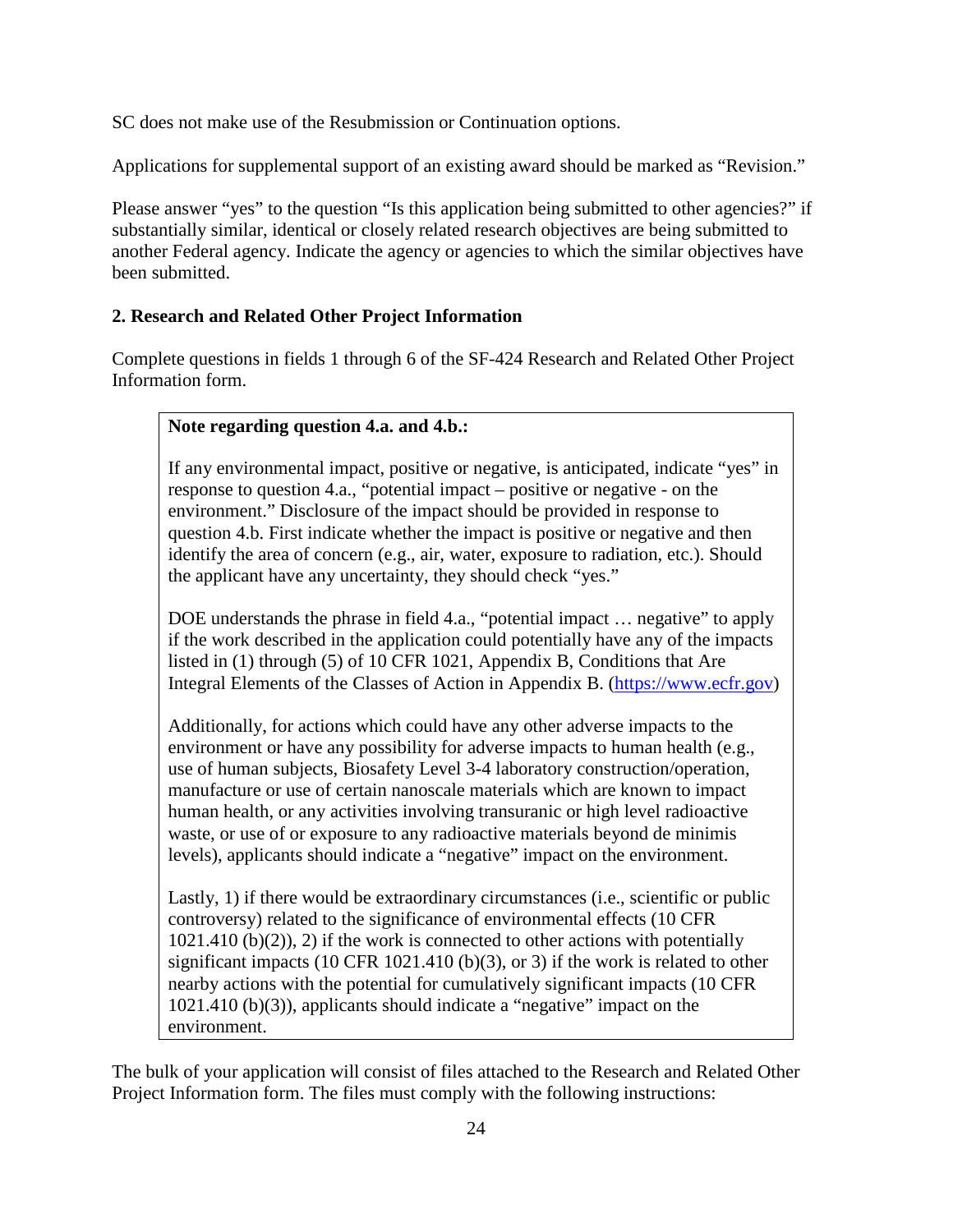#### PROJECT SUMMARY/ABSTRACT (FIELD 7 ON THE FORM)

The project summary/abstract is a summary of the proposed activity suitable for distribution to the public and sufficient to permit potential reviewers to identify conflicts of interest. It must be a self-contained document. Provide the name of the applicant, the project title, the PI and the PI's institutional affiliation, any coinvestigators and their institutional affiliations, the objectives of the project, a description of the project, including methods to be employed, and the potential impact of the project (i.e., benefits, outcomes. A sample is provided below:

A Really Great Idea

A. Smith, Lead Institution (Principal Investigator) A. Brown, Institution 2 (Co-Investigator) A. Jones, Institution 3 (Co-Investigator)

Text of abstract

The project summary must not exceed one (1) page when printed using standard 8.5" by 11" paper with 1" margins (top, bottom, left and right) with font not smaller than 11 point. To attach a Project Summary/Abstract, click "Add Attachment."

If an application is recommended for award, the project summary will be used in preparing a public abstract about the award. Award abstracts and titles form a Government document that describes the project and justifies the expenditure of Federal funds in light of the DOE and SC mission statements at <https://energy.gov/mission> and [https://science.osti.gov/about/.](https://science.osti.gov/about/)

- Do not include any proprietary or sensitive business information.
- DOE may use the abstract may to prepare public reports about supported research.

#### DOE COVER PAGE

(PART OF PROJECT NARRATIVE ATTACHED TO FIELD 8 ON THE FORM)

The application narrative must begin with a cover page that will not count toward the project narrative page limitation. The cover page must include the following items:

- The project title
- Applicant/Institution:
- Street Address/City/State/Zip:
- Postal Address:
- Lead PI name, telephone number, email:
- Administrative Point of Contact name, telephone number, email:
- FOA Number: DE-FOA-0002172
- DOE/SC Program Office: High Energy Physics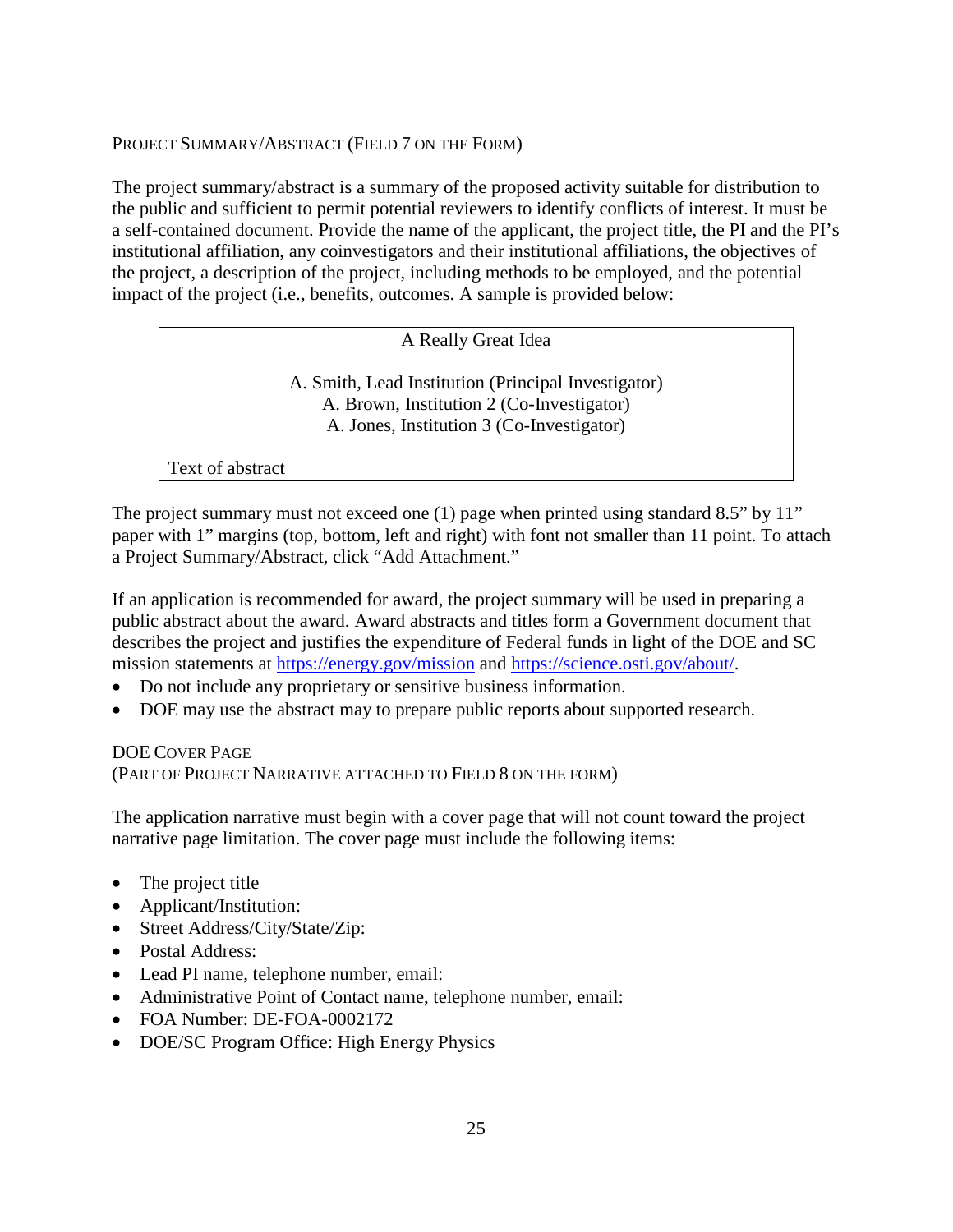- DOE/SC Program Office Technical Contact: [SC.HEPFOA@science.doe.gov](mailto:SC.HEPFOA@science.doe.gov) or the appropriate Technical Contact listed in Section I under the Supplementary Information subsection in this FOA.
- DOE Award Number (if Renewal Application):
- PAMS Letter of Intent tracking number (if applicable):
- HEP research subprogram(s) as identified in [Section](#page-6-0) I of this FOA:

**Important Instructions to the Sponsored Research Office of Submitting Institutions**: SC

requires that you create one single PDF file that contains the DOE Cover Page, project narrative, biographical sketch, current and pending support, bibliography and references cited, facilities and other resources, equipment, DMP, and other attachments. This single PDF file must be attached in Field 8 on the Grants.gov form. Do not attach any of the items listed in this paragraph separately in any other field in Grants.gov. If you do, these additional attachments will not become part of the application in PAMS.

COVER PAGE SUPPLEMENT FOR MULTI-INSTITUTIONAL APPLICATIONS (PART OF PROJECT NARRATIVE ATTACHED TO FIELD 8 ON THE FORM)

If the project being applied for is either comprised of a prime application with proposed subawards or a collaborative network, provide the following information on a separate page as a supplement to the cover page.

- List all collaborating institutions by name with each institution's PI on the same line.
- Indicate the lead PI who will be the point of contact and coordinator for the combined research activity.
- Provide a statement explaining the leadership structure of the collaboration.
- Include a description of each collaborating institution's facilities, equipment, and resources that will be made available to the collaborative group.
- If applicable, explain how students and junior researchers will be trained and mentored by the collaborators.
- Include a table modeled on the following chart providing summary budget information from all consortium members. Provide the total costs of the budget request in each year for each institution and totals for all rows and columns.
- If necessary, appropriately add rows for additional Co-PI(s), research subprogram(s) and/or research thrust(s).
- Modify the table below for the correct number of years where a budget is being requested in their application.

| <b>Collaborative Application Information</b> |              |                    |                         |                         |                                 |                         |                               |
|----------------------------------------------|--------------|--------------------|-------------------------|-------------------------|---------------------------------|-------------------------|-------------------------------|
|                                              | <b>Names</b> | <b>Institution</b> | Year 1<br><b>Budget</b> | Year 2<br><b>Budget</b> | $\vert$ Year 3<br><b>Budget</b> | Year 4<br><b>Budget</b> | <b>Total</b><br><b>Budget</b> |
| Lead PI                                      |              |                    |                         |                         |                                 |                         |                               |
| Co-PI                                        |              |                    |                         |                         |                                 |                         |                               |
| Co-PI                                        |              |                    |                         |                         |                                 |                         |                               |
| Co-PI                                        |              |                    |                         |                         |                                 |                         |                               |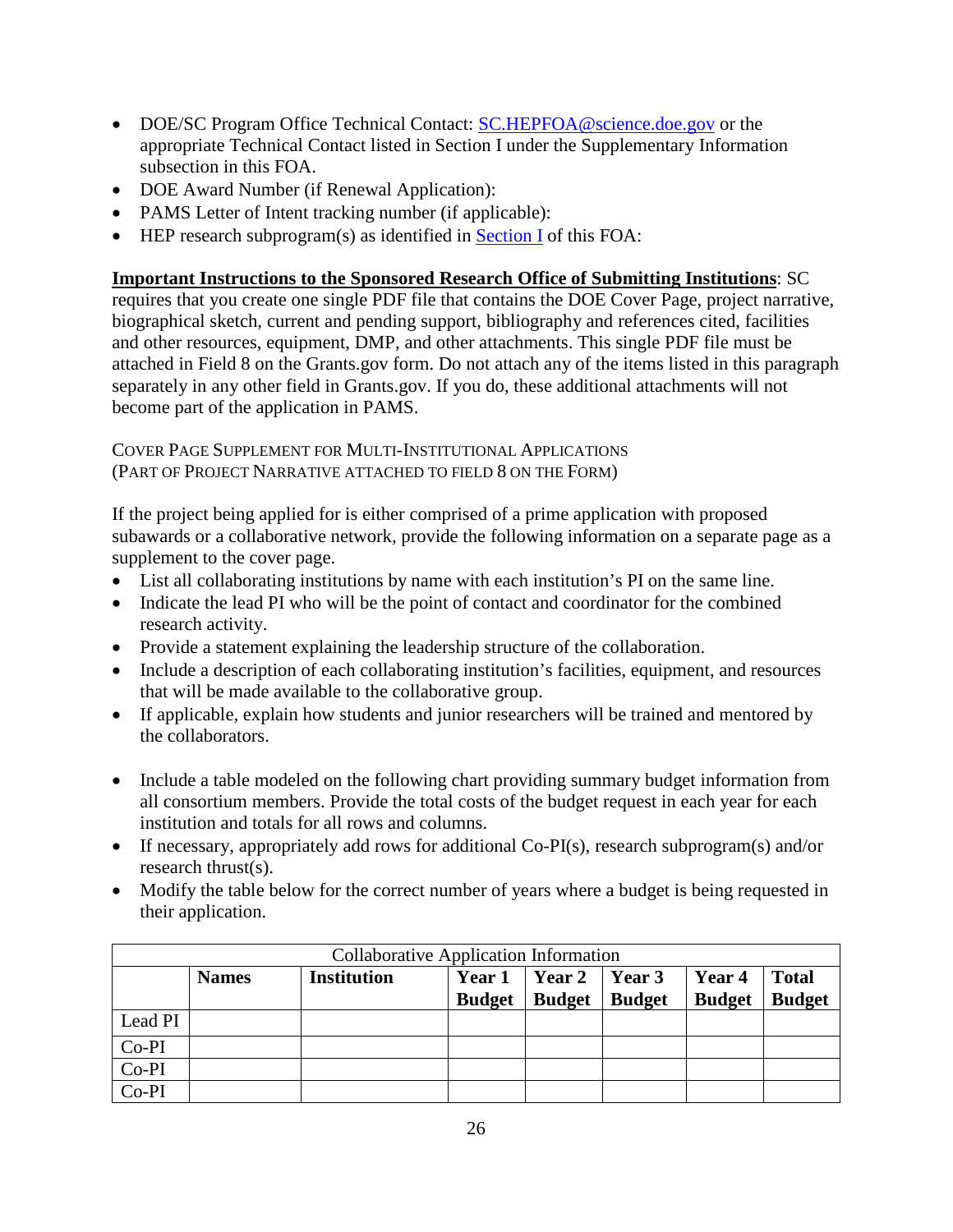#### Example budget table (\$ in thousands)

This separate supplement page will not count towards the project narrative page limit.

If the applications are being submitted as a collaboration (multiple applications with an identical common narrative) SC will use the multiple applications associated with a collaborative group to create one consolidated document for merit review that consists of the common, identical application materials combined with a set of detailed budgets from the partner institutions. It is very important that every application in the collaborative group be identical (including the title) with the exception of the budget and budget justification pages.

### COVER PAGE SUPPLEMENT FOR PROPOSALS WITH MULTIPLE SUBPROGRAMS OR THRUSTS (PART OF PROJECT NARRATIVE ATTACHED TO FIELD 8 ON THE FORM)

If the proposal addresses two or more HEP research subprogram(s) (e.g., activities on Energy Frontier, Intensity Frontier, Cosmic Frontier, and/or HEP Theory), and/or research thrusts (e.g., ATLAS, CMS, LSST, DESI, DUNE, phenomenology, lattice gauge theory, etc.) provide the following information on a separate page as a supplement to the cover page. This separate supplement page will not count towards the project narrative page limit.

- List all research subprogram(s) and/or research thrust(s) by name with each Principal Investigator (PI) for the respective research on the same line.
- Indicate the Lead PI who will be the point of contact and coordinator for the combined proposal.
- Include a table modeled on the following chart providing summary budget information for each research subprogram and/or research thrust. Provide the total costs (Direct and Indirect) in the budget request in each funding year for each subprogram or thrust as well as the totals for all rows and columns.
- If necessary, appropriately add rows for additional Co-PI(s), research subprogram(s) and/or research thrust(s).
- PIs should appropriately modify the table below for the correct number of years where a budget is being requested in their application.

| Name and Yearly Budget for Proposals with Multiple Research Subprograms or Thrusts |             |                 |               |               |                           |               |  |
|------------------------------------------------------------------------------------|-------------|-----------------|---------------|---------------|---------------------------|---------------|--|
|                                                                                    |             | <b>Research</b> | Year 1        | <b>Year 2</b> | Year 3                    | <b>Total</b>  |  |
|                                                                                    | <b>Name</b> | Subprogram      | <b>Budget</b> | <b>Budget</b> | <b>Budget</b>             | <b>Budget</b> |  |
|                                                                                    |             | and/or Thrust   | \$)           | (\$)          | $\left( \text{\$}\right)$ | (\$)          |  |
| Lead PI                                                                            |             |                 |               |               |                           |               |  |
| $Co-PI#1$                                                                          |             |                 |               |               |                           |               |  |
| $Co-PI#2$                                                                          |             |                 |               |               |                           |               |  |
| $Co-PI#1$                                                                          |             |                 |               |               |                           |               |  |
| $Co-PI#2$                                                                          |             |                 |               |               |                           |               |  |
| $Co-PI#3$                                                                          |             |                 |               |               |                           |               |  |
| $Co-PI$ #4                                                                         |             |                 |               |               |                           |               |  |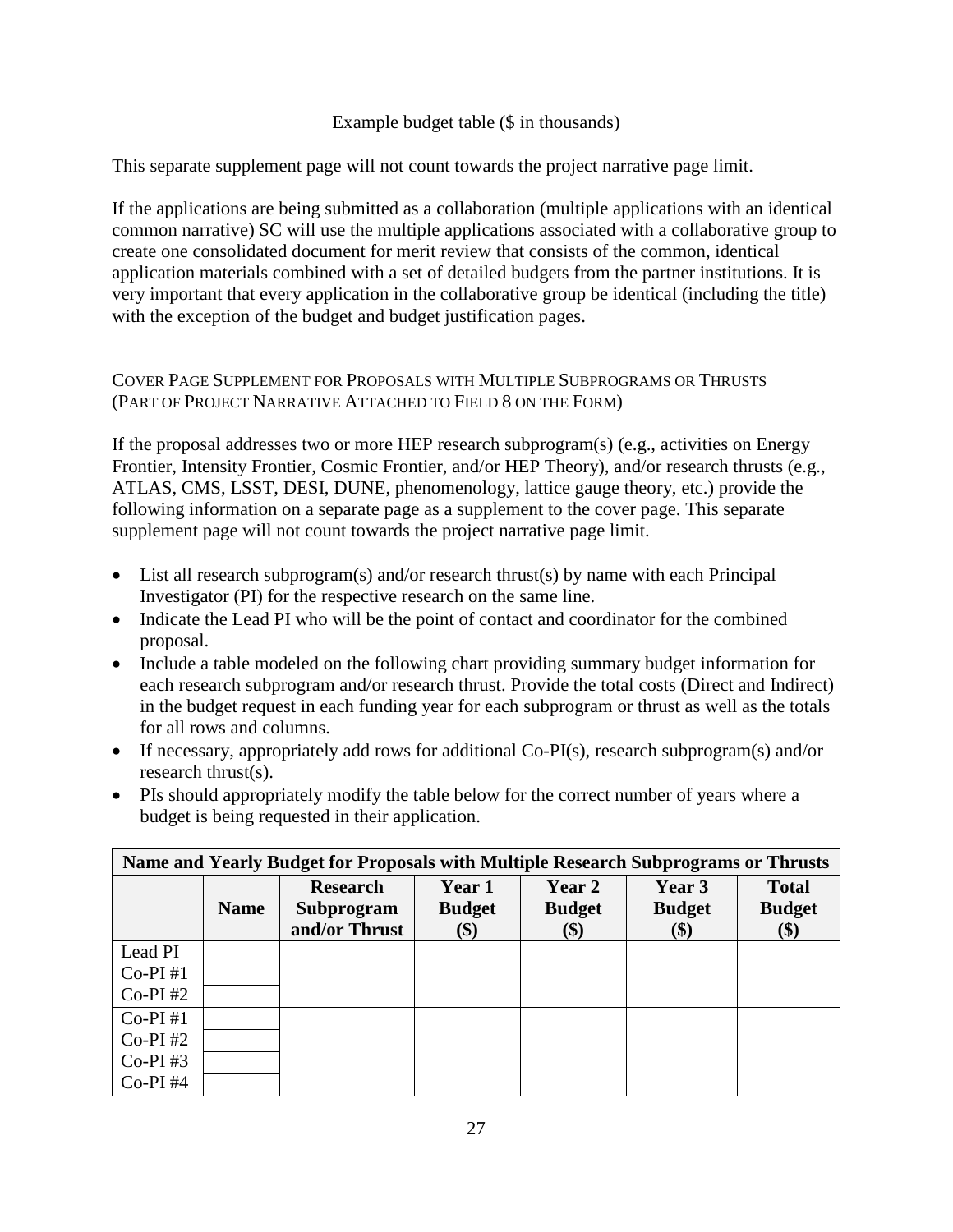| <b>TOTAL</b> |  |  | $\mid$ Total Year 1 $\mid$ Total Year 2 $\mid$ Total Year 3 $\mid$ | <b>Total Y1-3</b> |
|--------------|--|--|--------------------------------------------------------------------|-------------------|
|              |  |  |                                                                    |                   |

Example Budget Table (for Proposals with Multiple HEP Research Subprograms or Thrusts)

PROJECT NARRATIVE (FIELD 8 ON THE FORM)

*For single-institution applications*, the project narrative **must not exceed nine (9) pages per senior investigator**, including charts, graphs, maps, photographs, and other pictorial presentations, when printed using standard 8.5" by 11" paper with 1 inch margins (top, bottom, left, and right). The font must not be smaller than 11 point.

- For the purposes of calculating the page limit, a senior investigator is considered to be an active tenured or tenure-track faculty member at the sponsoring institution. Non-tenure- track faculty (e.g., research faculty), or senior research staff with term appointments are not included in the page limit of 9 pages per senior investigator unless they are the sole senior investigator on the application. Contributions of non-tenure-track faculty, and/or term research staff to the application may be described in Appendix 2 if applicable (see below).
- Faculty members at collaborating institutions listed on the proposal (if any) are NOT included for the purposes of calculating the page limit.
- As an example, an application with four (4 senior investigators cannot exceed 36 pages of research description using the above page and font formatting.
- For each senior investigator, clearly indicate the fraction of total research time during the academic year as well as during the summer that will be spent on the proposed research.
- References needed to cite the research described in the nine (9) pages per senior investigator narrative can be listed in the Appendix material described below.

*For multi-institutional applications*, the project narrative **must not exceed nine (9) pages per senior investigator or 40 pages total, whichever is less, regardless of the number of senior investigators**, including charts, graphs, maps, photographs, and other pictorial presentations, when printed using standard 8.5" by 11" paper with 1 inch margins (top, bottom, left, and right). The font must not be smaller than 11 point.

Applications exceeding this or any other page limit may be declined without merit review and may not be considered for funding. This page limit does not apply to the Cover Page, Cover Page Supplement(s), Budget Page(s), Budget Justification, biographical material, publications and references, and appendices, each of which may have its own page limit.

Do not include any Internet addresses (URLs) that provide supplementary or additional information that constitutes a part of the application. Merit reviewers are not required to access Internet sites; however, Internet publications in a list of references will be treated identically to print publications. See Section [VIII, Part D](#page-66-4) for instructions on how to mark proprietary application information. To attach a Project Narrative, click "Add Attachment."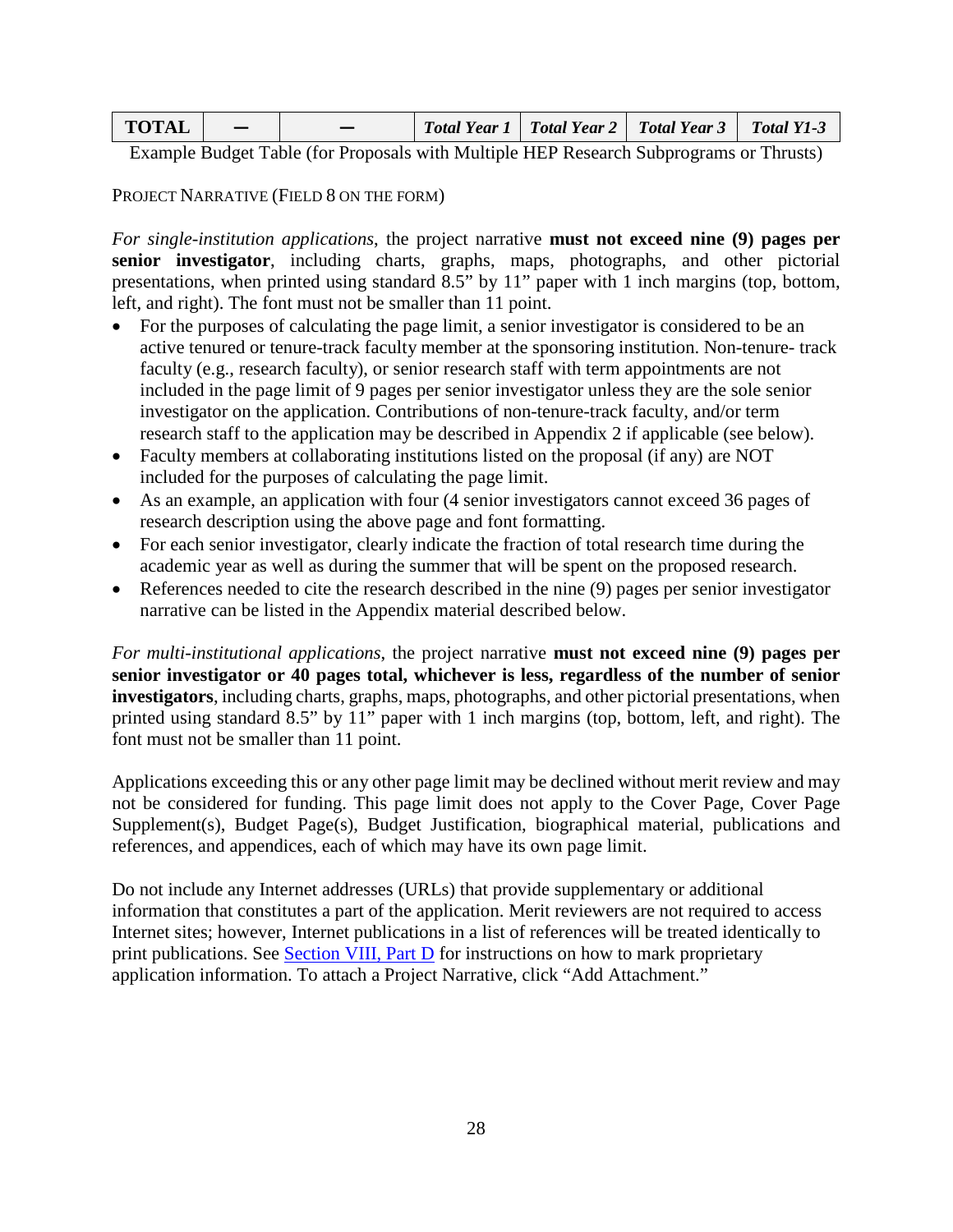**Background/Introduction**: Explanation of the importance and relevance of the proposed work as well as a review of the relevant literature. A brief description of research activities conducted by the Principal Investigator and his/her group, including specific roles and responsibilities in collaborative research efforts, and accomplishments and impacts made during the recent past (typically the past three years), is also encouraged. Investigator(s) proposing to conduct research across multiple HEP research subprograms are encouraged to provide their overall plan for such activities, including any transition of effort.

**Common Narrative:** Any supporting narrative that is common to all the research areas (e.g., a description of indirect costs or infrastructure) can be included in a separate single section within the narrative. Moreover, an overview of each group's activities in the different research areas can be provided in order to describe any synergies and connections between the areas. Reviewers will have access to the complete application and will be asked to comment on the adequacies of such synergies and institutional support and/or infrastructure as appropriate to the application.

**Multiple Investigators:** In applications with more than one senior investigator, the accomplishments, milestones, and plans of each senior investigator must be clearly identified. Reviewers will be asked to apply the review criterion to the information provided for each senior investigator and these evaluations will be used as input to the funding decisions.

**Multiple Research Areas or Thrusts:** An application responding to two or more research areas must be structured such that each research area is clearly distinguishable within the application. Each research area within an application will be reviewed independently, and therefore, the research description must be self-contained.

**Proposed Research and Methods**: Identify the hypotheses to be tested (if any) and details of the methods to be used including the integration of experiments with theoretical and computational research efforts.

**Timetable of Activities**: Timeline for all major activities including milestones and deliverables.

**Project Objectives:** This section should provide a clear, concise statement of the specific objectives/aims of the proposed project.

**Proposed Resources:** Identify the resources needed to meet the objectives of the proposed project and accomplish the research goals. Requests for support of any resources in the budgets submitted with the application should be consistent with the scope of research efforts identified in the narrative. Reviewers will be asked to consider if the proposed budgets are reasonable and appropriate to carry out the proposed work and adequately estimated and justified.

**Timetable of Activities**: This section should outline, year-by-year, all the important activities or phases of the project, including any activities planned beyond the project period. Successful applicants must use this project timetable to report progress.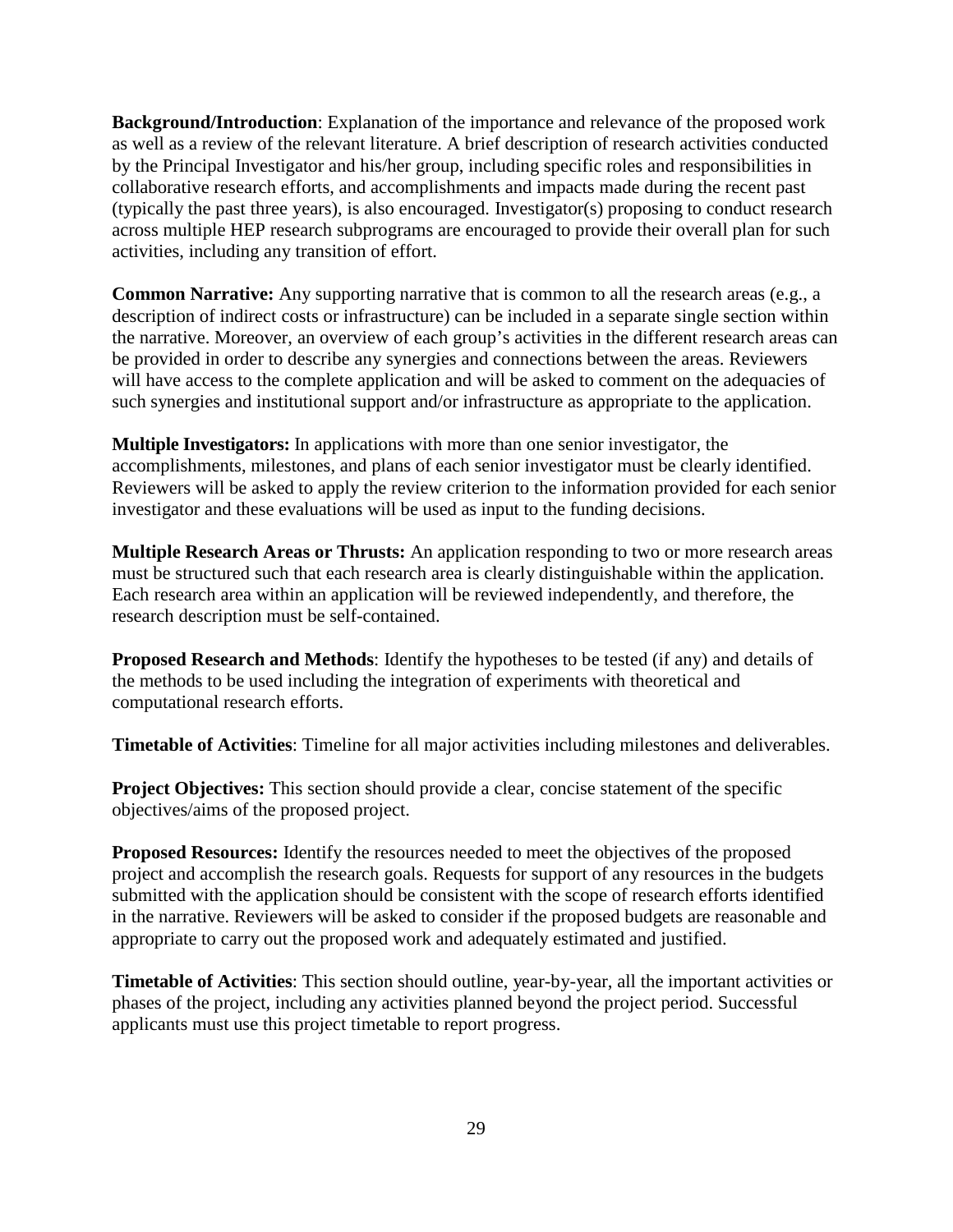The Project Narrative comprises the research plan for the project. It should contain enough background material in the Introduction, including review of the relevant literature, to demonstrate sufficient knowledge of the state of the science. The major part of the narrative should be devoted to a description and justification of the proposed project, including details of the method to be used. It should also include a timeline for the major activities of the proposed project, and should indicate which project personnel will be responsible for which activities. There should be no ambiguity about which personnel will perform particular parts of the project, and the time at which these activities will take place.

It is important that the project narrative section provide a complete description of the proposed work. Appendices submitted as Appendix 9: Other Attachment, are optional and merit reviewers are not required to consider the content of Other Attachments when forming their reviews. **Applications exceeding the page limit may be declined without merit review and may not be considered for funding.** The page count of 9 pages per senior investigator does not include the Cover Page and Budget Pages, the Title Page, the biographical material and publication information, or any Appendices.

In any section of the project narrative or in the application, it is important not to include any sensitive PII such as a Social Security Number, date of birth, city of birth, citizenship status, home address, etc. Do not include information that a merit reviewer should not make use of.

#### **Do not attach any of the requested appendices described below as files for fields 9, 10, 11, and 12 in Grants.gov. Follow the below instructions to include the information as appendices in the single, bundled project narrative file.**

#### **APPENDICES**

Appendices do not count in the project narrative page limitation. They must be appended at the end of the same file as the project narrative – do not attach them as a separate file. All appendices must be included (with the exception of optional Appendix 9), numbered as listed below. If the appendix contents are empty (e.g., no Research Scientist support is requested), include the appendix with text "N/A".

#### APPENDIX 1: BIOGRAPHICAL SKETCH

Provide a biographical sketch for the PI and each senior/key person listed in Section A on the R&R Budget form.

As part of the sketch, provide information that can be used by reviewers to evaluate the PI's potential for leadership within the scientific community. Examples of information of interest are invited and/or public lectures, awards received, scientific program committees, conference or workshop organization, professional society activities, special international or industrial partnerships, reviewing or editorship activities, or other scientific leadership experiences.

- Provide the biographical sketch information as an appendix to your project narrative.
- Do not attach a separate file.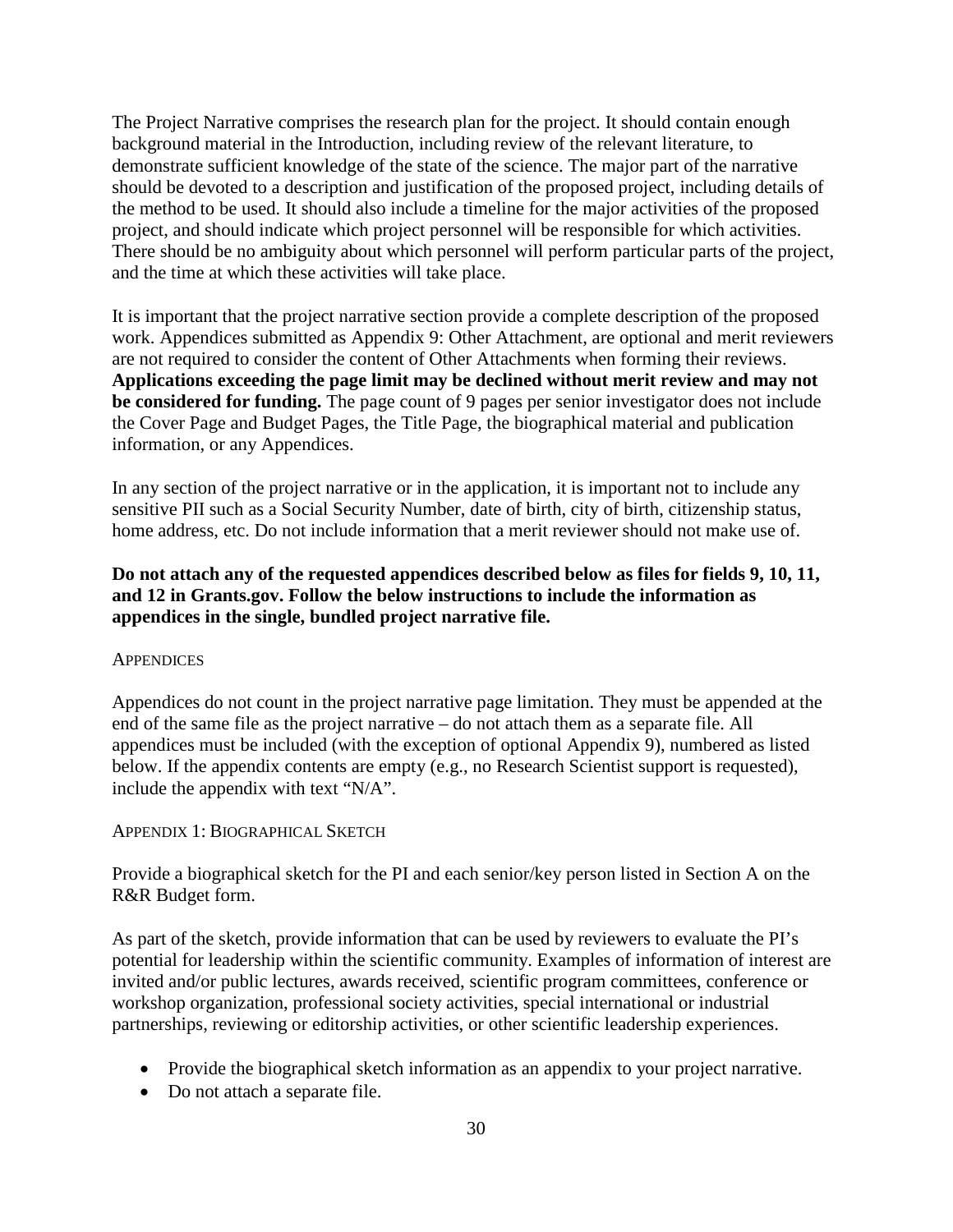- The biographical sketch appendix will not count in the project narrative page limitation.
- The biographical information (curriculum vitae) for each person must not exceed 2 pages when printed on 8.5" by 11" paper with 1 inch margins (top, bottom, left, and right) with font not smaller than 11 point and must include:
- Biographical information (curriculum vitae) specifically for any Research Scientists that may be listed in Section A on the R&R Budget form must follow the guidelines and format described in Appendix 2 below.

SC does not require a particular format for a biosketch. Applicants may use a format developed for other agencies or generated by any software package, including SciENcv, a cooperative venture maintained at [https://www.ncbi.nlm.nih.gov/sciencv/.](https://www.ncbi.nlm.nih.gov/sciencv/) The biographical information (curriculum vitae) must include the following items within its page limit:

- **Education and Training**: Undergraduate, graduate and postdoctoral training, provide institution, major/area, degree and year.
- **Research and Professional Experience**: Beginning with the current position list, in chronological order, professional/academic positions with a brief description.
- **Publications**: Provide a list of up to 10 publications most closely related to the proposed project. For each publication, identify the names of all authors (in the same sequence in which they appear in the publication), the article title, book or journal title, volume number, page numbers, year of publication, and website address if available electronically. Patents, copyrights and software systems developed may be provided in addition to or substituted for publications. An abbreviated style such as the Physical Review Letters (PRL) convention for citations (list only the first author) may be used for publications with more than 10 authors.
- **Synergistic Activities**: List no more than five (5) professional and scholarly activities related to the effort proposed.

In addition, the biographical sketch must include information to permit DOE to identify individuals who are conflicted with or potentially biased (favorably or unfavorably) against the investigator. Include a section entitled "**Identification of Potential Conflicts of Interest or Bias in Selection of Reviewers**" that will not count in a page limit. Provide the following information in this section:

- **Collaborators and Co-editors**: List in alphabetical order all persons, including their current organizational affiliation, who are, or who have been, collaborators or co-authors with you on a research project, book or book article, report, abstract, or paper during the 48 months preceding the submission of this application. For publications or collaborations with more than 10 authors or participants, only list those individuals in the core group with whom the PI interacted on a regular basis while the research was being done. Also, list any individuals who are currently, or have been, co-editors with you on a special issue of a journal, compendium, or conference proceedings during the 24 months preceding the submission of this application. If there are no collaborators or co-editors to report, state "None."
- **Graduate and Postdoctoral Advisors and Advisees**: List the names and current organizational affiliations of your graduate advisor(s) and principal postdoctoral sponsor(s). Also, list the names and current organizational affiliations of your graduate students and postdoctoral associates.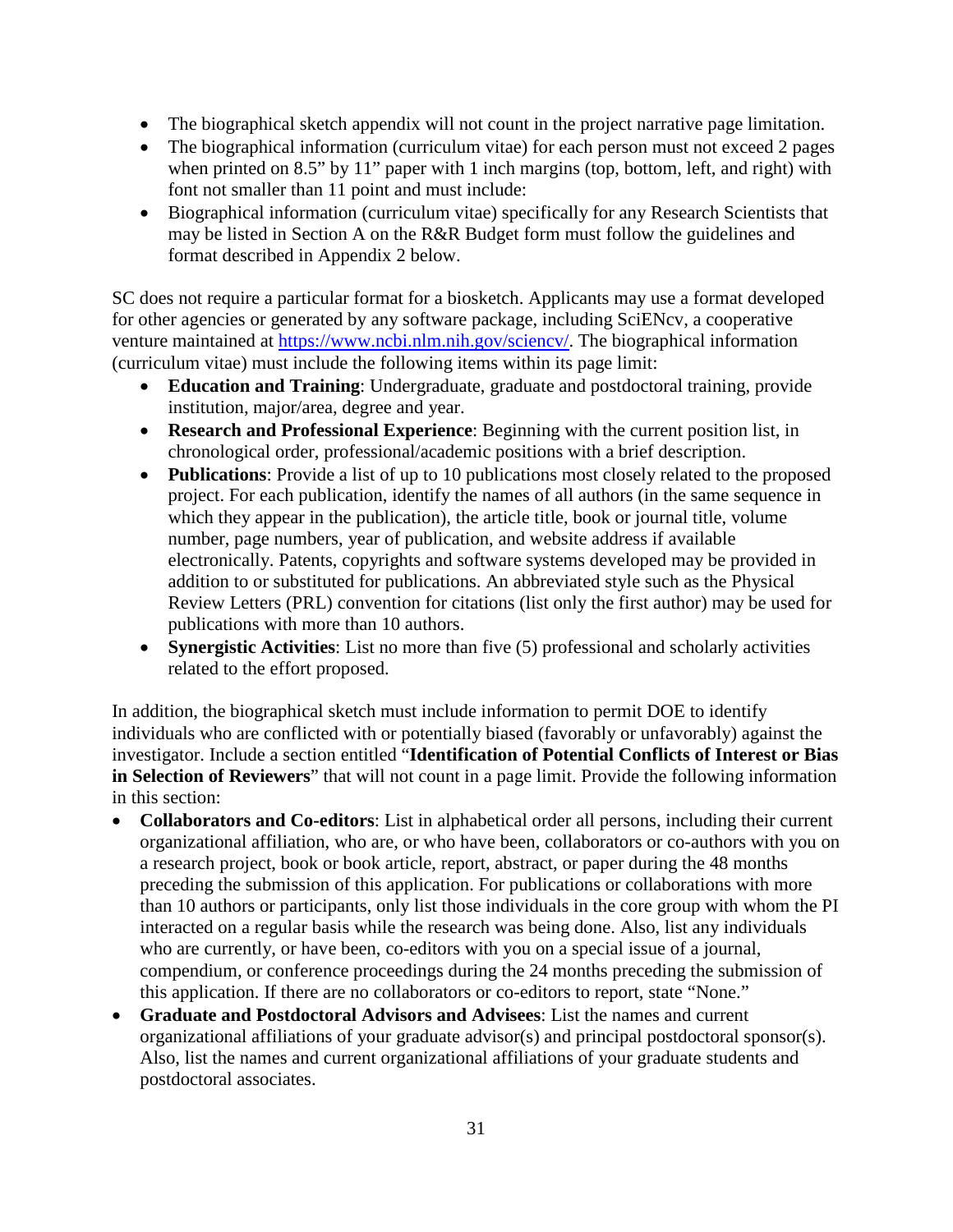• **Advisory Committees:** List all advisory committees on which the senior investigator serves, including the name of the institution and department (if applicable).

**Personally Identifiable Information**: Do not include sensitive and protected personally identifiable information including social security numbers, birthdates, citizenship, marital status, or home addresses. Do not include information that a merit reviewer should not make use of.

#### APPENDIX 2: RESEARCH SCIENTISTS (IF APPLICABLE)

Research Scientists are professional personnel above the postdoctoral level that support the research activities of the research program(s) conducted at the academic institution. Research Scientists are individuals that do not have appointments to the tenured or tenure-track instructional faculty but typically have term appointments through the institution. For the purposes of material for this appendix, the Research Scientist(s) are professional scientific personnel not listed as one of the senior investigator(s) in the application.

Provide a supporting narrative for named Research Scientist(s) listed in the proposal. **The narrative in this section of the appendix (hereafter, the "appendix narrative") must not exceed (two) 2 pages per Research Scientist** when printed using standard 8.5" by 11" paper with 1-inch margins (top, bottom, left, and right). The font must not be smaller than 11 point. **Applications exceeding this or any other page limit may be declined without review and may** not be considered for funding. For each Research Scientist for whom support is requested in the application, the appendix narrative should include brief background information as well as a description of the roles, responsibilities, and scope of research efforts to be conducted by the scientist. The scope should support the research activities described in the project narrative of the application and must follow the guidelines indicated below.

In addition to the appendix narrative, provide a brief biographical sketch for each named Research Scientist(s) listed in the proposal. **The biographical information (curriculum vitae) for each person must not exceed one (1) page** when printed on 8.5" by 11" paper with 1-inch margins (top, bottom, left, and right) with font not smaller than 11 point and must follow the guidelines indicated below. **Applications exceeding this or any other page limit may be declined without review and may not be considered for funding.**

#### **Guidelines for Research Scientist Appendix Narrative**

Applications must meet the following guidelines when providing the scope of research activities for Research Scientist(s) in their appendix narratives:

- For each, provide the name of the Research Scientist, his/her supervisor, and major research task(s) that s/he will undertake during the project period in the application.
- The appendix narrative is specifically intended to discuss the research scope of Research Scientist(s) not listed as one of the senior investigator(s), but whose support is requested in the application. The research scope undertaken by the Research Scientist(s) may also be discussed in the main project narrative, and such discussion may be referenced in the appendix narrative as appropriate. However, the appendix narrative must not be used merely to extend the length of the main project narrative of any senior investigator(s) in the proposal.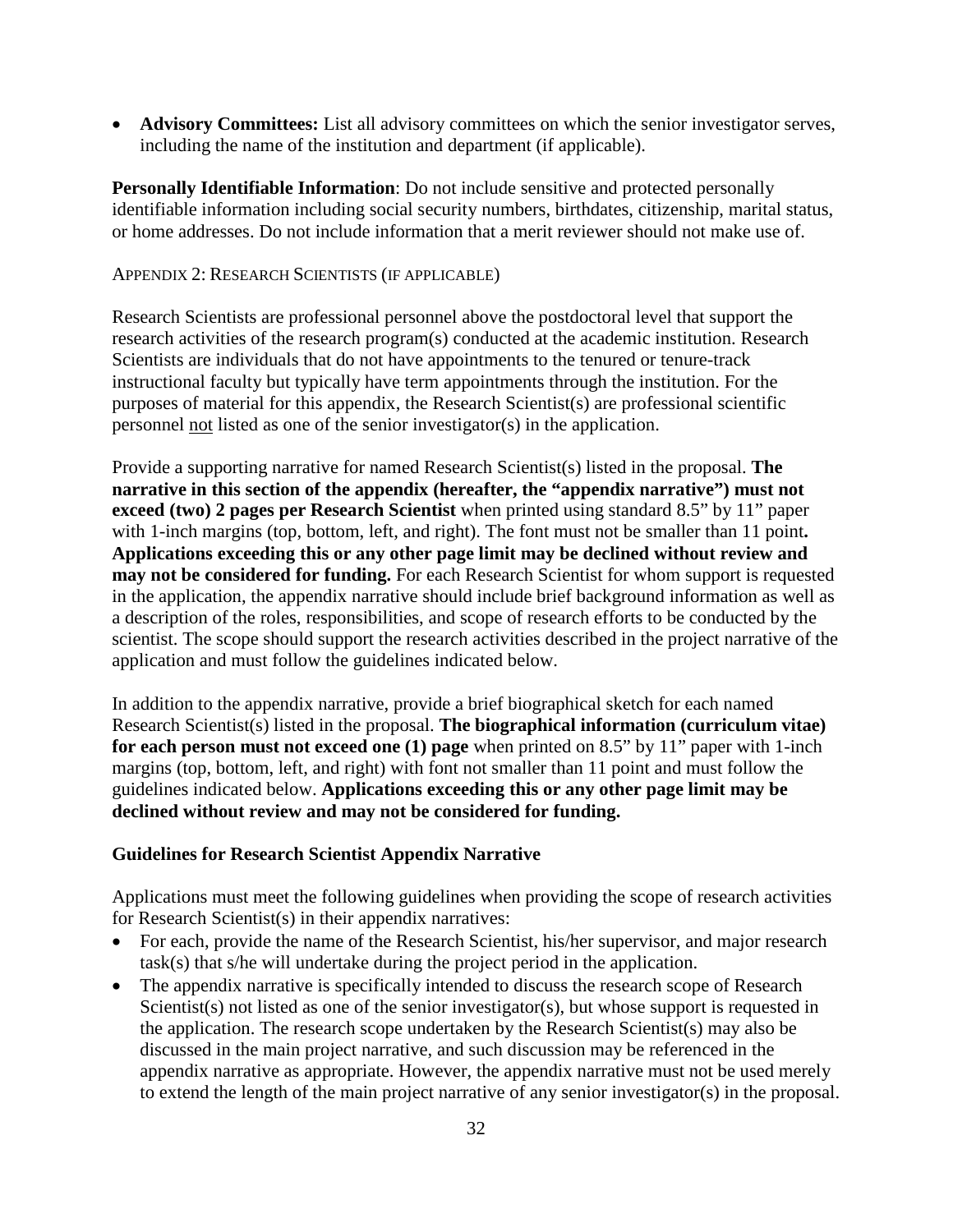If no support for Research Scientist(s) is requested, then this appendix should be notated " $N/A$ ".

- If the Research Scientist is the sole senior investigator on the application, then the scope of research efforts is already provided in the nine (9) page main project narrative. Therefore, in these cases, this appendix must not be completed, and should be notated "See Project Narrative".
- If a Research Scientist's efforts are listed multiple times in a proposal across different research areas and/or thrusts, any appendix narrative for the particular Research Scientist still must not exceed (two) 2 pages. Therefore, the appendix narrative page limitation is irrespective of the number of activities being described.
- In this appendix, it is important not to include any sensitive PII such as a Social Security Number, date of birth, city of birth, citizenship status, home address, etc. Do not include information that a merit reviewer should not make use of.
- Do not attach a separate file.
- This appendix will not count in the main project narrative page limitation.

### **Guidelines for Research Scientist Biographical Sketch**

SC does not require a particular format for a biosketch. Applicants may use a format developed for other agencies or generated by any software package, including SciENcv, a cooperative venture maintained at [https://www.ncbi.nlm.nih.gov/sciencv/.](https://www.ncbi.nlm.nih.gov/sciencv/) The biographical information (curriculum vitae) must include the following items within its one (1) page limit:

**Education and Training**: Undergraduate, graduate and postdoctoral training – provide institution, major/area, degree and year.

**Research and Professional Experience**: Beginning with the current position list, in chronological order, professional/academic positions with a brief description. For experimental research efforts, include the name of the collaboration where the research is conducted.

**Publications**: Provide a list of up to five (5) publications most closely related to the proposed project. For each publication, identify the names of all authors (in the same sequence in which they appear in the publication), the article title, book or journal title, volume number, page numbers, year of publication, and website address if available electronically. You may use an abbreviated style such as the *Physical Review Letters* (PRL) convention for citations (list only the first author). You may also use this convention in the application bibliography. Patents, copyrights and software systems developed may be provided in addition to or substituted for publications.

In addition, the biographical sketch must include information to permit DOE to identify individuals who are conflicted with or potentially biased (favorably or unfavorably) against the investigator. Include a section entitled "**Identification of Potential Conflicts of Interest or Bias in Selection of Reviewers**" that will not count in a page limit. Provide the following information in this section: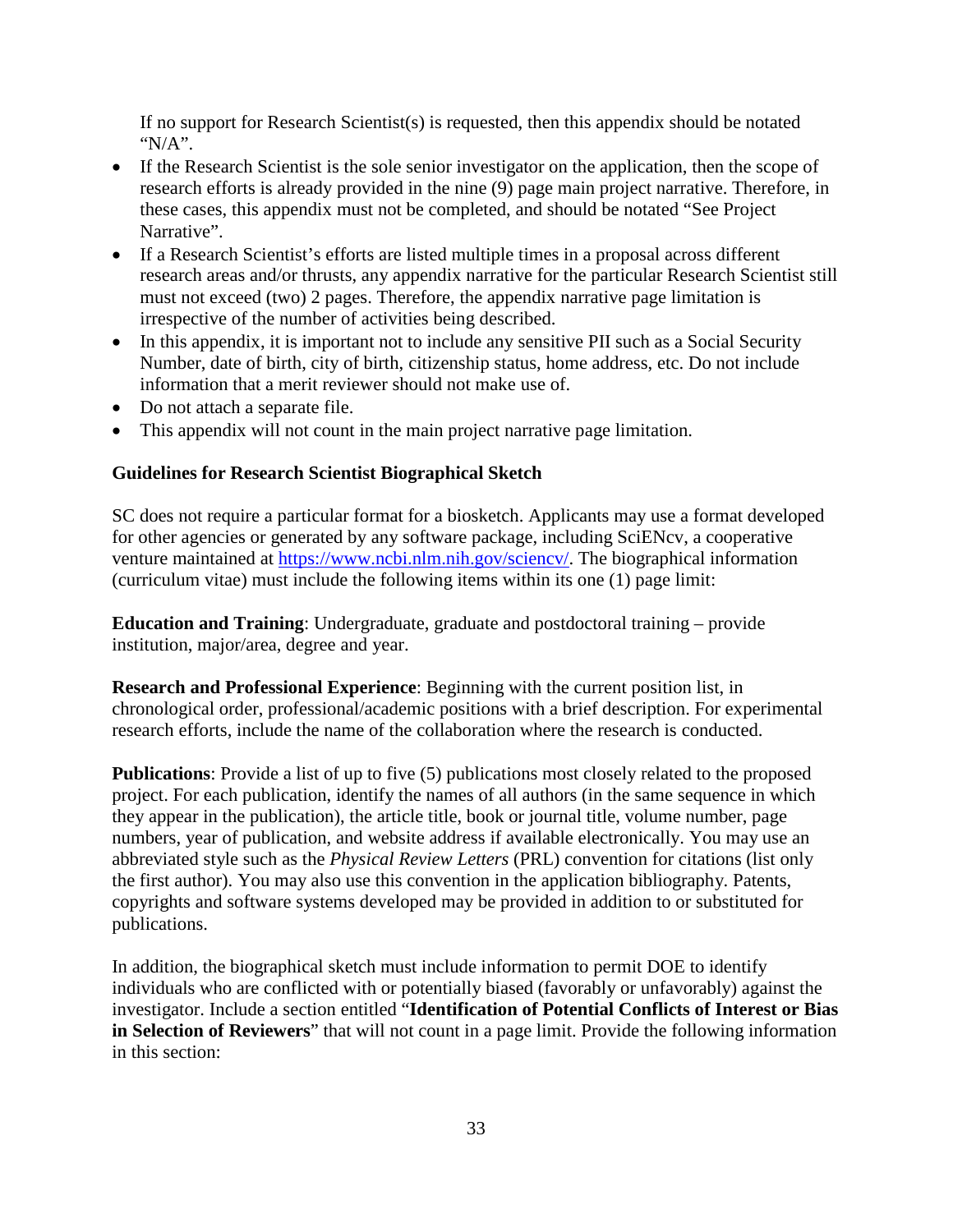- **Collaborators and Co-editors**: List in alphabetical order all persons, including their current organizational affiliation, who are, or who have been, collaborators or co-authors with you on a research project, book or book article, report, abstract, or paper during the 48 months preceding the submission of this application. For publications or collaborations with more than 10 authors or participants, only list those individuals in the core group with whom the PI interacted on a regular basis while the research was being done. Also, list any individuals who are currently, or have been, co-editors with you on a special issue of a journal, compendium, or conference proceedings during the 24 months preceding the submission of this application. If there are no collaborators or co-editors to report, state "None."
- **Graduate and Postdoctoral Advisors and Advisees**: List the names and current organizational affiliations of your graduate advisor(s) and principal postdoctoral sponsor(s). Also, list the names and current organizational affiliations of your graduate students and postdoctoral associates.
- **Advisory Committees:** List all advisory committees on which the senior investigator serves, including the name of the institution and department (if applicable).

**Personally Identifiable Information (PII)**: Do not include sensitive personally identifiable information such as a Social Security Number, date of birth, city of birth, home address, etc. Pay particular attention to the content of biographical sketches and curriculum vitae. Do not include information that a merit reviewer should not make use of.

APPENDIX 3: CURRENT AND PENDING SUPPORT

Provide a list of all current and pending support (both Federal and non-Federal) for the PI and senior/key persons, including subawardees, for ongoing projects and pending applications. List all sponsored activities or awards requiring a measurable commitment of effort, whether paid or unpaid.

For every activity, list the following items:

- The sponsor of the activity or the source of funding
- The award or other identifying number
- The title of the award or activity
- The total cost or value of the award or activity, including direct and indirect costs. For pending proposals, provide the total amount of requested funding.
- The award period (start date end date).
- The person-months of effort per year being dedicated to the award or activity
- Briefly describe the research being performed and explicitly identify any overlaps or synergies with the proposed research.

The application review process will include an assessment of the applicants' ability to carry out the proposed research in light of any other commitments. Applicants who have applied to more than one agency with proposals of substantially similar scope will be expected to withdraw all other applications submitted to DOE should one of these proposals be funded by another sponsor.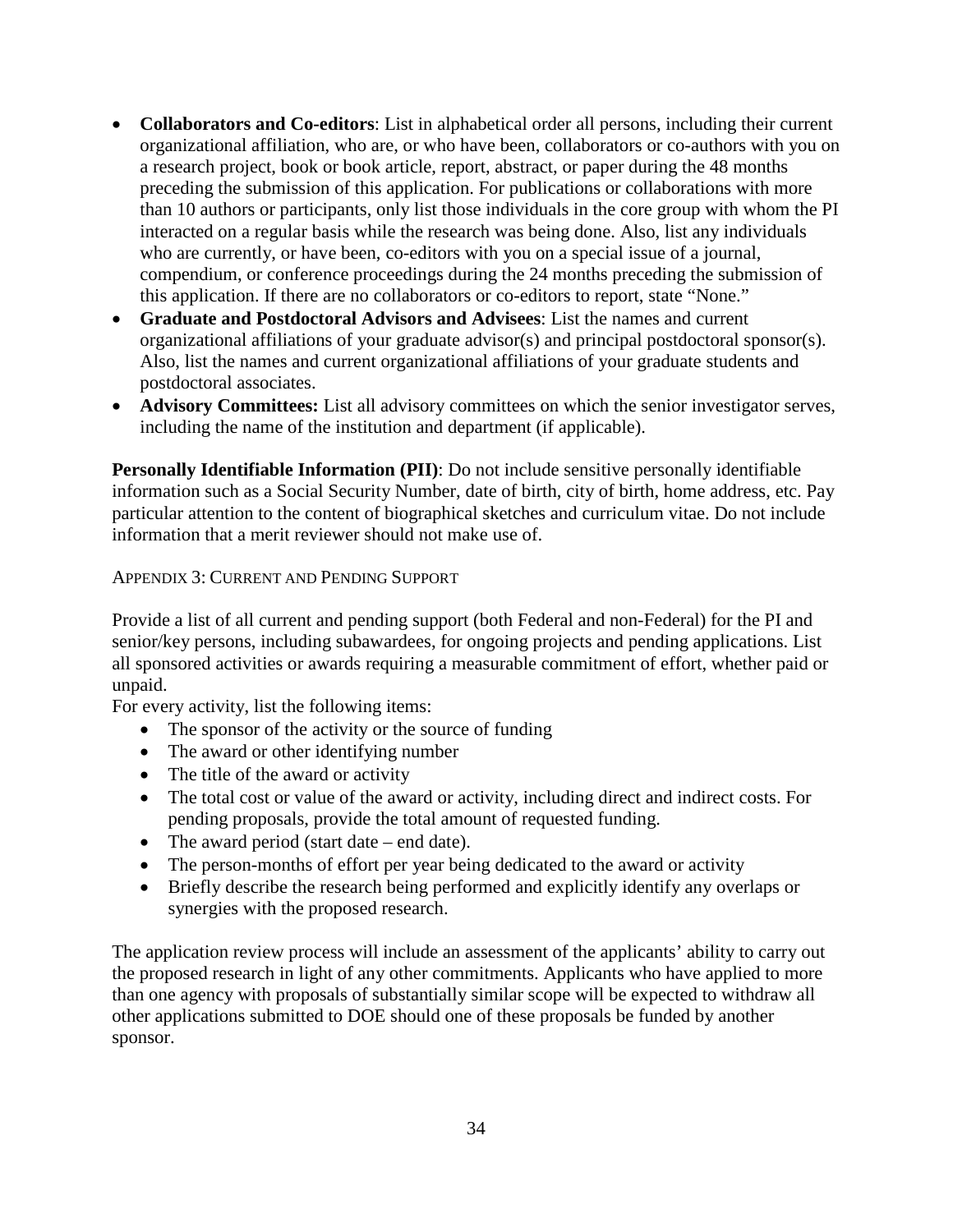Provide the Current and Pending Support as an appendix to your project narrative. Concurrent submission of an application to other organizations for simultaneous consideration will not prejudice its review.

- Do not attach a separate file.
- This appendix will not count in the project narrative page limitation.

### APPENDIX 4: BIBLIOGRAPHY & REFERENCES CITED

Provide a bibliography of any references cited in the Project Narrative. Each reference must include the names of all authors (in the same sequence in which they appear in the publication), the article and journal title, book title, volume number, page numbers, and year of publication. For research areas where there are routinely more than ten coauthors of archival publications, you may use an abbreviated style such as the Physical Review Letters (PRL) convention for citations (listing only the first author). For example, your paper may be listed as, "A Really Important New Result," A. Aardvark et. al. (MONGO Collaboration), PRL 999. Include only bibliographic citations. Applicants should be especially careful to follow scholarly practices in providing citations for source materials relied upon when preparing any section of the application. Provide the Bibliography and References Cited information as an appendix to your project narrative.

- Do not attach a separate file.
- This appendix will not count in the project narrative page limitation.

### APPENDIX 5: FACILITIES & OTHER RESOURCES

This information is used to assess the capability of the organizational resources, including subawardee resources, available to perform the effort proposed. Identify the facilities to be used (Laboratory, Animal, Computer, Office, Clinical and Other). If appropriate, indicate their capacities, pertinent capabilities, relative proximity, and extent of availability to the project. Describe only those resources that are directly applicable to the proposed work. Describe other resources available to the project (e.g., machine shop, electronic shop) and the extent to which they would be available to the project. For proposed investigations requiring access to experimental user facilities maintained by institutions other than the applicant, please provide a document from the facility manager confirming that the researchers will have access to the facility. Please provide the Facility and Other Resource information as an appendix to your project narrative.

- Do not attach a separate file.
- This appendix will not count in the project narrative page limitation.

# APPENDIX 6: EQUIPMENT

List major items of equipment already available for this project and, if appropriate identify location and pertinent capabilities. Provide the Equipment information as an appendix to your project narrative.

- Do not attach a separate file.
- This appendix will not count in the project narrative page limitation.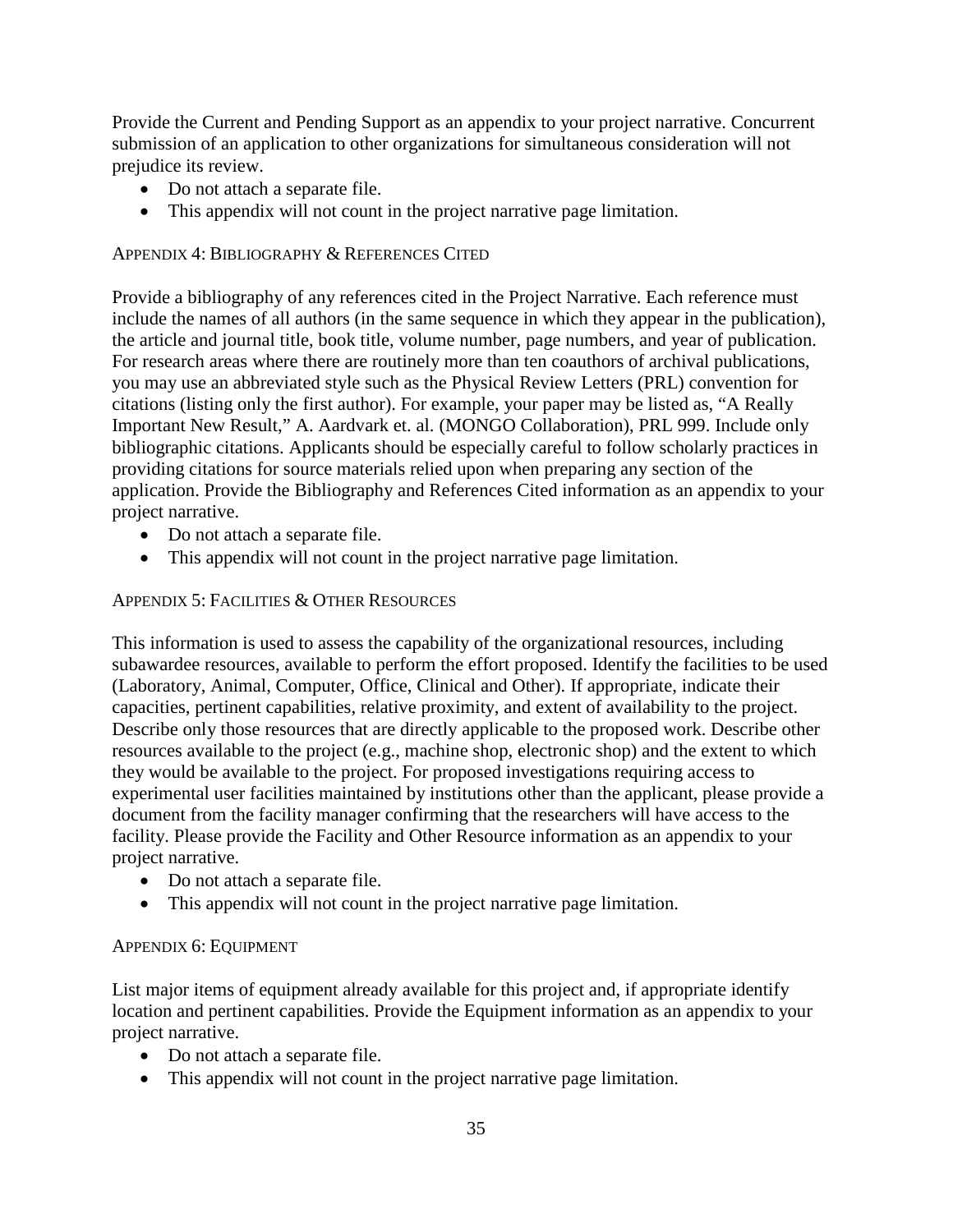#### APPENDIX 7: ADDITIONAL BUDGET REQUIREMENTS

If support is requested from two or more research subprograms, you must provide separate budget and budget justifications for each research subprogram in the proposal for each year in which funding is being requested and for the cumulative funding period. This requirement is in addition to completing Section IV Subsection 3 on "Research and Related Budget" for the total project budget. Clearly label each sheet at the top by research subprogram and year.

This requirement does not apply to proposals that request support from a single research thrust, e.g., Accelerator Science and Technology R&D, Theory, CMS, ATLAS, LSST, DESI, DUNE, etc.

Applications must meet the following guidelines when providing the budget information:

- See Subsection 3 on "Research and Related Budget" for further information regarding budget fields and accurate budget information needed within each research subprogram described in the proposal.
- Budgets must be presented in Standard Form (SF) 424 Research and Related (R&R) style. SF-424 (R&R) budgets may be downloaded from [https://www.Grants.gov.](https://www.grants.gov/) The use of other sources for budgets that look like a SF-424 (R&R) budget is permissible.
- Provide the additional budget requirements as an appendix to your project narrative.
- Do not attach a separate file.
- This appendix will not count in the project narrative page limitation.

If any investigator requests support from two or more HEP research subprograms and/or thrusts (including two or more thrusts in the same research subprogram), you should provide information on the distribution of full-time effort (FTE) for them in a table, an example of which is shown below. Investigators should modify the table for their proposed efforts, as appropriate.

| Name and Yearly FTE for Senior Investigators with<br><b>Multiple HEP Subprograms or Research Thrusts</b> |                        |              |                        |              |                        |              |
|----------------------------------------------------------------------------------------------------------|------------------------|--------------|------------------------|--------------|------------------------|--------------|
| <b>Proposal Project Period</b>                                                                           |                        |              |                        |              |                        |              |
|                                                                                                          | <b>Budget Period 1</b> |              | <b>Budget Period 2</b> |              | <b>Budget Period 3</b> |              |
| <b>Name</b>                                                                                              | Name of                | Name of      | Name of                | Name of      | Name of                | Name of      |
|                                                                                                          | Subprogram 1           | Subprogram 2 | Subprogram 1           | Subprogram 2 | Subprogram 1           | Subprogram 2 |
|                                                                                                          | or Thrust 1            | or Thrust 2  | or Thrust 1            | or Thrust 2  | or Thrust 1            | or Thrust 2  |
|                                                                                                          | <b>FTE</b>             | <b>FTE</b>   | <b>FTE</b>             | <b>FTE</b>   | <b>FTE</b>             | <b>FTE</b>   |
| Senior<br>Investigator A                                                                                 | 0                      | 100\%        | 25%                    | 75%          | 50%                    | 50%          |
| Senior<br>Investigator B                                                                                 | 50%                    | 50%          | 25%                    | 75%          | 0%                     | 100%         |

Example Effort Table (for Proposals with Any Investigator on Multiple HEP Subprograms or Thrusts)

#### APPENDIX 8: DATA MANAGEMENT PLAN

Provide a DMP that addresses the following requirements:

1. DMPs should describe whether and how data generated in the course of the proposed research will be [shared](https://cms1.sc.osti.gov/funding-opportunities/digital-data-management/#Sharing) and [preserved.](https://cms1.sc.osti.gov/funding-opportunities/digital-data-management/#Preservation) If the plan is not to share and/or preserve certain data,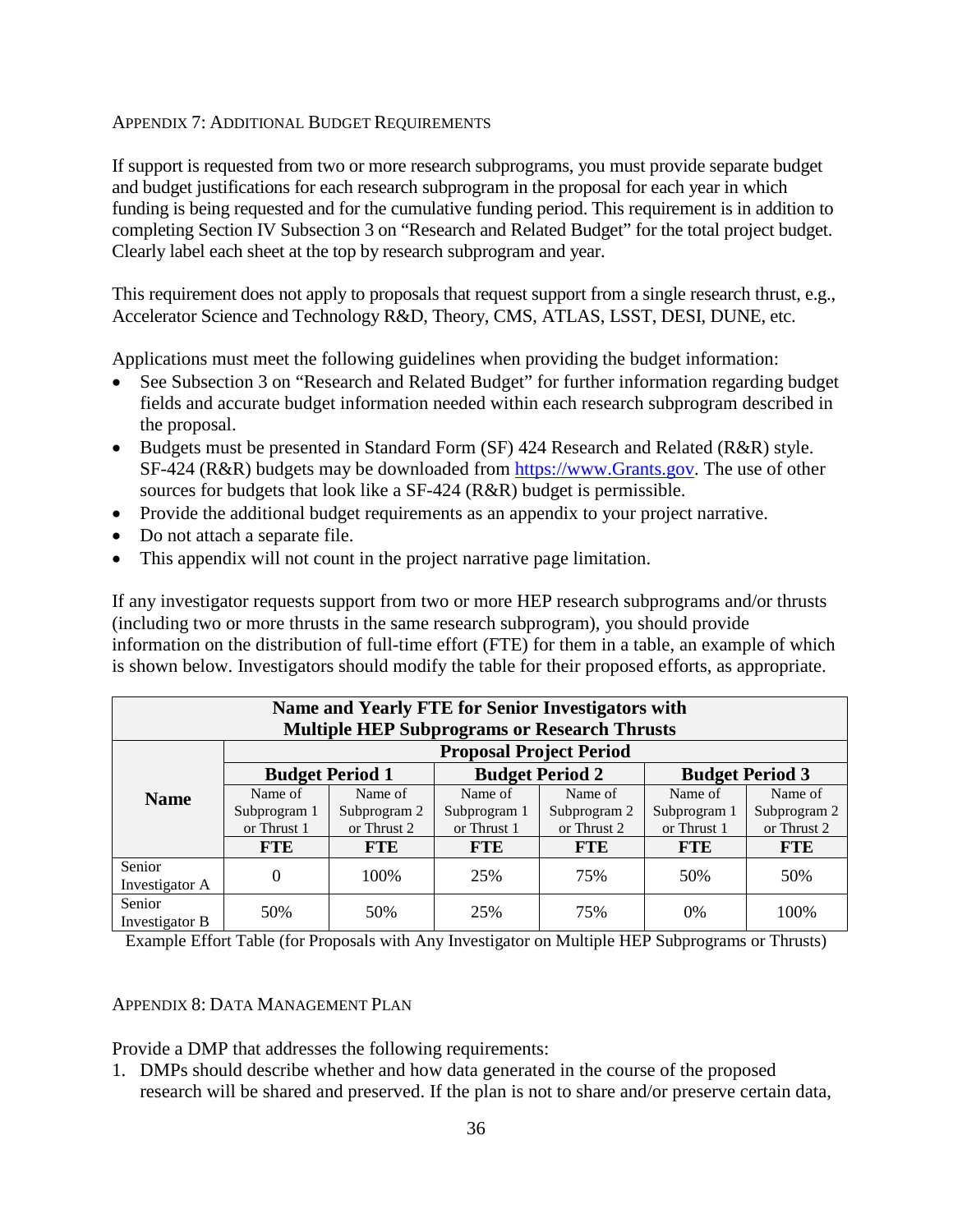then the plan must explain the basis of the decision (for example, cost/benefit considerations, other parameters of feasibility, scientific appropriateness, or limitations discussed in #4). At a minimum, DMPs must describe how data sharing and preservation will enable [validation](https://cms1.sc.osti.gov/funding-opportunities/digital-data-management/#Validate) of results, or how results could be validated if data are not shared or preserved.

- 2. DMPs should provide a plan for making all research data displayed in publications resulting from the proposed research open, machine-readable, and digitally accessible to the public at the time of publication. This includes data that are displayed in charts, figures, images, etc. In addition, the underlying digital research data used to generate the displayed data should be made as accessible as possible to the public in accordance with the principles stated in the SC Statement on Digital Data Management [\(https://science.osti.gov/funding](https://science.osti.gov/funding-opportunities/digital-data-management)[opportunities/digital-data-management.](https://science.osti.gov/funding-opportunities/digital-data-management) This requirement could be met by including the data as supplementary information to the published article, or through other means. The published article should indicate how these data can be accessed.
- 3. DMPs should consult and reference available information about data management resources to be used in the course of the proposed research. In particular, DMPs that explicitly or implicitly commit data management resources at a facility beyond what is conventionally made available to approved users should be accompanied by written approval from that facility. In determining the resources available for data management at SC User Facilities, researchers should consult the published description of data management resources and practices at that facility and reference it in the DMP. Information about other SC facilities can be found at [https://science.osti.gov/user-facilities/.](https://science.osti.gov/user-facilities/)
- 4. DMPs must protect confidentiality, personal privacy, Personally Identifiable [Information,](https://cms1.sc.osti.gov/funding-opportunities/digital-data-management/faqs/#HSRFAQ) and U.S. national, homeland, and economic security; recognize proprietary interests, business confidential information, and intellectual property rights; avoid significant negative impact on innovation, and U.S. competitiveness; and otherwise be consistent with all applicable laws, and regulations. There is no requirement to share proprietary data.

For experimental-based applications, applicants proposing to carry out research for a specific experiment within a HEP subprogram may indicate they collaborate on an experiment, and where applicable, provide a reference to the experiment's publically available DMP (e.g., experiment-specific document identification number and the URL internet address to the document). This information should be supplemented with any application-specific material addressing the above four requirements, as well as indicating how the proposed work and data generated relates to the experiment.

For applications with theory or simulation content, note that any data, including simulations or theoretical work such as points in a plot generated by the proposed research, must be covered by the DMP. A completely data-free research program still requires a DMP stating that no data will be generated with a brief explanation of the reasons based on the scope of research described in the project narrative.

DMPs will be reviewed as part of the overall SC research proposal merit review process. Applicants are encouraged to consult the SC website for further information and suggestions for how to structure a DMP: <https://science.osti.gov/funding-opportunities/digital-data-management>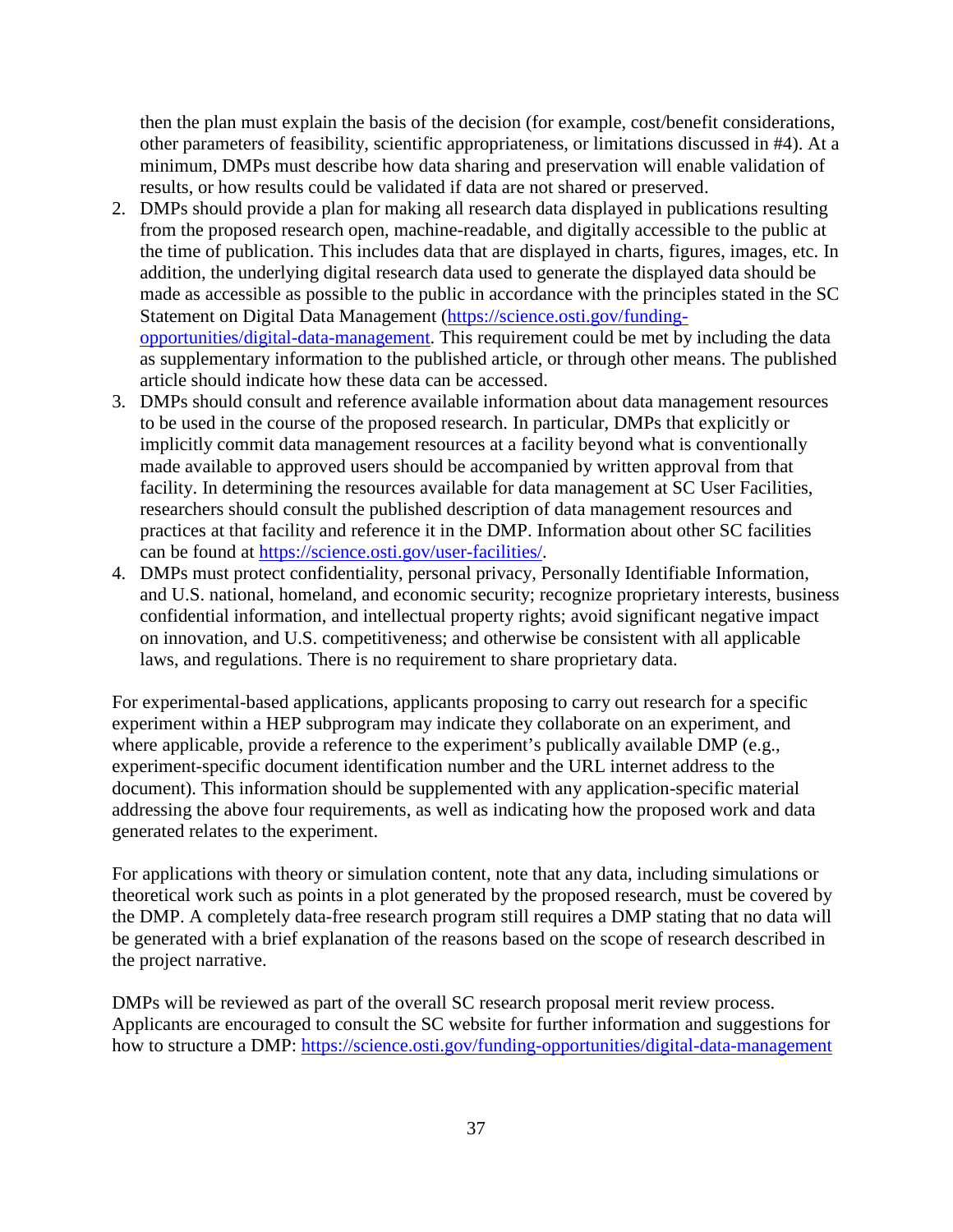- This appendix should **not exceed two (2) pages per HEP research thrust where support is being requested in the application**, including charts, graphs, maps, photographs, and other pictorial presentations, when printed using standard 8.5" by 11" paper with 1 inch margins (top, bottom, left, and right). The font must not be smaller than 11 point.
- Do not attach a separate file.
- This appendix will not count in the project narrative page limitation.

DMPs are required for all applications submitted to this FOA and these should address the above guidelines for each HEP research thrust where support is being requested. **Any particular HEP research thrust in an application, where support is being requested, that does not provide a DMP or does not comply with the above guidelines may be declined without review, and therefore, that research thrust may not be considered for funding.** 

#### APPENDIX 9: OTHER ATTACHMENT

If you need to elaborate on your responses to questions 1-6 on the "Other Project Information" document, please provide the Other Attachment information as an appendix to your project narrative. Information not easily accessible to a reviewer may be included in this appendix, but do not use this appendix to circumvent the page limitations of the application. Reviewers are not required to consider information in this appendix.

- Do not include copies of previously presented and/or published research papers, technical notes, and/or reports written for respective experiments or collaborations. Further, do not include presentations made at any meetings or conferences.
- Do not attach a separate file.
- This appendix will not count in the project narrative page limitation.
- **Follow the above instructions to include the information as appendices to the project narrative file.**
- **These appendices will not count toward the project narrative's page limitation.**
- **Do not attach any files to fields 9, 10, 11, or 12.**

#### **3. Research and Related Budget**

Complete the Research and Related Budget form in accordance with the instructions on the form (Activate Help Mode to see instructions) and the following instructions. You must complete a separate budget for each year of support requested. The form will generate a cumulative budget for the total project period. You must complete all the mandatory information on the form before the NEXT PERIOD button is activated. You may request funds under any of the categories listed as long as the item and amount are necessary to perform the proposed work, meet all the criteria for allowability under the applicable Federal cost principles, and are not prohibited by the funding restrictions in this FOA (See [Section IV, Part H\)](#page-49-0).

The following advice will improve the accuracy of your budget request:

• Funds requested for personnel (senior, key, and other) must be justified as the product of their effort on the project and their institutional base salary.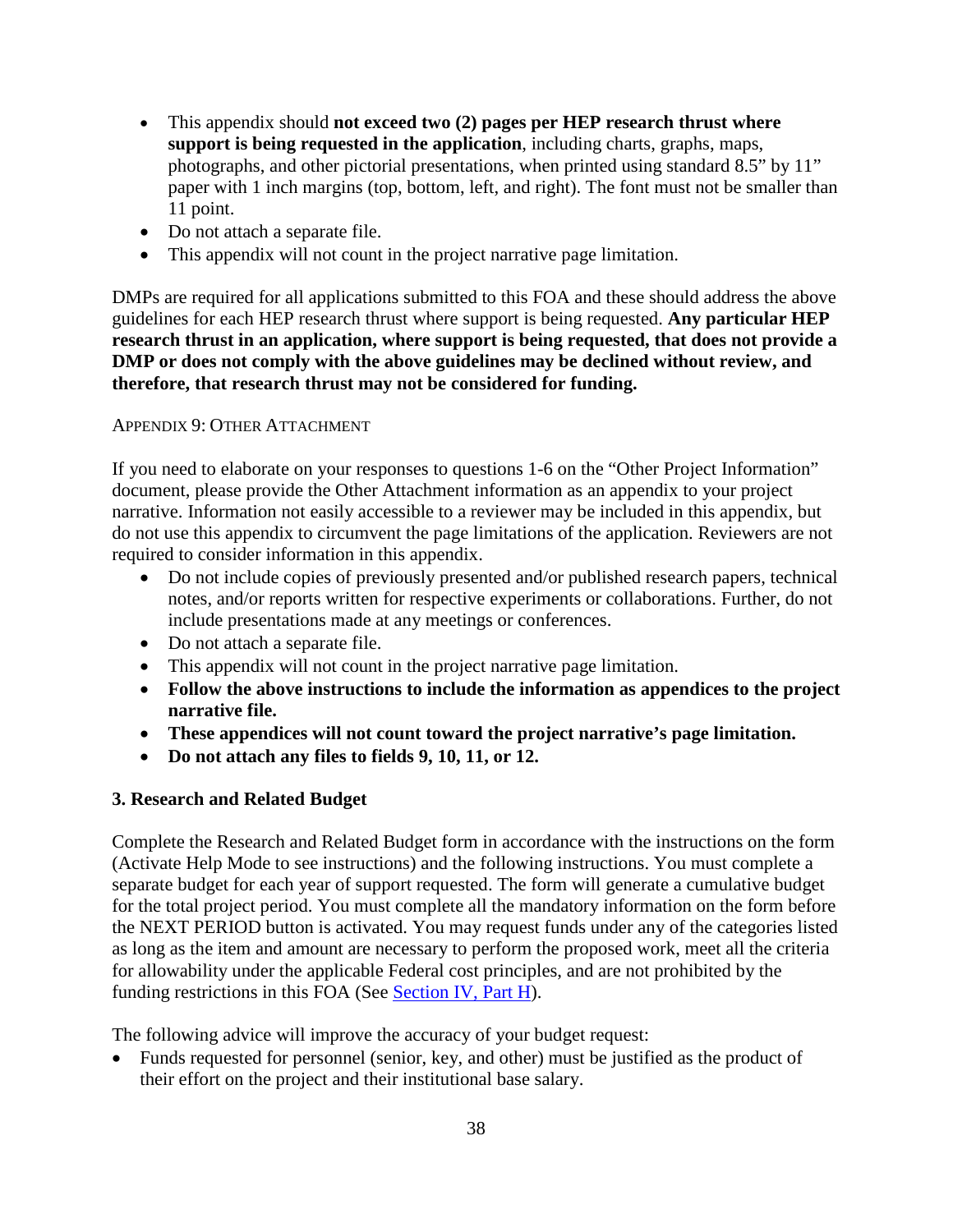- Funds requested for fringe benefits must be calculated as the product of the requested salary and, if present, the negotiated fringe benefit rate contained in an institution's negotiated indirect cost rate agreement.
- Funds requested for indirect costs must be calculated using the correct indirect cost base and the negotiated indirect cost rate.
- You are encouraged to include the rate agreement used in preparing a budget as a part of the budget justification.

If you are proposing indirect costs and do not already have an Indirect Cost Rate Agreement with your Cognizant Federal Agency or documentation of rates accepted for estimating purposes by DOE or another Federal agency, it is recommended that you begin preparing an Indirect Cost Rate Proposal to be submitted, upon request, to the DOE contract specialist/grants management specialist who will evaluate your application if you are selected for award.

For your convenience in preparing an Indirect Cost Rate proposal, a link to applicant resources, including indirect rate model templates, has been provided below: [https://science.osti.gov/sbir/applicant-resources/grant-application/.](https://science.osti.gov/sbir/applicant-resources/grant-application/)

Budget Fields

| Section A              | For each Senior/Key Person, enter the requested information. List            |
|------------------------|------------------------------------------------------------------------------|
| Senior/Key Person      | personnel, base salary, the number of months that person will be             |
|                        | allocated to the project, requested salary, fringe benefits, and the total   |
|                        | funds requested for each person. The requested salary must be the            |
|                        | product of the base salary and the effort.                                   |
|                        | Include a written narrative in the budget justification that justifies the   |
|                        | need for requested personnel.                                                |
| <b>Section B</b>       | List personnel, the number of months that person will be allocated to        |
| <b>Other Personnel</b> | the project, requested salary fringe benefits, and the total funds           |
|                        | requested for each person.                                                   |
|                        | Include a written narrative in the budget justification that fully justifies |
|                        | the need for requested personnel.                                            |
| Section C              | For the purpose of this budget, equipment is designated as an item of        |
| Equipment              | property that has an acquisition cost of \$5,000 or more and an expected     |
|                        | service life of more than one year. (Note that this designation applies      |
|                        | for proposal budgeting only and differs from the DOE definition of           |
|                        | capital equipment.) List each item of equipment separately and justify       |
|                        | each in the budget justification section. Do not aggregate items of          |
|                        | equipment. Allowable items ordinarily will be limited to research            |
|                        | equipment and apparatus not already available for the conduct of the         |
|                        | work. General-purpose office equipment is not eligible for support           |
|                        | unless primarily or exclusively used in the actual conduct of scientific     |
|                        | research.                                                                    |
| Section D              | For purposes of this section only, travel to Canada or to Mexico is          |
| Travel                 | considered domestic travel. In the budget justification, list each trip's    |
|                        | destination, dates, estimated costs including transportation and             |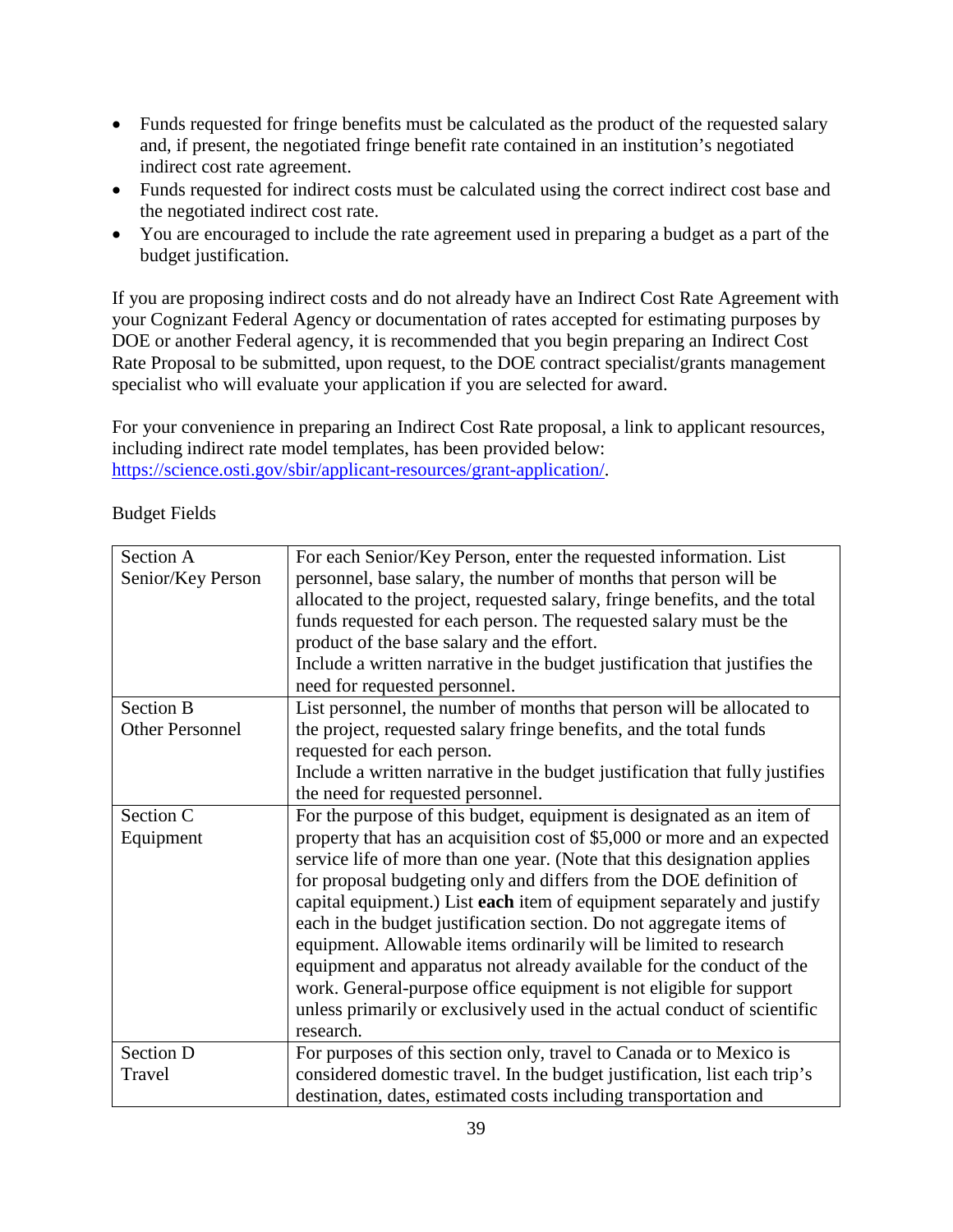|                           | subsistence, number of staff traveling, the purpose of the travel, and                                   |
|---------------------------|----------------------------------------------------------------------------------------------------------|
|                           | how it relates to the project. Indicate the basis for the cost estimate                                  |
|                           | (quotes from vendors or suppliers, past experience of similar items, or                                  |
|                           | some other basis). To qualify for support, attendance at meetings or                                     |
|                           | conferences must enhance the investigator's capability to perform the                                    |
|                           | research, plan extensions of it, or disseminate its results. Domestic                                    |
|                           | travel is to be justified separately from foreign travel.                                                |
| Section E                 | If applicable, submit training support costs. Educational projects that                                  |
| Participant/Trainee       | intend to support trainees (precollege, college, graduate and post                                       |
| <b>Support Costs</b>      | graduate) must list each trainee cost that includes stipend levels and                                   |
|                           | amounts, cost of tuition for each trainee, cost of any travel (provide the                               |
|                           | same information as needed under the regular travel category), and                                       |
|                           | costs for any related training expenses. Participant costs are those costs                               |
|                           | associated with conferences, workshops, symposia or institutes and                                       |
|                           | breakout items should indicate the number of participants, cost for each                                 |
|                           | participant, purpose of the conference, dates and places of meetings and                                 |
|                           |                                                                                                          |
|                           | any related administrative expenses.<br>Indicate the basis for the cost estimate (quotes from vendors or |
|                           |                                                                                                          |
| <b>Section F</b>          | suppliers, past experience of similar items, or some other basis).                                       |
| <b>Other Direct Costs</b> | <b>Materials and Supplies:</b> Enter total funds requested for                                           |
|                           | materials and supplies in the appropriate fields. In the budget                                          |
|                           | justification, indicate general categories such as glassware, and                                        |
|                           | chemicals, including an amount for each category (items not                                              |
|                           | identified under "Equipment"). Categories less than \$1,000 are                                          |
|                           | not required to be itemized. Indicate the basis for the cost                                             |
|                           | estimate (quotes from vendors or suppliers, past experience of                                           |
|                           | similar items, or some other basis).                                                                     |
|                           | Publication Costs: Enter the total publication funds requested.                                          |
|                           | The proposal budget may request funds for the costs of                                                   |
|                           | documenting, preparing, publishing or otherwise making                                                   |
|                           | available to others the findings and products of the work                                                |
|                           | conducted under the award. In the budget justification, include                                          |
|                           | supporting information. Indicate the basis for the cost estimate                                         |
|                           | (quotes from vendors or suppliers, past experience of similar                                            |
|                           | items, or some other basis).                                                                             |
|                           | <b>Consultant Services:</b> Enter total funds requested for all                                          |
|                           | consultant services. In the budget justification, identify each                                          |
|                           | consultant, the services he/she will perform, total number of days,                                      |
|                           | travel costs, and total estimated costs. Indicate the basis for the                                      |
|                           | cost estimate (quotes from vendors or suppliers, past experience                                         |
|                           | of similar items, or some other basis).                                                                  |
|                           | ADP/Computer Services: Enter total funds requested for                                                   |
|                           | ADP/Computer Services. The cost of computer services,                                                    |
|                           | including computer-based retrieval of scientific, technical and                                          |
|                           | education information may be requested. In the budget                                                    |
|                           | justification, include the established computer service rates at the                                     |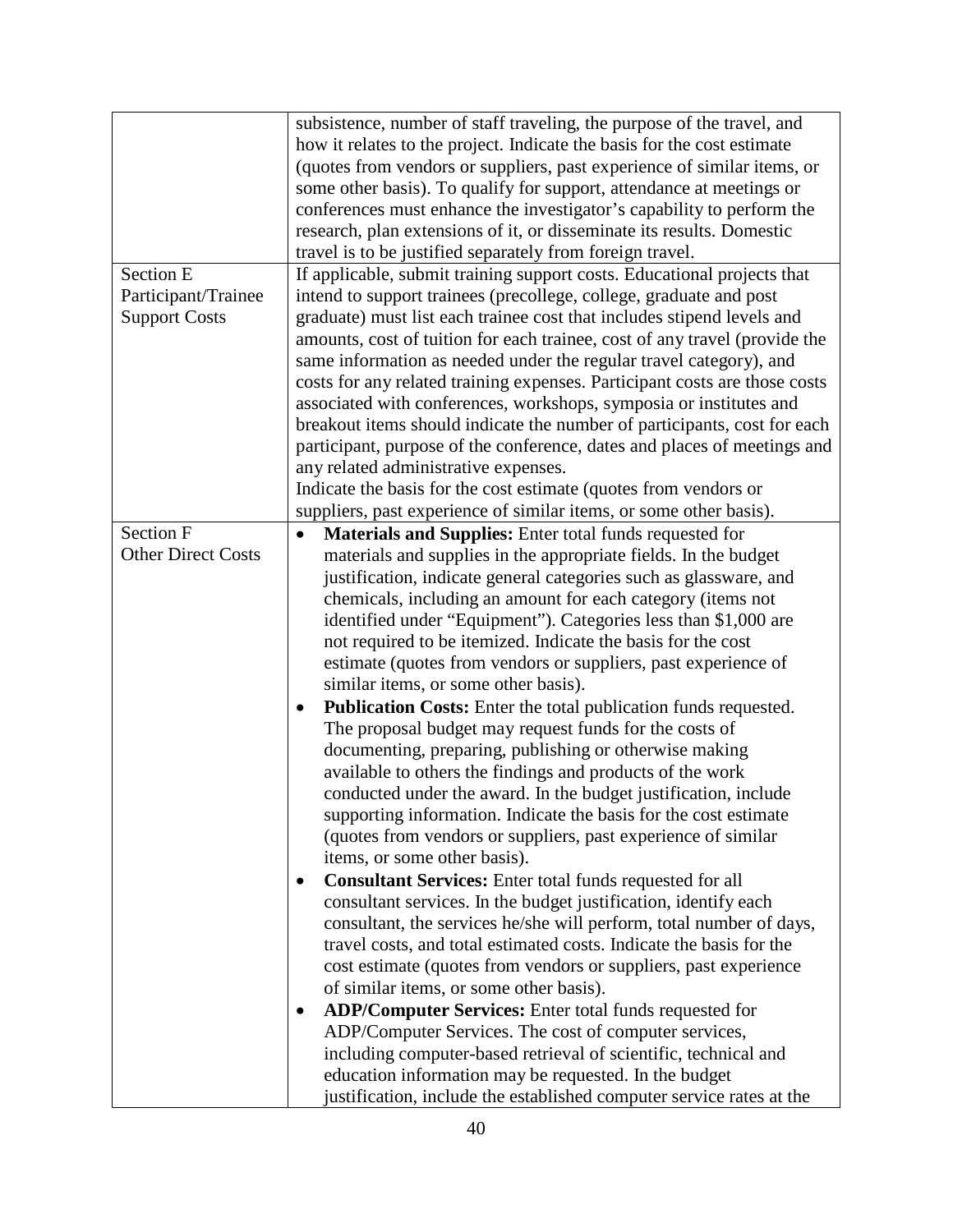|                             | proposing organization if applicable. Indicate the basis for the<br>cost estimate (quotes from vendors or suppliers, past experience<br>of similar items, or some other basis).<br><b>Subawards/Consortium/Contractual Costs: Enter total costs</b><br>for all subawards/consortium organizations and other contractual<br>costs proposed for the project. In the budget justification, justify<br>the details.<br><b>Equipment or Facility Rental/User Fees: Enter total funds</b><br>requested for Equipment or Facility Rental/User Fees. In the budget<br>justification, identify each rental/user fee and justify. Indicate the<br>basis for the cost estimate (quotes from vendors or suppliers, past<br>experience of similar items, or some other basis). |  |
|-----------------------------|-------------------------------------------------------------------------------------------------------------------------------------------------------------------------------------------------------------------------------------------------------------------------------------------------------------------------------------------------------------------------------------------------------------------------------------------------------------------------------------------------------------------------------------------------------------------------------------------------------------------------------------------------------------------------------------------------------------------------------------------------------------------|--|
|                             | Alterations and Renovations: Enter total funds requested for<br>$\bullet$                                                                                                                                                                                                                                                                                                                                                                                                                                                                                                                                                                                                                                                                                         |  |
|                             | Alterations and Renovations. In the budget justification, itemize by                                                                                                                                                                                                                                                                                                                                                                                                                                                                                                                                                                                                                                                                                              |  |
|                             | category and justify the costs of alterations and renovations,                                                                                                                                                                                                                                                                                                                                                                                                                                                                                                                                                                                                                                                                                                    |  |
|                             | including repairs, painting, removal or installation of partitions,                                                                                                                                                                                                                                                                                                                                                                                                                                                                                                                                                                                                                                                                                               |  |
|                             | shielding, or air conditioning. Where applicable, provide the square                                                                                                                                                                                                                                                                                                                                                                                                                                                                                                                                                                                                                                                                                              |  |
|                             | footage and costs.                                                                                                                                                                                                                                                                                                                                                                                                                                                                                                                                                                                                                                                                                                                                                |  |
|                             | Other: Add text to describe any other Direct Costs not<br>$\bullet$                                                                                                                                                                                                                                                                                                                                                                                                                                                                                                                                                                                                                                                                                               |  |
|                             | requested above. Enter costs associated with "Other" item(s).                                                                                                                                                                                                                                                                                                                                                                                                                                                                                                                                                                                                                                                                                                     |  |
| Section G                   | Use the budget justification to further itemize and justify.                                                                                                                                                                                                                                                                                                                                                                                                                                                                                                                                                                                                                                                                                                      |  |
|                             | This represents Total Direct Costs (Sections A through F)                                                                                                                                                                                                                                                                                                                                                                                                                                                                                                                                                                                                                                                                                                         |  |
| <b>Direct Costs</b>         |                                                                                                                                                                                                                                                                                                                                                                                                                                                                                                                                                                                                                                                                                                                                                                   |  |
| <b>Section H</b>            | Enter the Indirect Cost information for each field. Only four general                                                                                                                                                                                                                                                                                                                                                                                                                                                                                                                                                                                                                                                                                             |  |
| <b>Other Indirect Costs</b> | categories of indirect costs are allowed/requested on this form, so                                                                                                                                                                                                                                                                                                                                                                                                                                                                                                                                                                                                                                                                                               |  |
|                             | please consolidate if needed. Include the cognizant Federal agency and                                                                                                                                                                                                                                                                                                                                                                                                                                                                                                                                                                                                                                                                                            |  |
|                             | contact information if using a negotiated rate agreement.                                                                                                                                                                                                                                                                                                                                                                                                                                                                                                                                                                                                                                                                                                         |  |
| Section I                   | This is the total of Sections G and H                                                                                                                                                                                                                                                                                                                                                                                                                                                                                                                                                                                                                                                                                                                             |  |
| <b>Total Direct and</b>     |                                                                                                                                                                                                                                                                                                                                                                                                                                                                                                                                                                                                                                                                                                                                                                   |  |
| <b>Indirect Costs</b>       |                                                                                                                                                                                                                                                                                                                                                                                                                                                                                                                                                                                                                                                                                                                                                                   |  |

#### BUDGET JUSTIFICATION (FIELD L ON THE FORM)

Provide the required supporting information for the following costs (See R&R Budget instructions): equipment; domestic and foreign travel; participant/trainees; materials and supplies; publication; consultant services; ADP/computer services; subaward/consortium/contractual; equipment or facility rental/user fees; alterations and renovations; and indirect cost type. Provide any other information you wish to submit to justify your budget request. **Attach a single budget justification file for the entire project period in field L.** The file automatically carries over to each budget year.

You may wish to include the indirect cost rate agreement as a part of the budget justification.

#### **4. R&R Subaward Budget Attachment(s) Form**

**Budgets for Subawardees**: You must provide a separate R&R budget for each subawardee.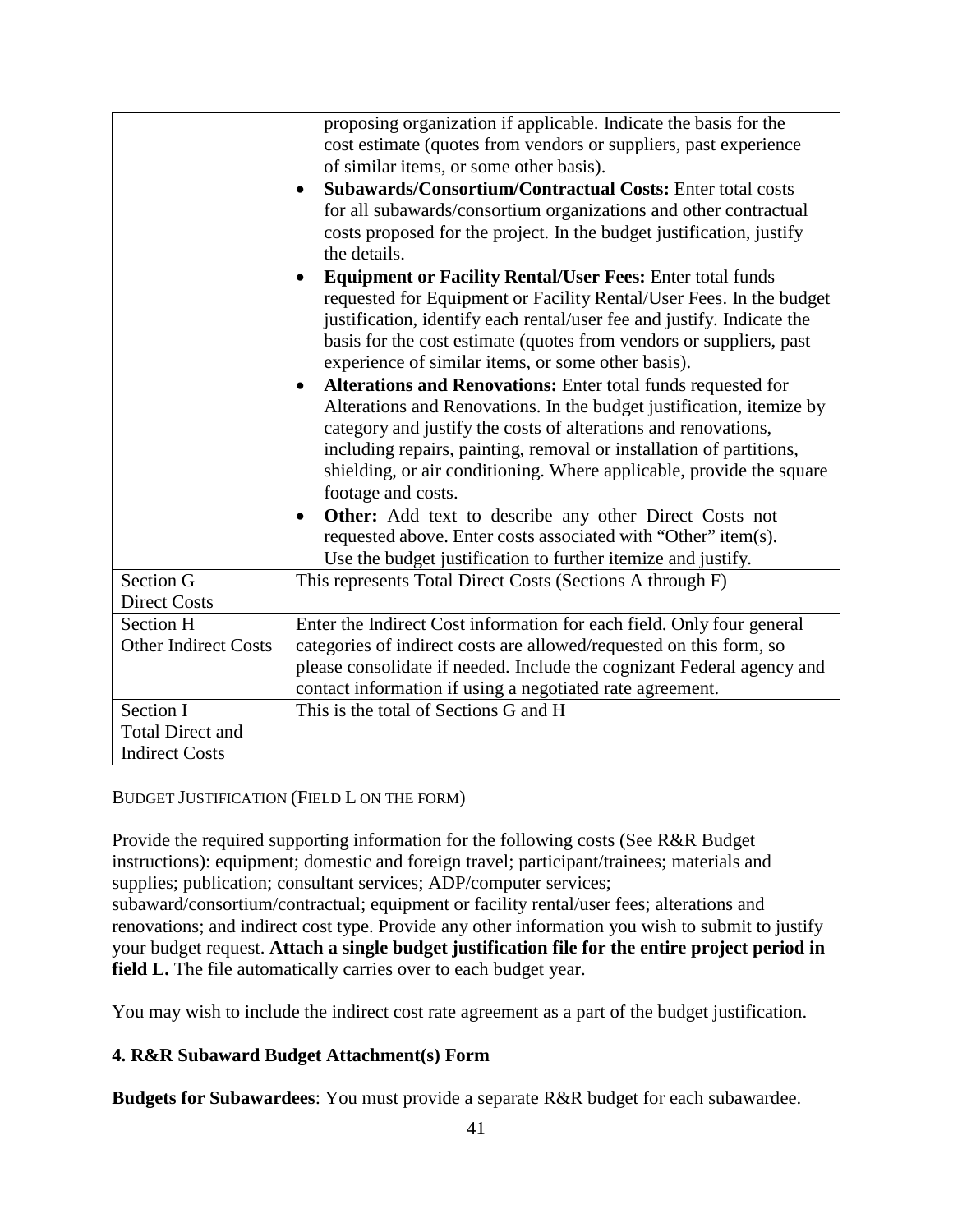Download the R&R Budget Attachment from the R&R SUBAWARD BUDGET ATTACHMENT(S) FORM and either e-mail it to each subawardee that is required to submit a separate budget or use the collaborative features of Workspace. After the subawardee has either e-mailed its completed budget back to you or completed it within Workspace, attach it to one of the blocks provided on the form. Use up to 10 letters of the subawardee's name (plus.pdf) as the file name (e.g., ucla.pdf or energyres.pdf). Filenames must not exceed 50 characters.

If the project involves more subawardees than there are places in the SUBAWARD BUDGET ATTACHMENT(S) FORM, the additional subaward budgets may be saved as PDF files and appended to the Budget Justification attached to Field L.

Applicants should consult their local information technology ("IT") support resources for any necessary assistance in converting the forms downloaded from Grants.gov into plain PDF files that can be combined into one non-Portfolio PDF file (the Budget Justification).

Ensure that any files received from subawardees are the PDF files extracted from the SUBAWARD BUDGET ATTACHMENT(S) FORM. Errors will be created if a subawardee sends a prime applicant a budget form that was not extracted from the application package.

Note: If an application proposes subawards to a DOE National Laboratory, a Federal agency, or another Federal agency's FFRDC, the value of such proposed subawards will be deducted from any resulting award: Those classes of organizations must be paid directly by SC. However, the details of such proposed budgets are an essential for understanding and analyzing the proposed research.

# **5. Project/Performance Site Location(s)**

Indicate the primary site where the work will be performed. If a portion of the project will be performed at any other site(s), identify the site location(s) in the blocks provided.

Note that the Project/Performance Site Congressional District is entered in the format of the two (2) digit state code followed by a dash and a three (3) digit Congressional district code, for example "*VA-001*". Hover over this field for additional instructions.

Use the Next Site button to expand the form to add additional Project/Performance Site Locations.

#### **6. Disclosure of Lobbying Activities (SF-LLL)**

If any funds other than Federal appropriated funds have been paid or will be paid to any person for influencing or attempting to influence an officer or employee of any agency, a Member of Congress, an officer or employee of Congress, or an employee of a Member of Congress in connection with the grant/cooperative agreement, you must complete and submit Standard Form - LLL, "Disclosure Form to Report Lobbying."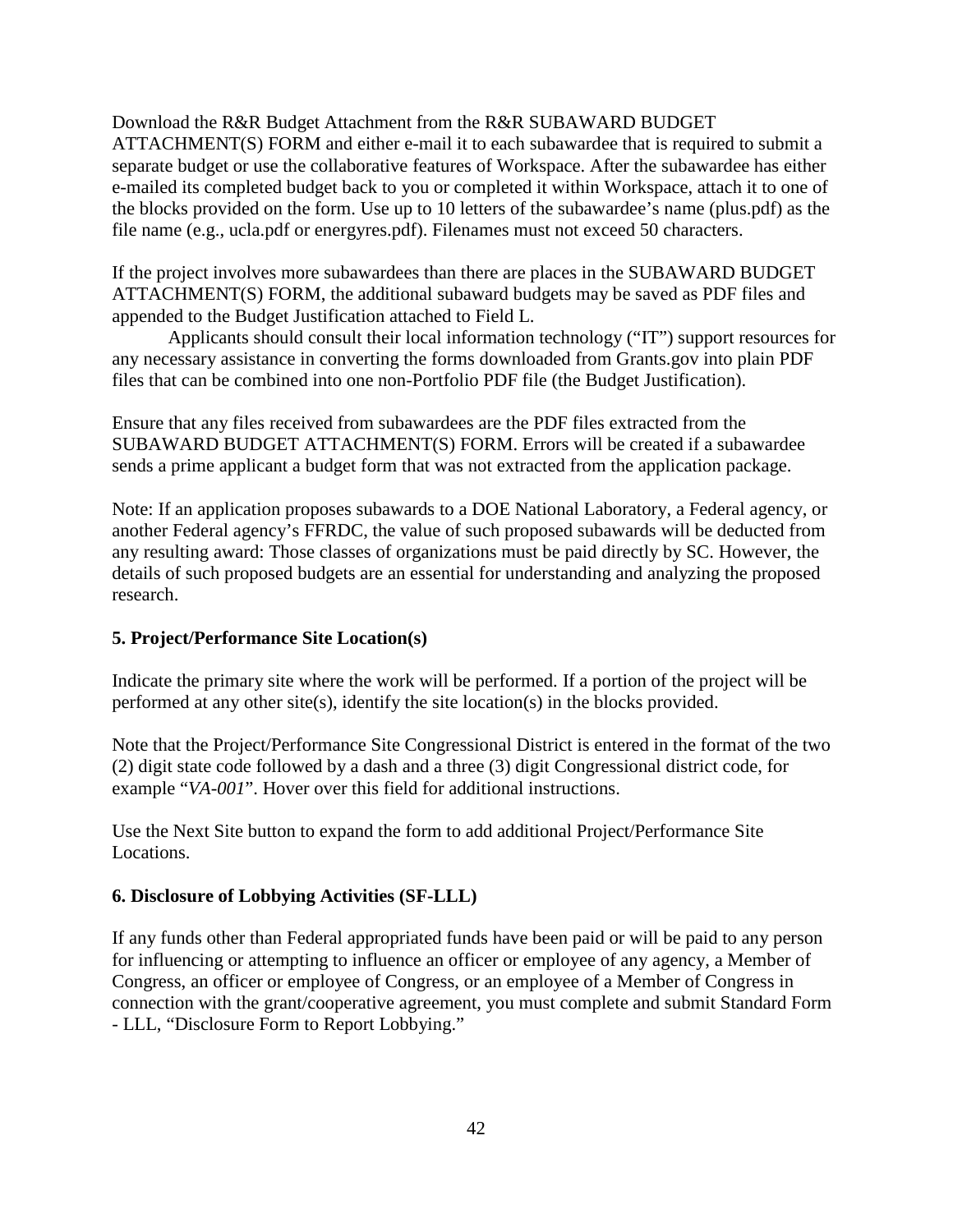#### **7. Summary of Required Forms/Files**

Your application must include the following items:

| <b>Name of Document</b>                                                   | <b>Format</b> | <b>Attach to</b> |
|---------------------------------------------------------------------------|---------------|------------------|
| <b>SF 424 (R&amp;R)</b>                                                   | Form          | N/A              |
| <b>RESEARCH AND RELATED Other</b><br><b>Project Information</b>           | Form          | N/A              |
| Project Summary/Abstract                                                  | <b>PDF</b>    | Field 7          |
| Project Narrative, including required<br>appendices                       | <b>PDF</b>    | Field 8          |
| <b>RESEARCH &amp; RELATED BUDGET</b>                                      | Form          | N/A              |
| <b>Budget Justification</b>                                               | <b>PDF</b>    | Field L          |
| PROJECT/PERFORMANCE SITE<br><b>LOCATION(S)</b>                            | Form          | N/A              |
| <b>SF-LLL Disclosure of Lobbying</b><br><b>Activities</b> , if applicable | Form          | N/A              |

# **E. SUBMISSIONS FROM SUCCESSFUL APPLICANTS**

If selected for award, DOE reserves the right to request additional or clarifying information for any reason deemed necessary, including, but not limited to:

- Indirect cost information
- Other budget information
- Name and phone number of the Designated Responsible Employee for complying with national policies prohibiting discrimination (See 10 CFR 1040.5)
- Representation of Limited Rights Data and Restricted Software, if applicable
- Environmental Information

Applicants that are not institutions of higher education, that request indirect costs, and that do not already have an Indirect Cost Rate Agreement with their Cognizant Federal Agency or documentation of rates accepted for estimating purposes by DOE or another Federal agency, are advised to begin preparing an Indirect Cost Rate Proposal for submission, upon request, to the DOE contract specialist/grants management specialist who will evaluate your application if you are selected for award.

# **F. SUBMISSION DATES AND TIMES**

#### **1. Letter of Intent Due Date**

#### **December 18, 2019, at 5 PM Eastern**

You are encouraged to submit your Letter of Intent well before the deadline. LOIs may be submitted at any time between the publication of this FOA and the stated deadline.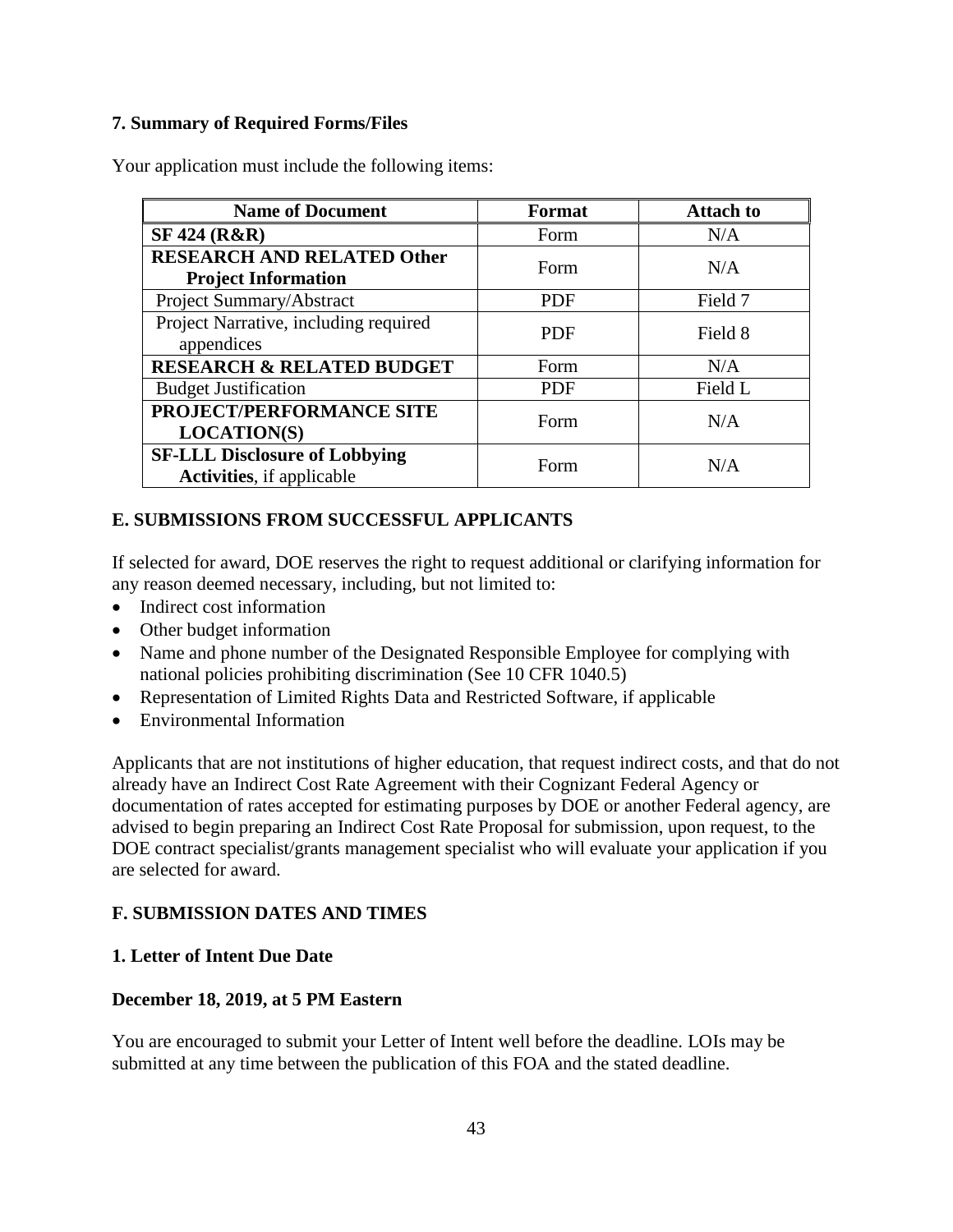# **2. Pre-application Due Date**

Not Applicable

# **3. Application Due Date**

# **January 22, 2020, at 5 PM Eastern**

You are encouraged to transmit your application well before the deadline. Applications may be submitted at any time between the publication of this FOA and the stated deadline.

# **4. Late Submissions**

Delays in submitting letters of intent, pre-applications, and applications may be unavoidable. DOE has accepted late submissions when applicants have been unable to make timely submissions because of widespread technological disruptions or significant natural disasters. DOE has made accommodations for incapacitating or life-threatening illnesses and for deaths of immediate family members. Other circumstances may or may not justify late submissions. Unacceptable justifications include the following:

- Failure to begin submission process early enough.
- Failure to provide sufficient time to complete the process.
- Failure to understand the submission process.
- Failure to understand the deadlines for submissions.
- Failure to satisfy prerequisite registrations.
- Unavailability of administrative personnel.
- An upper respiratory infection (a "cold") the week of the deadline.

You are responsible for beginning the submission process in sufficient time to accommodate reasonably foreseeable incidents, contingencies, and disruptions.

Applicants must contact the Program Office/Manager listed in this FOA to discuss the option of a late submission. Contacting the Program Office/Manager after the deadline may reduce the likelihood that a request will be granted.

DOE notes that not all requests for late submission will be approved.

You may be able to submit your application in response to the currently available SC Annual Solicitation. Please contact the Program Office/Manager listed in this FOA to discuss this option.

# **G. INTERGOVERNMENTAL REVIEW**

<span id="page-49-0"></span>This program is not subject to Executive Order 12372 Intergovernmental Review of Federal Programs.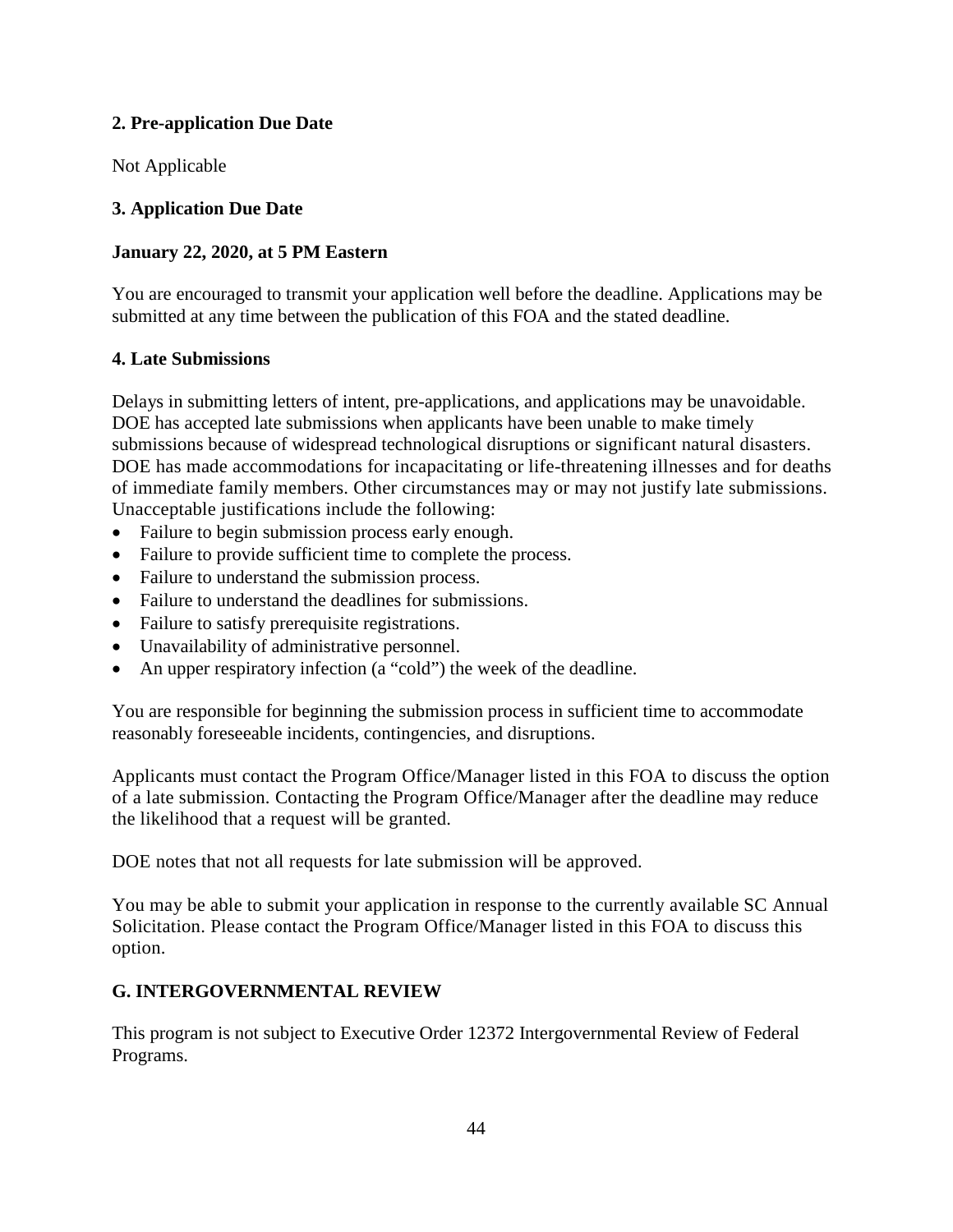# **H. FUNDING RESTRICTIONS**

Funding for all awards and future budget periods are contingent upon the availability of funds appropriated by Congress for the purpose of this program and the availability of future-year budget authority.

**Cost Principles**: Costs must be allowable, allocable and reasonable in accordance with the applicable Federal cost principles referenced in 2 CFR 200 as modified by 2 CFR 910 (DOE Financial Assistance Regulation).

**Pre-award Costs**: Recipients may charge to an award resulting from this FOA pre-award costs that were incurred within the ninety (90) calendar day period immediately preceding the effective date of the award, if the costs are allowable in accordance with the applicable Federal cost principles referenced in 2 CFR 200 as modified by 2 CFR 910 (DOE Financial Assistance Regulation). Recipients must obtain the prior approval of the Contracting Officer for any preaward costs that are for periods greater than this 90-day calendar period.

Pre-award costs are incurred at the applicant's risk. DOE is under no obligation to reimburse such costs if for any reason the applicant does not receive an award or if the award is made for a lesser amount than the applicant expected.

# **I. OTHER SUBMISSION AND REGISTRATION REQUIREMENTS**

# **1. Systems to Register In**

Applicants must complete a series of registrations and enrollments to submit applications in response to this FOA. Applicants not currently registered with SAM and Grants.gov should allow **at least four (4) weeks** to complete these requirements.

You should start the process as soon as possible.

You may not be able to use your preferred Internet browser: Each system has its own requirements.

Applicants must obtain a DUNS number at [https://fedgov.dnb.com/webform.](https://fedgov.dnb.com/webform)

Applicants must register with SAM at [https://www.sam.gov/.](https://www.sam.gov/) If you had an active registration in the Central Contractor Registry (CCR), you should have an active registration in SAM. More information about SAM registration for applicants is found at [https://www.sam.gov/SAM/transcript/Quick\\_Guide\\_for\\_Grants\\_Registrations.pdf.](https://www.sam.gov/SAM/transcript/Quick_Guide_for_Grants_Registrations.pdf) SAM maintains a complete user guide at [https://www.sam.gov/SAM/SAM\\_Guide/SAM\\_User\\_Guide.htm.](https://www.sam.gov/SAM/SAM_Guide/SAM_User_Guide.htm)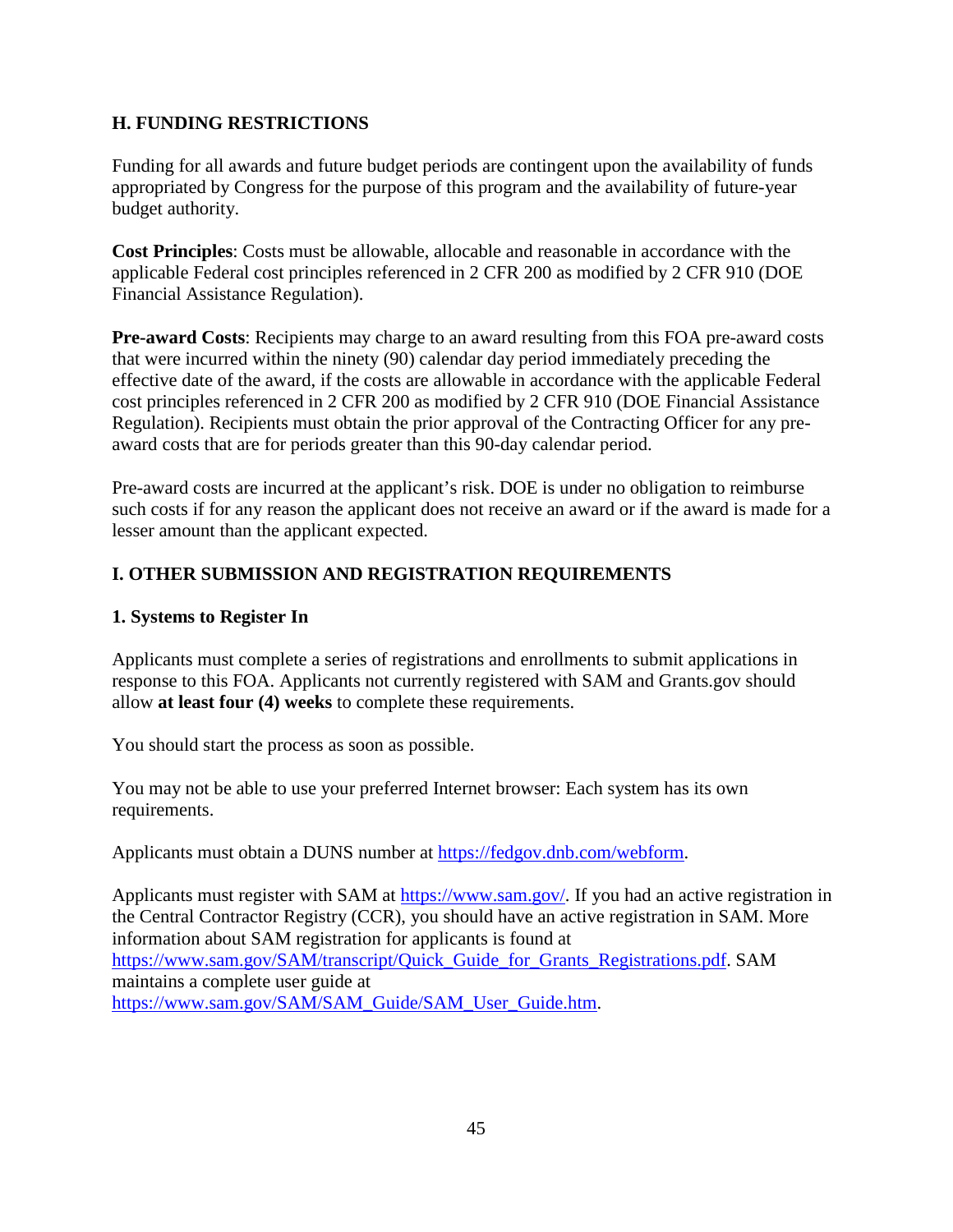Applicants must provide a Taxpayer Identification Number (TIN) to complete their registration in [www.SAM.gov.](https://www.sam.gov/) An applicant's TIN is an EIN assigned by the Internal Revenue Service (IRS). In limited circumstances, a Social Security Number (SSN) assigned by the Social Security Administration (SSA) may be used as a TIN. You may obtain an EIN from the IRS at [https://www.irs.gov/businesses/small-businesses-self-employed/apply-for-an-employer](https://www.irs.gov/businesses/small-businesses-self-employed/apply-for-an-employer-identification-number-ein-online)[identification-number-ein-online.](https://www.irs.gov/businesses/small-businesses-self-employed/apply-for-an-employer-identification-number-ein-online)

DOE discourages the use of a SSN as a TIN. You are encouraged to obtain a TIN from the IRS using the website listed above.

Applicants must register with FedConnect at [www.FedConnect.net.](https://www.fedconnect.net/) The full, binding version of assistance agreements will be posted to FedConnect.

Recipients must register with the Federal Funding Accountability and Transparency Act Subaward Reporting System at [https://www.fsrs.gov.](https://www.fsrs.gov/) This registration must be completed before an award may be made: you are advised to register while preparing your application.

#### **2. Registering in Grants.gov**

Applicants must register with Grants.gov, following the instructions at [https://www.Grants.gov/web/grants/applicants/registration.html.](https://www.grants.gov/web/grants/applicants/registration.html)

#### **3. Where to Submit an Application**

You must submit the application through Grants.gov at [www.Grants.gov,](https://www.grants.gov/) using either the online webforms or downloaded forms. (Additional instructions are provided in [Section IV, Part A](#page-20-0) of this FOA).

Submit electronic applications through the "Apply for Grants" function at [www.Grants.gov.](https://www.grants.gov/) If you have problems completing the registration process or submitting your application, call Grants.gov at 1-800-518-4726 or send an email to [support@Grants.gov.](mailto:support@grants.gov)

Please ensure that you have read the applicable instructions, guides, help notices, frequently asked questions, and other forms of technical support on Grants.gov.

#### **4. DOE SC Portfolio Analysis and Management System (PAMS)**

After you submit your application through Grants.gov, the application will automatically transfer into the Portfolio Analysis and Management System (PAMS) for processing by the DOE SC. Many functions for grants and cooperative agreements can be done in PAMS, which is available at [https://pamspublic.science.energy.gov.](https://pamspublic.science.energy.gov/)

You will want to "register to" your application: a process of linking yourself to the application after it has been submitted through Grants.gov and processed by DOE.

You must register in PAMS to submit a pre-application or a letter of intent.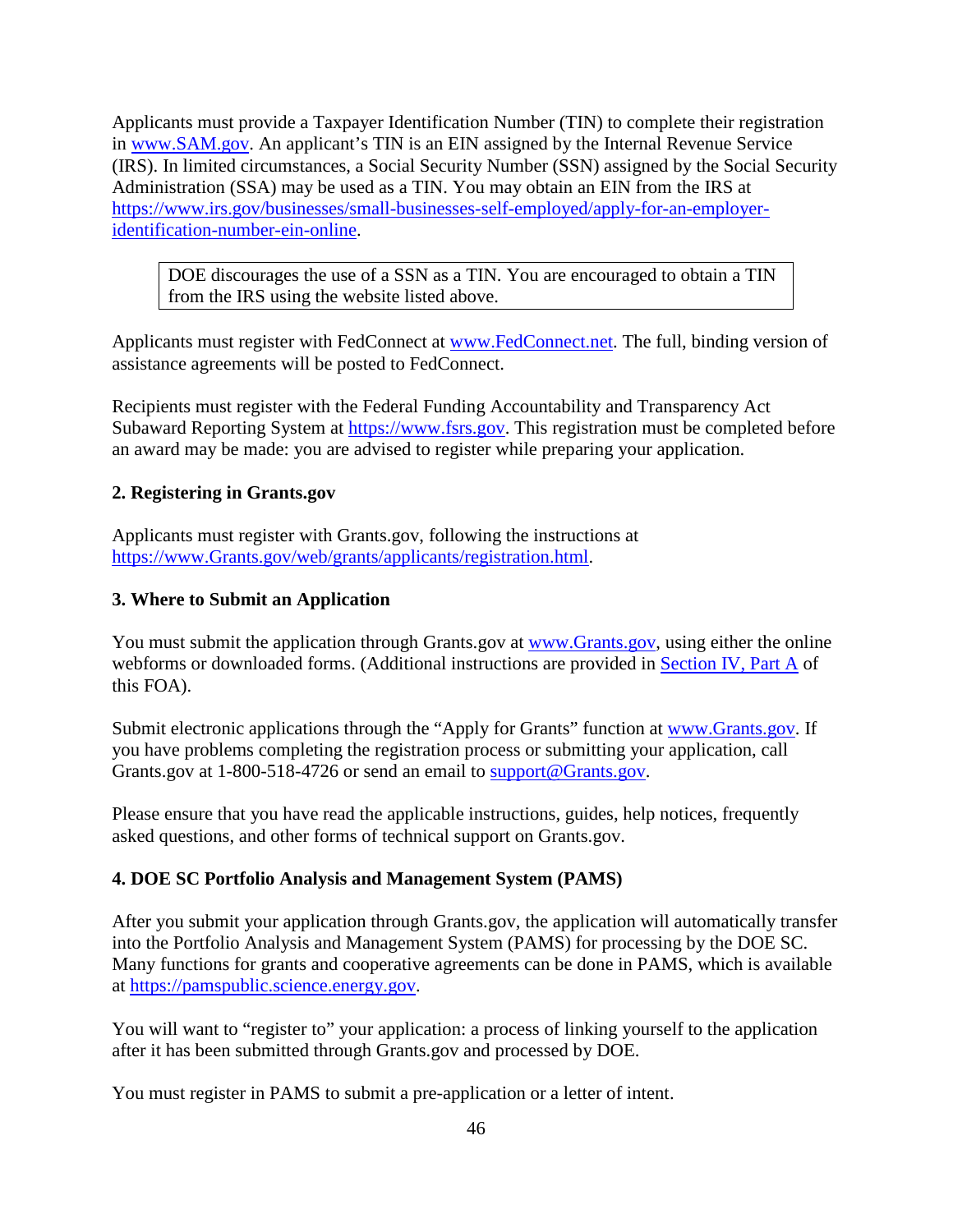You may use the Internet Explorer, Firefox, Google Chrome, or Safari browsers to access PAMS.

Notifications sent from the PAMS system will come from the PAMS email address [<PAMS.Autoreply@science.doe.gov>](mailto:PAMS.Autoreply@science.doe.gov). Please make sure your email server/software allows delivery of emails from the PAMS email address to yours.

Registering to PAMS is a two-step process; once you create an individual account, you must associate yourself with ("register to") your institution. Detailed steps are listed below.

#### 1. CREATE PAMS ACCOUNT:

To register, click the "Create New PAMS Account" link on the website [https://pamspublic.science.energy.gov/.](https://pamspublic.science.energy.gov/)

- Click the "No, I have never had an account" link and then the "Create Account" button.
- You will be prompted to enter your name and email address, create a username and password, and select a security question and answer. Once you have done this, click the "Save and Continue" button.
- On the next page, enter the required information (at least one phone number and your mailing address) and any optional information you wish to provide (e.g., FAX number, website, mailstop code, additional email addresses or phone numbers, Division/Department). Click the "Create Account" button.
- Read the user agreement and click the "Accept" button to indicate that you understand your responsibilities and agree to comply with the rules of behavior for PAMS.
- PAMS will take you to the "Having Trouble Logging In?" page. (If you have been an SC merit reviewer or if you have previously submitted an application, you may already be linked to an institution in PAMS. If this happens, you will be taken to the PAMS home page).

2. REGISTER TO YOUR INSTITUTION:

- Click the link labeled "Option 2: I know my institution and I am here to register to the institution." (Note: If you previously created a PAMS account but did not register to an institution at that time, you must click the Institutions tab and click the "Register to Institution" link).
- PAMS will take you to the "Register to Institution" page.
- Type a word or phrase from your institution name in the field labeled, "Institution Name like," choose the radio button next to the item that best describes your role in the system, and click the "Search" button. A "like" search in PAMS returns results that contain the word or phrase you enter; you do not need to enter the exact name of the institution, but you should enter a word or phrase contained within the institution name. (If your institution has a frequently used acronym, such as ANL for Argonne National Laboratory or UCLA for the Regents of the University of California, Los Angeles, you may find it easiest to search for the acronym under "Institution Name like." Many institutions with acronyms are listed in PAMS with their acronyms in parentheses after their names).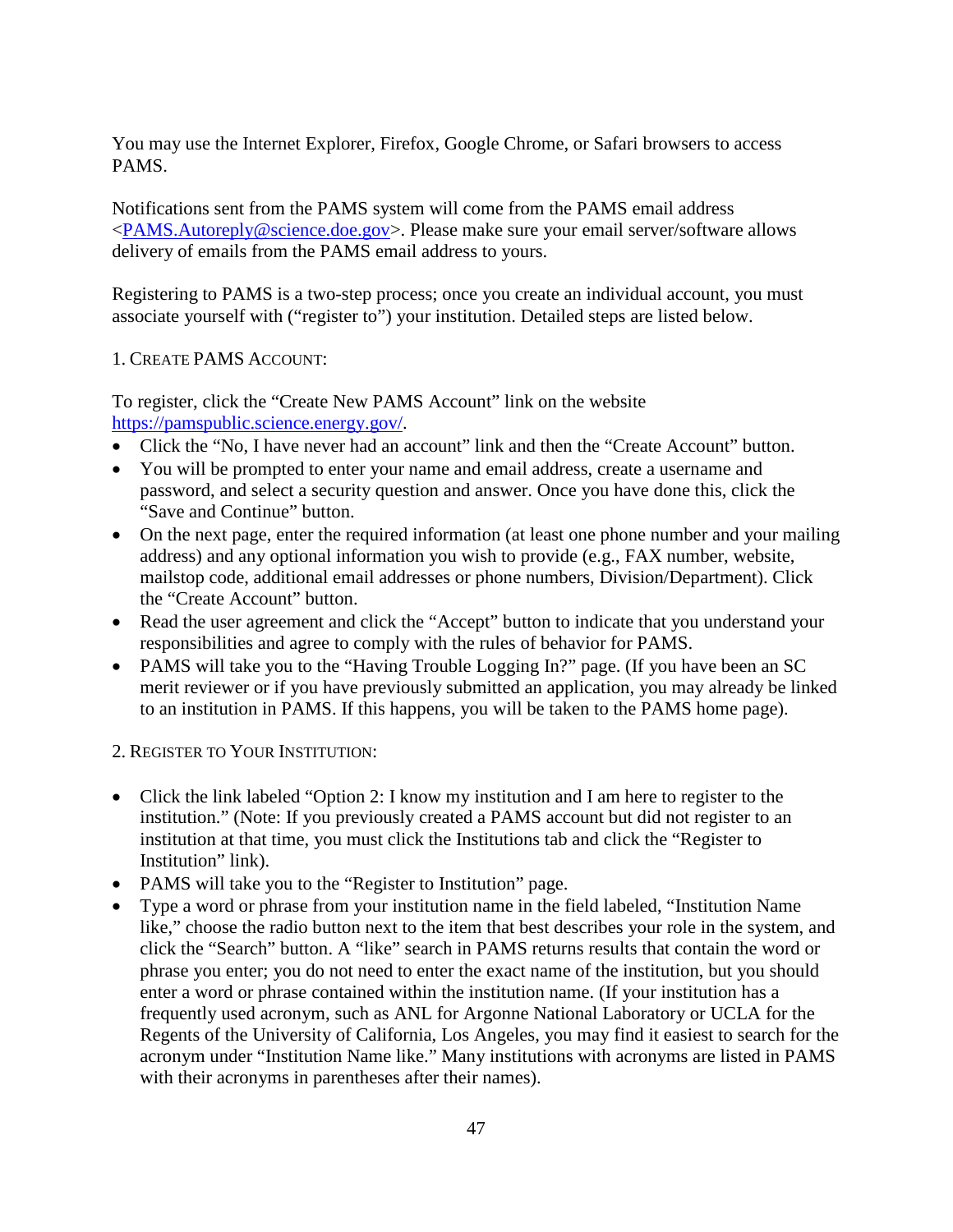- Find your institution in the list that is returned by the search and click the "Actions" link in the Options column next to the institution name to obtain a dropdown list. Select "Add me to this institution" from the dropdown. PAMS will take you to the "Institutions – List" page.
- If you do not see your institution in the initial search results, you can search again by clicking the "Cancel" button, clicking the Option 2 link, and repeating the search.
- If, after searching, you think your institution is not currently in the database, click the "Cannot Find My Institution" button and enter the requested institution information into PAMS. Click the "Create Institution" button. PAMS will add the institution to the system, associate your profile with the new institution, and return you to the "Institutions – List" page when you are finished.

For help with PAMS, click the "External User Guide" link on the PAMS website, [https://pamspublic.science.energy.gov/.](https://pamspublic.science.energy.gov/) You may also contact the PAMS Help Desk, which can be reached Monday through Friday, 9 AM – 5:30 PM Eastern Time. Telephone: (855) 818-1846 (toll free) or (301) 903-9610, email: [sc.pams-helpdesk@science.doe.gov.](mailto:sc.pams-helpdesk@science.doe.gov) All submission and inquiries about this FOA should reference **DE-FOA-0002172**.

# **5. Viewing Submitted Applications**

Each Grants.gov application submitted to the DOE SC automatically transfers into PAMS and is subsequently assigned to a program manager. At the time of program manager assignment, the three people listed on the SF-424 (R&R) cover page will receive an email with the subject line, "Receipt of Proposal 0000xxxxxx by the DOE SC." These three people are the PI (Block 14), Authorized Representative (Block 19), and Point of Contact (Block 5). In PAMS notation, applications are known as proposals, the PI is known as the PI, the Authorized Representative is known as the Sponsored Research Officer/Business Officer/Administrative Officer (SRO/BO/AO), and the Point of Contact is known as the POC.

There will be a period of time between the application's receipt at Grants.gov and its assignment to a DOE SC Program Manager. Program Managers are typically assigned two (2) weeks after applications are due at Grants.gov: please refrain from attempting to view the proposal in PAMS until you receive an email providing the assignment of a program manager.

Once the email is sent, the PI, SRO/BO/PO, and POC will each be able to view the submitted proposal in PAMS. Viewing the proposal is optional.

You may use the Internet Explorer, Firefox, Google Chrome, or Safari browsers to access PAMS.

Following are two sets of instructions for viewing the submitted proposal, one for individuals who already have PAMS accounts and one for those who do not.

If you already have a PAMS account, follow these instructions:

- 1. Log in to PAMS at [https://pamspublic.science.energy.gov/.](https://pamspublic.science.energy.gov/)
- 2. Click the "Proposals" tab and click "Access Previously Submitted Grants.gov Proposal."
- 3. Enter the following information: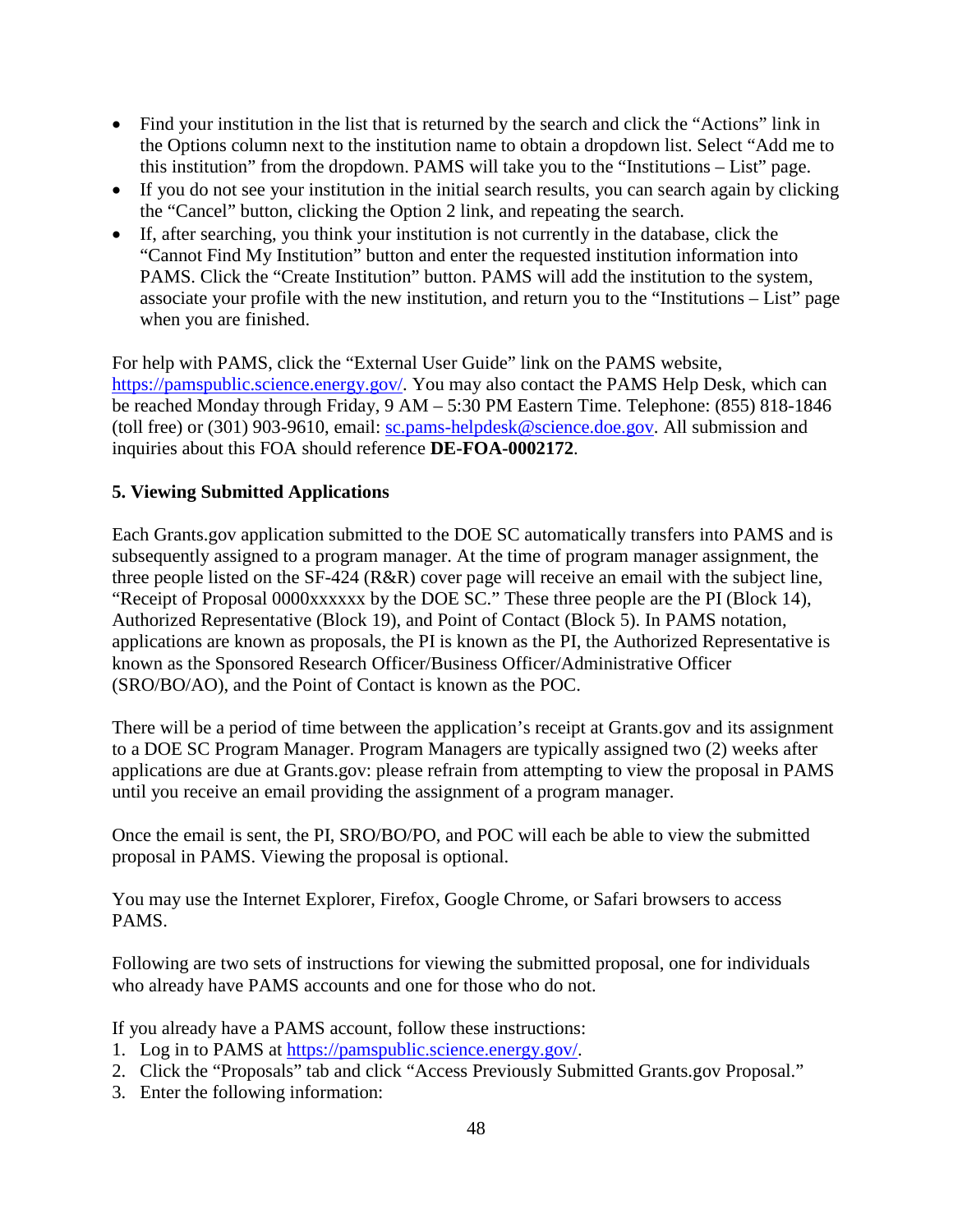- Proposal ID: Enter the ten-digit PAMS proposal ID, including the leading zeros (e.g., 00002xxxxx). Do not use the Grants.gov proposal number. Use the PAMS number previously sent to you in the email with subject line, "Receipt of Proposal …".
- Email (as entered in Grants.gov application): Enter your email address as it appears on the SF424(R&R) Cover Page.
- Choose Role: Select the radio button in front of the role corresponding to the SF-424 (R&R) cover page. If your name appears in block 19 of the SF-424 (R&R) cover page as the authorizing representative, select "SRO/BO/AO (Sponsored Research Officer/Business Officer/Administrative Officer)." If your name appears in block 14 of the SF424 R&R cover page as the PI, select "Principal Investigator (PI)." If your name appears in block 5 of the SF424 R&R as the point of contact, select "Other (POC)."
- 4. Click the "Save and Continue" button. You will be taken to your "My Proposals" page. The Grants.gov proposal will now appear in your list of proposals. Click the "Actions/Views" link in the options column next to this proposal to obtain a dropdown list. Select "Proposal" from the dropdown to see the proposal. Note that the steps above will work only for proposals submitted to the DOE SC since May 2012.

If you do not already have a PAMS account, follow these instructions:

- 1. To register, click the "Create New PAMS Account" link on the website [https://pamspublic.science.energy.gov/.](https://pamspublic.science.energy.gov/)
- 2. Click the "No, I have never had an account" link and then the "Create Account" button.
- 3. You will be prompted to enter your name and email address, create a username and password, and select a security question and answer. Once you have done this, click the "Save and Continue" button.
- 4. On the next page, enter the required information (at least one phone number and your mailing address) and any optional information you wish to provide (e.g., FAX number, website, mailstop code, additional email addresses or phone numbers, Division/Department). Click the "Create Account" button.
- 5. Read the user agreement and click the "Accept" button to indicate that you understand your responsibilities and agree to comply with the rules of behavior for PAMS.
- 6. You will be taken to the Register to Institution page. Select the link labeled, "Option 1: My institution has submitted a proposal in Grants.gov. I am here to register as an SRO, PI, or POC (Sponsored Research Officer, Principal Investigator, or Point of Contact)."
- 7. Enter the following information:
	- Proposal ID: Enter the ten-digit PAMS proposal ID, including the leading zeros (e.g., 00002xxxxx). Do not use the Grants.gov proposal number. Use the PAMS number previously sent to you in the email with subject line, "Receipt of Proposal …".
	- Email (as entered in Grants.gov proposal): Enter your email address as it appears on the SF424(R&R) Cover Page.
	- Choose Role: Select the radio button in front of the role corresponding to the SF-424 (R&R) cover page. If your name appears in block 19 of the SF-424 (R&R) cover page as the authorizing representative, select "SRO/BO/AO (Sponsored Research Officer/Business Officer/Administrative Officer)." If your name appears in block 14 of the SF424 R&R cover page as the PI, select "Principal Investigator (PI)." If your name appears in block 5 of the SF424 R&R as the point of contact, select "Other (POC)."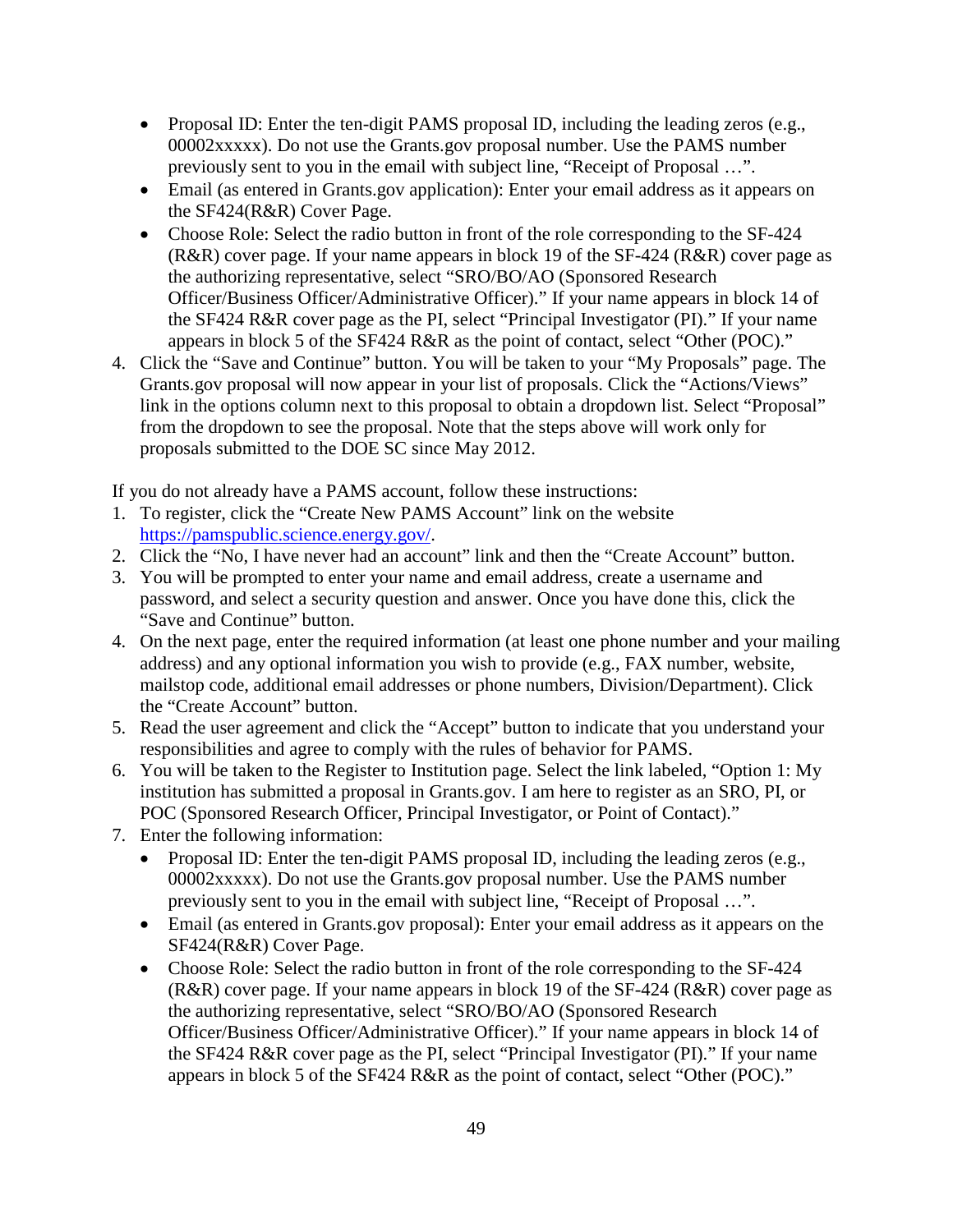8. Click the "Save and Continue" button. You will be taken to your "My Proposals" page. The Grants.gov proposal will now appear in your list of proposals. Click the "Actions/Views" link in the options column next to this proposal to obtain a dropdown list. Select "Proposal" from the dropdown to see the proposal.

If you were listed as the PI on a prior submission but you have not previously created an account, you may already be listed in PAMS. If this is the case, you will be taken to the PAMS home page after agreeing to the Rules of Behavior. If that happens, follow the instructions listed above under "If you already have a PAMS account…" to access your Grants.gov proposal.

The steps above will work only for proposals submitted to the DOE SC since May 2012.

For help with PAMS, click the "External User Guide" link on the PAMS website, [https://pamspublic.science.energy.gov/.](https://pamspublic.science.energy.gov/) You may also contact the PAMS Help Desk, which can be reached Monday through Friday, 9 AM – 5:30 PM Eastern Time. Telephone: (855) 818-1846 (toll free) or (301) 903-9610, Email: [sc.pams-helpdesk@science.doe.gov.](mailto:sc.pams-helpdesk@science.doe.gov) All submissions and inquiries about this FOA should reference **DE-FOA-0002172**.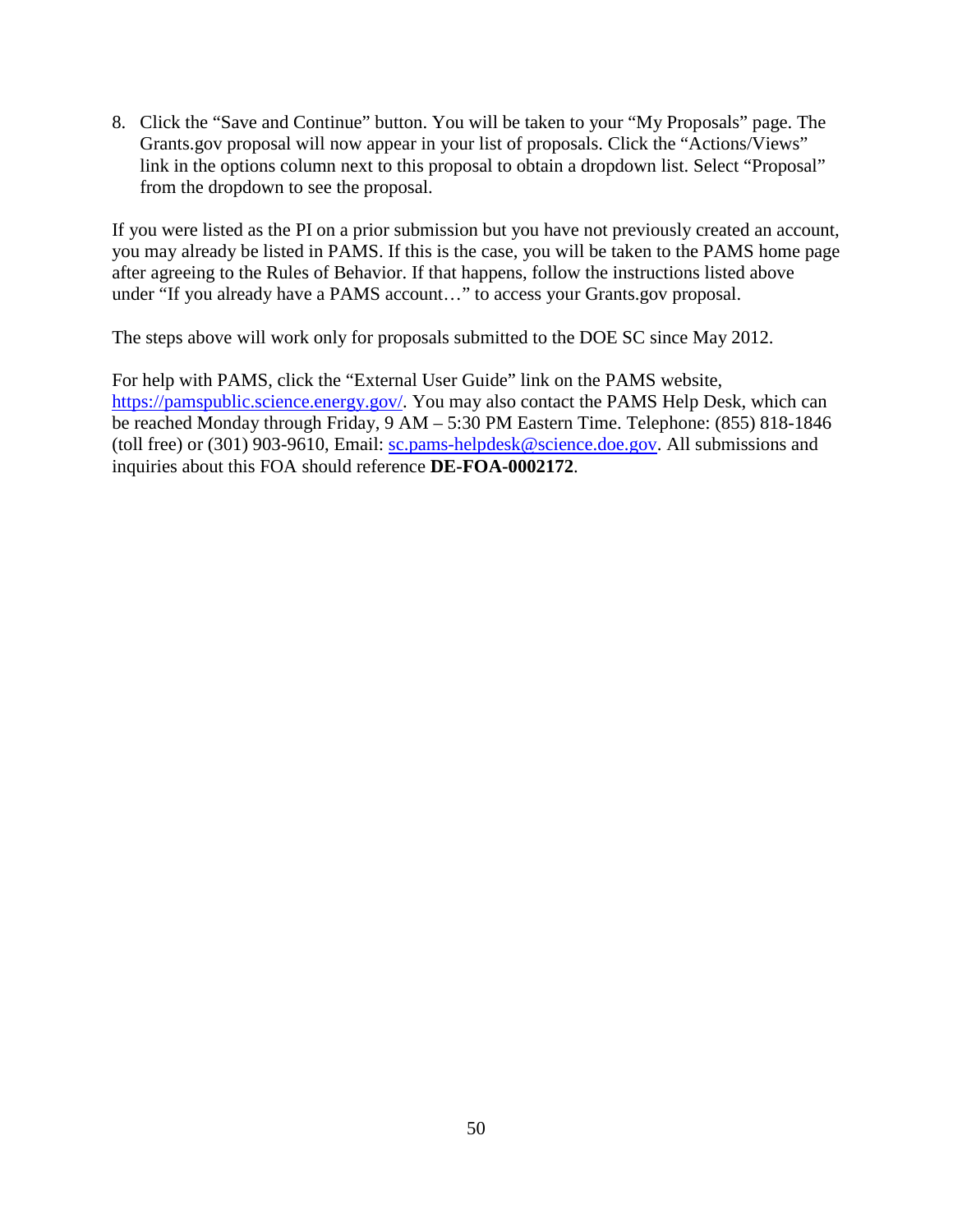# **Section V - APPLICATION REVIEW INFORMATION**

# **A. CRITERIA**

## **1. Initial Review Criteria**

Prior to a comprehensive merit evaluation, DOE will perform an initial review in accordance with 10 CFR 605.10(b) to determine that (1) the applicant is eligible for the award; (2) the information required by the FOA has been submitted; (3) all mandatory requirements are satisfied; (4) the proposed project is responsive to the objectives of the FOA, and (5) the proposed project is not duplicative of programmatic work. Applications that fail to pass the initial review will not be forwarded for merit review and will be eliminated from further consideration.

# **2. Merit Review Criteria**

Applications will be subjected to scientific merit review (peer review) and will be evaluated against the following criteria as found in 10 CFR 605.10(d), the SC Financial Assistance Program Rule.

- Scientific and/or Technical Merit of the Project;
- Appropriateness of the Proposed Method or Approach;
- Competency of Applicant's Personnel and Adequacy of Proposed Resources; and
- Reasonableness and Appropriateness of the Proposed Budget.

Merit reviewers will be asked to evaluate one additional criterion of equal significance to the criteria established by regulation.

• Alignment of the proposed research to the priorities established in the P5 strategic plan.

Note that external peer reviewers are selected with regard to both their scientific expertise and the absence of conflict-of-interest issues. Both Federal and non-Federal reviewers may be used, and submission of an application constitutes agreement that this is acceptable to the investigator(s) and the submitting institution.

The questions below are provided to the merit reviewers to elaborate the criteria established by regulation:

SCIENTIFIC AND/OR TECHNICAL MERIT OF THE PROPOSED RESEARCH

- What is the scientific scope and impact of the proposed effort?
- How might the results of the proposed work impact the direction, progress, and thinking in relevant scientific fields of research?
- What is the likelihood of achieving valuable results?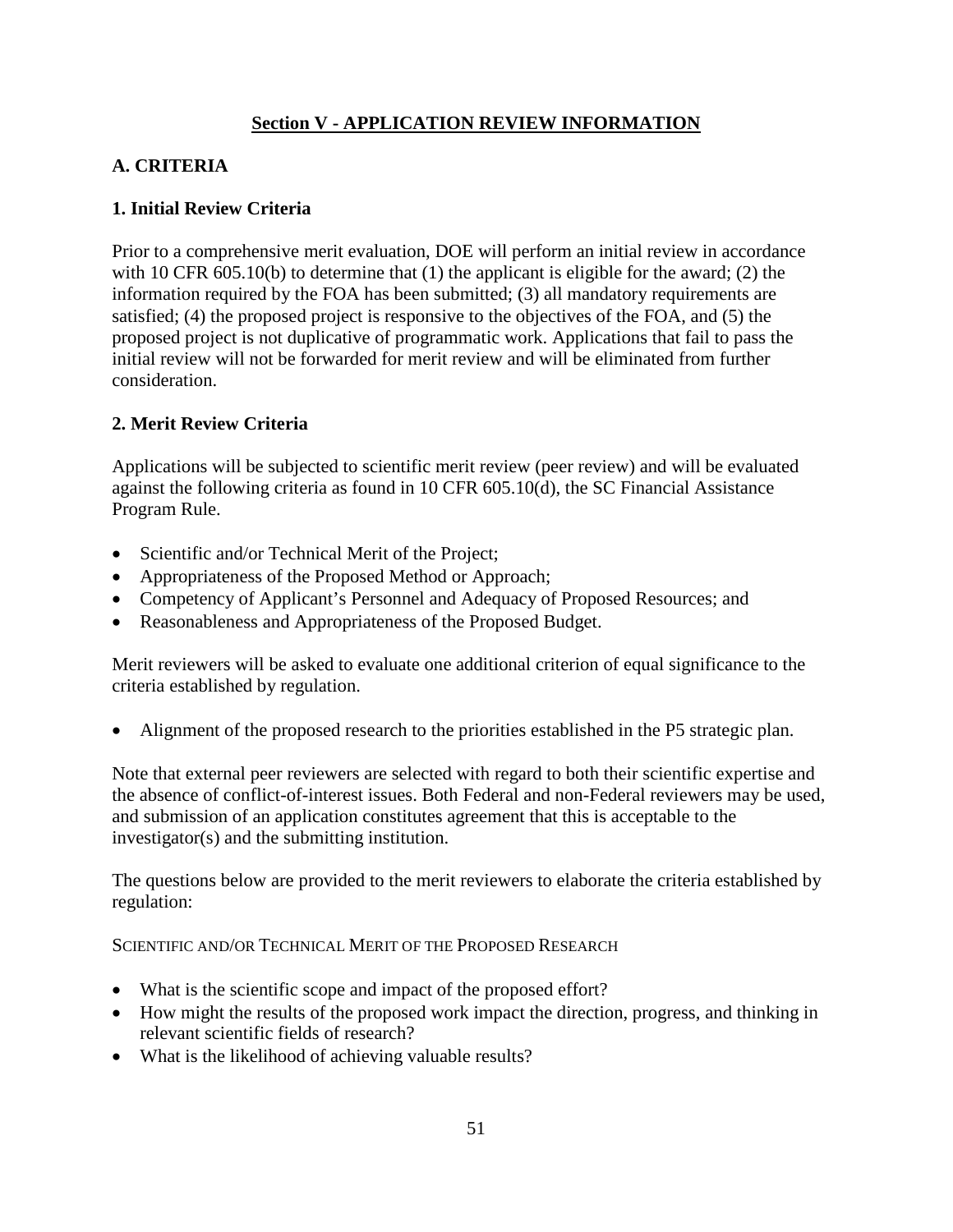- How does the merit of the proposed research, both in terms of scientific and/or technical merit and originality, compare with other efforts within the same research area for a) applications submitted to this FOA and b) those in the overall HEP field?
- Is the DMP suitable for the proposed research and to what extent does it support the validation of research results?

APPROPRIATENESS OF THE PROPOSED METHOD OR APPROACH

- How logical and feasible are the approaches?
- Does the proposed effort employ innovative concepts or methods?
- Are the conceptual framework, methods, and analyses well justified, adequately developed, and likely to lead to scientifically valid conclusions?
- Does the applicant recognize significant potential problems and consider alternative strategies?

### COMPETENCY OF APPLICANT'S PERSONNEL AND ADEQUACY OF PROPOSED RESOURCES

- How well qualified is each senior investigator and their team, and what is the likelihood of success in carrying out the proposed work?
- Does the proposed work take advantage of unique facilities and capabilities?
- What is the past scientific performance of the team, including the dissemination of results?
- Are any proposed plans for recruiting any additional scientific and/or technical personnel including new senior staff, students and postdocs reasonable, justified, and appropriate?
- Are the environment and facilities adequate for performing the proposed effort, including any synergistic opportunities, institutional support, and/or infrastructure?
- Are the senior investigator(s) or any members of the research group that are being reviewed leaders within the proposed effort(s) and/or potential future leaders in the field?
- For senior investigator(s) proposing to work across multiple research thrusts, are the plans for such cross-cutting efforts reasonably developed and will the proposed activities have impact?

REASONABLENESS AND APPROPRIATENESS OF THE PROPOSED BUDGET

- Are the proposed budget and staffing levels adequate to carry out the proposed work?
- If multiple research thrusts are proposed, is the balance of proposed efforts reasonable and well-matched to the proposed research goals?
- Are all travel, student costs, and other ancillary expenses adequately estimated and justified?
- Is the budget reasonable and appropriate for the scope?

### ALIGNMENT OF THE PROPOSED RESEARCH TO THE PRIORITIES ESTABLISHED IN THE P5 STRATEGIC PLAN

• How does the proposed research of each senior investigator specifically contribute to the mission, science goals, and programmatic priorities of the subprogram in which the application is being evaluated?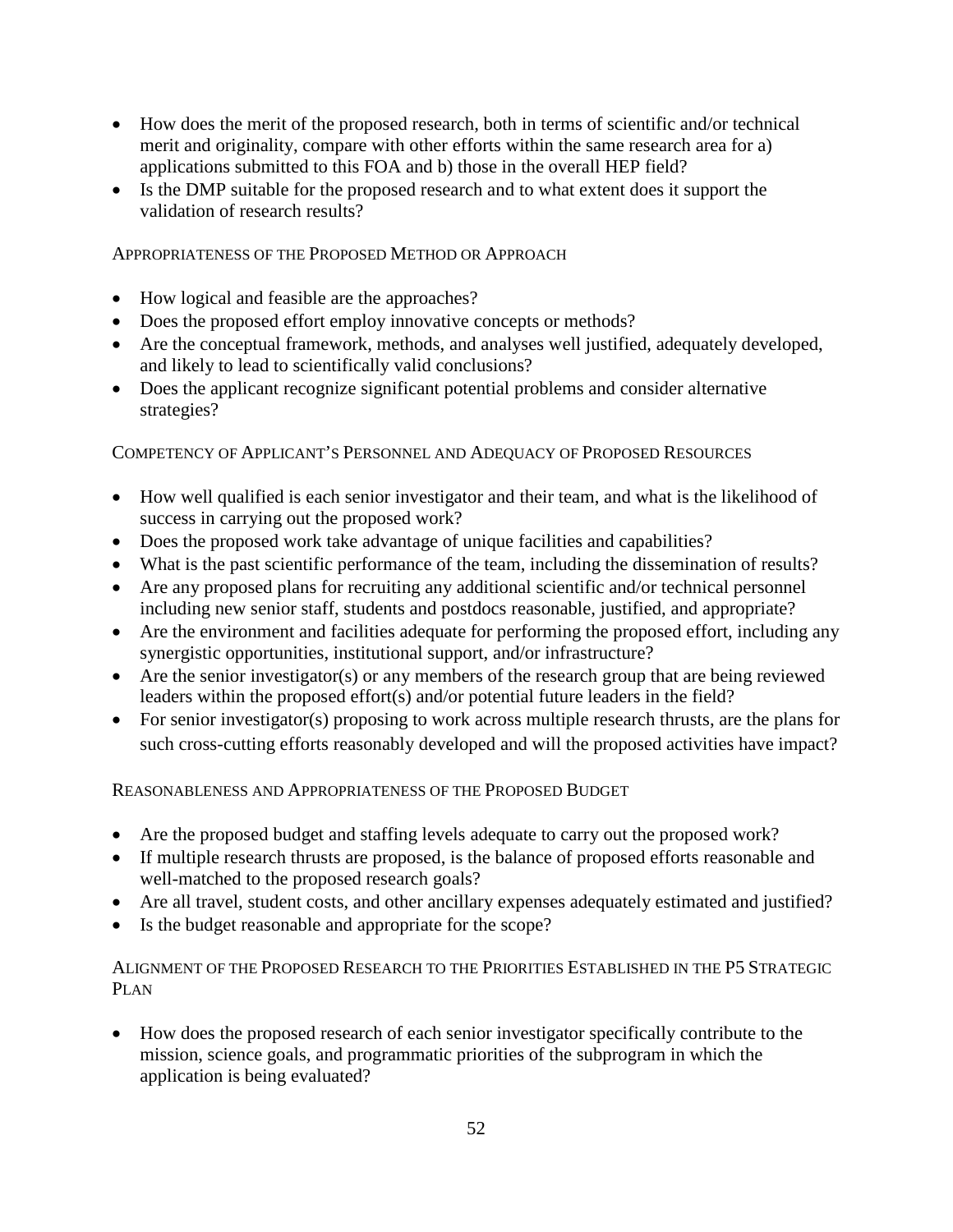- Is the proposed research consistent with priorities and strategic plan described in the P5 report?
- For multi-thrust proposals, does the scope of the full proposed program provide synergy or additional public benefits within HEP's Congressionally-authorized mission-space beyond the individual thrusts?
- How likely is the research to impact the direction of the overall HEP program?
- For senior investigator(s) proposing to work and/or transition across multiple research thrusts during the project period, will their overall efforts add value in the broader context of the program goals described in the P5 strategic plan?

# **B. REVIEW AND SELECTION PROCESS**

# **1. Merit Review**

Applications that pass the initial review will be subjected to a formal merit review and will be evaluated based on the criteria codified at 10 CFR 605.10(d) in accordance with the guidance provided in the "Office of Science Merit Review System for Financial Assistance," which is available at: [https://science.osti.gov/grants/policy-and-guidance/merit-review-system/.](https://science.osti.gov/grants/policy-and-guidance/merit-review-system/)

# **2. Program Policy Factors**

The Selection Official may consider any of the following program policy factors in making the selection, listed in no order of significance:

- Availability of funds
- Relevance of the proposed activity to SC priorities
- Ensuring an appropriate balance of activities within SC programs
- The applicant's performance under existing awards, if applicable (of relevance to renewal applications and new applications that constitute an outgrowth or next step of currentlysupported work)
- Institutional history of training and mentoring early-career researchers
- The application's role in ensuring an appropriate balance of activities within the HEP research program areas
- Fostering the development of a diverse cadre of supported Principal Investigators and researchers
- Providing placement for postdoctoral researchers
- Training graduate students in conduct of basic research
- Presence of tenure-track or tenure-equivalent investigators
- Training the next generation of researchers
- Providing career pathways for the next generation of researchers
- Maximizing the use of DOE user facilities
- Ensuring opportunities to investigators not currently supported by DOE
- Quality of international collaboration
- Participation with multi-institutional teams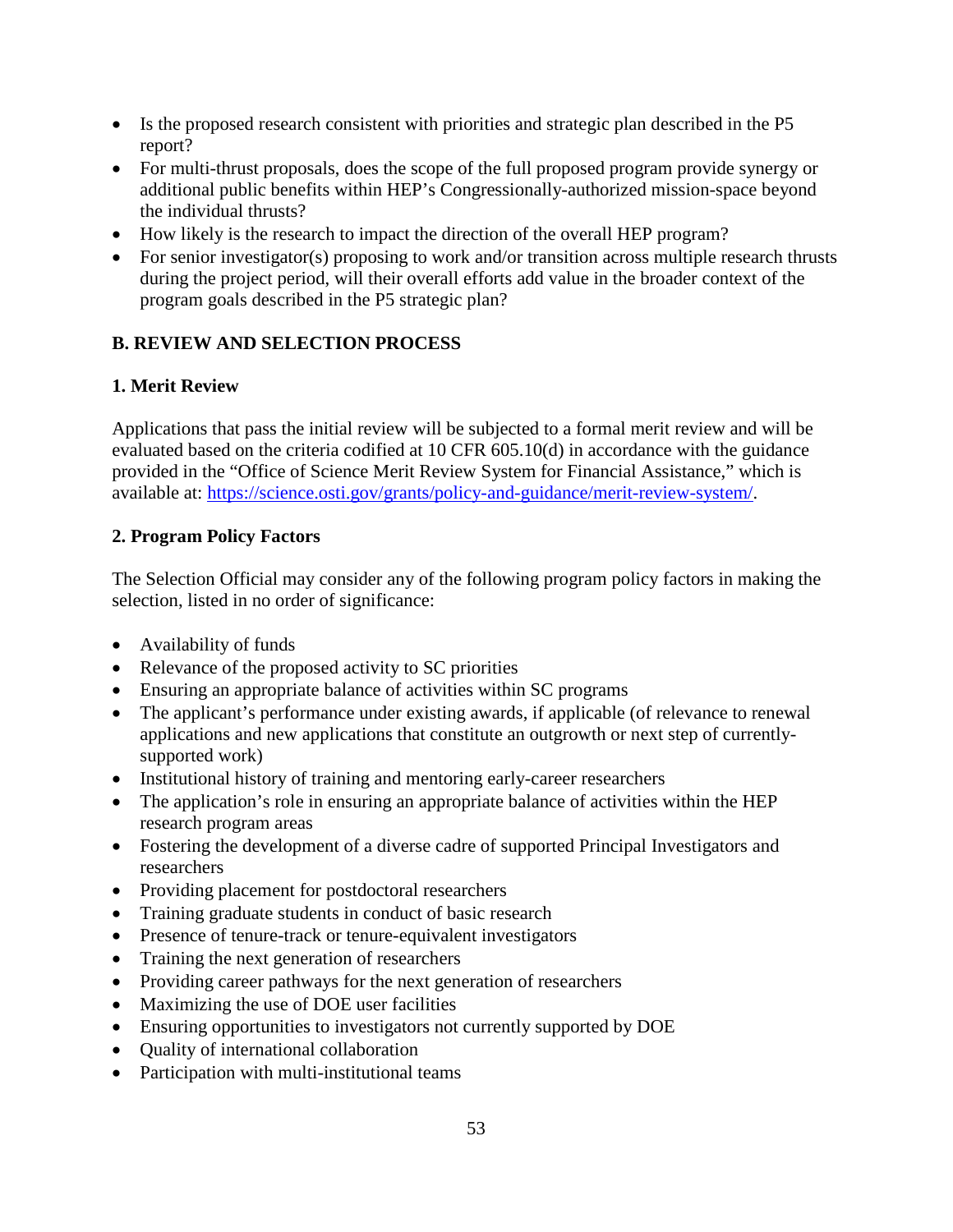- For applicant institutions that are not institutions of higher education: the presence of joint appointments with academic institutions, the presence of graduate students receiving academic credit for their research participation, the existence of tenure-like appointments, and the commitment to research of a basic and fundamental nature divorced from current commercial activity and business applications.
- Commitment to sharing the results of research

#### **3. Selection**

The Selection Official will consider the findings of the merit review and may consider any of the Program Policy Factors described above.

### **4. Review of Risk**

Pursuant to 2 CFR 200.205, DOE will conduct an additional review of the risk posed by applications submitted under this FOA. Such review of risk will include:

- Technical merit of the application,
- Reports and findings from audits performed under 2 CFR 200 or OMB Circular A-133, and
- Systems maintained under 2 CFR 180.

DOE may make use of other publicly available information and the history of an applicant's performance under DOE or other Federal agency awards.

Applicants with no prior performance of DOE awards may be asked to provide information about their financial stability and or their ability to comply with the management standards of 2 CFR 200.

REPORTING OF MATTERS RELATED TO RECIPIENT INTEGRITY AND PERFORMANCE (DECEMBER 2015)

DOE, prior to making a Federal award with a total amount of Federal share greater than the simplified acquisition threshold, is required to review and consider any information about the applicant that is in the designated integrity and performance system accessible through SAM (currently Federal Awardee Performance and Integrity Information System FAPIIS)) (see 41 USC 2313).

The applicant, at its option, may review information in the designated integrity and performance systems accessible through SAM and comment on any information about itself that a Federal awarding agency previously entered and is currently in the designated integrity and performance system accessible through SAM.

DOE will consider any written comments by the applicant, in addition to the other information in the designated integrity and performance system, in making a judgment about the applicant's integrity, business ethics, and record of performance under Federal awards when completing the review of risk posed by applicants as described in 2 CFR 200.205 Federal awarding agency review of risk posed by applicants.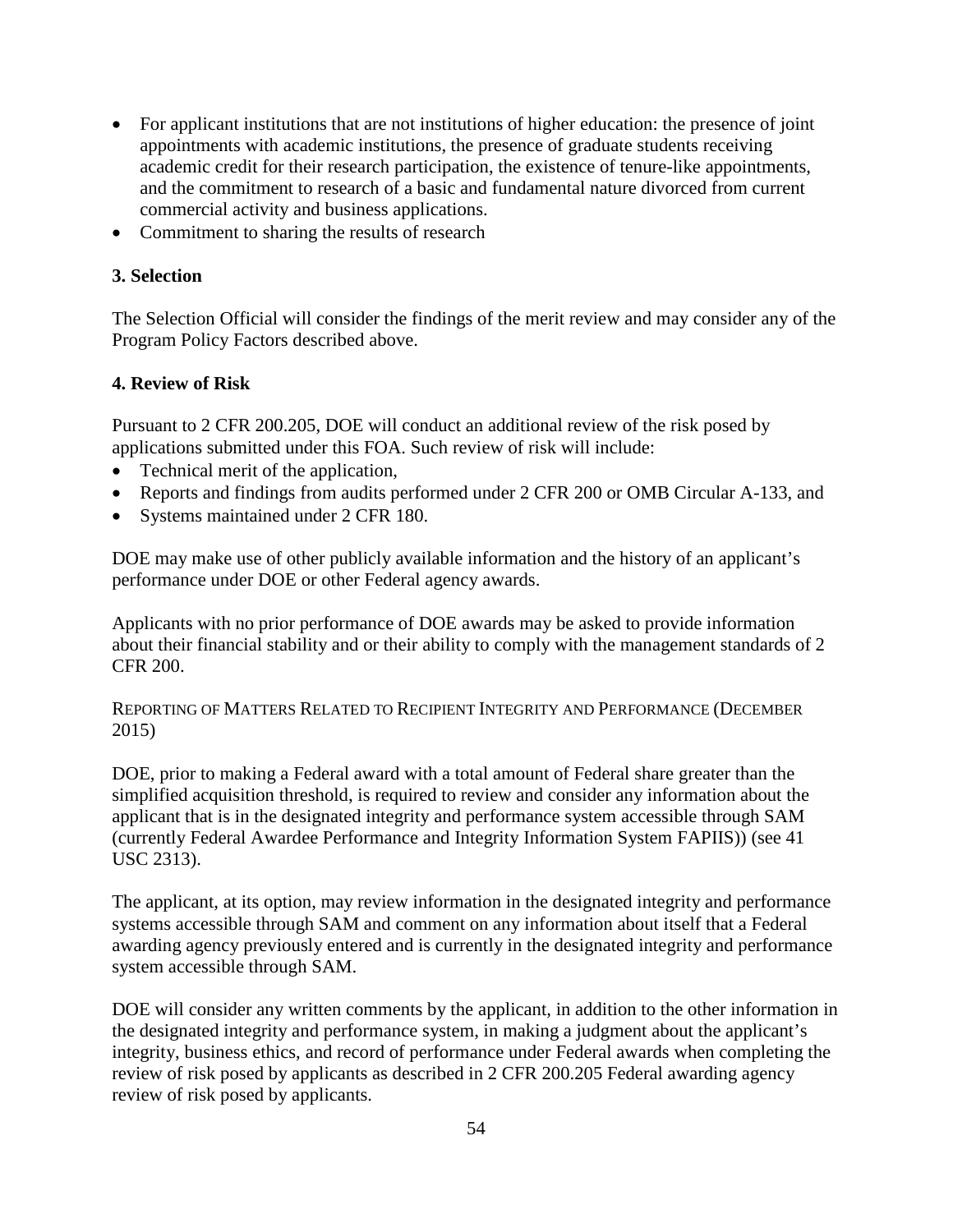#### **5. Discussions and Award**

The Government may enter into discussions with a selected applicant for any reason deemed necessary, including but not limited to the following: (1) the budget is not appropriate or reasonable for the requirement; (2) only a portion of the application is selected for award; (3) the Government needs additional information to determine that the recipient is capable of complying with the requirements in 2 CFR 200 as modified by 2 CFR 910 (DOE Financial Assistance Regulation); and/or (4) special terms and conditions are required. Failure to resolve satisfactorily the issues identified by the Government will preclude award to the applicant.

### **C. ANTICIPATED NOTICE OF SELECTION AND AWARD DATES**

DOE is striving to make awards within six (6) months of the receipt of applications. It is anticipated that selections will be completed in the winter of 2019-20 and that awards will be made during the spring of 2020.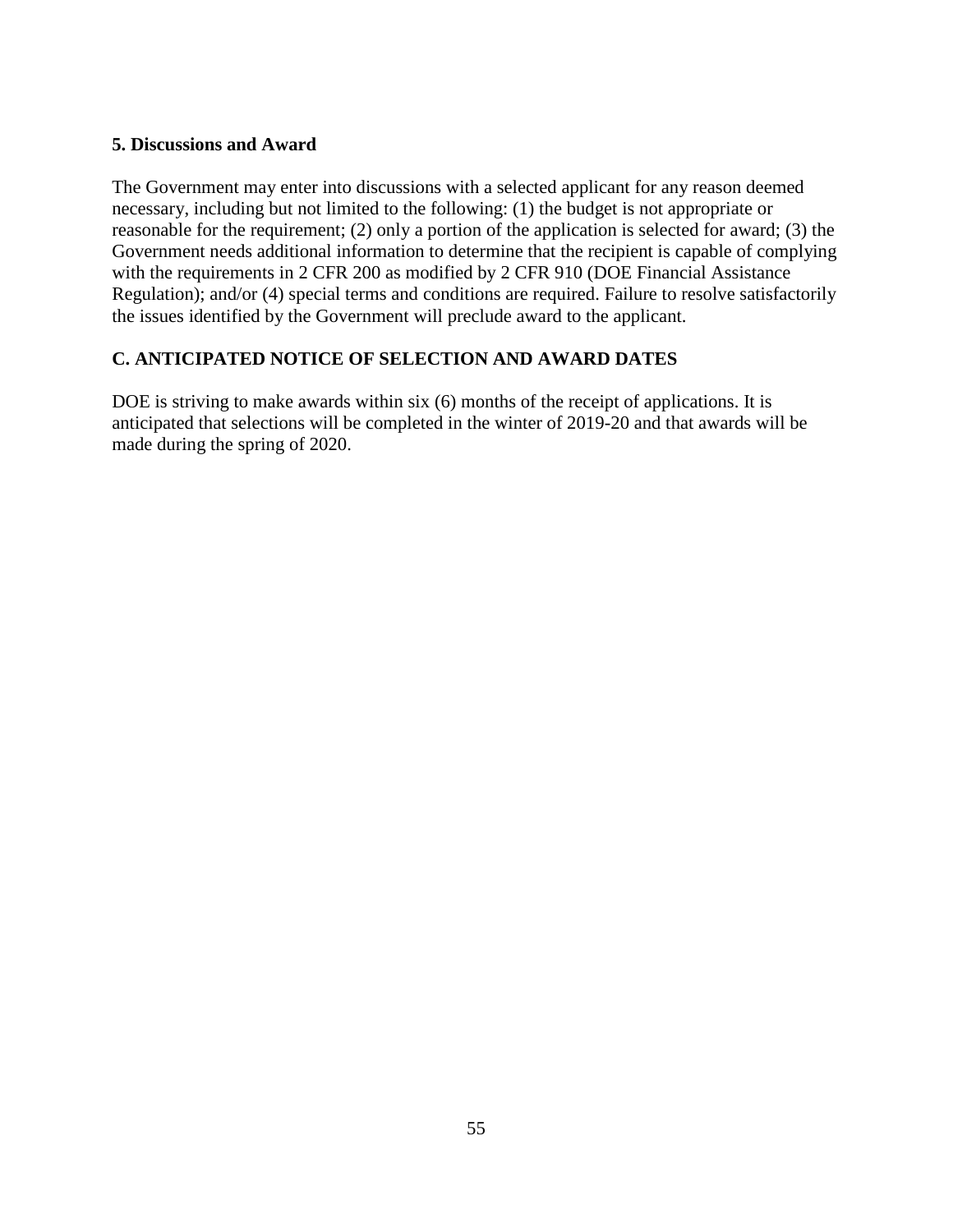# **Section VI - AWARD ADMINISTRATION INFORMATION**

# **A. AWARD NOTICES**

### **1. Notice of Selection**

**Selected Applicants Notification**: DOE will notify applicants selected for award. This notice of selection is not an authorization to begin performance. (See [Section IV, Part H](#page-49-0) with respect to the allowability of pre-award costs).

**Non-selected Notification**: Organizations whose applications have not been selected will be advised as promptly as possible. This notice will explain why the application was not selected.

### **2. Notice of Award**

An Assistance Agreement issued by the Contracting Officer is the authorizing award document. It normally includes, either as an attachment or by reference, the following items: (1) Special Terms and Conditions; (2) Applicable program regulations, if any; (3) Application as approved by DOE; (4) 2 CFR 200 as modified by 2 CFR 910 (DOE Financial Assistance Regulation); (5) National Policy Assurances To Be Incorporated As Award Terms; (6) Budget Summary; (7) General Terms and Conditions; and (8) Federal Assistance Reporting Checklist, which identifies the reporting requirements.

Research awards made under this FOA will be subject to the government-wide Research Terms and Conditions published at [https://www.nsf.gov/pubs/policydocs/rtc/rtcoverlay\\_march17.pdf](https://www.nsf.gov/pubs/policydocs/rtc/rtcoverlay_march17.pdf) and the DOE Agency Specific Standard Research Terms and Conditions published at https://www.nsf.gov/pubs/policydocs/rtc/agencyspecifics/doe 417.pdf. These Terms and Conditions will be incorporated in the award by reference.

# **B. ADMINISTRATIVE AND NATIONAL POLICY REQUIREMENTS**

# **1. Administrative Requirements**

The administrative requirements for DOE grants and cooperative agreements are contained in 2 CFR 200 as modified by 2 CFR 910 (DOE Financial Assistance Regulation).

NONDISCLOSURE AND CONFIDENTIALITY AGREEMENTS REPRESENTATIONS (JUNE 2015)

In submitting an application in response to this FOA the Applicant represents that: (1) It **does not and will not** require its employees or contractors to sign internal nondisclosure or confidentiality agreements or statements prohibiting or otherwise restricting its employees or contactors from lawfully reporting waste, fraud, or abuse to a designated investigative or law enforcement representative of a Federal department or agency authorized to receive such information.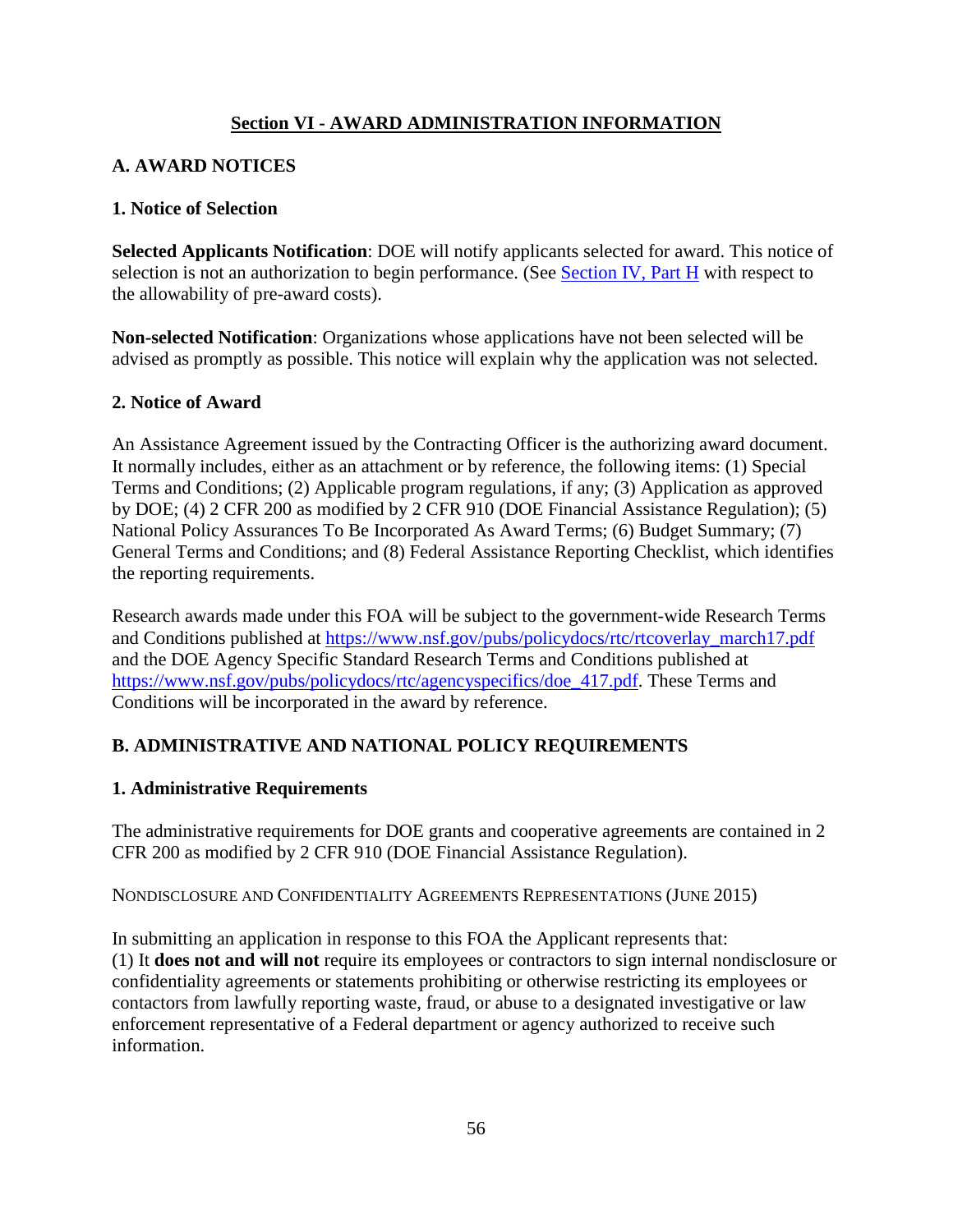(2) It **does not and will not** use any Federal funds to implement or enforce any nondisclosure and/or confidentiality policy, form, or agreement it uses unless it contains the following provisions:

a. *''These provisions are consistent with and do not supersede, conflict with, or otherwise alter the employee obligations, rights, or liabilities created by existing statute or Executive order relating to (1) classified information, (2) communications to Congress, (3) the reporting to an Inspector General of a violation of any law, rule, or regulation, or mismanagement, a gross waste of funds, an abuse of authority, or a substantial and specific danger to public health or safety, or (4) any other whistleblower protection. The definitions, requirements, obligations, rights, sanctions, and liabilities created by controlling Executive orders and statutory provisions are incorporated into this agreement and are controlling.''*

b. The limitation above shall not contravene requirements applicable to Standard Form 312, Form 4414, or any other form issued by a Federal department or agency governing the nondisclosure of classified information.

c. Notwithstanding provision listed in paragraph (a), a nondisclosure or confidentiality policy form or agreement that is to be executed by a person connected with the conduct of an intelligence or intelligence-related activity, other than an employee or officer of the United States Government, may contain provisions appropriate to the particular activity for which such document is to be used. Such form or agreement shall, at a minimum, require that the person will not disclose any classified information received in the course of such activity unless specifically authorized to do so by the United States Government. Such nondisclosure or confidentiality forms shall also make it clear that they do not bar disclosures to Congress, or to an authorized official of an executive agency or the Department of Justice, that are essential to reporting a substantial violation of law.

#### REGISTRATION REQUIREMENTS

Additional administrative requirements for DOE grants and cooperative agreements are contained in 2 CFR 25 (See: [www.eCFR.gov\)](https://www.ecfr.gov/). Prime awardees must keep their data in SAM current at [www.SAM.gov.](https://www.sam.gov/) SAM is the government-wide system that replaced the Central Contractor Registry (CCR). If you had an active registration in the CCR, you have an active registration in SAM. Subawardees at all tiers must obtain DUNS numbers and provide the DUNS to the prime awardee before the subaward can be issued.

#### SUBAWARD AND EXECUTIVE REPORTING

Additional administrative requirements necessary for DOE grants and cooperative agreements to comply with the Federal Funding and Transparency Act of 2006 (FFATA) are contained in 2 CFR 170. (See: [www.eCFR.gov](https://www.ecfr.gov/) ). Prime awardees must register with the new FSRS database and report the required data on their first tier subawardees. Prime awardees must report the executive compensation for their own executives as part of their registration profile in SAM.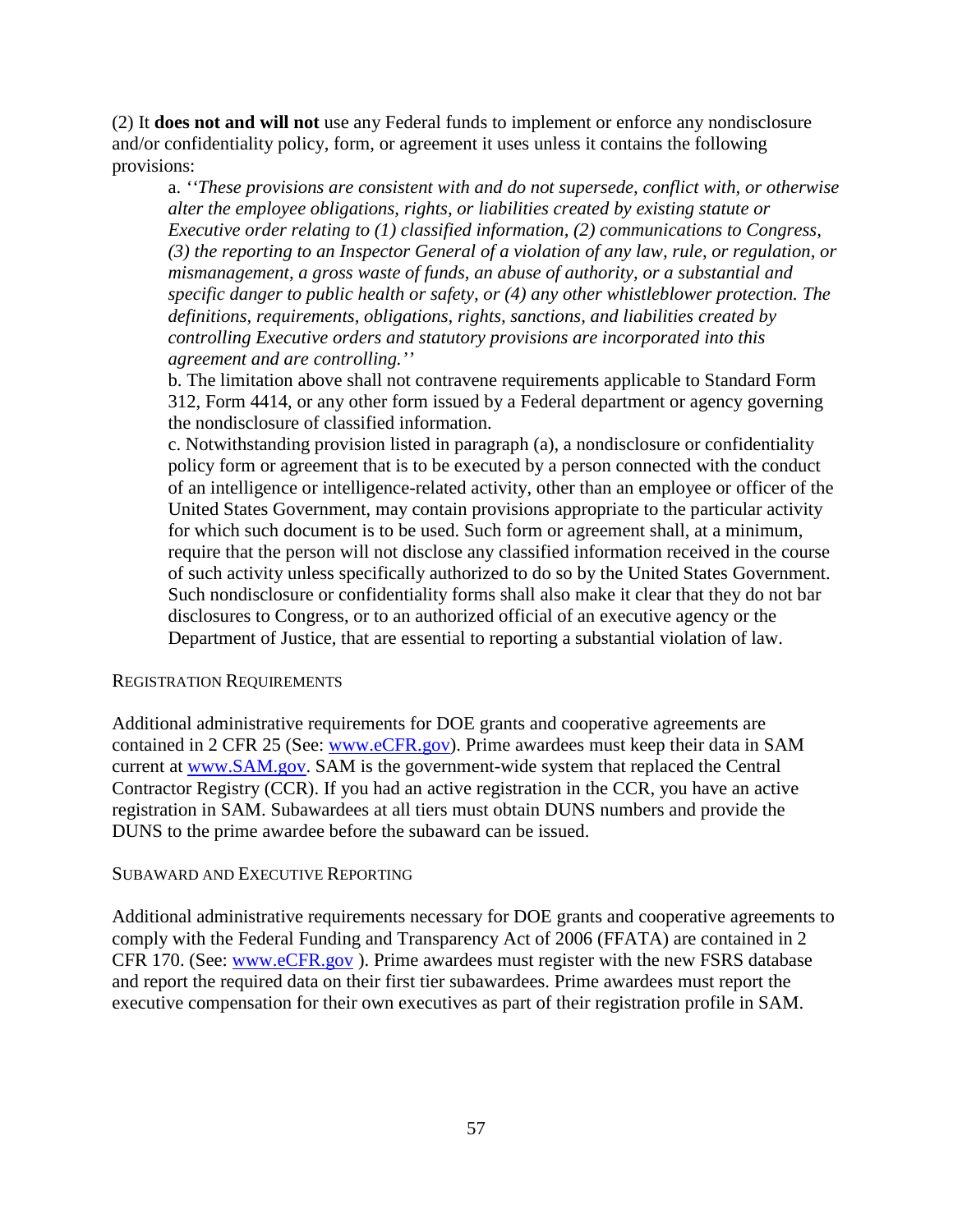PROHIBITION ON LOBBYING ACTIVITY

By accepting funds under this award, you agree that none of the funds obligated on the award shall be expended, directly or indirectly, to influence congressional action on any legislation or appropriation matters pending before Congress, other than to communicate to Members of Congress as described in 18 USC 1913. This restriction is in addition to those prescribed elsewhere in statute and regulation.

# **2. Terms and Conditions**

The DOE Special Terms and Conditions for Use in Most Grants and Cooperative Agreements are located at [https://energy.gov/management/office-management/operational](https://energy.gov/management/office-management/operational-management/financial-assistance/financial-assistance-forms)[management/financial-assistance/financial-assistance-forms](https://energy.gov/management/office-management/operational-management/financial-assistance/financial-assistance-forms) under Award Terms.

The standard DOE financial assistance intellectual property provisions applicable to various types of recipients are located at: <https://energy.gov/gc/standard-intellectual-property-ip-provisions-financial-assistance-awards>

### **3. National Policy Assurances**

The National Policy Assurances To Be Incorporated As Award Terms are located at [https://energy.gov/management/office-management/operational-management/financial](https://energy.gov/management/office-management/operational-management/financial-assistance/financial-assistance-forms)[assistance/financial-assistance-forms](https://energy.gov/management/office-management/operational-management/financial-assistance/financial-assistance-forms) under Award Terms.

#### **4. Statement of Substantial Involvement**

Not applicable.

# **5. Additional Conditions**

#### CONFERENCE SPENDING (FEBRUARY 2015)

The recipient shall not expend any funds on a conference not directly and programmatically related to the purpose for which the grant or cooperative agreement was awarded that would defray the cost to the United States Government of a conference held by any Executive branch department, agency, board, commission, or office for which the cost to the United States Government would otherwise exceed \$20,000, thereby circumventing the required notification by the head of any such Executive Branch department, agency, board, commission, or office to the Inspector General (or senior ethics official for any entity without an Inspector General), of the date, location, and number of employees attending such conference.

CORPORATE FELONY CONVICTION AND FEDERAL TAX LIABILITY REPRESENTATIONS (MARCH 2014)

In submitting an application in response to this FOA the Applicant represents that: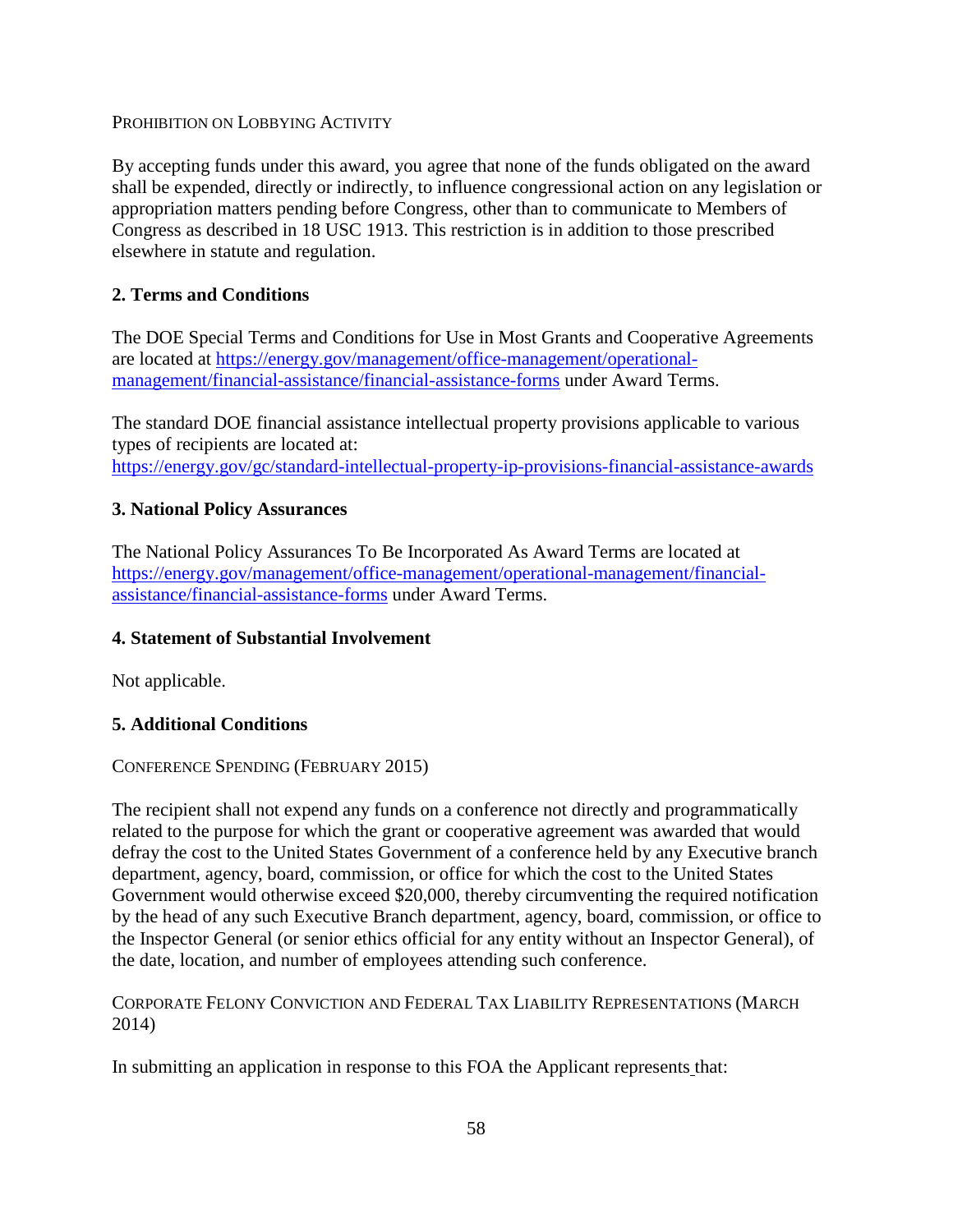- It is **not** a corporation that has been convicted of a felony criminal violation under any Federal law within the preceding 24 months,
- It is **not** a corporation that has any unpaid Federal tax liability that has been assessed, for which all judicial and administrative remedies have been exhausted or have lapsed, and that is not being paid in a timely manner pursuant to an agreement with the authority responsible for collecting the tax liability.

For purposes of these representations the following definitions apply:

• A Corporation includes any entity that has filed articles of incorporation in any of the 50 states, the District of Columbia, or the various territories of the United States [but not foreign corporations]. It includes both for-profit and non-profit organizations.

#### **PUBLICATIONS**

The recipient is expected to publish or otherwise make publicly available the results of the work conducted under any award resulting from this FOA. Publications and other methods of public communication describing any work based on or developed under an award resulting from this FOA must contain an acknowledgment of SC support. The format for such acknowledgments is provided at [https://science.osti.gov/funding-opportunities/acknowledgements/.](https://science.osti.gov/funding-opportunities/acknowledgements/) The author's copy of any peer-reviewed manuscript accepted for funding must be announced to DOE's Office of Scientific and Technical Information (OSTI) and made publicly available in accordance with the instructions contained in the Reporting Requirements Checklist incorporated in all Assistance Agreements.

# **C. REPORTING**

Reporting requirements are identified on the Federal Assistance Reporting Checklist, DOE F 4600.2, attached to the award agreement. The checklist is available at [https://energy.gov/management/office-management/operational-management/financial](https://energy.gov/management/office-management/operational-management/financial-assistance/financial-assistance-forms)[assistance/financial-assistance-forms](https://energy.gov/management/office-management/operational-management/financial-assistance/financial-assistance-forms) under Award Forms.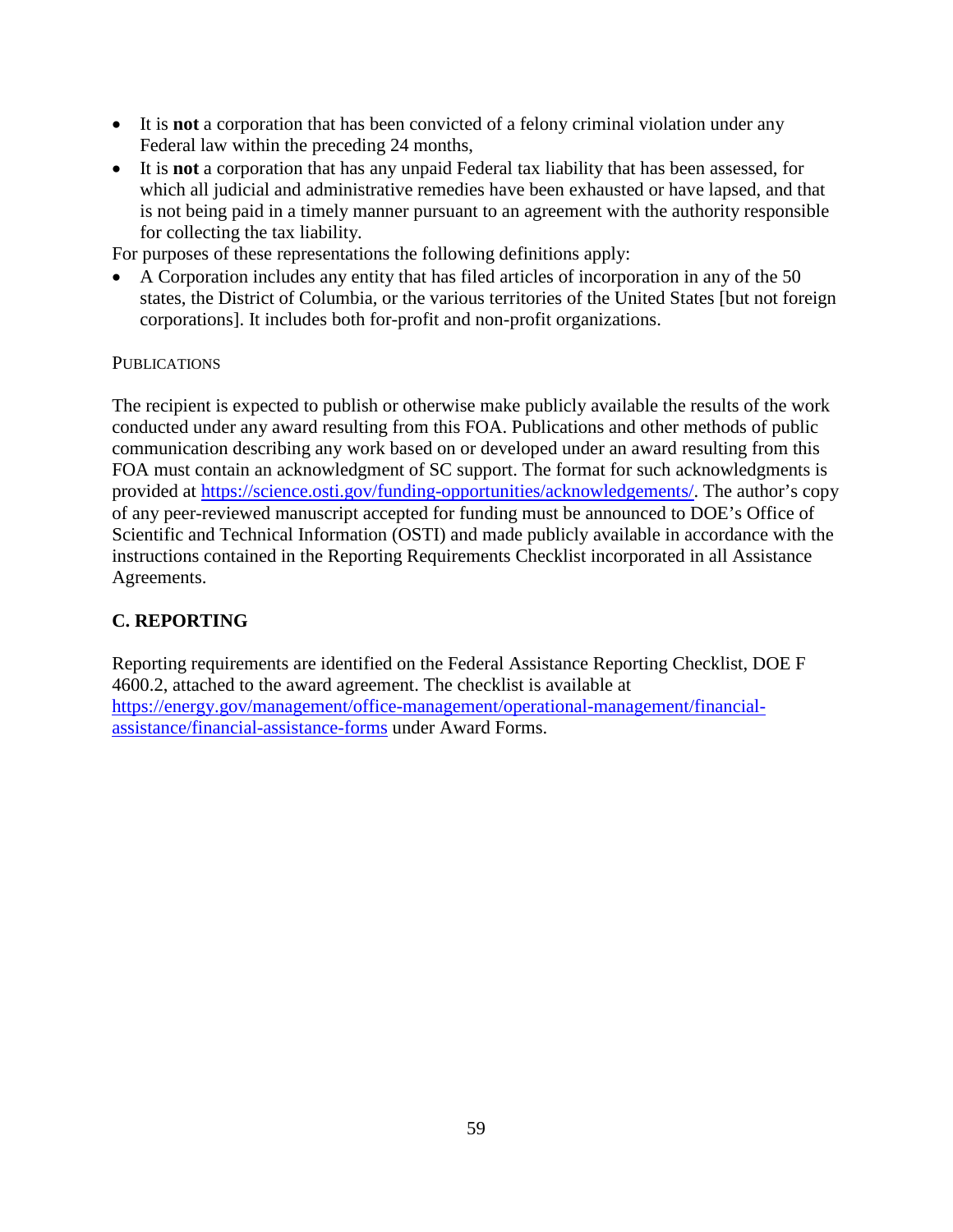## **Section VII - QUESTIONS/AGENCY CONTACTS**

#### **A. QUESTIONS**

Questions relating to the Grants.gov registration process, system requirements, how an application form works, or the submittal process must be directed to Grants.gov at 1-800- 518-4726 or [support@Grants.gov.](mailto:support@grants.gov) DOE cannot answer these questions.

Please only contact the Grants.gov help desk for questions related to Grants.gov.

For help with PAMS, click the "External User Guide" link on the PAMS website, [https://pamspublic.science.energy.gov/.](https://pamspublic.science.energy.gov/) You may also contact the PAMS Help Desk, which can be reached Monday through Friday, 9 AM – 5:30 PM Eastern Time. Telephone: (855) 818-1846 (toll free) or (301) 903-9610, Email: [sc.pams-helpdesk@science.doe.gov.](mailto:sc.pams-helpdesk@science.doe.gov) All submission and inquiries about this FOA should reference **DE-FOA-0002172**.

Please contact the PAMS help desk for technological issues with the PAMS system.

Questions regarding the specific program areas and technical requirements may be directed to the technical contacts listed for each program within the FOA or below.

Please contact the program staff with all questions not directly related to the Grants.gov or PAMS systems.

| Grants.gov                    | 800-518-4726 (toll-free)                                     |
|-------------------------------|--------------------------------------------------------------|
| <b>Customer Support</b>       | support@Grants.gov                                           |
| <b>PAMS</b>                   | 855-818-1846 (toll-free)                                     |
| <b>Customer Support</b>       | 301-903-9610                                                 |
|                               | sc.pams-helpdesk@science.doe.gov                             |
| <b>Administrative Contact</b> | For questions about non-technical matters, including program |
|                               | rules, please contact sc.hepfoa@science.doe.gov              |
| <b>Program Review Contact</b> | For questions about the program review process for this FOA, |
|                               | please contact william.kilgore@science.doe.gov               |
| Program Manager               | For questions about specific program areas and/or technical  |
| Scientific/Technical Contact  | requirements, please contact the DOE personnel listed in     |
|                               | Section I of this FOA.                                       |

# **B. AGENCY CONTACTS**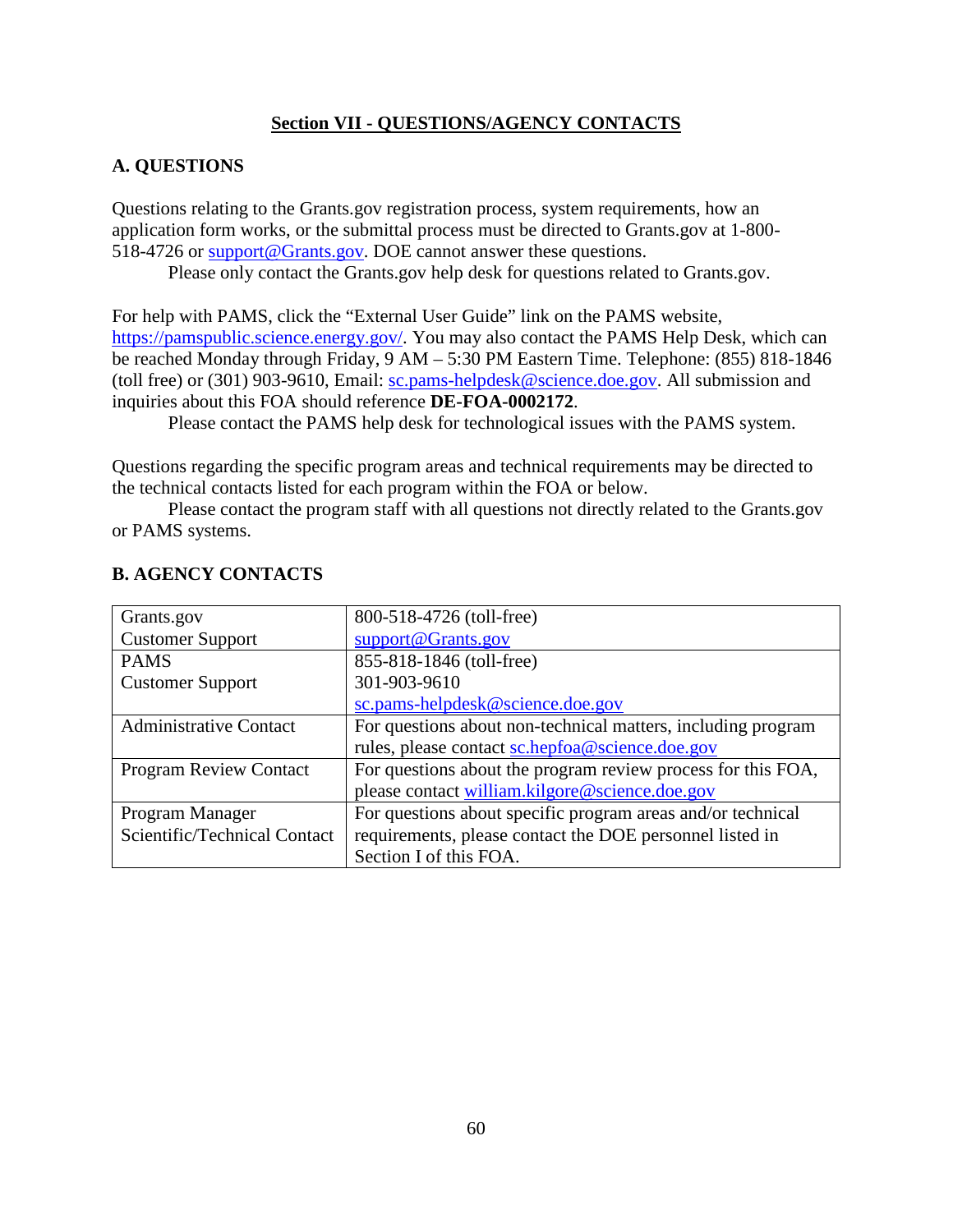# **Section VIII - OTHER INFORMATION**

# **A. MODIFICATIONS**

Notices of any modifications to this FOA will be posted on Grants.gov and the FedConnect portal. You can receive an email when a modification or an FOA message is posted by registering with FedConnect as an interested party for this FOA. It is recommended that you register as soon after release of the FOA as possible to ensure you receive timely notice of any modifications or other FOAs. More information is available at [www.FedConnect.net.](https://www.fedconnect.net/)

# **B. GOVERNMENT RIGHT TO REJECT OR NEGOTIATE**

DOE reserves the right, without qualification, to reject any or all applications received in response to this FOA and to select any application, in whole or in part, as a basis for negotiation and/or award.

# **C. COMMITMENT OF PUBLIC FUNDS**

(a) A DOE financial assistance award is valid only if it is in writing and is signed, either in writing or electronically, by a DOE Contracting Officer.

(b) Recipients are free to accept or reject the award. A request to draw down DOE funds constitutes the Recipient's acceptance of the terms and conditions of this Award.

# **D. PROPRIETARY APPLICATION INFORMATION**

Patentable ideas, trade secrets, proprietary or confidential commercial or financial information, disclosure of which may harm the applicant, should be included in an application only when such information is necessary to convey an understanding of the proposed project. The use and disclosure of such data may be restricted, provided the applicant includes the following legend on the first page of the project narrative and specifies the pages of the application which are to be restricted:

"The data contained in pages \_\_\_\_\_ of this application have been submitted in confidence and contain trade secrets or proprietary information, and such data shall be used or disclosed only for evaluation purposes, provided that if this applicant receives an award as a result of or in connection with the submission of this application, DOE shall have the right to use or disclose the data herein to the extent provided in the award. This restriction does not limit the government's right to use or disclose data obtained without restriction from any source, including the applicant."

To protect such data, each line or paragraph on the pages containing such data must be specifically identified and marked with a legend similar to the following:

"The following contains proprietary information that (name of applicant) requests not be released to persons outside the Government, except for purposes of review and evaluation."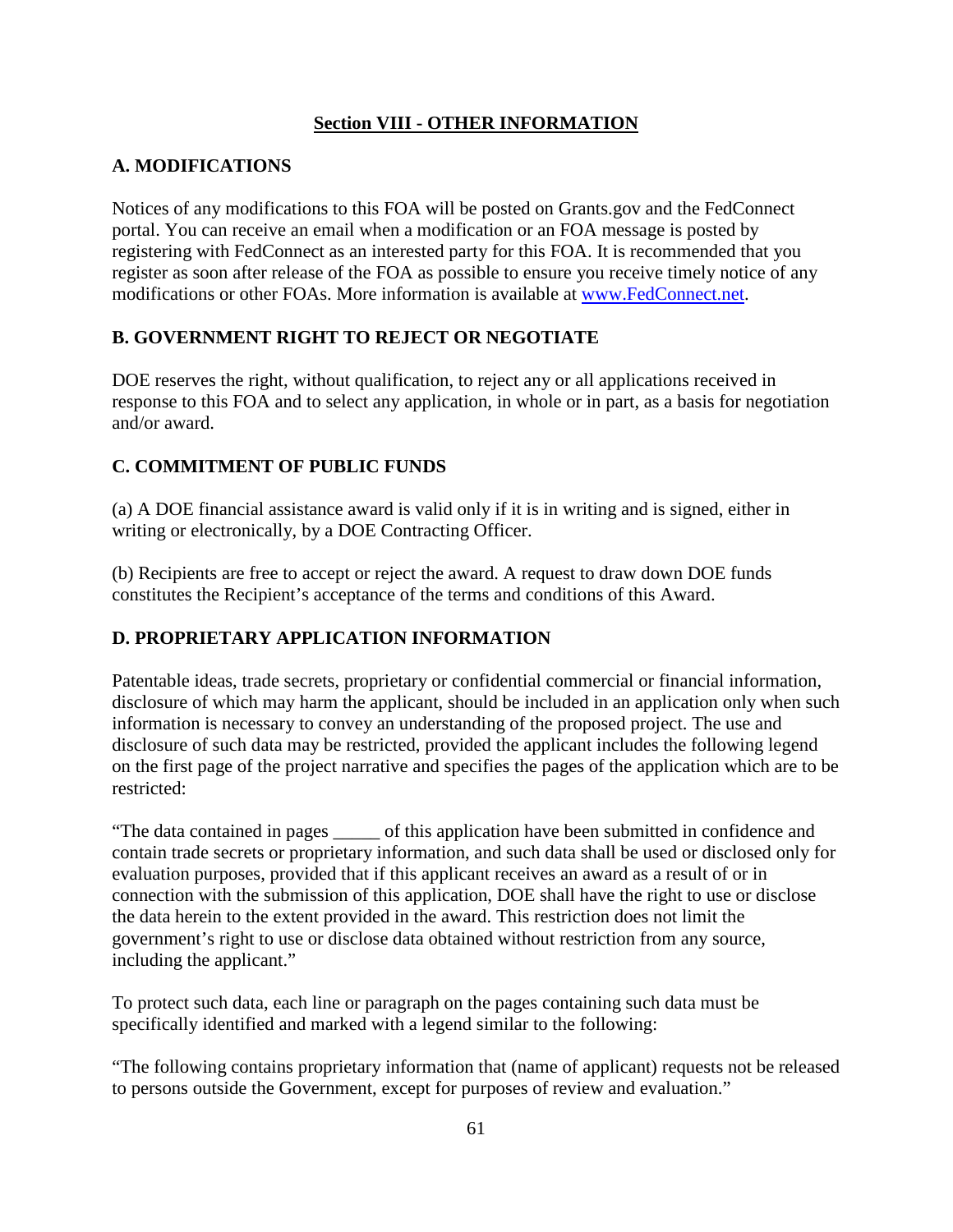# **E. EVALUATION AND ADMINISTRATION BY NON-FEDERAL PERSONNEL**

In conducting the merit review evaluation, the Government may seek the advice of qualified non-Federal personnel as reviewers. The Government may also use non-Federal personnel to conduct routine, nondiscretionary administrative activities. The applicant, by submitting its application, consents to the use of non-Federal reviewers/administrators. Non-Federal reviewers must sign a conflict of interest agreement and a certificate of confidentiality prior to reviewing an application. Non-Federal personnel conducting administrative activities must sign a nondisclosure agreement.

# **F. INTELLECTUAL PROPERTY DEVELOPED UNDER THIS PROGRAM**

**Patent Rights:** The government will have certain statutory rights in an invention that is conceived or first actually reduced to practice under a DOE award. 42 USC 5908 provides that title to such inventions vests in the United States, except where 35 USC 202 provides otherwise for nonprofit organizations or small business firms. However, the Secretary of Energy may waive all or any part of the rights of the United States subject to certain conditions. (See "Notice of Right to Request Patent Waiver" in paragraph G below.)

**Rights in Technical Data**: Normally, the government has unlimited rights in technical data created under a DOE agreement. Delivery or third party licensing of proprietary software or data developed solely at private expense will not normally be required except as specifically negotiated in a particular agreement to satisfy DOE's own needs or to insure the commercialization of technology developed under a DOE agreement.

# **G. NOTICE OF RIGHT TO REQUEST PATENT WAIVER**

Applicants may request a waiver of all or any part of the rights of the United States in inventions conceived or first actually reduced to practice in performance of an agreement as a result of this FOA, in advance of or within 30 days after the effective date of the award. Even if such advance waiver is not requested or the request is denied, the recipient will have a continuing right under the award to request a waiver of the rights of the United States in identified inventions, i.e., individual inventions conceived or first actually reduced to practice in performance of the award. Any patent waiver that may be granted is subject to certain terms and conditions in 10 CFR 784. For more information, see [https://energy.gov/gc/services/technology-transfer-and](https://energy.gov/gc/services/technology-transfer-and-procurement/office-assistant-general-counsel-technology-transf-1)[procurement/office-assistant-general-counsel-technology-transf-1](https://energy.gov/gc/services/technology-transfer-and-procurement/office-assistant-general-counsel-technology-transf-1)

Domestic small businesses and domestic nonprofit organizations will receive the patent rights clause at 37 CFR 401.14, i.e., the implementation of the Bayh-Dole Act. This clause permits domestic small business and domestic nonprofit organizations to retain title to subject inventions. Therefore, small businesses and nonprofit organizations do not need to request a waiver.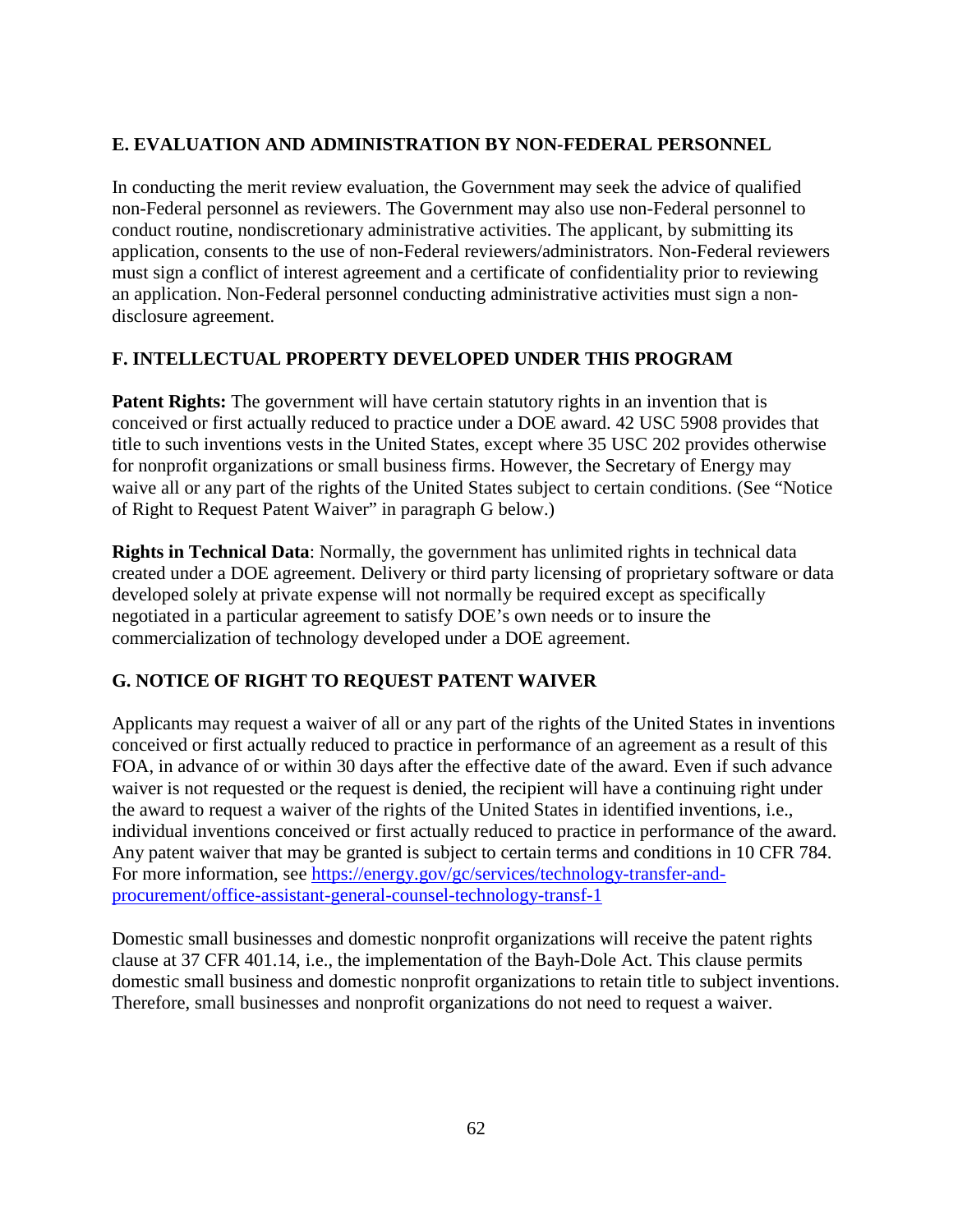### **H. NOTICE REGARDING ELIGIBLE/INELIGIBLE ACTIVITIES**

Eligible activities under this program include those, which describe and promote the understanding of scientific and technical aspects of specific energy technologies, but not those, which encourage or support political activities such as the collection and dissemination of information related to potential, planned or pending legislation.

# **I. AVAILABILITY OF FUNDS**

Funds are not presently available for this award. The Government's obligation under this award is contingent upon the availability of appropriated funds from which payment for award purposes can be made. No legal liability on the part of the Government for any payment may arise until funds are made available to the DOE Contracting Officer for this award and until the awardee receives notice of such availability, to be confirmed in writing by the DOE Contracting Officer.

## **J. ENVIRONMENTAL, SAFETY AND HEALTH (ES&H) PERFORMANCE OF WORK AT DOE FACILITIES**

With respect to the performance of any portion of the work under this award which is performed at a DOE-owned or controlled site, the recipient agrees to comply with all state and Federal ES&H regulations, and with all other ES&H requirements of the operator of such site.

Prior to the performance on any work at a DOE-Owned or controlled site, the recipient shall contact the site facility manager for information on DOE and site specific ES&H requirements.

The recipient shall apply this provision to all subawardees at any tier.

#### **K. FEDERAL, STATE, AND LOCAL REQUIREMENTS**

With respect to the performance of any portion of the work under this award, the recipient agrees to comply with all applicable local, state, and Federal ES&H regulations. The recipient shall apply this provision to all sub awardees at any tier.

#### **L. NATIONAL ENVIRONMENTAL POLICY ACT (NEPA) COMPLIANCE**

If question 4.a. on the "Research and Related Other Project Information" document indicates "potential impact on the environment", or if DOE's own review indicates it, DOE may ask the applicant to provide additional information on those impacts in order to prepare an environmental critique/synopsis per 10 CFR 1021.216. Note that this pre-award environmental critique/synopsis process would be separate from the preparation of a NEPA document such as an environmental impact statement (EIS) or an environmental assessment (EA). If DOE determines the latter documentation is necessary, this process would need to be completed, funded by and with the participation of the awardee, prior to them taking any action on the proposed project that could have adverse environmental effects or that could limit the choice of reasonable alternatives. Note that in most cases, even when additional information is requested, preparation of such NEPA documents is rarely necessary, but DOE has the expectation that the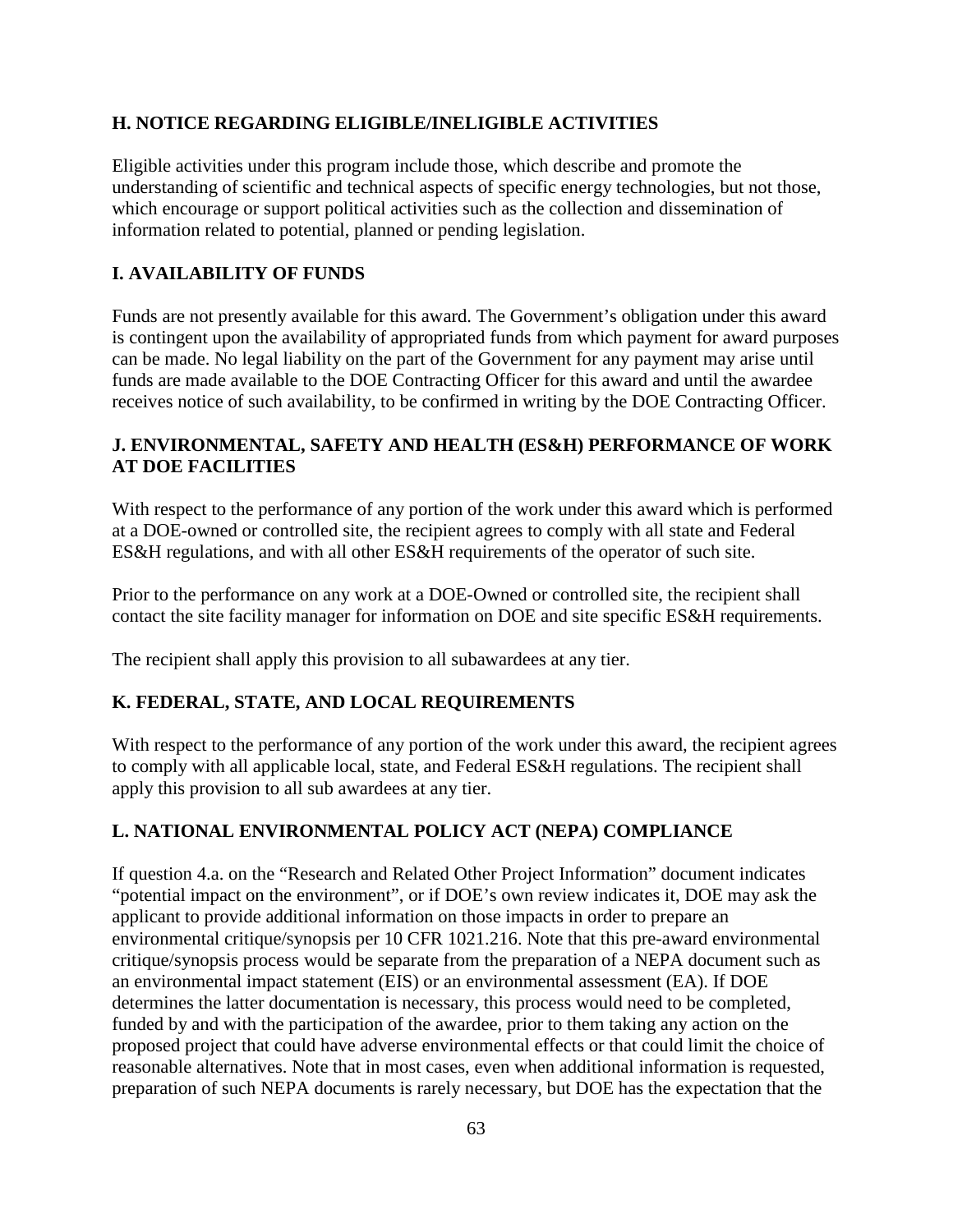Applicant will disclose the potential, which would serve to initiate dialog with DOE if necessary. The inability to satisfy the NEPA requirements after an award would result in cancellation of the award.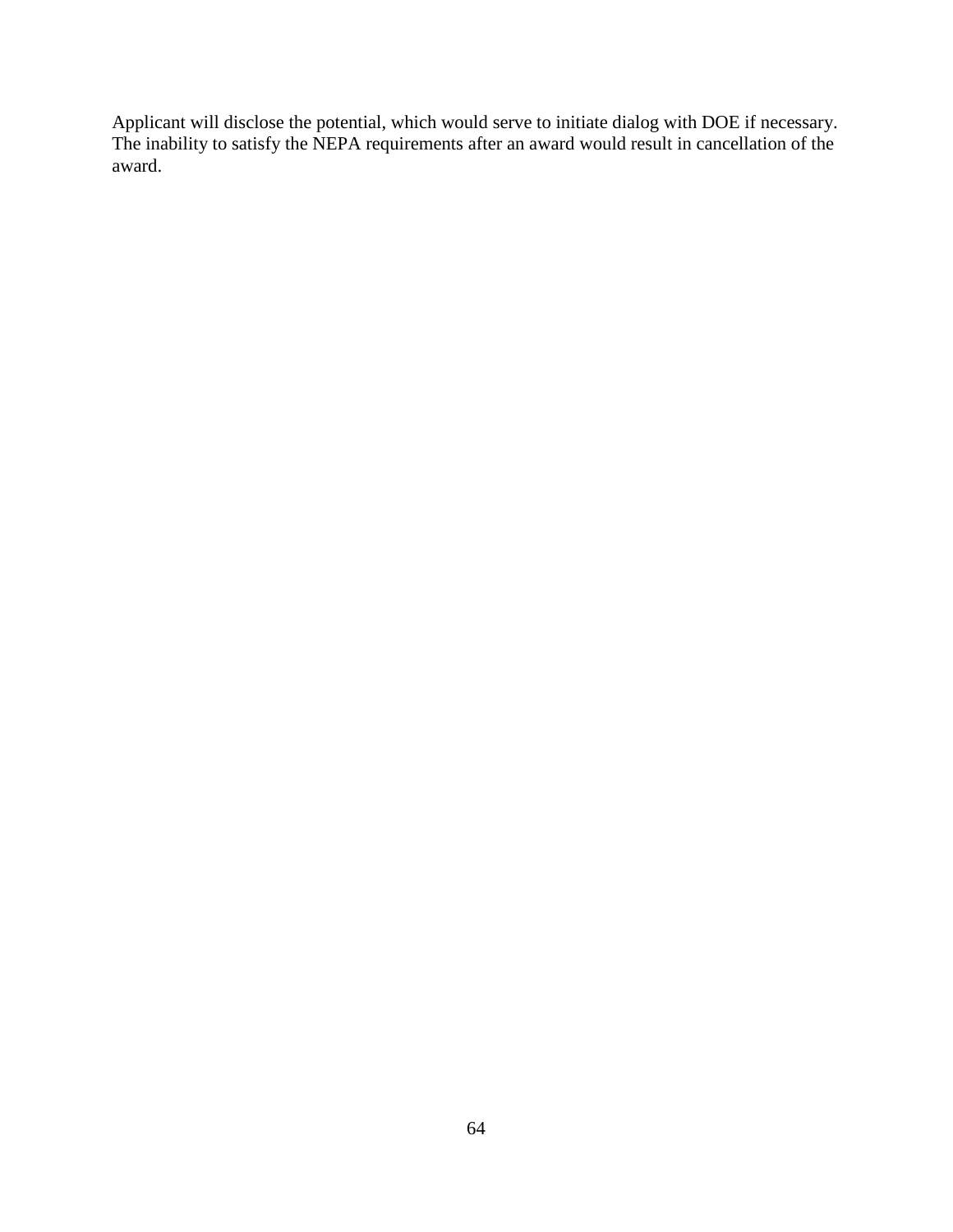# **Section IX - APPENDICES/REFERENCE MATERIAL**

# **Glossary of Useful Grants and Cooperative Agreement terms**

| <b>Acquisition cost</b>            | Acquisition cost means the cost of the asset including the cost to ready the<br>asset for its intended use. Acquisition cost for equipment, for example, means<br>the net invoice price of the equipment, including the cost of any modifications,<br>attachments, accessories, or auxiliary apparatus necessary to make it usable for<br>the purpose for which it is acquired. Acquisition costs for software includes<br>those development costs capitalized in accordance with generally accepted<br>accounting principles (GAAP). Ancillary charges, such as taxes, duty,<br>protective in transit insurance, freight, and installation may be included in or<br>excluded from the acquisition cost in accordance with the non-Federal entity's<br>regular accounting practices.                                |
|------------------------------------|---------------------------------------------------------------------------------------------------------------------------------------------------------------------------------------------------------------------------------------------------------------------------------------------------------------------------------------------------------------------------------------------------------------------------------------------------------------------------------------------------------------------------------------------------------------------------------------------------------------------------------------------------------------------------------------------------------------------------------------------------------------------------------------------------------------------|
| <b>Administrative requirements</b> | Administrative requirements means the general business management practices<br>that are common to the administration of all grants, such as financial<br>accountability, reporting, equipment management, and retention of records.                                                                                                                                                                                                                                                                                                                                                                                                                                                                                                                                                                                 |
| <b>Advance payment</b>             | Advance payment means a payment that a Federal awarding agency or pass-<br>through entity makes by any appropriate payment mechanism, including a<br>predetermined payment schedule, before the non-Federal entity disburses the<br>funds for program purposes.                                                                                                                                                                                                                                                                                                                                                                                                                                                                                                                                                     |
| <b>Allocation</b>                  | Allocation means the process of assigning a cost, or a group of costs, to one or<br>more cost objective(s), in reasonable proportion to the benefit provided or<br>other equitable relationship. The process may entail assigning a cost(s) directly<br>to a final cost objective or through one or more intermediate cost objectives.                                                                                                                                                                                                                                                                                                                                                                                                                                                                              |
| <b>Allocability</b>                | Allocability means the principle which requires that an expense or service<br>charged must directly benefit and be necessary for the performance of the<br>project; when multiple projects are benefited reasonable proportions must be<br>able to be assigned.                                                                                                                                                                                                                                                                                                                                                                                                                                                                                                                                                     |
| <b>Allowable cost</b>              | Allowable cost means a cost incurred by a recipient that is: (1) reasonable for<br>the performance of the award; $(2)$ allocable; $(3)$ in conformance with any<br>limitations or exclusions set forth in the Federal cost principles applicable to<br>the organization incurring the cost or in the award documents as to the type or<br>amount of cost; (4) consistent with regulations, policies, and procedures of the<br>recipient that are applied uniformly to both federally supported and other<br>activities of the organization; (5) accorded consistent treatment as a direct or<br>indirect cost; (6) determined in accordance with generally accepted accounting<br>principles; and (7) not included as a cost in any other federally supported<br>award (unless specifically authorized by statute). |
| <b>Application</b>                 | Application means a request for financial support of a project or activity<br>submitted to DOE on specified forms and in accordance with DOE<br>instructions. Also known as a proposal                                                                                                                                                                                                                                                                                                                                                                                                                                                                                                                                                                                                                              |
| <b>Appropriation Act</b>           | Appropriation act means the statute that provides the authority for Federal<br>agencies to incur obligations to and make payments out of the U.S. treasury for<br>specified purposes.                                                                                                                                                                                                                                                                                                                                                                                                                                                                                                                                                                                                                               |
| <b>Approved budget</b>             | Approved budget means the financial expenditure plan for the grant-supported<br>project or activity, including revisions approved by DOE and permissible<br>revisions made by the grantee. The approved budget consists of Federal (grant)<br>funds and, if required by the terms and conditions of the award, non-Federal<br>participation in the form of matching or cost sharing. The approved budget<br>specified in the award documents may be shown in detailed budget categories<br>or as total costs without a categorical breakout. Expenditures charged to an<br>approved budget that consists of both Federal and non-Federal shares are<br>deemed to be borne by the grantee in the same proportion as the percentage of                                                                                |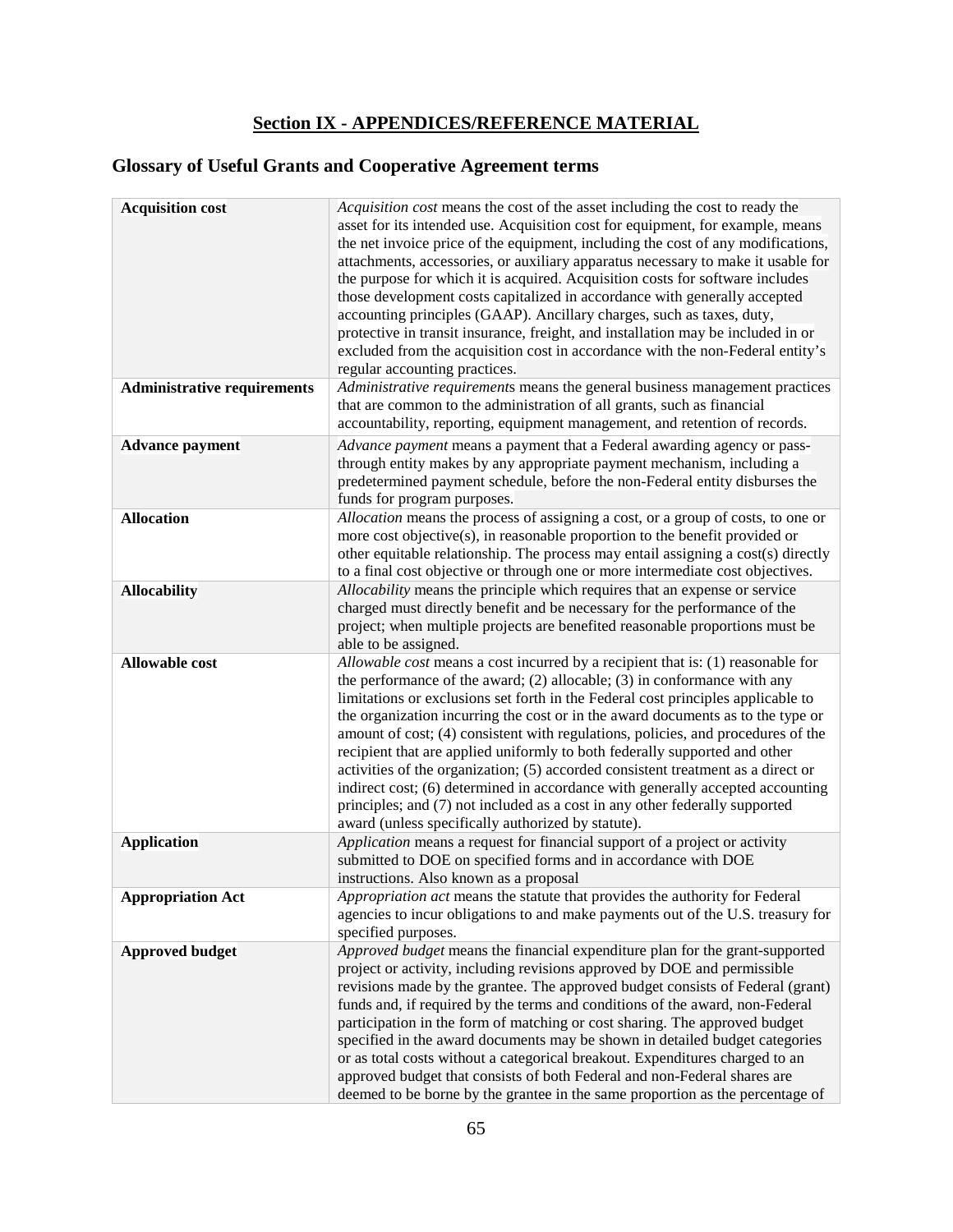| Assurance means a certification by an applicant, normally included with the<br><b>Assurance</b><br>application or State plan, indicating that the entity is in compliance with, or<br>that it will abide by, a particular requirement if awarded a Federal grant.<br><b>Authorized organizational</b><br>Authorized organizational representative means the individual, named by the<br>applicant organization, who is authorized to act for the applicant and to assume<br>representative<br>the obligations imposed by the Federal laws, regulations, requirements, and<br>conditions that apply to grant applications or grant awards.<br>Award means the provision of funds by DOE, based on an approved<br>Award<br>application and budget or progress report, to an organizational entity or an<br>individual to carry out a project or activity.<br><b>Award documents</b><br>Award documents means the entirety of the documents describing the legal<br>relationship between DOE and an awardee or recipient. The award documents<br>include an Assistance Agreement and other documents which may be<br>incorporated by reference or as attachments to the Assistance Agreement. The<br>award documents are the official, legally binding document, signed (or the<br>electronic equivalent of signature) by a contracting officer that:<br>notifies the recipient of the award of a grant;<br>$\bullet$<br>contains or references all the terms and conditions of the grant and Federal<br>$\bullet$<br>funding limits and obligations; and,<br>provides the documentary basis for recording the obligation of Federal<br>funds in the DOE accounting system.<br>Bayh-Doyle Act means a law which encourages universities and researchers to<br><b>Bayh-Dole Act</b><br>develop their inventions into marketable products; formal citation is Section 6<br>of the Patent and Trademark Amendment of 1980, Pub. L 96-517<br><b>Budget</b><br>Budget means the financial plan for the project or program that the Federal<br>awarding agency or pass-through entity approves during the Federal award<br>process or in subsequent amendments to the Federal award. It may include the<br>Federal and non-Federal share or only the Federal share, as determined by the<br>Federal awarding agency or pass-through entity.<br>Budget period means the intervals of time (usually 12 months each) into which<br><b>Budget period</b><br>a project period is divided for budgetary and funding purposes.<br><b>Business officer</b><br>Business officer means the financial official of the grantee who has primary<br>fiscal responsibility for the grant. Also known as authorized organizational<br>representative.<br>Capital assets means tangible or intangible assets used in operations having a<br><b>Capital assets</b><br>useful life of more than one year which are capitalized in accordance with<br>GAAP. Capital assets include:<br>(a) Land, buildings (facilities), equipment, and intellectual property<br>(including software) whether acquired by purchase, construction, manufacture,<br>lease-purchase, exchange, or through capital leases; and<br>(b) Additions, improvements, modifications, replacements,<br>rearrangements, reinstallations, renovations or alterations to capital assets that<br>materially increase their value or useful life (not ordinary repairs and<br>maintenance)<br>Carryover means unobligated Federal funds remaining at the end of any<br><b>Carryover</b><br>budget period that, with the approval of the contracting officer or under an<br>automatic authority, may be carried forward to another budget period to cover<br>allowable costs of that budget period (whether as an offset or additional<br>authorization). Obligated, but unliquidated, funds are not considered carryover.<br>Change in scope means an activity whereby the objectives or specific aims<br><b>Change in scope</b> | Federal/non-Federal participation in the overall budget.                      |
|--------------------------------------------------------------------------------------------------------------------------------------------------------------------------------------------------------------------------------------------------------------------------------------------------------------------------------------------------------------------------------------------------------------------------------------------------------------------------------------------------------------------------------------------------------------------------------------------------------------------------------------------------------------------------------------------------------------------------------------------------------------------------------------------------------------------------------------------------------------------------------------------------------------------------------------------------------------------------------------------------------------------------------------------------------------------------------------------------------------------------------------------------------------------------------------------------------------------------------------------------------------------------------------------------------------------------------------------------------------------------------------------------------------------------------------------------------------------------------------------------------------------------------------------------------------------------------------------------------------------------------------------------------------------------------------------------------------------------------------------------------------------------------------------------------------------------------------------------------------------------------------------------------------------------------------------------------------------------------------------------------------------------------------------------------------------------------------------------------------------------------------------------------------------------------------------------------------------------------------------------------------------------------------------------------------------------------------------------------------------------------------------------------------------------------------------------------------------------------------------------------------------------------------------------------------------------------------------------------------------------------------------------------------------------------------------------------------------------------------------------------------------------------------------------------------------------------------------------------------------------------------------------------------------------------------------------------------------------------------------------------------------------------------------------------------------------------------------------------------------------------------------------------------------------------------------------------------------------------------------------------------------------------------------------------------------------------------------------------------------------------------------------------------------------------------------------------------------------------------------------------------------------------------------------------------------------------------------------------------------------------------------------------------------------------------------------------------------------------------------------------------------------------------------------------------------------------------------------------------------------------------------------------------------------------------------------------------------|-------------------------------------------------------------------------------|
|                                                                                                                                                                                                                                                                                                                                                                                                                                                                                                                                                                                                                                                                                                                                                                                                                                                                                                                                                                                                                                                                                                                                                                                                                                                                                                                                                                                                                                                                                                                                                                                                                                                                                                                                                                                                                                                                                                                                                                                                                                                                                                                                                                                                                                                                                                                                                                                                                                                                                                                                                                                                                                                                                                                                                                                                                                                                                                                                                                                                                                                                                                                                                                                                                                                                                                                                                                                                                                                                                                                                                                                                                                                                                                                                                                                                                                                                                                                                                                    |                                                                               |
|                                                                                                                                                                                                                                                                                                                                                                                                                                                                                                                                                                                                                                                                                                                                                                                                                                                                                                                                                                                                                                                                                                                                                                                                                                                                                                                                                                                                                                                                                                                                                                                                                                                                                                                                                                                                                                                                                                                                                                                                                                                                                                                                                                                                                                                                                                                                                                                                                                                                                                                                                                                                                                                                                                                                                                                                                                                                                                                                                                                                                                                                                                                                                                                                                                                                                                                                                                                                                                                                                                                                                                                                                                                                                                                                                                                                                                                                                                                                                                    |                                                                               |
|                                                                                                                                                                                                                                                                                                                                                                                                                                                                                                                                                                                                                                                                                                                                                                                                                                                                                                                                                                                                                                                                                                                                                                                                                                                                                                                                                                                                                                                                                                                                                                                                                                                                                                                                                                                                                                                                                                                                                                                                                                                                                                                                                                                                                                                                                                                                                                                                                                                                                                                                                                                                                                                                                                                                                                                                                                                                                                                                                                                                                                                                                                                                                                                                                                                                                                                                                                                                                                                                                                                                                                                                                                                                                                                                                                                                                                                                                                                                                                    |                                                                               |
|                                                                                                                                                                                                                                                                                                                                                                                                                                                                                                                                                                                                                                                                                                                                                                                                                                                                                                                                                                                                                                                                                                                                                                                                                                                                                                                                                                                                                                                                                                                                                                                                                                                                                                                                                                                                                                                                                                                                                                                                                                                                                                                                                                                                                                                                                                                                                                                                                                                                                                                                                                                                                                                                                                                                                                                                                                                                                                                                                                                                                                                                                                                                                                                                                                                                                                                                                                                                                                                                                                                                                                                                                                                                                                                                                                                                                                                                                                                                                                    |                                                                               |
|                                                                                                                                                                                                                                                                                                                                                                                                                                                                                                                                                                                                                                                                                                                                                                                                                                                                                                                                                                                                                                                                                                                                                                                                                                                                                                                                                                                                                                                                                                                                                                                                                                                                                                                                                                                                                                                                                                                                                                                                                                                                                                                                                                                                                                                                                                                                                                                                                                                                                                                                                                                                                                                                                                                                                                                                                                                                                                                                                                                                                                                                                                                                                                                                                                                                                                                                                                                                                                                                                                                                                                                                                                                                                                                                                                                                                                                                                                                                                                    |                                                                               |
|                                                                                                                                                                                                                                                                                                                                                                                                                                                                                                                                                                                                                                                                                                                                                                                                                                                                                                                                                                                                                                                                                                                                                                                                                                                                                                                                                                                                                                                                                                                                                                                                                                                                                                                                                                                                                                                                                                                                                                                                                                                                                                                                                                                                                                                                                                                                                                                                                                                                                                                                                                                                                                                                                                                                                                                                                                                                                                                                                                                                                                                                                                                                                                                                                                                                                                                                                                                                                                                                                                                                                                                                                                                                                                                                                                                                                                                                                                                                                                    |                                                                               |
|                                                                                                                                                                                                                                                                                                                                                                                                                                                                                                                                                                                                                                                                                                                                                                                                                                                                                                                                                                                                                                                                                                                                                                                                                                                                                                                                                                                                                                                                                                                                                                                                                                                                                                                                                                                                                                                                                                                                                                                                                                                                                                                                                                                                                                                                                                                                                                                                                                                                                                                                                                                                                                                                                                                                                                                                                                                                                                                                                                                                                                                                                                                                                                                                                                                                                                                                                                                                                                                                                                                                                                                                                                                                                                                                                                                                                                                                                                                                                                    |                                                                               |
|                                                                                                                                                                                                                                                                                                                                                                                                                                                                                                                                                                                                                                                                                                                                                                                                                                                                                                                                                                                                                                                                                                                                                                                                                                                                                                                                                                                                                                                                                                                                                                                                                                                                                                                                                                                                                                                                                                                                                                                                                                                                                                                                                                                                                                                                                                                                                                                                                                                                                                                                                                                                                                                                                                                                                                                                                                                                                                                                                                                                                                                                                                                                                                                                                                                                                                                                                                                                                                                                                                                                                                                                                                                                                                                                                                                                                                                                                                                                                                    |                                                                               |
|                                                                                                                                                                                                                                                                                                                                                                                                                                                                                                                                                                                                                                                                                                                                                                                                                                                                                                                                                                                                                                                                                                                                                                                                                                                                                                                                                                                                                                                                                                                                                                                                                                                                                                                                                                                                                                                                                                                                                                                                                                                                                                                                                                                                                                                                                                                                                                                                                                                                                                                                                                                                                                                                                                                                                                                                                                                                                                                                                                                                                                                                                                                                                                                                                                                                                                                                                                                                                                                                                                                                                                                                                                                                                                                                                                                                                                                                                                                                                                    |                                                                               |
|                                                                                                                                                                                                                                                                                                                                                                                                                                                                                                                                                                                                                                                                                                                                                                                                                                                                                                                                                                                                                                                                                                                                                                                                                                                                                                                                                                                                                                                                                                                                                                                                                                                                                                                                                                                                                                                                                                                                                                                                                                                                                                                                                                                                                                                                                                                                                                                                                                                                                                                                                                                                                                                                                                                                                                                                                                                                                                                                                                                                                                                                                                                                                                                                                                                                                                                                                                                                                                                                                                                                                                                                                                                                                                                                                                                                                                                                                                                                                                    |                                                                               |
|                                                                                                                                                                                                                                                                                                                                                                                                                                                                                                                                                                                                                                                                                                                                                                                                                                                                                                                                                                                                                                                                                                                                                                                                                                                                                                                                                                                                                                                                                                                                                                                                                                                                                                                                                                                                                                                                                                                                                                                                                                                                                                                                                                                                                                                                                                                                                                                                                                                                                                                                                                                                                                                                                                                                                                                                                                                                                                                                                                                                                                                                                                                                                                                                                                                                                                                                                                                                                                                                                                                                                                                                                                                                                                                                                                                                                                                                                                                                                                    |                                                                               |
|                                                                                                                                                                                                                                                                                                                                                                                                                                                                                                                                                                                                                                                                                                                                                                                                                                                                                                                                                                                                                                                                                                                                                                                                                                                                                                                                                                                                                                                                                                                                                                                                                                                                                                                                                                                                                                                                                                                                                                                                                                                                                                                                                                                                                                                                                                                                                                                                                                                                                                                                                                                                                                                                                                                                                                                                                                                                                                                                                                                                                                                                                                                                                                                                                                                                                                                                                                                                                                                                                                                                                                                                                                                                                                                                                                                                                                                                                                                                                                    |                                                                               |
|                                                                                                                                                                                                                                                                                                                                                                                                                                                                                                                                                                                                                                                                                                                                                                                                                                                                                                                                                                                                                                                                                                                                                                                                                                                                                                                                                                                                                                                                                                                                                                                                                                                                                                                                                                                                                                                                                                                                                                                                                                                                                                                                                                                                                                                                                                                                                                                                                                                                                                                                                                                                                                                                                                                                                                                                                                                                                                                                                                                                                                                                                                                                                                                                                                                                                                                                                                                                                                                                                                                                                                                                                                                                                                                                                                                                                                                                                                                                                                    |                                                                               |
|                                                                                                                                                                                                                                                                                                                                                                                                                                                                                                                                                                                                                                                                                                                                                                                                                                                                                                                                                                                                                                                                                                                                                                                                                                                                                                                                                                                                                                                                                                                                                                                                                                                                                                                                                                                                                                                                                                                                                                                                                                                                                                                                                                                                                                                                                                                                                                                                                                                                                                                                                                                                                                                                                                                                                                                                                                                                                                                                                                                                                                                                                                                                                                                                                                                                                                                                                                                                                                                                                                                                                                                                                                                                                                                                                                                                                                                                                                                                                                    |                                                                               |
|                                                                                                                                                                                                                                                                                                                                                                                                                                                                                                                                                                                                                                                                                                                                                                                                                                                                                                                                                                                                                                                                                                                                                                                                                                                                                                                                                                                                                                                                                                                                                                                                                                                                                                                                                                                                                                                                                                                                                                                                                                                                                                                                                                                                                                                                                                                                                                                                                                                                                                                                                                                                                                                                                                                                                                                                                                                                                                                                                                                                                                                                                                                                                                                                                                                                                                                                                                                                                                                                                                                                                                                                                                                                                                                                                                                                                                                                                                                                                                    |                                                                               |
|                                                                                                                                                                                                                                                                                                                                                                                                                                                                                                                                                                                                                                                                                                                                                                                                                                                                                                                                                                                                                                                                                                                                                                                                                                                                                                                                                                                                                                                                                                                                                                                                                                                                                                                                                                                                                                                                                                                                                                                                                                                                                                                                                                                                                                                                                                                                                                                                                                                                                                                                                                                                                                                                                                                                                                                                                                                                                                                                                                                                                                                                                                                                                                                                                                                                                                                                                                                                                                                                                                                                                                                                                                                                                                                                                                                                                                                                                                                                                                    |                                                                               |
|                                                                                                                                                                                                                                                                                                                                                                                                                                                                                                                                                                                                                                                                                                                                                                                                                                                                                                                                                                                                                                                                                                                                                                                                                                                                                                                                                                                                                                                                                                                                                                                                                                                                                                                                                                                                                                                                                                                                                                                                                                                                                                                                                                                                                                                                                                                                                                                                                                                                                                                                                                                                                                                                                                                                                                                                                                                                                                                                                                                                                                                                                                                                                                                                                                                                                                                                                                                                                                                                                                                                                                                                                                                                                                                                                                                                                                                                                                                                                                    |                                                                               |
|                                                                                                                                                                                                                                                                                                                                                                                                                                                                                                                                                                                                                                                                                                                                                                                                                                                                                                                                                                                                                                                                                                                                                                                                                                                                                                                                                                                                                                                                                                                                                                                                                                                                                                                                                                                                                                                                                                                                                                                                                                                                                                                                                                                                                                                                                                                                                                                                                                                                                                                                                                                                                                                                                                                                                                                                                                                                                                                                                                                                                                                                                                                                                                                                                                                                                                                                                                                                                                                                                                                                                                                                                                                                                                                                                                                                                                                                                                                                                                    |                                                                               |
|                                                                                                                                                                                                                                                                                                                                                                                                                                                                                                                                                                                                                                                                                                                                                                                                                                                                                                                                                                                                                                                                                                                                                                                                                                                                                                                                                                                                                                                                                                                                                                                                                                                                                                                                                                                                                                                                                                                                                                                                                                                                                                                                                                                                                                                                                                                                                                                                                                                                                                                                                                                                                                                                                                                                                                                                                                                                                                                                                                                                                                                                                                                                                                                                                                                                                                                                                                                                                                                                                                                                                                                                                                                                                                                                                                                                                                                                                                                                                                    |                                                                               |
|                                                                                                                                                                                                                                                                                                                                                                                                                                                                                                                                                                                                                                                                                                                                                                                                                                                                                                                                                                                                                                                                                                                                                                                                                                                                                                                                                                                                                                                                                                                                                                                                                                                                                                                                                                                                                                                                                                                                                                                                                                                                                                                                                                                                                                                                                                                                                                                                                                                                                                                                                                                                                                                                                                                                                                                                                                                                                                                                                                                                                                                                                                                                                                                                                                                                                                                                                                                                                                                                                                                                                                                                                                                                                                                                                                                                                                                                                                                                                                    |                                                                               |
|                                                                                                                                                                                                                                                                                                                                                                                                                                                                                                                                                                                                                                                                                                                                                                                                                                                                                                                                                                                                                                                                                                                                                                                                                                                                                                                                                                                                                                                                                                                                                                                                                                                                                                                                                                                                                                                                                                                                                                                                                                                                                                                                                                                                                                                                                                                                                                                                                                                                                                                                                                                                                                                                                                                                                                                                                                                                                                                                                                                                                                                                                                                                                                                                                                                                                                                                                                                                                                                                                                                                                                                                                                                                                                                                                                                                                                                                                                                                                                    |                                                                               |
|                                                                                                                                                                                                                                                                                                                                                                                                                                                                                                                                                                                                                                                                                                                                                                                                                                                                                                                                                                                                                                                                                                                                                                                                                                                                                                                                                                                                                                                                                                                                                                                                                                                                                                                                                                                                                                                                                                                                                                                                                                                                                                                                                                                                                                                                                                                                                                                                                                                                                                                                                                                                                                                                                                                                                                                                                                                                                                                                                                                                                                                                                                                                                                                                                                                                                                                                                                                                                                                                                                                                                                                                                                                                                                                                                                                                                                                                                                                                                                    |                                                                               |
|                                                                                                                                                                                                                                                                                                                                                                                                                                                                                                                                                                                                                                                                                                                                                                                                                                                                                                                                                                                                                                                                                                                                                                                                                                                                                                                                                                                                                                                                                                                                                                                                                                                                                                                                                                                                                                                                                                                                                                                                                                                                                                                                                                                                                                                                                                                                                                                                                                                                                                                                                                                                                                                                                                                                                                                                                                                                                                                                                                                                                                                                                                                                                                                                                                                                                                                                                                                                                                                                                                                                                                                                                                                                                                                                                                                                                                                                                                                                                                    |                                                                               |
|                                                                                                                                                                                                                                                                                                                                                                                                                                                                                                                                                                                                                                                                                                                                                                                                                                                                                                                                                                                                                                                                                                                                                                                                                                                                                                                                                                                                                                                                                                                                                                                                                                                                                                                                                                                                                                                                                                                                                                                                                                                                                                                                                                                                                                                                                                                                                                                                                                                                                                                                                                                                                                                                                                                                                                                                                                                                                                                                                                                                                                                                                                                                                                                                                                                                                                                                                                                                                                                                                                                                                                                                                                                                                                                                                                                                                                                                                                                                                                    |                                                                               |
|                                                                                                                                                                                                                                                                                                                                                                                                                                                                                                                                                                                                                                                                                                                                                                                                                                                                                                                                                                                                                                                                                                                                                                                                                                                                                                                                                                                                                                                                                                                                                                                                                                                                                                                                                                                                                                                                                                                                                                                                                                                                                                                                                                                                                                                                                                                                                                                                                                                                                                                                                                                                                                                                                                                                                                                                                                                                                                                                                                                                                                                                                                                                                                                                                                                                                                                                                                                                                                                                                                                                                                                                                                                                                                                                                                                                                                                                                                                                                                    |                                                                               |
|                                                                                                                                                                                                                                                                                                                                                                                                                                                                                                                                                                                                                                                                                                                                                                                                                                                                                                                                                                                                                                                                                                                                                                                                                                                                                                                                                                                                                                                                                                                                                                                                                                                                                                                                                                                                                                                                                                                                                                                                                                                                                                                                                                                                                                                                                                                                                                                                                                                                                                                                                                                                                                                                                                                                                                                                                                                                                                                                                                                                                                                                                                                                                                                                                                                                                                                                                                                                                                                                                                                                                                                                                                                                                                                                                                                                                                                                                                                                                                    |                                                                               |
|                                                                                                                                                                                                                                                                                                                                                                                                                                                                                                                                                                                                                                                                                                                                                                                                                                                                                                                                                                                                                                                                                                                                                                                                                                                                                                                                                                                                                                                                                                                                                                                                                                                                                                                                                                                                                                                                                                                                                                                                                                                                                                                                                                                                                                                                                                                                                                                                                                                                                                                                                                                                                                                                                                                                                                                                                                                                                                                                                                                                                                                                                                                                                                                                                                                                                                                                                                                                                                                                                                                                                                                                                                                                                                                                                                                                                                                                                                                                                                    |                                                                               |
|                                                                                                                                                                                                                                                                                                                                                                                                                                                                                                                                                                                                                                                                                                                                                                                                                                                                                                                                                                                                                                                                                                                                                                                                                                                                                                                                                                                                                                                                                                                                                                                                                                                                                                                                                                                                                                                                                                                                                                                                                                                                                                                                                                                                                                                                                                                                                                                                                                                                                                                                                                                                                                                                                                                                                                                                                                                                                                                                                                                                                                                                                                                                                                                                                                                                                                                                                                                                                                                                                                                                                                                                                                                                                                                                                                                                                                                                                                                                                                    |                                                                               |
|                                                                                                                                                                                                                                                                                                                                                                                                                                                                                                                                                                                                                                                                                                                                                                                                                                                                                                                                                                                                                                                                                                                                                                                                                                                                                                                                                                                                                                                                                                                                                                                                                                                                                                                                                                                                                                                                                                                                                                                                                                                                                                                                                                                                                                                                                                                                                                                                                                                                                                                                                                                                                                                                                                                                                                                                                                                                                                                                                                                                                                                                                                                                                                                                                                                                                                                                                                                                                                                                                                                                                                                                                                                                                                                                                                                                                                                                                                                                                                    |                                                                               |
|                                                                                                                                                                                                                                                                                                                                                                                                                                                                                                                                                                                                                                                                                                                                                                                                                                                                                                                                                                                                                                                                                                                                                                                                                                                                                                                                                                                                                                                                                                                                                                                                                                                                                                                                                                                                                                                                                                                                                                                                                                                                                                                                                                                                                                                                                                                                                                                                                                                                                                                                                                                                                                                                                                                                                                                                                                                                                                                                                                                                                                                                                                                                                                                                                                                                                                                                                                                                                                                                                                                                                                                                                                                                                                                                                                                                                                                                                                                                                                    |                                                                               |
|                                                                                                                                                                                                                                                                                                                                                                                                                                                                                                                                                                                                                                                                                                                                                                                                                                                                                                                                                                                                                                                                                                                                                                                                                                                                                                                                                                                                                                                                                                                                                                                                                                                                                                                                                                                                                                                                                                                                                                                                                                                                                                                                                                                                                                                                                                                                                                                                                                                                                                                                                                                                                                                                                                                                                                                                                                                                                                                                                                                                                                                                                                                                                                                                                                                                                                                                                                                                                                                                                                                                                                                                                                                                                                                                                                                                                                                                                                                                                                    |                                                                               |
|                                                                                                                                                                                                                                                                                                                                                                                                                                                                                                                                                                                                                                                                                                                                                                                                                                                                                                                                                                                                                                                                                                                                                                                                                                                                                                                                                                                                                                                                                                                                                                                                                                                                                                                                                                                                                                                                                                                                                                                                                                                                                                                                                                                                                                                                                                                                                                                                                                                                                                                                                                                                                                                                                                                                                                                                                                                                                                                                                                                                                                                                                                                                                                                                                                                                                                                                                                                                                                                                                                                                                                                                                                                                                                                                                                                                                                                                                                                                                                    |                                                                               |
|                                                                                                                                                                                                                                                                                                                                                                                                                                                                                                                                                                                                                                                                                                                                                                                                                                                                                                                                                                                                                                                                                                                                                                                                                                                                                                                                                                                                                                                                                                                                                                                                                                                                                                                                                                                                                                                                                                                                                                                                                                                                                                                                                                                                                                                                                                                                                                                                                                                                                                                                                                                                                                                                                                                                                                                                                                                                                                                                                                                                                                                                                                                                                                                                                                                                                                                                                                                                                                                                                                                                                                                                                                                                                                                                                                                                                                                                                                                                                                    |                                                                               |
|                                                                                                                                                                                                                                                                                                                                                                                                                                                                                                                                                                                                                                                                                                                                                                                                                                                                                                                                                                                                                                                                                                                                                                                                                                                                                                                                                                                                                                                                                                                                                                                                                                                                                                                                                                                                                                                                                                                                                                                                                                                                                                                                                                                                                                                                                                                                                                                                                                                                                                                                                                                                                                                                                                                                                                                                                                                                                                                                                                                                                                                                                                                                                                                                                                                                                                                                                                                                                                                                                                                                                                                                                                                                                                                                                                                                                                                                                                                                                                    |                                                                               |
|                                                                                                                                                                                                                                                                                                                                                                                                                                                                                                                                                                                                                                                                                                                                                                                                                                                                                                                                                                                                                                                                                                                                                                                                                                                                                                                                                                                                                                                                                                                                                                                                                                                                                                                                                                                                                                                                                                                                                                                                                                                                                                                                                                                                                                                                                                                                                                                                                                                                                                                                                                                                                                                                                                                                                                                                                                                                                                                                                                                                                                                                                                                                                                                                                                                                                                                                                                                                                                                                                                                                                                                                                                                                                                                                                                                                                                                                                                                                                                    |                                                                               |
|                                                                                                                                                                                                                                                                                                                                                                                                                                                                                                                                                                                                                                                                                                                                                                                                                                                                                                                                                                                                                                                                                                                                                                                                                                                                                                                                                                                                                                                                                                                                                                                                                                                                                                                                                                                                                                                                                                                                                                                                                                                                                                                                                                                                                                                                                                                                                                                                                                                                                                                                                                                                                                                                                                                                                                                                                                                                                                                                                                                                                                                                                                                                                                                                                                                                                                                                                                                                                                                                                                                                                                                                                                                                                                                                                                                                                                                                                                                                                                    |                                                                               |
|                                                                                                                                                                                                                                                                                                                                                                                                                                                                                                                                                                                                                                                                                                                                                                                                                                                                                                                                                                                                                                                                                                                                                                                                                                                                                                                                                                                                                                                                                                                                                                                                                                                                                                                                                                                                                                                                                                                                                                                                                                                                                                                                                                                                                                                                                                                                                                                                                                                                                                                                                                                                                                                                                                                                                                                                                                                                                                                                                                                                                                                                                                                                                                                                                                                                                                                                                                                                                                                                                                                                                                                                                                                                                                                                                                                                                                                                                                                                                                    |                                                                               |
|                                                                                                                                                                                                                                                                                                                                                                                                                                                                                                                                                                                                                                                                                                                                                                                                                                                                                                                                                                                                                                                                                                                                                                                                                                                                                                                                                                                                                                                                                                                                                                                                                                                                                                                                                                                                                                                                                                                                                                                                                                                                                                                                                                                                                                                                                                                                                                                                                                                                                                                                                                                                                                                                                                                                                                                                                                                                                                                                                                                                                                                                                                                                                                                                                                                                                                                                                                                                                                                                                                                                                                                                                                                                                                                                                                                                                                                                                                                                                                    |                                                                               |
|                                                                                                                                                                                                                                                                                                                                                                                                                                                                                                                                                                                                                                                                                                                                                                                                                                                                                                                                                                                                                                                                                                                                                                                                                                                                                                                                                                                                                                                                                                                                                                                                                                                                                                                                                                                                                                                                                                                                                                                                                                                                                                                                                                                                                                                                                                                                                                                                                                                                                                                                                                                                                                                                                                                                                                                                                                                                                                                                                                                                                                                                                                                                                                                                                                                                                                                                                                                                                                                                                                                                                                                                                                                                                                                                                                                                                                                                                                                                                                    |                                                                               |
|                                                                                                                                                                                                                                                                                                                                                                                                                                                                                                                                                                                                                                                                                                                                                                                                                                                                                                                                                                                                                                                                                                                                                                                                                                                                                                                                                                                                                                                                                                                                                                                                                                                                                                                                                                                                                                                                                                                                                                                                                                                                                                                                                                                                                                                                                                                                                                                                                                                                                                                                                                                                                                                                                                                                                                                                                                                                                                                                                                                                                                                                                                                                                                                                                                                                                                                                                                                                                                                                                                                                                                                                                                                                                                                                                                                                                                                                                                                                                                    |                                                                               |
|                                                                                                                                                                                                                                                                                                                                                                                                                                                                                                                                                                                                                                                                                                                                                                                                                                                                                                                                                                                                                                                                                                                                                                                                                                                                                                                                                                                                                                                                                                                                                                                                                                                                                                                                                                                                                                                                                                                                                                                                                                                                                                                                                                                                                                                                                                                                                                                                                                                                                                                                                                                                                                                                                                                                                                                                                                                                                                                                                                                                                                                                                                                                                                                                                                                                                                                                                                                                                                                                                                                                                                                                                                                                                                                                                                                                                                                                                                                                                                    |                                                                               |
|                                                                                                                                                                                                                                                                                                                                                                                                                                                                                                                                                                                                                                                                                                                                                                                                                                                                                                                                                                                                                                                                                                                                                                                                                                                                                                                                                                                                                                                                                                                                                                                                                                                                                                                                                                                                                                                                                                                                                                                                                                                                                                                                                                                                                                                                                                                                                                                                                                                                                                                                                                                                                                                                                                                                                                                                                                                                                                                                                                                                                                                                                                                                                                                                                                                                                                                                                                                                                                                                                                                                                                                                                                                                                                                                                                                                                                                                                                                                                                    |                                                                               |
|                                                                                                                                                                                                                                                                                                                                                                                                                                                                                                                                                                                                                                                                                                                                                                                                                                                                                                                                                                                                                                                                                                                                                                                                                                                                                                                                                                                                                                                                                                                                                                                                                                                                                                                                                                                                                                                                                                                                                                                                                                                                                                                                                                                                                                                                                                                                                                                                                                                                                                                                                                                                                                                                                                                                                                                                                                                                                                                                                                                                                                                                                                                                                                                                                                                                                                                                                                                                                                                                                                                                                                                                                                                                                                                                                                                                                                                                                                                                                                    |                                                                               |
|                                                                                                                                                                                                                                                                                                                                                                                                                                                                                                                                                                                                                                                                                                                                                                                                                                                                                                                                                                                                                                                                                                                                                                                                                                                                                                                                                                                                                                                                                                                                                                                                                                                                                                                                                                                                                                                                                                                                                                                                                                                                                                                                                                                                                                                                                                                                                                                                                                                                                                                                                                                                                                                                                                                                                                                                                                                                                                                                                                                                                                                                                                                                                                                                                                                                                                                                                                                                                                                                                                                                                                                                                                                                                                                                                                                                                                                                                                                                                                    |                                                                               |
|                                                                                                                                                                                                                                                                                                                                                                                                                                                                                                                                                                                                                                                                                                                                                                                                                                                                                                                                                                                                                                                                                                                                                                                                                                                                                                                                                                                                                                                                                                                                                                                                                                                                                                                                                                                                                                                                                                                                                                                                                                                                                                                                                                                                                                                                                                                                                                                                                                                                                                                                                                                                                                                                                                                                                                                                                                                                                                                                                                                                                                                                                                                                                                                                                                                                                                                                                                                                                                                                                                                                                                                                                                                                                                                                                                                                                                                                                                                                                                    |                                                                               |
|                                                                                                                                                                                                                                                                                                                                                                                                                                                                                                                                                                                                                                                                                                                                                                                                                                                                                                                                                                                                                                                                                                                                                                                                                                                                                                                                                                                                                                                                                                                                                                                                                                                                                                                                                                                                                                                                                                                                                                                                                                                                                                                                                                                                                                                                                                                                                                                                                                                                                                                                                                                                                                                                                                                                                                                                                                                                                                                                                                                                                                                                                                                                                                                                                                                                                                                                                                                                                                                                                                                                                                                                                                                                                                                                                                                                                                                                                                                                                                    |                                                                               |
|                                                                                                                                                                                                                                                                                                                                                                                                                                                                                                                                                                                                                                                                                                                                                                                                                                                                                                                                                                                                                                                                                                                                                                                                                                                                                                                                                                                                                                                                                                                                                                                                                                                                                                                                                                                                                                                                                                                                                                                                                                                                                                                                                                                                                                                                                                                                                                                                                                                                                                                                                                                                                                                                                                                                                                                                                                                                                                                                                                                                                                                                                                                                                                                                                                                                                                                                                                                                                                                                                                                                                                                                                                                                                                                                                                                                                                                                                                                                                                    |                                                                               |
|                                                                                                                                                                                                                                                                                                                                                                                                                                                                                                                                                                                                                                                                                                                                                                                                                                                                                                                                                                                                                                                                                                                                                                                                                                                                                                                                                                                                                                                                                                                                                                                                                                                                                                                                                                                                                                                                                                                                                                                                                                                                                                                                                                                                                                                                                                                                                                                                                                                                                                                                                                                                                                                                                                                                                                                                                                                                                                                                                                                                                                                                                                                                                                                                                                                                                                                                                                                                                                                                                                                                                                                                                                                                                                                                                                                                                                                                                                                                                                    |                                                                               |
|                                                                                                                                                                                                                                                                                                                                                                                                                                                                                                                                                                                                                                                                                                                                                                                                                                                                                                                                                                                                                                                                                                                                                                                                                                                                                                                                                                                                                                                                                                                                                                                                                                                                                                                                                                                                                                                                                                                                                                                                                                                                                                                                                                                                                                                                                                                                                                                                                                                                                                                                                                                                                                                                                                                                                                                                                                                                                                                                                                                                                                                                                                                                                                                                                                                                                                                                                                                                                                                                                                                                                                                                                                                                                                                                                                                                                                                                                                                                                                    |                                                                               |
|                                                                                                                                                                                                                                                                                                                                                                                                                                                                                                                                                                                                                                                                                                                                                                                                                                                                                                                                                                                                                                                                                                                                                                                                                                                                                                                                                                                                                                                                                                                                                                                                                                                                                                                                                                                                                                                                                                                                                                                                                                                                                                                                                                                                                                                                                                                                                                                                                                                                                                                                                                                                                                                                                                                                                                                                                                                                                                                                                                                                                                                                                                                                                                                                                                                                                                                                                                                                                                                                                                                                                                                                                                                                                                                                                                                                                                                                                                                                                                    | identified in the approved grant application are significantly changed by the |
| grantee after award. Contracting officer prior approval is required for a change                                                                                                                                                                                                                                                                                                                                                                                                                                                                                                                                                                                                                                                                                                                                                                                                                                                                                                                                                                                                                                                                                                                                                                                                                                                                                                                                                                                                                                                                                                                                                                                                                                                                                                                                                                                                                                                                                                                                                                                                                                                                                                                                                                                                                                                                                                                                                                                                                                                                                                                                                                                                                                                                                                                                                                                                                                                                                                                                                                                                                                                                                                                                                                                                                                                                                                                                                                                                                                                                                                                                                                                                                                                                                                                                                                                                                                                                                   |                                                                               |
| in scope to be allowable under an award.                                                                                                                                                                                                                                                                                                                                                                                                                                                                                                                                                                                                                                                                                                                                                                                                                                                                                                                                                                                                                                                                                                                                                                                                                                                                                                                                                                                                                                                                                                                                                                                                                                                                                                                                                                                                                                                                                                                                                                                                                                                                                                                                                                                                                                                                                                                                                                                                                                                                                                                                                                                                                                                                                                                                                                                                                                                                                                                                                                                                                                                                                                                                                                                                                                                                                                                                                                                                                                                                                                                                                                                                                                                                                                                                                                                                                                                                                                                           |                                                                               |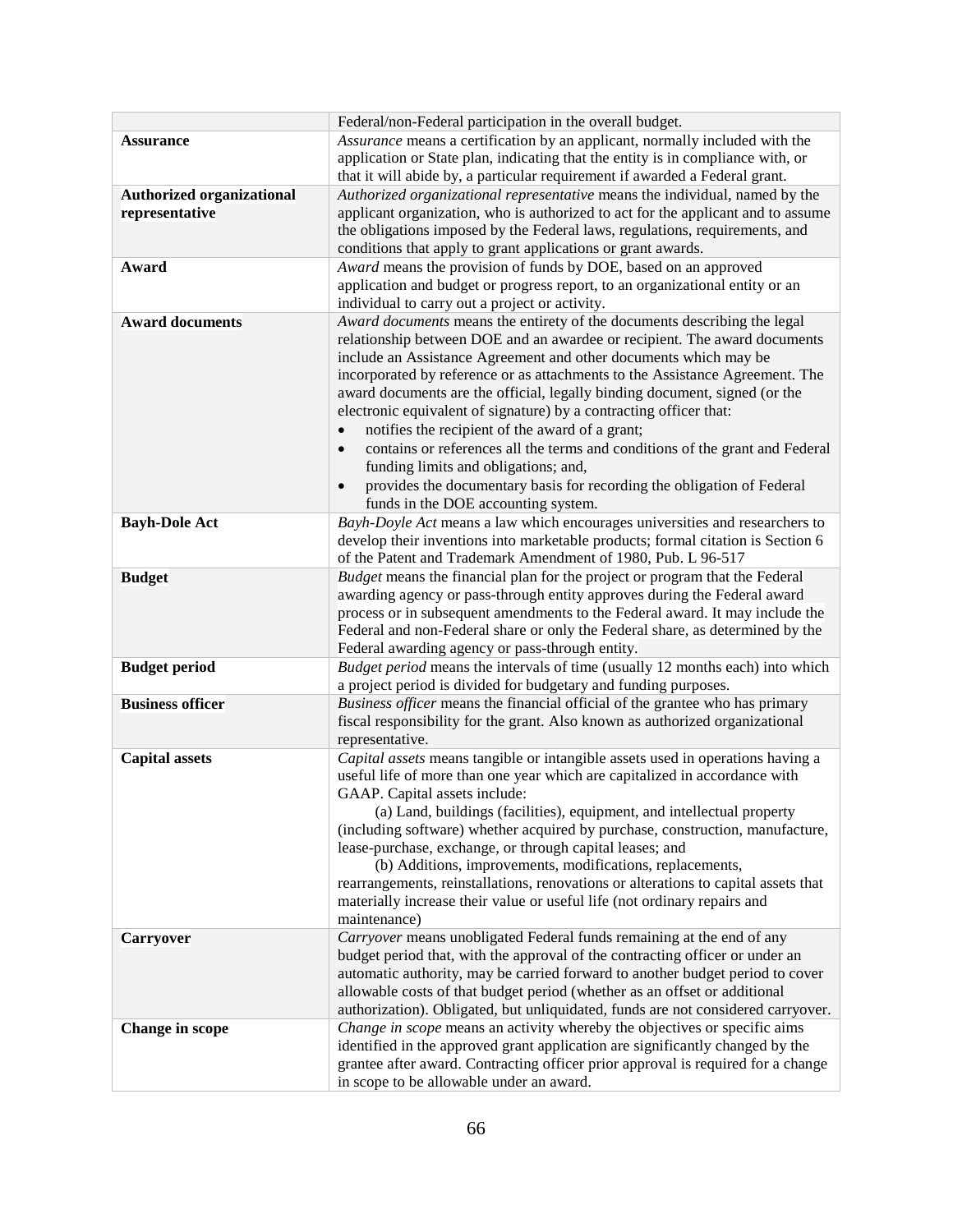| <b>Closeout</b>                                  | Closeout means the process by which a Federal awarding agency determines<br>that all applicable administrative actions and all required work under an award<br>have been completed by the grantee and the Federal awarding agency. |
|--------------------------------------------------|------------------------------------------------------------------------------------------------------------------------------------------------------------------------------------------------------------------------------------|
| <b>Competitive segment</b>                       | Competitive segment means the initial project period recommended for support                                                                                                                                                       |
|                                                  | or each extension of a project period resulting from a renewal award.                                                                                                                                                              |
| <b>Conference</b> (domestic or<br>international) | Conference (domestic or international) means a symposium, seminar,<br>workshop, or any other organized and formal meeting, whether conducted                                                                                       |
|                                                  | face-to-face or via the Internet, where individuals assemble (or meet virtually)                                                                                                                                                   |
|                                                  | to exchange information and views or explore or clarify a defined subject,                                                                                                                                                         |
|                                                  | problem, or area of knowledge, whether or not a published report results from                                                                                                                                                      |
|                                                  | such meeting.                                                                                                                                                                                                                      |
| <b>Consortium or sub-award</b>                   | Consortium or sub-award agreement means a formalized agreement whereby                                                                                                                                                             |
| agreement                                        | a research project is carried out by the grantee and one or more other                                                                                                                                                             |
|                                                  | organizations that are separate legal entities. Under the agreement, the grantee<br>must perform a substantive role in the conduct of the planned research and not                                                                 |
|                                                  | merely serve as a conduit of funds to another party or parties. These                                                                                                                                                              |
|                                                  | agreements typically involve a specific level of effort from the consortium                                                                                                                                                        |
|                                                  | organization's PD/PI and a categorical breakdown of costs, such as personnel,                                                                                                                                                      |
|                                                  | supplies, and other allowable expenses, including F&A costs. The relationship                                                                                                                                                      |
|                                                  | between the recipient and the collaborating organizations is considered a sub-                                                                                                                                                     |
|                                                  | award relationship.                                                                                                                                                                                                                |
| <b>Consultant</b>                                | Consultant means an individual who provides professional advice or services<br>for a fee, but normally not as an employee of the engaging party. In unusual                                                                        |
|                                                  | situations, an individual may be both a consultant and an employee of the same                                                                                                                                                     |
|                                                  | party, receiving compensation for some services as a consultant and for other                                                                                                                                                      |
|                                                  | work as a salaried employee. To prevent apparent or actual conflicts of                                                                                                                                                            |
|                                                  | interest, grantees and consultants must establish written guidelines indicating                                                                                                                                                    |
|                                                  | the conditions of payment of consulting fees. Consultants also include firms                                                                                                                                                       |
|                                                  | that provide professional advice or services.                                                                                                                                                                                      |
| Continuation<br>application/award                | Continuation application/award means a financial assistance request (in the<br>form of an application or progress report) or resulting award for a subsequent                                                                      |
|                                                  | budget period within a previously approved project period for which a                                                                                                                                                              |
|                                                  | recipient does not have to compete with other applicants.                                                                                                                                                                          |
| <b>Contract</b>                                  | Contract means a legal instrument by which a non-Federal entity purchases                                                                                                                                                          |
|                                                  | property or services needed to carry out the project or program under a Federal                                                                                                                                                    |
|                                                  | award. The term as used in this part does not include a legal instrument, even                                                                                                                                                     |
|                                                  | if the non-Federal entity considers it a contract, when the substance of the                                                                                                                                                       |
|                                                  | transaction meets the definition of a Federal award or sub-award (see 2 CFR<br>200.92 Sub-award).                                                                                                                                  |
| Contractor                                       | Contractor means an entity that receives a contract as defined in 2 CFR 200.22                                                                                                                                                     |
|                                                  | Contract.                                                                                                                                                                                                                          |
| <b>Contract (or Grants</b>                       | Contract (or Grants Management) officer means a DOE official responsible                                                                                                                                                           |
| <b>Management</b> ) officer                      | for the business management aspects of grants and cooperative agreements,                                                                                                                                                          |
|                                                  | including review, negotiation, award, and administration, and for the                                                                                                                                                              |
|                                                  | interpretation of grants administration policies and provisions. COs and GMOs<br>are delegated the authority to obligate DOE to the expenditure of funds and                                                                       |
|                                                  | permit changes to approved projects on behalf of DOE.                                                                                                                                                                              |
| <b>Contract (or Grants</b>                       | Contract (or Grants Management) specialist means a DOE staff member who                                                                                                                                                            |
| <b>Management</b> ) specialist                   | works with a contract or grants management officer and is assigned the day-to-                                                                                                                                                     |
|                                                  | day management of a portfolio of grants and/or cooperative agreements. These                                                                                                                                                       |
|                                                  | activities include, but are not limited to, evaluating grant applications for                                                                                                                                                      |
|                                                  | administrative content and compliance with statutes, regulations, and                                                                                                                                                              |
|                                                  | guidelines; negotiating grants; providing consultation and technical assistance                                                                                                                                                    |
| Cooperative agreement                            | to grantees; and administering grants after award.<br>Cooperative agreement means a type of financial assistance used when there                                                                                                   |
|                                                  |                                                                                                                                                                                                                                    |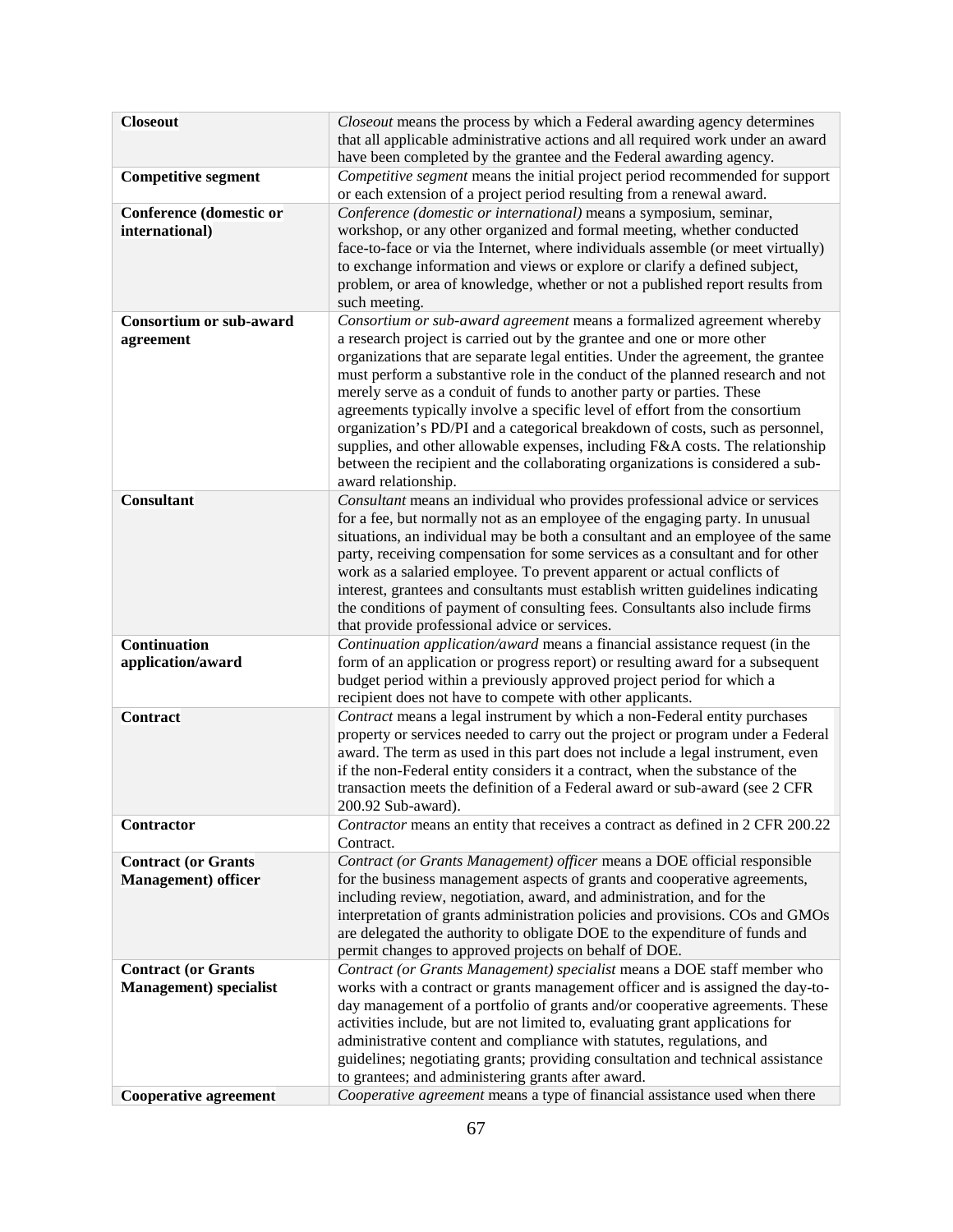|                                 | will be substantial Federal scientific or programmatic involvement. Substantial                                         |
|---------------------------------|-------------------------------------------------------------------------------------------------------------------------|
|                                 | involvement means that, after award, scientific or program staff will assist,                                           |
|                                 | guide, coordinate, or participate in project activities.                                                                |
| <b>Cost principles</b>          | Cost principles means the government-wide principles, issued by OMB (or, in                                             |
|                                 | the case of commercial organizations, the Federal Acquisition Regulation [48]                                           |
|                                 | CFR 21], or, in the case of hospitals, 45 CFR 74, Appendix E, "Principles For                                           |
|                                 | Determining Costs Applicable to Research and Development Under Grants                                                   |
|                                 | and Contracts with Hospitals"), on allowability and unallowability of costs                                             |
|                                 | under federally sponsored agreements. As of December 26, 2014, the cost                                                 |
|                                 | principles were consolidated in 2 CFR 200.                                                                              |
| <b>Cost sharing or matching</b> | Cost sharing or matching means the portion of project costs not paid by                                                 |
|                                 | Federal funds (unless otherwise authorized by Federal statute). See also 2 CFR<br>200.306 Cost sharing or matching.     |
| <b>Deadline</b>                 | Deadline means the published date and/or time that a grant application is to be                                         |
|                                 | either postmarked/mailed or electronically submitted to the funding agency.                                             |
| <b>Debarment and suspension</b> | Debarment and suspension means the actions taken by a debarring official in                                             |
|                                 | accordance with OMB guidance at 2 CFR 180, "Non-procurement Debarment                                                   |
|                                 | and Suspension," to exclude a person or organization from participating in                                              |
|                                 | grants and other non-procurement awards government-wide. If debarred or                                                 |
|                                 | suspended, the person or organization may not receive financial assistance                                              |
|                                 | (under a grant, cooperative agreement, or sub-award, or contract under a grant)                                         |
|                                 | for a specified period of time. Debarments and suspensions carried out                                                  |
|                                 | pursuant to 2 CFR 376 are distinct from post-award suspension action by an                                              |
|                                 | awarding agency.                                                                                                        |
| <b>Direct costs</b>             | Direct costs means costs that can be identified specifically with a particular                                          |
|                                 | sponsored project, an instructional activity, or any other institutional activity,                                      |
|                                 | or that can be directly assigned to such activities relatively easily with a high                                       |
|                                 | degree of accuracy.                                                                                                     |
| <b>Disallowed costs</b>         | Disallowed costs means those charges to a Federal award that the Federal                                                |
|                                 | awarding agency or pass-through entity determines to be unallowable, in                                                 |
|                                 | accordance with the applicable Federal statutes, regulations, or the terms and                                          |
|                                 | conditions of the Federal award.                                                                                        |
| <b>Domestic organization</b>    | Domestic organization means a public (including a State or other                                                        |
|                                 | governmental agency) or private non-profit or for-profit organization that is                                           |
|                                 | located in the United States or its territories, is subject to U.S. laws, and                                           |
|                                 | assumes legal and financial accountability for awarded funds and for the                                                |
| <b>DUNS</b> number              | performance of the grant-supported activities.<br>DUNS number means a nine-digit number established and assigned by Dun |
|                                 | and Bradstreet to uniquely identify a business entity.                                                                  |
| <b>Effort</b>                   | <i>Effort</i> means the amount of time, usually expressed as a percentage of the                                        |
|                                 | total, which a faculty member or other employee spends on a sponsored                                                   |
|                                 | project. No one is allowed to spend more than 100% total commitment on all                                              |
|                                 | academic activities, including grant-sponsored research, university-sponsored                                           |
|                                 | research, teaching, administration, advising and other contracted duties. Effort                                        |
|                                 | is indicated on the budget in units of person-months.                                                                   |
| Equipment                       | <i>Equipment</i> means tangible personal property (including information                                                |
|                                 | technology systems) having a useful life of more than one year and a per-unit                                           |
|                                 | acquisition cost which equals or exceeds the lesser of the capitalization level                                         |
|                                 | established by the non-Federal entity for financial statement purposes, or                                              |
|                                 | \$5,000. See also 2 CFR 200.12 Capital assets, 200.20 Computing devices,                                                |
|                                 | 200.48 General purpose equipment, 200.58 Information technology systems,                                                |
|                                 | 200.89 Special purpose equipment, and 200.94 Supplies.                                                                  |
| <b>Expanded authorities</b>     | Expanded authorities means authorization to grantees under certain research                                             |
|                                 | grant mechanisms which waives the requirement for prior agency approval for                                             |
|                                 | specified actions related to awards. Example: 90-day pre-award spending                                                 |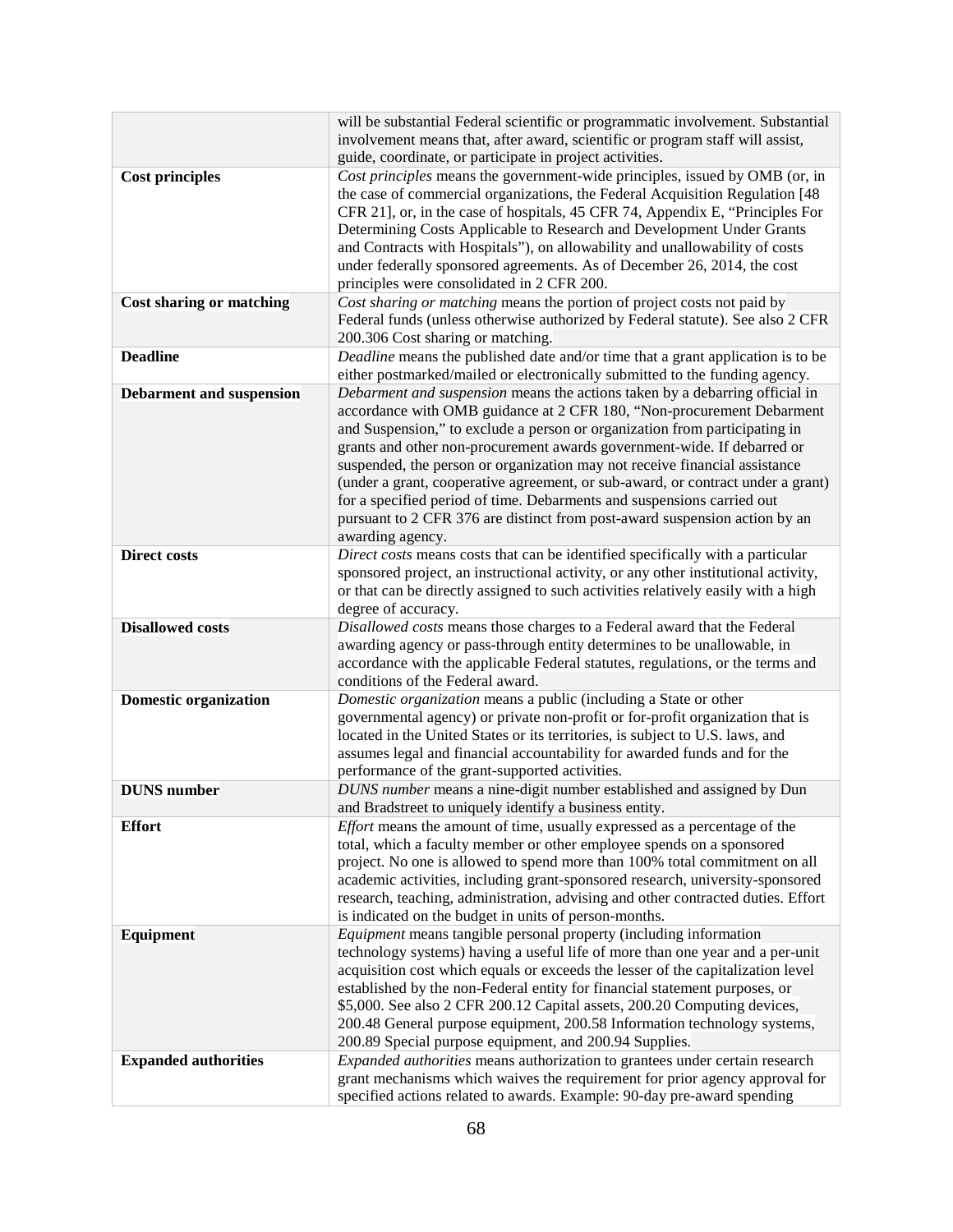|                                      | authority, no cost extensions for up to one additional year, and automatic                                                                                    |
|--------------------------------------|---------------------------------------------------------------------------------------------------------------------------------------------------------------|
|                                      | carryover of unobligated funds from one budget period to the next. The                                                                                        |
|                                      | expanded authorities are now contained in the standard terms and conditions                                                                                   |
|                                      | for most research grants.                                                                                                                                     |
| <b>Expiration date</b>               | <i>Expiration date</i> means generally, the date signifying the end of the current                                                                            |
|                                      | project period, after which the grantee is not authorized to obligate grant funds.                                                                            |
| <b>Facilities and administrative</b> | Facilities and administrative costs means costs that are incurred by a grantee                                                                                |
| costs                                | for common or joint objectives and that, therefore, cannot be identified                                                                                      |
|                                      | specifically with a particular project or program. These costs also are known as                                                                              |
|                                      | indirect costs.                                                                                                                                               |
| <b>Federal financial report</b>      | Federal financial report means submitted on Standard Form (SF) 425, to                                                                                        |
|                                      | indicate the status of awarded funds for the period covered. Frequency of                                                                                     |
|                                      | reporting is specified in the Reporting Checklist provided as part of the award                                                                               |
|                                      | documents. Replaces the SF-269 Financial Status Report (FSR)                                                                                                  |
| <b>Financial assistance</b>          | Financial assistance means transfer by DOE of money or property to an                                                                                         |
|                                      | eligible entity to support or stimulate a public purpose authorized by statute.                                                                               |
| <b>Financial status report</b>       | Financial status report means see Federal Financial Report.                                                                                                   |
| <b>Foreign travel</b>                | Foreign travel is meant to include travel outside of the United States and its                                                                                |
|                                      | territories and possessions (Guam, American Samoa, Puerto Rico, the Virgin                                                                                    |
|                                      | Islands, and the Canal Zone) and Canada. A trip is considered foreign travel                                                                                  |
|                                      | for all legs of the itinerary if the traveler does not return to his or her post prior                                                                        |
|                                      | to departure for a foreign destination. Costs for foreign travel may be restricted                                                                            |
|                                      | by the language of a Funding Opportunity Announcement.                                                                                                        |
| <b>Funding opportunity</b>           | Funding opportunity announcement (FOA) means A publicly available                                                                                             |
| announcement (FOA)                   | document by which a Federal Agency makes known its intentions to award                                                                                        |
|                                      | discretionary grants or cooperative agreements, usually as a result of                                                                                        |
|                                      | competition for funds. Funding opportunity announcements may be known as                                                                                      |
|                                      | program announcements, requests for applications, notices of funding                                                                                          |
|                                      | availability, solicitations, or other names depending on the Agency and type of                                                                               |
|                                      | program. Funding opportunity announcements can be found at                                                                                                    |
|                                      | www.Grants.gov. An FOA may also be known as a solicitation.                                                                                                   |
| <b>Grant agreement</b>               | Grant agreement means a legal instrument of financial assistance between a                                                                                    |
|                                      | Federal awarding agency or pass-through entity and a non-Federal entity that,                                                                                 |
|                                      | consistent with 31 USC 6302, 6304:                                                                                                                            |
|                                      | (a) Is used to enter into a relationship the principal purpose of which is to                                                                                 |
|                                      | transfer anything of value from the Federal awarding agency or pass-through<br>entity to the non-Federal entity to carry out a public purpose authorized by a |
|                                      | law of the United States (see 31 USC 6101(3)); and not to acquire property or                                                                                 |
|                                      | services for the Federal awarding agency or pass-through entity's direct benefit                                                                              |
|                                      | or use;                                                                                                                                                       |
|                                      | (b) Is distinguished from a cooperative agreement in that it does not                                                                                         |
|                                      | provide for substantial involvement between the Federal awarding agency or                                                                                    |
|                                      | pass-through entity and the non-Federal entity in carrying out the activity                                                                                   |
|                                      | contemplated by the Federal award.                                                                                                                            |
|                                      | (c) Does not include an agreement that provides only:                                                                                                         |
|                                      | (1) Direct United States Government cash assistance to an individual;                                                                                         |
|                                      | $(2)$ A subsidy;                                                                                                                                              |
|                                      | $(3)$ A loan;                                                                                                                                                 |
|                                      | $(4)$ A loan guarantee; or                                                                                                                                    |
|                                      | (5) Insurance.                                                                                                                                                |
| Grant-supported project or           | Grant-supported project or activity means those activities specified or                                                                                       |
| activity                             | described in a grant application or in a subsequent submission that are                                                                                       |
|                                      | approved by DOE for funding, regardless of whether Federal funding                                                                                            |
|                                      | constitutes all or only a portion of the financial support necessary to carry                                                                                 |
|                                      | them out.                                                                                                                                                     |
|                                      |                                                                                                                                                               |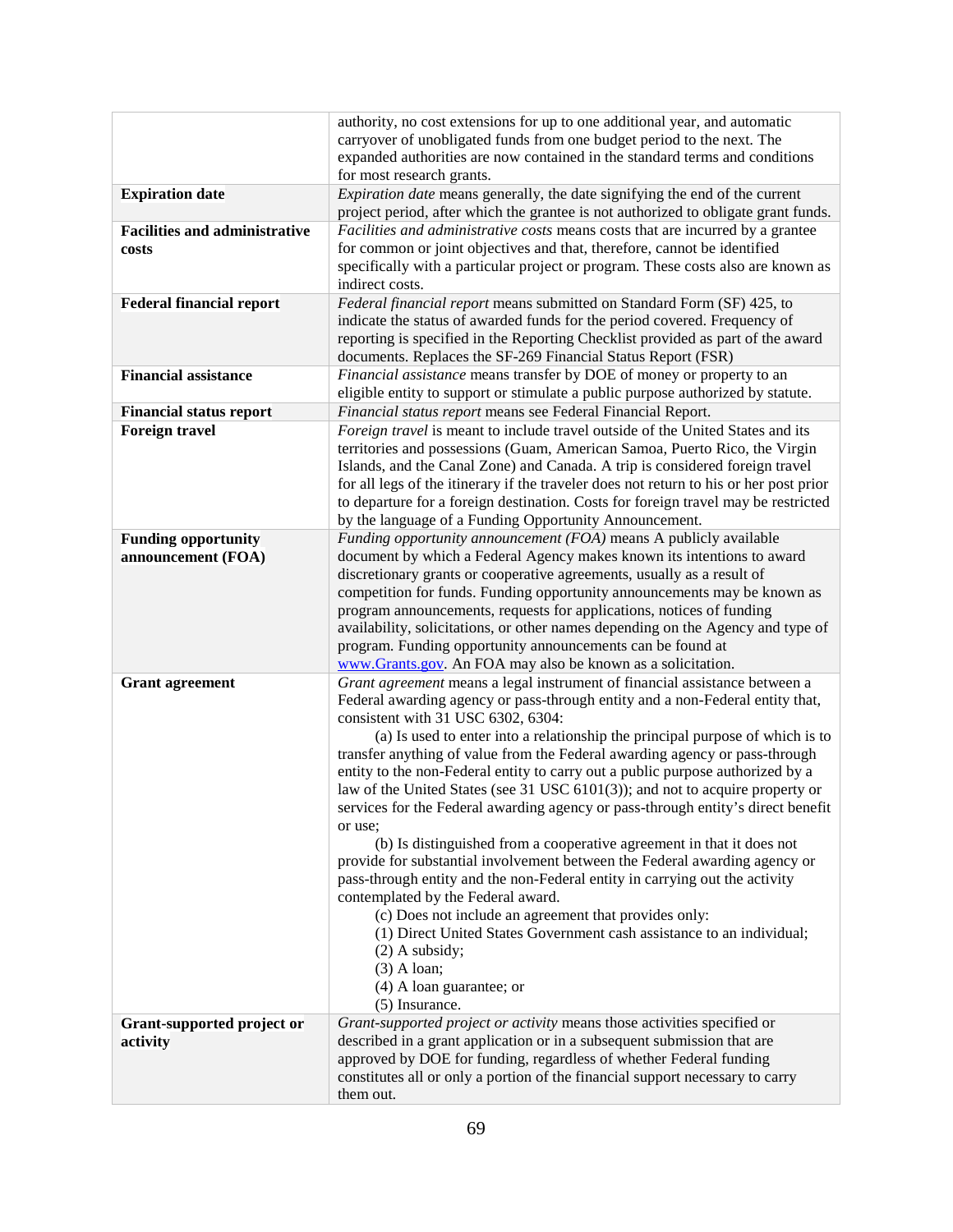| <b>Grantee</b><br><b>Grants.gov</b>             | Grantee means the organization or individual awarded a grant or cooperative<br>agreement by DOE that is responsible and accountable for the use of the funds<br>provided and for the performance of the grant-supported project or activity.<br>The grantee is the entire legal entity even if a particular component is<br>designated in award documents. The grantee is legally responsible and<br>accountable to DOE for the performance and financial aspects of the grant-<br>supported project or activity. Also known as awardee or recipient.<br>Grants.gov (https://www.Grants.gov/) has been designated by the Office of<br>Management and Budget as the single access point for all grant programs<br>offered by 26 Federal grant-making agencies. It provides a single interface for<br>agencies to announce their grant opportunities and for all applicants to find and<br>apply for those opportunities. |
|-------------------------------------------------|-------------------------------------------------------------------------------------------------------------------------------------------------------------------------------------------------------------------------------------------------------------------------------------------------------------------------------------------------------------------------------------------------------------------------------------------------------------------------------------------------------------------------------------------------------------------------------------------------------------------------------------------------------------------------------------------------------------------------------------------------------------------------------------------------------------------------------------------------------------------------------------------------------------------------|
| Indirect costs (facilities &<br>administrative) | <i>Indirect</i> ( $F\&A$ ) costs means those costs incurred for a common or joint<br>purpose benefitting more than one cost objective, and not readily assignable to<br>the cost objectives specifically benefitted, without effort disproportionate to<br>the results achieved. To facilitate equitable distribution of indirect expenses to<br>the cost objectives served, it may be necessary to establish a number of pools<br>of indirect (F&A) costs. Indirect (F&A) cost pools must be distributed to<br>benefitted cost objectives on bases that will produce an equitable result in<br>consideration of relative benefits derived.                                                                                                                                                                                                                                                                             |
| <b>Institutional base salary</b>                | Institutional base salary means the annual compensation paid by an<br>organization for an employee's appointment, whether that individual's time is<br>spent on research, teaching, patient care, or other activities. Base salary<br>excludes any income that an individual may be permitted to earn outside of<br>duties for the applicant/grantee organization. Base salary may not be increased<br>as a result of replacing organizational salary funds with grant funds.                                                                                                                                                                                                                                                                                                                                                                                                                                           |
| <b>Matching or cost sharing</b>                 | Matching or cost sharing means the value of third-party in-kind contributions<br>and the portion of the costs of a federally assisted project or program not borne<br>by the Federal government. Matching or cost sharing may be required by<br>statute or program regulation. Costs used to satisfy matching or cost-sharing<br>requirements are subject to the same policies governing allowability as other<br>costs under the approved budget.                                                                                                                                                                                                                                                                                                                                                                                                                                                                      |
| Merit (or peer) review                          | Merit (or peer) review means the process that involves the consistent<br>application of standards and procedures that produce fair, equitable, and<br>objective examinations of applications based on an evaluation of scientific or<br>technical merit or other relevant aspects of the application. The review is<br>performed by experts (reviewers) in the field of endeavor for which support is<br>requested. Merit review is intended to provide guidance and to the DOE<br>individuals responsible for making award decisions.                                                                                                                                                                                                                                                                                                                                                                                  |
| <b>Monitoring</b>                               | Monitoring means a process whereby the programmatic and business<br>management performance aspects of a grant are assessed by reviewing<br>information gathered from various required reports, audits, site visits, and<br>other sources.                                                                                                                                                                                                                                                                                                                                                                                                                                                                                                                                                                                                                                                                               |
| <b>No-cost extension</b>                        | No-cost extension means an extension of time to a project period and/or budget<br>period to complete the work of the grant under that period, without additional<br>Federal funds or competition.                                                                                                                                                                                                                                                                                                                                                                                                                                                                                                                                                                                                                                                                                                                       |
| Non-Federal share                               | Non-Federal share means when cost sharing or matching is required as a<br>condition of an award, the portion of allowable project/program costs not<br>borne by the Federal government.                                                                                                                                                                                                                                                                                                                                                                                                                                                                                                                                                                                                                                                                                                                                 |
| <b>Obligations</b>                              | Obligations when used in connection with a non-Federal entity's utilization of<br>funds under a Federal award, <i>obligations</i> means orders placed for property and<br>services, contracts and sub-awards made, and similar transactions during a<br>given period that require payment by the non-Federal entity during the same or<br>a future period.                                                                                                                                                                                                                                                                                                                                                                                                                                                                                                                                                              |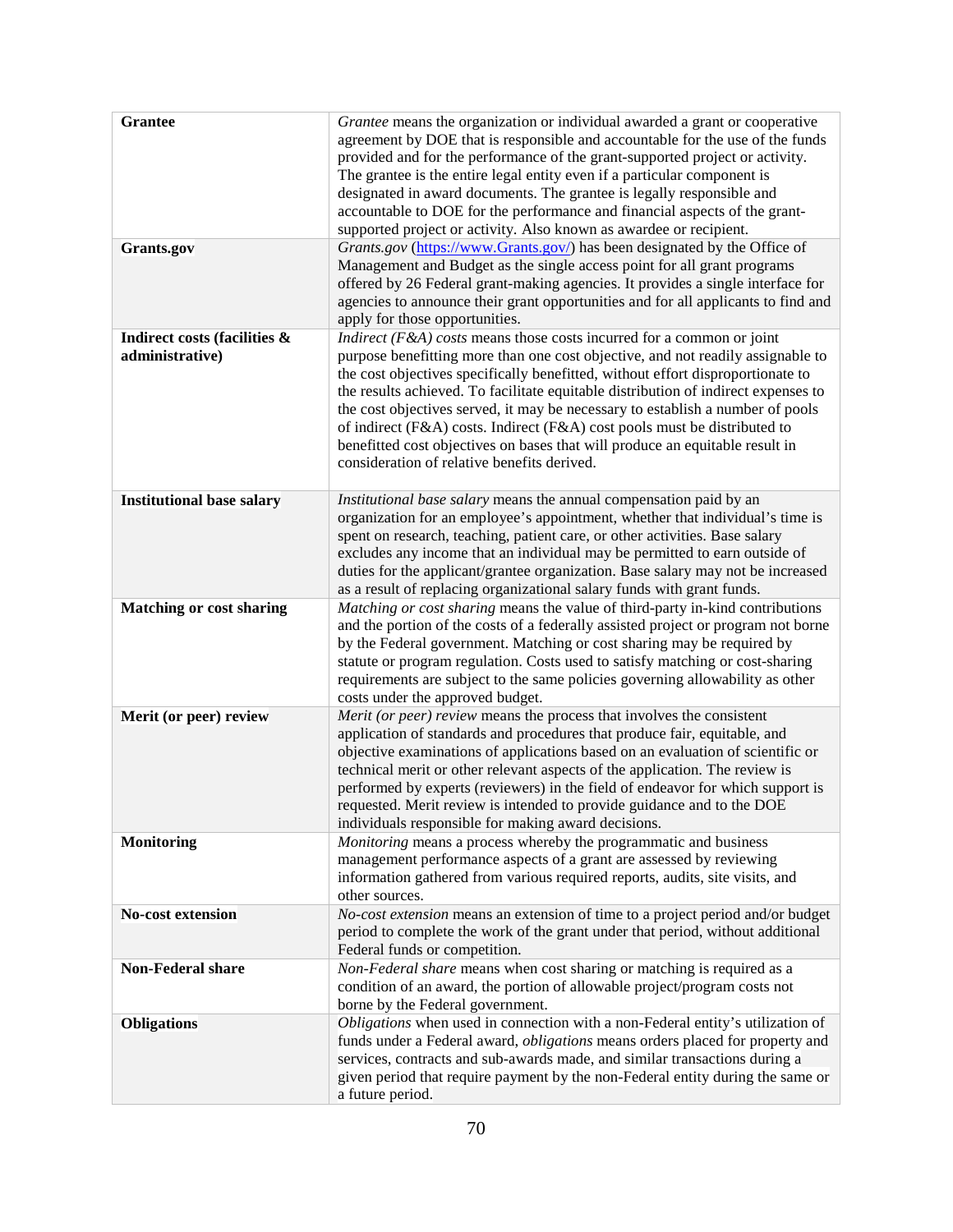| <b>OMB</b> circulars             | OMB circulars means government-wide guidance issued to Heads of Federal                                                                                       |
|----------------------------------|---------------------------------------------------------------------------------------------------------------------------------------------------------------|
|                                  | agencies by the Director of OMB. OMB Circulars directly pertinent to grants                                                                                   |
|                                  | include the following:                                                                                                                                        |
|                                  | cost principles (OMB Circular A-21, OMB Circular A-87, and OMB                                                                                                |
|                                  | Circular A-122);                                                                                                                                              |
|                                  | uniform administrative requirements (OMB Circular A-102 and OMB<br>$\bullet$<br>Circular A-110);                                                              |
|                                  | audit requirements for non-profit organizations (OMB Circular A-133).                                                                                         |
|                                  | Some (but not all) of these OMB Circulars have been reissued in Title 2 of the                                                                                |
|                                  | Code of Federal Regulations.                                                                                                                                  |
|                                  | DOE administrative regulations are located in Title 10 of the Code of Federal                                                                                 |
|                                  | Regulations.                                                                                                                                                  |
| Other significant contributors   | Other significant contributors means individuals who have committed to                                                                                        |
|                                  | contribute to the scientific development or execution of the project, but are not                                                                             |
|                                  | committing any specified measurable effort (i.e., person months) to the project.                                                                              |
|                                  | These individuals are typically presented at "effort of zero person months" or<br>"as needed." Individuals with measurable effort may not be listed as Other  |
|                                  | Significant Contributors (OSCs). Consultants should be included if they meet                                                                                  |
|                                  | this definition.                                                                                                                                              |
| Program participant              | Program participants are the recipients of service or training provided at a                                                                                  |
|                                  | workshop, conference, seminar, symposium or other short-term instructional                                                                                    |
|                                  | or information-sharing activity funded by an external grant or award, or the                                                                                  |
|                                  | training beneficiaries of the project or program funded by an external grant or                                                                               |
|                                  | award. A participant is not involved in providing any deliverable to the grantee                                                                              |
|                                  | or a third party or would not be terminated or replaced for failure to perform.<br>Participant support costs means direct costs for items such as stipends or |
| <b>Participant support costs</b> | subsistence allowances, travel allowances, and registration fees paid to or on                                                                                |
|                                  | behalf of participants or trainees (but not employees) in connection with                                                                                     |
|                                  | conferences, or training projects.                                                                                                                            |
| Person months                    | Person months is the metric for expressing the effort (amount of time)                                                                                        |
|                                  | PD/PI(s), faculty and other senior/key personnel devote to a specific project.                                                                                |
|                                  | The effort is based on the type of appointment of the individual with the                                                                                     |
|                                  | organization; e.g., calendar year, academic year, and/or summer term; and the                                                                                 |
|                                  | organization's definition of such. For instance, some institutions define the<br>academic year as a 9-month appointment while others define it as a 10-month  |
|                                  | appointment.                                                                                                                                                  |
| Pre-application or pre-          | Pre-application or pre-proposal means a brief outline or narrative of proposed                                                                                |
| proposal                         | work and sometimes budget, for informal review by a sponsor to determine                                                                                      |
|                                  | whether an application should be submitted. Three predominant reasons for                                                                                     |
|                                  | requiring submission of a preliminary pre-application are:                                                                                                    |
|                                  | Reduce the applicant's unnecessary effort in proposal preparation when                                                                                        |
|                                  | the chance of success is very small. This is particularly true of exploratory                                                                                 |
|                                  | initiatives where the community senses that a major new direction is being<br>identified, or competitions that will result in a small number of actual        |
|                                  | awards.                                                                                                                                                       |
|                                  | Increase the overall quality of the submission.<br>$\bullet$                                                                                                  |
|                                  | Distill the number of applications that will be submitted to the agency and<br>$\bullet$                                                                      |
|                                  | the number of anticipated reviewers needed to review.                                                                                                         |
| Pre-award costs                  | Pre-award costs means any cost incurred prior to the beginning date of the                                                                                    |
|                                  | project period or the initial budget period of a competitive segment (under a                                                                                 |
|                                  | multi-year award), in anticipation of the award and at the applicant's own risk,                                                                              |
|                                  | for otherwise allowable costs.                                                                                                                                |
| <b>Prior approval</b>            | Prior approval means written approval from the designated contracting officer<br>required for specified post-award changes in the approved project or budget. |
|                                  | Such approval must be obtained before undertaking the proposed activity or                                                                                    |
|                                  |                                                                                                                                                               |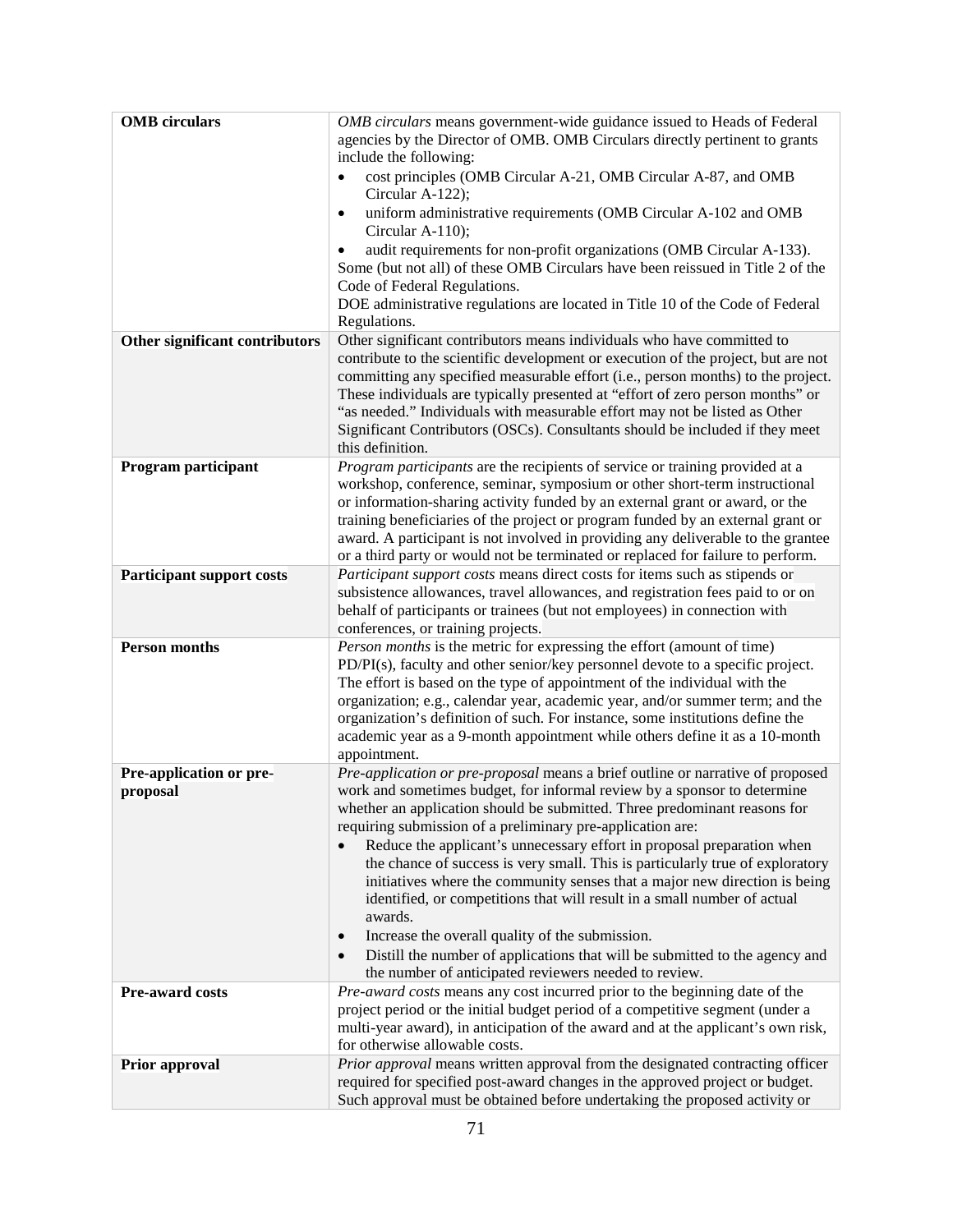|                                                    | spending DOE funds                                                                                                                                                                                                                                                                                                                                                                                                                                                                                                                                                                                                                                                                                                                                                                                                                                                                                                                                                                                                                                                                                                                                                                      |
|----------------------------------------------------|-----------------------------------------------------------------------------------------------------------------------------------------------------------------------------------------------------------------------------------------------------------------------------------------------------------------------------------------------------------------------------------------------------------------------------------------------------------------------------------------------------------------------------------------------------------------------------------------------------------------------------------------------------------------------------------------------------------------------------------------------------------------------------------------------------------------------------------------------------------------------------------------------------------------------------------------------------------------------------------------------------------------------------------------------------------------------------------------------------------------------------------------------------------------------------------------|
| <b>Program Director/ Principal</b><br>Investigator | Program Director/ Principal Investigator means the individual(s) designated<br>by the applicant organization to have the appropriate level of authority and<br>responsibility to direct the project or program to be supported by the award.<br>The applicant organization may designate multiple individuals as program<br>directors/principal investigators (PD/PIs) who share the authority and<br>responsibility for leading and directing the project, intellectually and<br>logistically. When multiple PD/PIs are named, each is responsible and<br>accountable to the applicant organization, or as appropriate, to a collaborating<br>organization for the proper conduct of the project or program including the<br>submission of all required reports. The presence of more than one PD/PI on an<br>application or award diminishes neither the responsibility nor the<br>accountability of any individual PD/PI.                                                                                                                                                                                                                                                            |
| Program income                                     | Program income means gross income earned by the non-Federal entity that is<br>directly generated by a supported activity or earned as a result of the Federal<br>award during the period of performance except as provided in 2 CFR 200.307<br>paragraph (f). (See 2 CFR 200.77 Period of performance.) Program income<br>includes but is not limited to income from fees for services performed, the use<br>or rental or real or personal property acquired under Federal awards, the sale of<br>commodities or items fabricated under a Federal award, license fees and<br>royalties on patents and copyrights, and principal and interest on loans made<br>with Federal award funds. Interest earned on advances of Federal funds is not<br>program income. Except as otherwise provided in Federal statutes, regulations,<br>or the terms and conditions of the Federal award, program income does not<br>include rebates, credits, discounts, and interest earned on any of them. See also<br>2 CFR 200.407 Prior written approval (prior approval). See also 35 USC 200-<br>212 "Disposition of Rights in Educational Awards" applies to inventions made<br>under Federal awards. |
| <b>Program Manager</b>                             | Program Manager means the DOE official responsible for the programmatic,<br>scientific, and/or technical aspects of a grant. The same role is filled by<br>Program Directors, Program Officers, or Project Directors at other Federal<br>agencies.                                                                                                                                                                                                                                                                                                                                                                                                                                                                                                                                                                                                                                                                                                                                                                                                                                                                                                                                      |
| Progress report                                    | Progress report means periodic, frequently annual, report submitted by the<br>grantee and used by DOE to assess progress and to determine whether to<br>provide funding for the budget period subsequent to that covered by the report.                                                                                                                                                                                                                                                                                                                                                                                                                                                                                                                                                                                                                                                                                                                                                                                                                                                                                                                                                 |
| Project/performance site                           | <i>Project/ performance site</i> means location(s) of where the work described in the<br>research plan will be conducted.                                                                                                                                                                                                                                                                                                                                                                                                                                                                                                                                                                                                                                                                                                                                                                                                                                                                                                                                                                                                                                                               |
| Project period                                     | Project period means the total time for which Federal support of a project has<br>been programmatically approved as shown in the award documents; however,<br>it does not constitute a commitment by the Federal government to fund the<br>entire period. The total project period comprises the initial competitive<br>segment, any subsequent competitive segments resulting from a renewal<br>award(s), and extensions.                                                                                                                                                                                                                                                                                                                                                                                                                                                                                                                                                                                                                                                                                                                                                              |
| <b>Proposal</b>                                    | See application.                                                                                                                                                                                                                                                                                                                                                                                                                                                                                                                                                                                                                                                                                                                                                                                                                                                                                                                                                                                                                                                                                                                                                                        |
| <b>Re-budgeting</b>                                | Re-budgeting means reallocation of funds available for spending between<br>budget categories to allow best use of funds to accomplish the project goals.                                                                                                                                                                                                                                                                                                                                                                                                                                                                                                                                                                                                                                                                                                                                                                                                                                                                                                                                                                                                                                |
| Recipient                                          | Recipient means the organizational entity or individual receiving a grant or<br>cooperative agreement.                                                                                                                                                                                                                                                                                                                                                                                                                                                                                                                                                                                                                                                                                                                                                                                                                                                                                                                                                                                                                                                                                  |
| <b>Renewal application</b>                         | Renewal application means an application requesting additional funding for a<br>period subsequent to that provided by a current award. Renewal applications<br>compete for funds with all other peer reviewed applications and must be<br>developed as fully as though the applicant is applying for the first time.                                                                                                                                                                                                                                                                                                                                                                                                                                                                                                                                                                                                                                                                                                                                                                                                                                                                    |
| <b>Research</b>                                    | Research means a systematic, intensive study intended to increase knowledge                                                                                                                                                                                                                                                                                                                                                                                                                                                                                                                                                                                                                                                                                                                                                                                                                                                                                                                                                                                                                                                                                                             |
|                                                    | or understanding of the subject studied, a systematic study specifically directed                                                                                                                                                                                                                                                                                                                                                                                                                                                                                                                                                                                                                                                                                                                                                                                                                                                                                                                                                                                                                                                                                                       |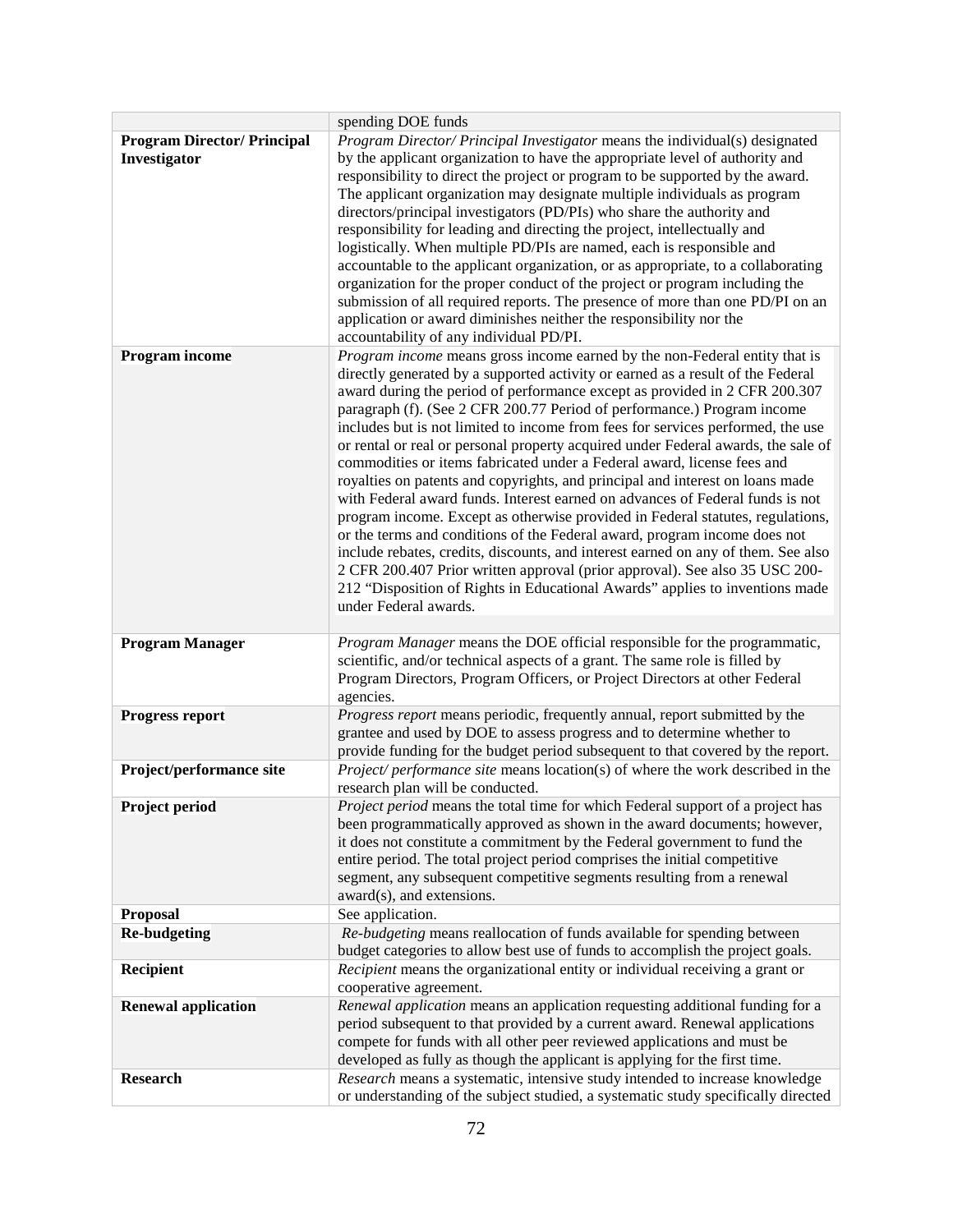|                                 | toward applying new knowledge to meet a recognized need, or a systematic          |
|---------------------------------|-----------------------------------------------------------------------------------|
|                                 | application of knowledge to the production of useful materials, devices, and      |
|                                 | systems or methods, including design, development, and improvement of             |
|                                 | prototypes and new processes to meet specific requirements. Also termed           |
|                                 | "research and development."                                                       |
| <b>Research misconduct</b>      | Research misconduct means fabrication, falsification, plagiarism, or other        |
|                                 | practices that seriously deviate from those that are commonly accepted within     |
|                                 | the scientific community in proposing, performing, or reporting research, or in   |
|                                 |                                                                                   |
|                                 | reporting research results; does not include honest error or honest differences   |
|                                 | in interpretations or judgments of data.                                          |
| SAM.gov                         | SAM.gov is the System for Award Management (SAM), the Government-wide             |
|                                 | system that consolidated the Central Contractor Registration (CCR), the           |
|                                 | Excluded Parties List System (EPLS), the Online Representations and               |
|                                 | Certifications Application (ORCA), and the Federal Agency Registration            |
|                                 | (FedReg).                                                                         |
| Scope of work                   | Scope of work means the aims, objectives, and purposes of a grant; as well as     |
|                                 | the methodology, approach, analyses or other activities; and the tools,           |
|                                 | technologies, and timeframes needed to meet the grant's objectives. This          |
|                                 | includes the research or training plan included with the original grant           |
|                                 | application, along with any approved modifications.                               |
| <b>Senior/Key Personnel</b>     | Senior/Key personnel means the PD/PI and other individuals who contribute to      |
|                                 | the scientific development or execution of a project in a substantive,            |
|                                 | measurable way, whether or not they receive salaries or compensation under        |
|                                 | the grant. Typically, these individuals have doctoral or other professional       |
|                                 | degrees, although individuals at the masters or baccalaureate level may be        |
|                                 | considered senior/key personnel if their involvement meets this definition.       |
|                                 | Consultants and those with a postdoctoral role also may be considered             |
|                                 | senior/key personnel if they meet this definition. "Zero percent" effort or "as   |
|                                 | needed" is not an acceptable level of involvement for Senior/Key Personnel.       |
| <b>Significant re-budgeting</b> | Significant re-budgeting means a threshold that is reached when expenditures      |
|                                 | in a single direct cost budget category deviate (increase or decrease) from the   |
|                                 | categorical commitment level established for the budget period by more than       |
|                                 | 25 percent of the total costs awarded. Significant re-budgeting is one indicator  |
|                                 | of change in scope.                                                               |
| <b>Small business concern</b>   | Small business concern means a business that is independently owned and           |
|                                 | operated and not dominant in its field of operation; has its principal place of   |
|                                 | business in the United States and is organized for profit; is at least 51 percent |
|                                 | owned, or in the case of a publicly owned business, at least 51 percent of its    |
|                                 | voting stock is owned by U.S. citizens or lawfully admitted permanent resident    |
|                                 | aliens; has, including its affiliates, not more than 500 employees; and meets     |
|                                 | other regulatory requirements established by the SBA at 13 CFR 121.               |
| Solicitation                    | See Funding Opportunity Announcement                                              |
| Sub-award                       | Sub-award means a legal instrument by which a recipient provides funds (or        |
|                                 | property in lieu of funds) to an eligible sub-recipient (or a lower-tier          |
|                                 | transaction) to perform a substantive portion of the grant-supported program or   |
|                                 | project. The term includes such financial assistance when provided by any         |
|                                 | legal agreement (even if the agreement is called a contract) but does not         |
|                                 | include any form of assistance which is excluded from the definition of a         |
|                                 | grant, including the recipient's procurement of property or services needed to    |
|                                 |                                                                                   |
|                                 | carry out the project or program. The term includes consortium agreements.        |
| Sub-recipient                   | Sub-recipient means a non-Federal entity that receives a sub-award from a         |
|                                 | pass-through entity to carry out part of a Federal program; but does not include  |
|                                 | an individual that is a beneficiary of such program. A sub-recipient may also     |
|                                 | be a recipient of other Federal awards directly from a Federal awarding           |
|                                 | agency.                                                                           |